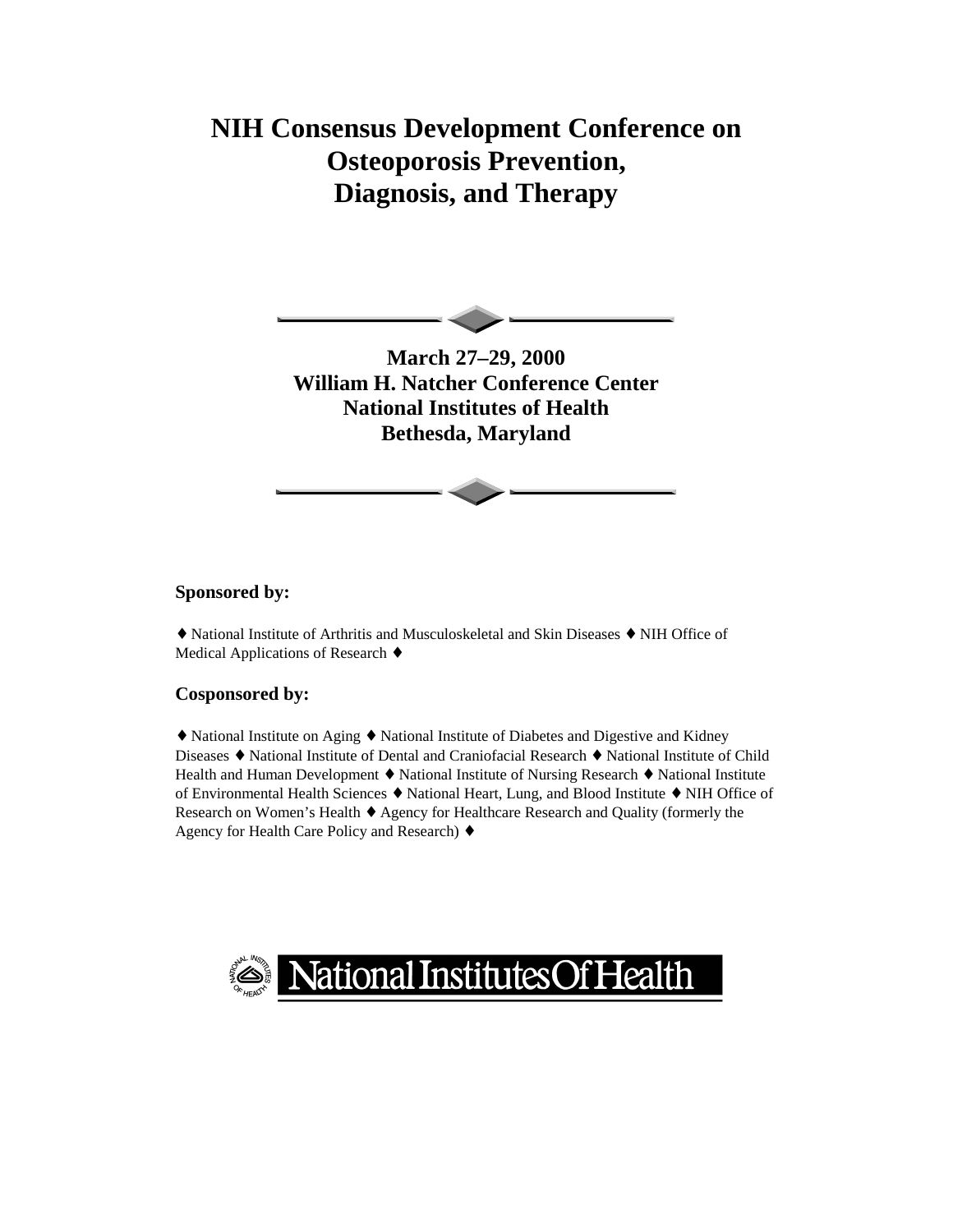# **Contents**

| I. Overview                                                                 |
|-----------------------------------------------------------------------------|
| The Pathophysiology of Osteoporosis                                         |
| <b>Biomechanics of Osteoporotic Fractures</b>                               |
| <b>II.</b> Epidemiology                                                     |
| Osteoporosis in 2000                                                        |
| Clinical Implications of Bone Density Variation Among Different Populations |
| <b>III.</b> Osteoporosis Risks and Prevention Opportunities                 |
| Genetics of Age-Related Osteoporosis<br>31                                  |
| Nutrition—Beyond Calcium                                                    |
| The Role of Calcium in the Prevention and Treatment of Osteoporosis         |
| The Skeletal Effects of Exercise                                            |
| Peak Bone Mass-Peak Bone Strength: What We Know-What We Need To Know        |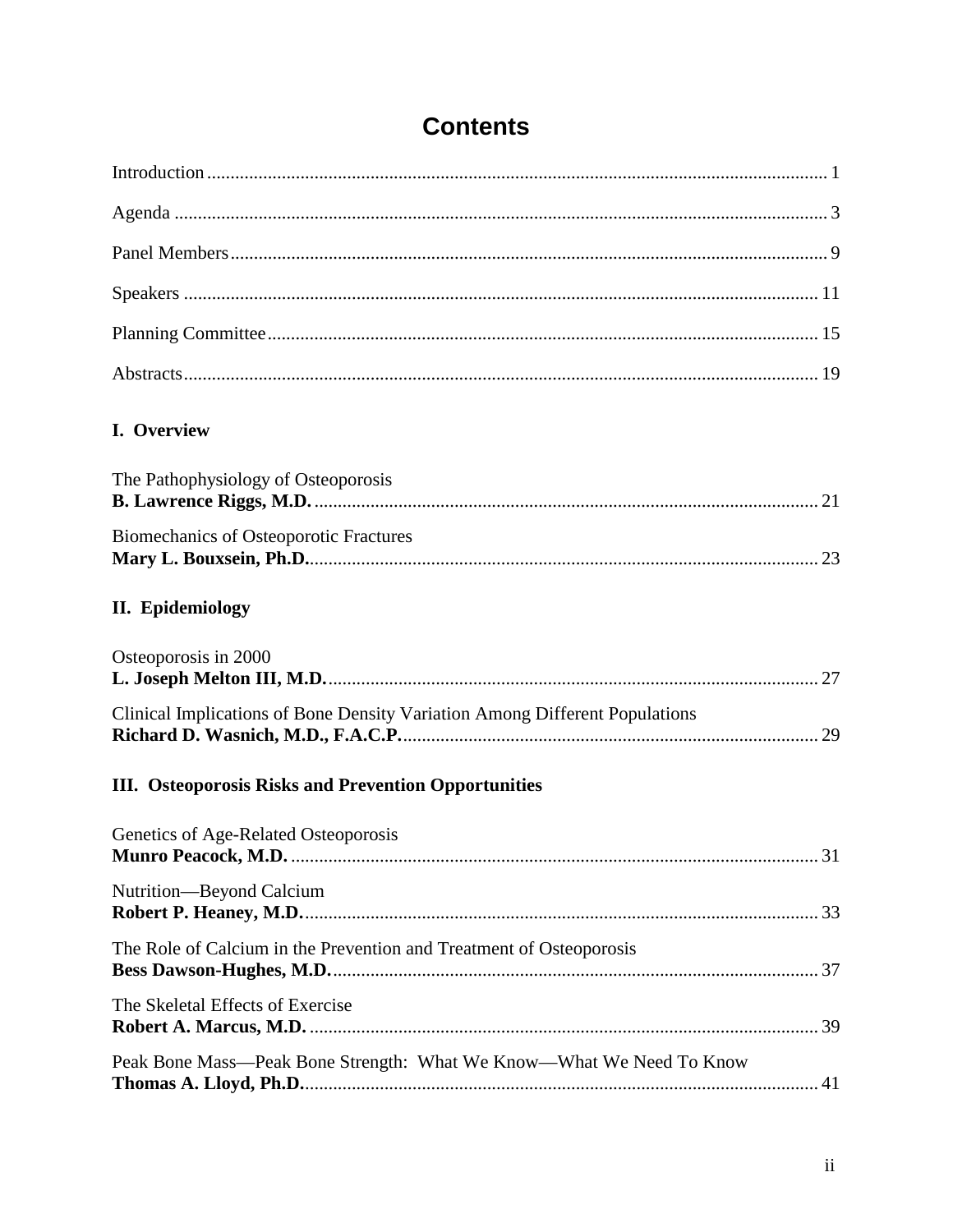| Glucocorticoid-Induced Osteoporosis and the Rheumatic Diseases                                                                                 |
|------------------------------------------------------------------------------------------------------------------------------------------------|
| Organ Transplantation and Other Secondary Causes of Osteoporosis                                                                               |
| <b>IV. Assessment of Osteoporosis</b>                                                                                                          |
| Needs and Opportunities in Assessment of Osteoporosis                                                                                          |
| Evidence Report on the Diagnosis and Management of Osteoporosis<br>Heidi D. Nelson, M.D., M.P.H., F.A.C.P., and Mark Helfand, M.D., M.P.H.  51 |
| Diagnostic and Intervention Thresholds in Osteoporosis                                                                                         |
| <b>Biochemical Markers of Bone Turnover</b>                                                                                                    |
| Use of T-Scores To Establish Comparable Diagnostic Categories for Bone Densitometers                                                           |
| V. The Consequences of Osteoporosis                                                                                                            |
| The Psychosocial Consequences of Osteoporosis                                                                                                  |
| The Economic Impact of Osteoporosis                                                                                                            |
| The Orthopedic Perspective on Consequences of Osteoporosis: The Need for Improved<br><b>Treatment of Patients With Osteoporotic Fractures</b>  |
| VI. Osteoporosis Treatment I                                                                                                                   |
| Osteoporosis Treatment: Overview                                                                                                               |
| Systematic Reviews of Osteoporosis Therapies                                                                                                   |
| The Bisphosphonates                                                                                                                            |
| Alternative Therapies for Treatment of Osteoporosis: SERMs and Phytoestrogens                                                                  |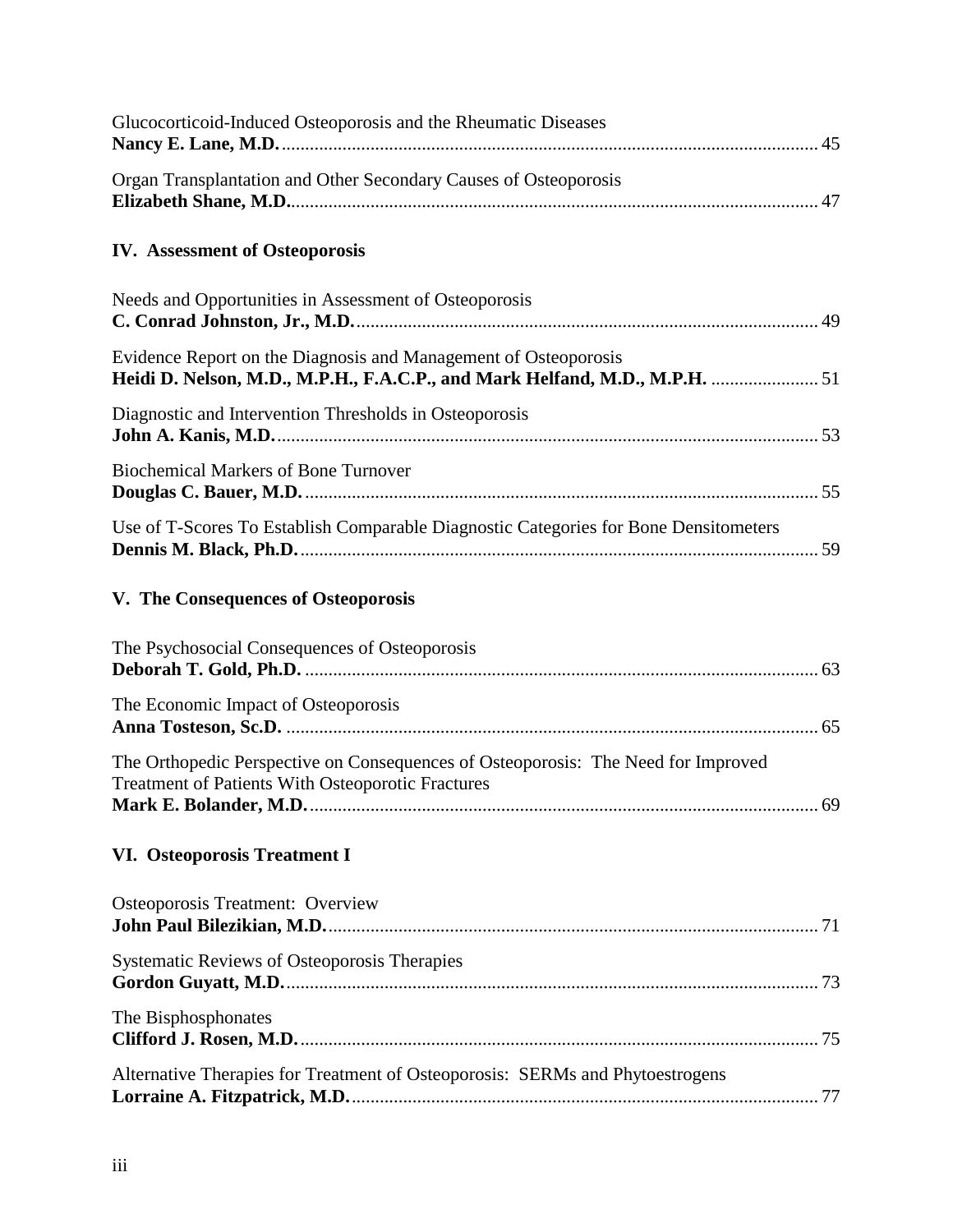| Hormone Replacement Therapy for Postmenopausal Osteoporosis |  |
|-------------------------------------------------------------|--|
|                                                             |  |

### **[VII. Osteoporosis Treatment II](#page-10-0)**

| Treatment Effects of Nasal Spray Calcitonin in Postmenopausal Osteoporosis |  |
|----------------------------------------------------------------------------|--|
| Anabolic Agents for Osteoporosis                                           |  |
| <b>Combination Therapy for Osteoporosis</b>                                |  |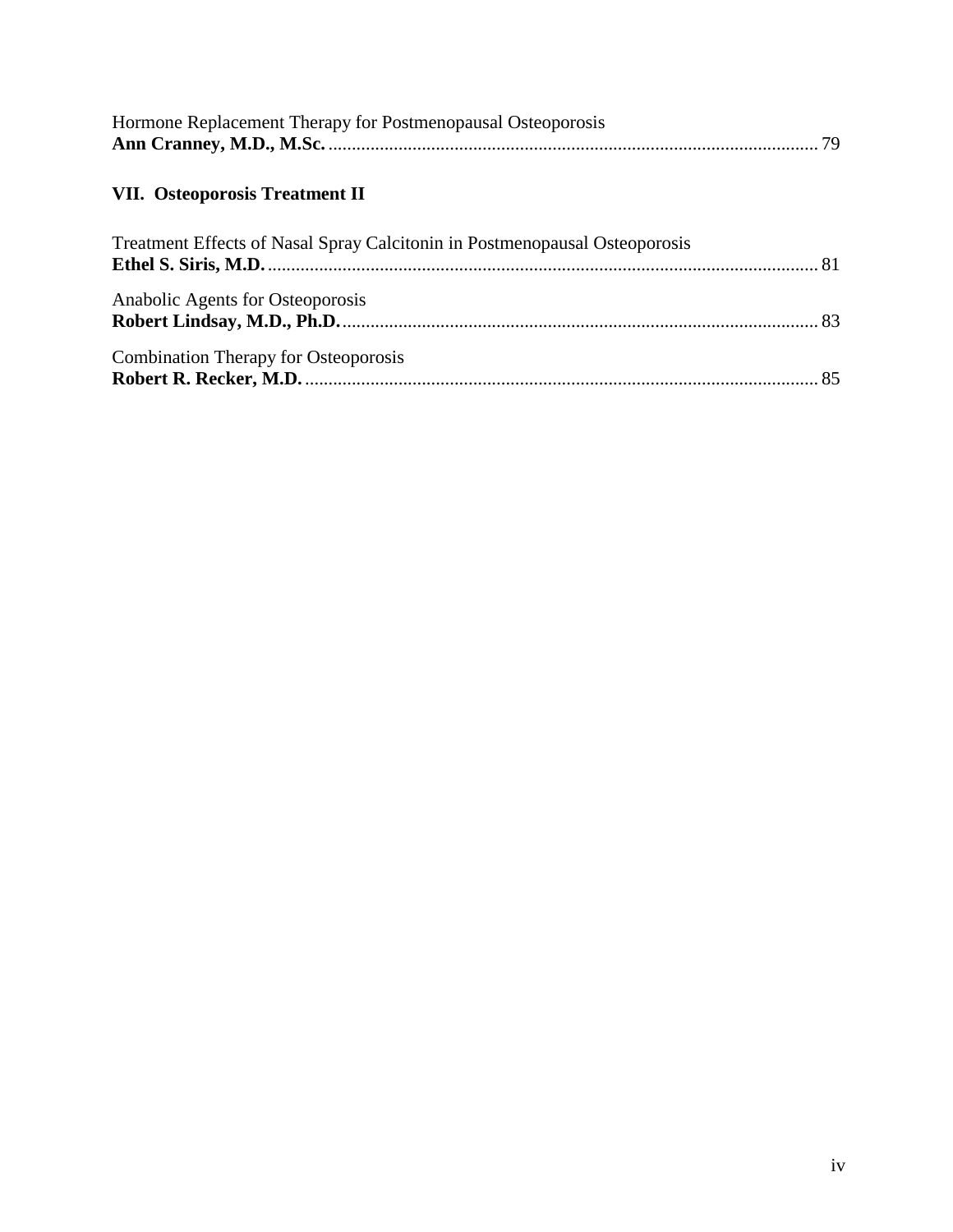### **Introduction**

Osteoporosis is a major threat for millions of Americans. In the United States today, 10 million individuals already have osteoporosis, and 18 million more have low bone mass, placing them at increased risk for this disease. Osteoporosis is characterized by low bone mass and structural deterioration of bone tissue, leading to bone fragility and an increased susceptibility to fractures, especially of the hip, spine, and wrist. It is the most prevalent of the bone diseases that affect Americans, and women are four times more likely to develop osteoporosis than men.

Osteoporosis, once acknowledged as a natural part of aging, does not need to be a consequence of aging any longer. It is largely a preventable disease due to the remarkable progress that has been made in the scientific understanding of its causes, diagnosis, and treatment.

To clarify the factors associated with prevention and better diagnosis and treatment of osteoporosis among health care providers and the public, the NIH has organized this 2½-day conference to present the latest information on the disease. After 1½ days of presentations and audience discussion addressing the latest in osteoporosis research, an independent, non-Federal consensus development panel will weigh the scientific evidence and write a draft statement that will then be presented to the audience on the third day. The consensus development panel's statement will address the following key questions:

- What is osteoporosis and what are its consequences?
- How do risks vary among different segments of the population?
- What factors are involved in building and maintaining skeletal health throughout life?
- What is the optimal evaluation and treatment of osteoporosis and fractures?
- What are the directions for future research?

#### **General Information**

Conference sessions will be held in the Natcher Conference Center (Building 45), NIH, 9000 Rockville Pike, Bethesda, Maryland. Registration begins at 7:30 a.m. on Monday and Tuesday and 8 a.m. on Wednesday, and conference sessions will run from 8 a.m. to 6 p.m. on Monday, 8:30 a.m. to 12:30 p.m. on Tuesday, and 9 a.m. to 11 a.m. on Wednesday. The telephone number for the message center is (301) 496-9966; the fax number is (301) 480-5982.

#### **Cafeteria**

The cafeteria in the Natcher Conference Center is located one floor above the auditorium on the main floor of the building. It is open from 7 a.m. to 2 p.m., serving breakfast and lunch.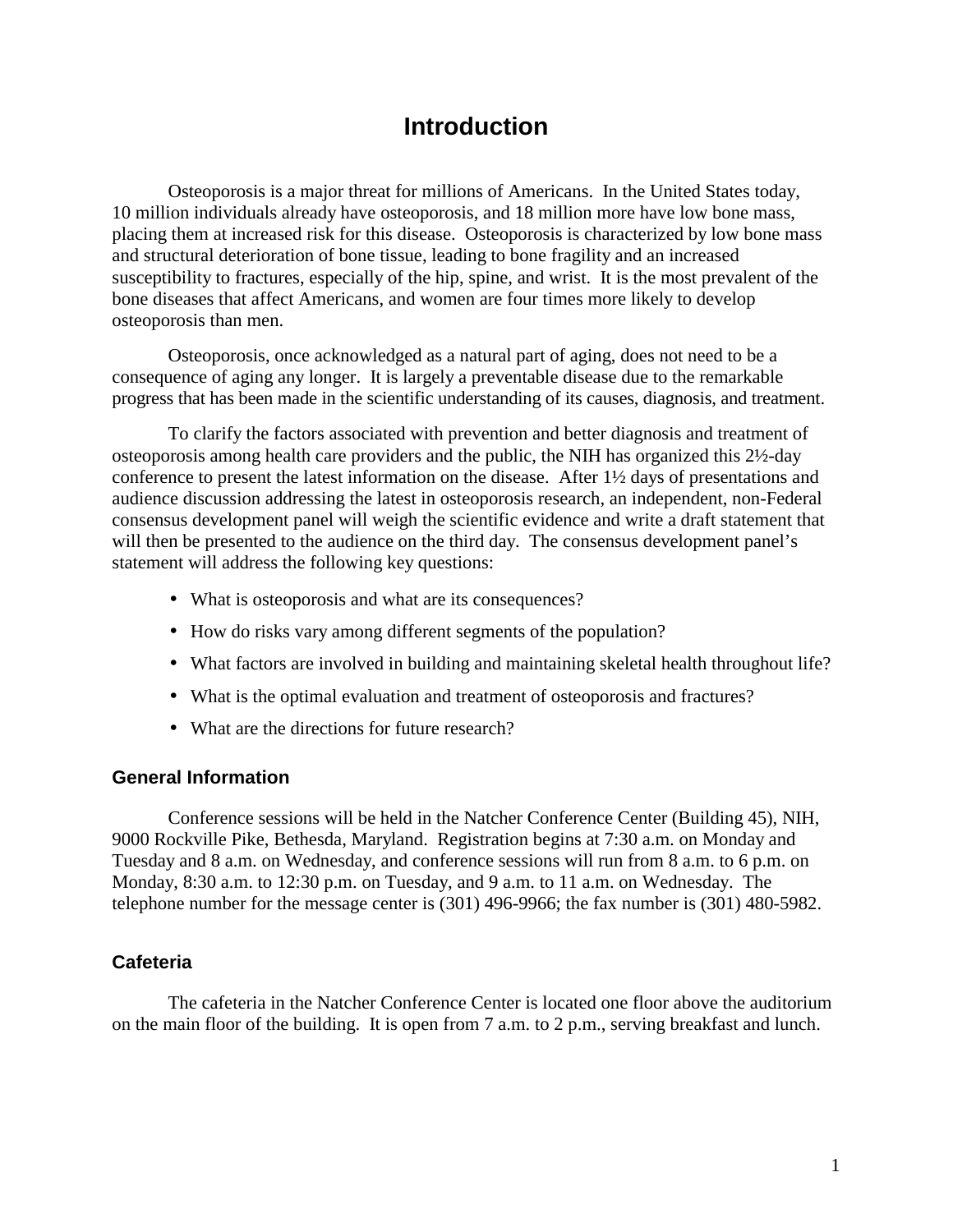#### **Sponsors**

 Quality (formerly the Agency for Health Care Policy and Research). The primary sponsors of this meeting are the National Institute of Arthritis and Musculoskeletal and Skin Diseases and the NIH Office of Medical Applications of Research. The conference is cosponsored by the National Institute on Aging; National Institute of Diabetes and Digestive and Kidney Diseases; National Institute of Dental and Craniofacial Research; National Institute of Child Health and Human Development; National Institute of Nursing Research; National Institute of Environmental Health Sciences; National Heart, Lung, and Blood Institute; NIH Office of Research on Women's Health; and Agency for Healthcare Research and

#### **Conflict of Interest**

In accordance with ACCME requirements regarding conflict of interest, each speaker presenting at this conference has been asked to submit documentation outlining any real or potential conflict of interest.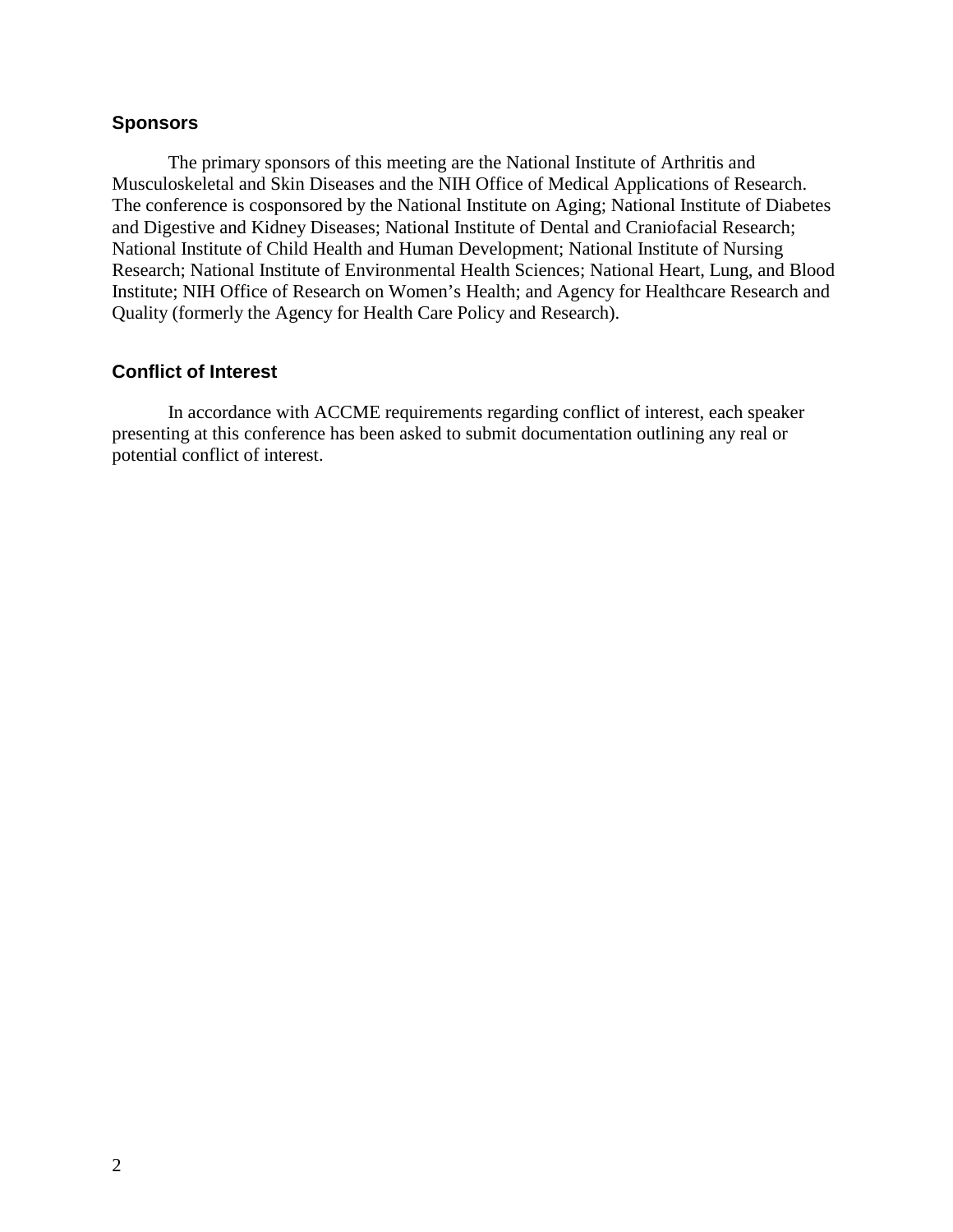# **Agenda**

### **Monday, March 27, 2000**

| $7:30$ a.m. | Registration                                                                                                                                                                                                  |
|-------------|---------------------------------------------------------------------------------------------------------------------------------------------------------------------------------------------------------------|
| $8:00$ a.m. | <b>Opening Remarks</b><br>Stephen I. Katz, M.D., Ph.D., Director<br>National Institute of Arthritis and Musculoskeletal and Skin Diseases                                                                     |
| $8:10$ a.m. | Charge to the Panel<br><b>Stephen C. Groft, Pharm.D., Acting Director</b><br>NIH Office of Medical Applications of Research                                                                                   |
| 8:20 a.m.   | Panel and Conference Chair Remarks<br><b>Anne Klibanski, M.D.</b> , Professor of Medicine, Harvard Medical School<br>Chief, Neuroendocrine Unit, Massachusetts General Hospital                               |
| I. Overview |                                                                                                                                                                                                               |
| 8:30 a.m.   | The Pathophysiology of Osteoporosis<br><b>B. Lawrence Riggs, M.D., Staff Consultant</b><br>Division of Endocrinology, Mayo Clinic and Mayo Foundation                                                         |
| 8:45 a.m.   | <b>Biomechanics of Osteoporotic Fractures</b><br>Mary L. Bouxsein, Ph.D., Instructor<br>Department of Orthopaedic Surgery, Orthopaedic Biomechanics Laboratory<br><b>Beth Israel Deaconess Medical Center</b> |

### **II. Epidemiology**

| $9:00$ a.m. | Osteoporosis in 2000                                                                                                        |
|-------------|-----------------------------------------------------------------------------------------------------------------------------|
|             | L. Joseph Melton III, M.D., Michael M. Eisenberg Professor                                                                  |
|             | Department of Health Sciences Research, Mayo Clinic and Mayo Foundation                                                     |
| $9:15$ a.m. | Clinical Implications of Bone Density Variation Among Different Populations<br>Richard D. Wasnich, M.D., F.A.C.P., Director |
|             | Hawaii Osteoporosis Center                                                                                                  |
| $9:30$ a.m. | Osteoporosis in Men                                                                                                         |
|             | Eric S. Orwoll, M.D., Professor of Medicine                                                                                 |
|             | Oregon Health Sciences University                                                                                           |
| $9:45$ a.m. | Discussion                                                                                                                  |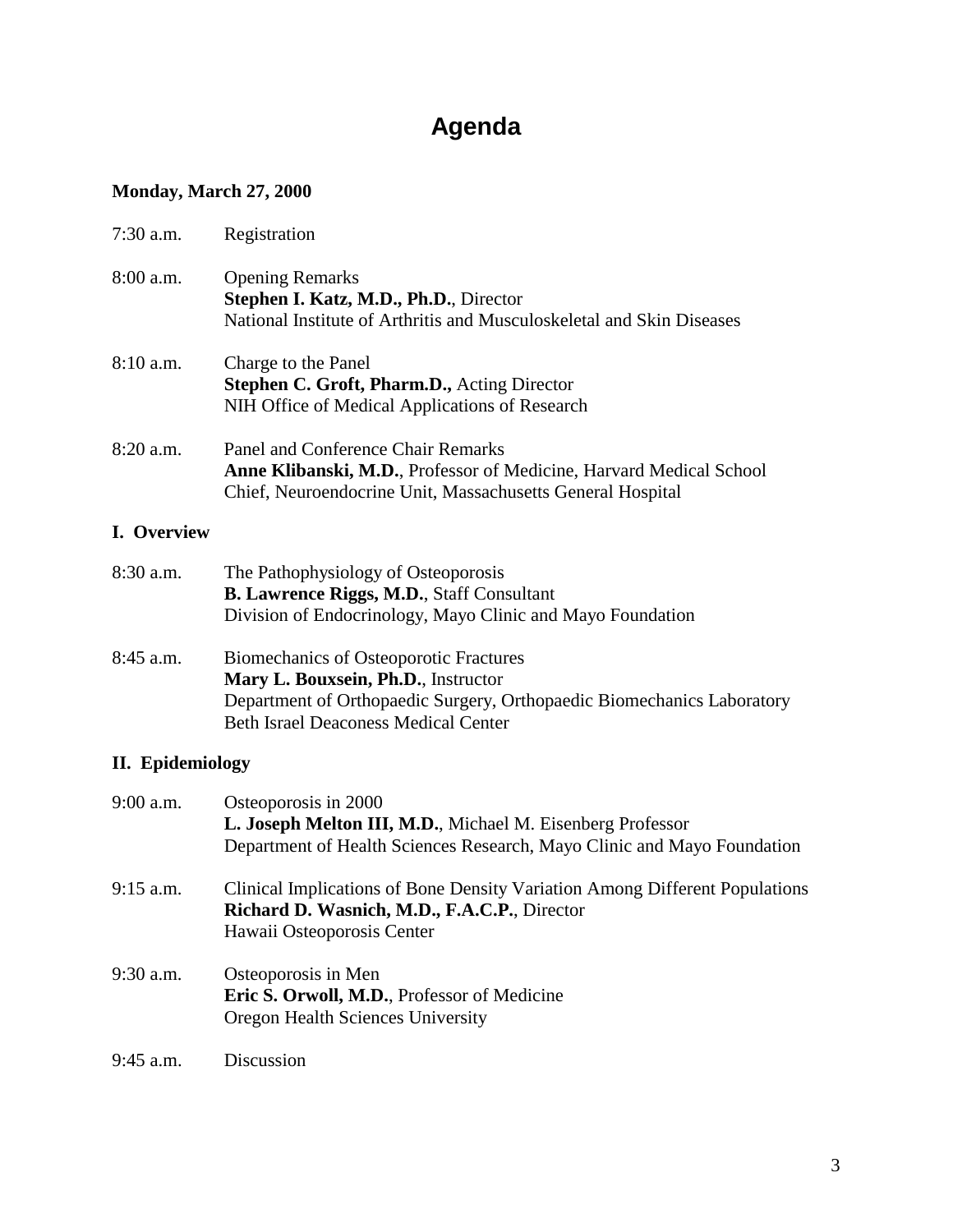### **Monday, March 27, 2000 (continued)**

### **III. Osteoporosis Risks and Prevention Opportunities**

| 10:15 a.m.   | Genetics of Age-Related Osteoporosis<br>Munro Peacock, M.D., Professor of Medicine<br>General Clinical Research Center, Indiana University Medical Center                                                                                                      |  |
|--------------|----------------------------------------------------------------------------------------------------------------------------------------------------------------------------------------------------------------------------------------------------------------|--|
| 10:30 a.m.   | Nutrition-Beyond Calcium<br>Robert P. Heaney, M.D., John A. Creighton University Professor<br>Professor of Medicine, Department of Medicine, Creighton University                                                                                              |  |
| 10:45 a.m.   | The Role of Calcium in the Prevention and Treatment of Osteoporosis<br>Bess Dawson-Hughes, M.D., Professor of Medicine<br>Chief, Calcium and Bone Metabolism Laboratory<br>Jean Mayer USDA Human Nutrition Research Center on Aging<br><b>Tufts University</b> |  |
| 11:00 a.m.   | The Skeletal Effects of Exercise<br>Robert A. Marcus, M.D., Professor of Medicine<br><b>Stanford University, VA Medical Center</b>                                                                                                                             |  |
| $11:15$ a.m. | Peak Bone Mass—Peak Bone Strength: What We Know—What We Need to Know<br>Thomas A. Lloyd, Ph.D., Professor of Clinical Epidemiology<br>Department of Health Evaluation Science<br>Hershey Medical Center, Pennsylvania State University College of Medicine     |  |
| 11:30 a.m.   | Discussion                                                                                                                                                                                                                                                     |  |
| 12:00 p.m.   | Lunch                                                                                                                                                                                                                                                          |  |
| $1:00$ p.m.  | Glucocorticoid-Induced Osteoporosis and the Rheumatic Diseases<br>Nancy E. Lane, M.D., Associate Professor of Medicine<br>Division of Rheumatology, San Francisco General Hospital<br>University of California, San Francisco                                  |  |
| $1:15$ p.m.  | Organ Transplantation and Other Secondary Causes of Osteoporosis<br>Elizabeth Shane, M.D., Professor of Clinical Medicine<br>Department of Medicine, College of Physicians and Surgeons<br>Columbia University                                                 |  |
| $1:30$ p.m.  | Discussion                                                                                                                                                                                                                                                     |  |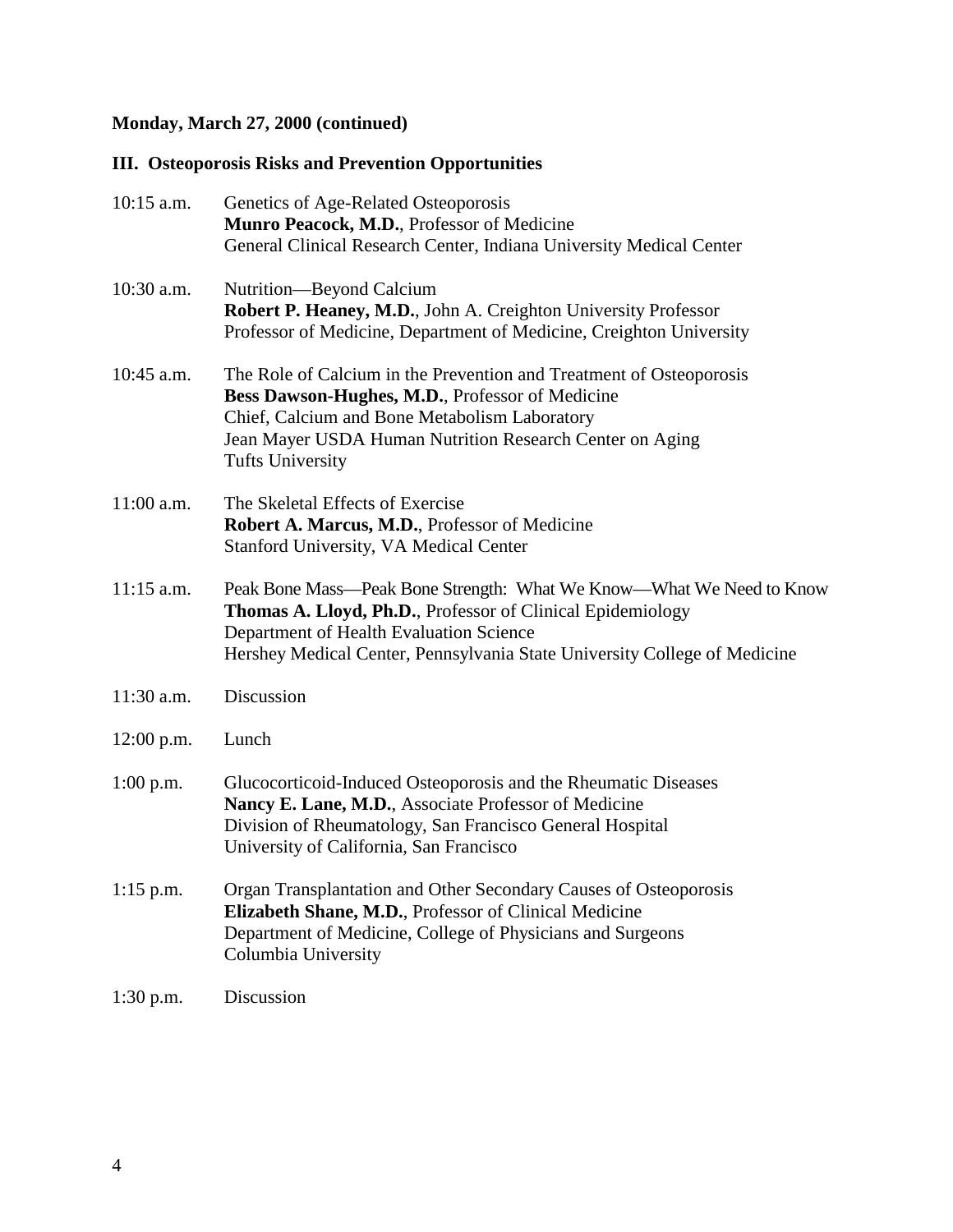#### **Monday, March 27, 2000 (continued)**

#### **IV. Assessment of Osteoporosis**

| $2:00$ p.m. | Needs and Opportunities in Assessment of Osteoporosis<br>C. Conrad Johnston, Jr., M.D., Distinguished Professor<br>School of Medicine, Indiana University                                                               |  |
|-------------|-------------------------------------------------------------------------------------------------------------------------------------------------------------------------------------------------------------------------|--|
|             | Evidence Report on the Diagnosis and Management of Osteoporosis                                                                                                                                                         |  |
| $2:15$ p.m. | Heidi D. Nelson, M.D., M.P.H., F.A.C.P., Assistant Professor of Internal<br>Medicine and Medical Informatics and Outcomes Research<br>Oregon Health Sciences University                                                 |  |
| $2:30$ p.m. | Mark Helfand, M.D., M.P.H., Director, Evidence-Based Practice Center<br>Associate Professor of Internal Medicine and Medical Informatics and Outcomes<br>Research, Oregon Health Sciences University                    |  |
| $2:45$ p.m. | Discussion                                                                                                                                                                                                              |  |
|             | Perspectives on the Evidence Report                                                                                                                                                                                     |  |
| $3:15$ p.m. | Diagnostic and Intervention Thresholds in Osteoporosis<br>John A. Kanis, M.D., Professor<br><b>Center for Metabolic Bone Diseases</b><br>Medical School, University of Sheffield                                        |  |
| 3:30 p.m.   | <b>Biochemical Markers of Bone Turnover</b><br>Douglas C. Bauer, M.D., Assistant Professor of Medicine<br>University of California, San Francisco                                                                       |  |
| 3:45 p.m.   | Use of T-Scores To Establish Comparable Diagnostic Categories for Bone<br>Densitometers<br>Dennis M. Black, Ph.D., Professor<br>Department of Epidemiology and Biostatistics<br>University of California, San Francisco |  |
| $4:00$ p.m. | Discussion                                                                                                                                                                                                              |  |

#### **V. The Consequences of Osteoporosis**

4:30 p.m. The Psychosocial Consequences of Osteoporosis **Deborah T. Gold, Ph.D.**, Associate Research Professor Department of Psychology and Behavioral Science Duke University Medical Center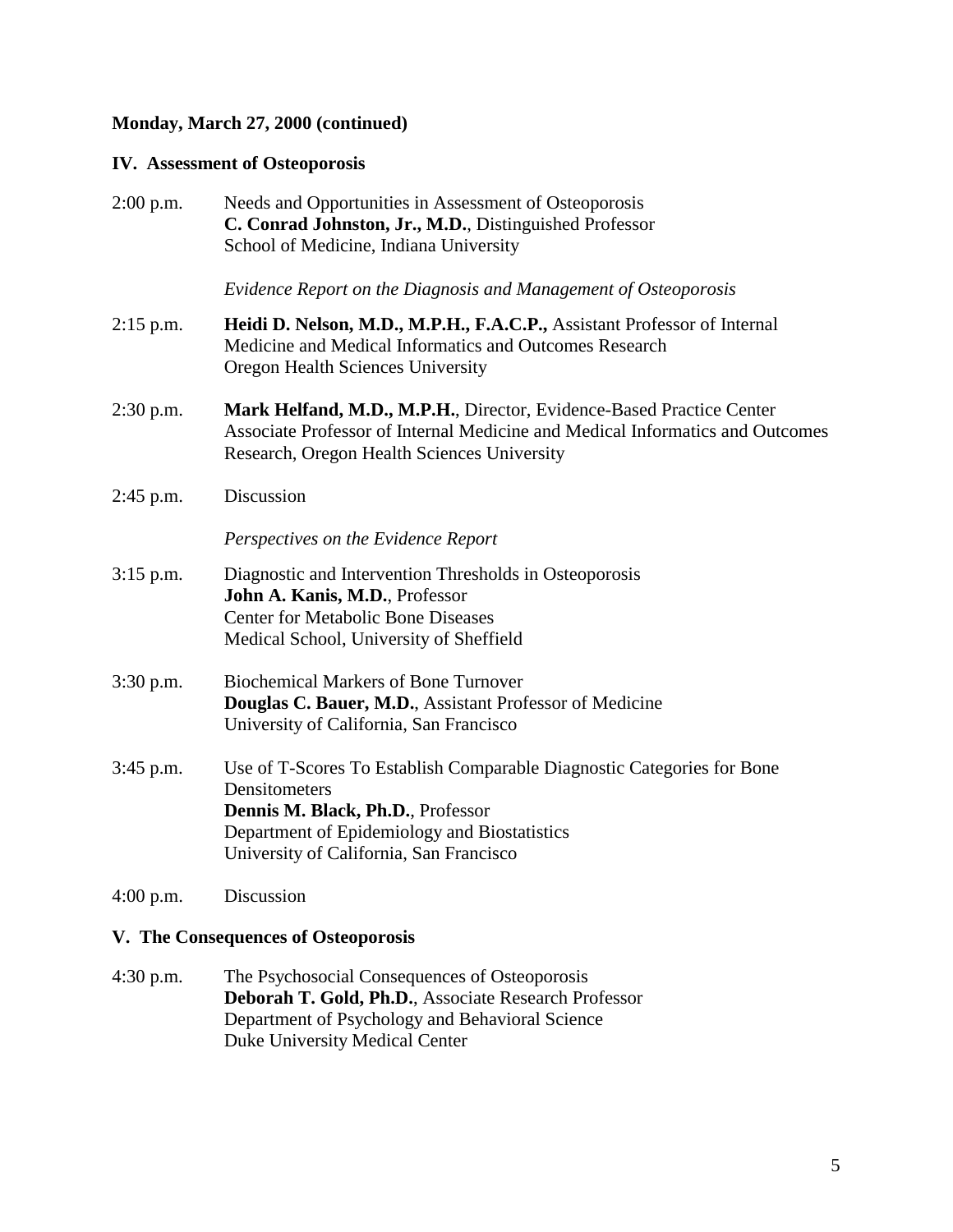### **Monday, March 27, 2000 (continued)**

| $4:45$ p.m. | The Economic Impact of Osteoporosis                                      |  |
|-------------|--------------------------------------------------------------------------|--|
|             | Anna Tosteson, Sc.D., Associate Professor of Medicine and Community and  |  |
|             | Family Medicine, Center for the Evaluative Clinical Sciences             |  |
|             | Dartmouth Medical School                                                 |  |
| $5:00$ p.m. | The Orthopedic Perspective on Consequences of Osteoporosis: The Need for |  |
|             | <b>Improved Treatment of Patients With Osteoporotic Fractures</b>        |  |
|             | Mark E. Bolander, M.D., Consultant                                       |  |
|             | Division of Orthopedic Research, Department of Orthopedic Surgery        |  |
|             | Mayo Clinic and Mayo Foundation                                          |  |
|             |                                                                          |  |

5:15 p.m. Discussion

6:00 p.m. Adjournment

### **Tuesday, March 28, 2000**

7:30 a.m. Registration

#### **VI. Osteoporosis Treatment I**

| $8:30$ a.m. | <b>Osteoporosis Treatment: Overview</b><br>John Paul Bilezikian, M.D., Professor of Medicine and Pharmacology<br>Chief, Division of Endocrinology, Department of Medicine |
|-------------|---------------------------------------------------------------------------------------------------------------------------------------------------------------------------|
|             | College of Physicians and Surgeons, Columbia University                                                                                                                   |
| $8:45$ a.m. | <b>Systematic Reviews of Osteoporosis Therapies</b><br>Gordon Guyatt, M.D., Professor                                                                                     |
|             | <b>McMaster University</b>                                                                                                                                                |
| $9:00$ a.m. | The Bisphosphonates<br>Clifford J. Rosen, M.D., Director                                                                                                                  |
|             | Maine Center for Osteoporosis Research, St. Joseph Hospital                                                                                                               |
| $9:15$ a.m. | Alternative Therapies for Treatment of Osteoporosis: SERMs and Phytoestrogens<br>Lorraine A. Fitzpatrick, M.D., Professor of Medicine                                     |
|             | Endocrine Research Unit, Mayo Clinic and Mayo Foundation                                                                                                                  |
| 9:30 a.m.   | Hormone Replacement Therapy for Postmenopausal Osteoporosis<br>Ann Cranney, M.D., M.Sc., Assistant Professor                                                              |
|             | Division of Rheumatology, Ottawa Hospital, Civic Campus                                                                                                                   |
| $9:45$ a.m. | Discussion                                                                                                                                                                |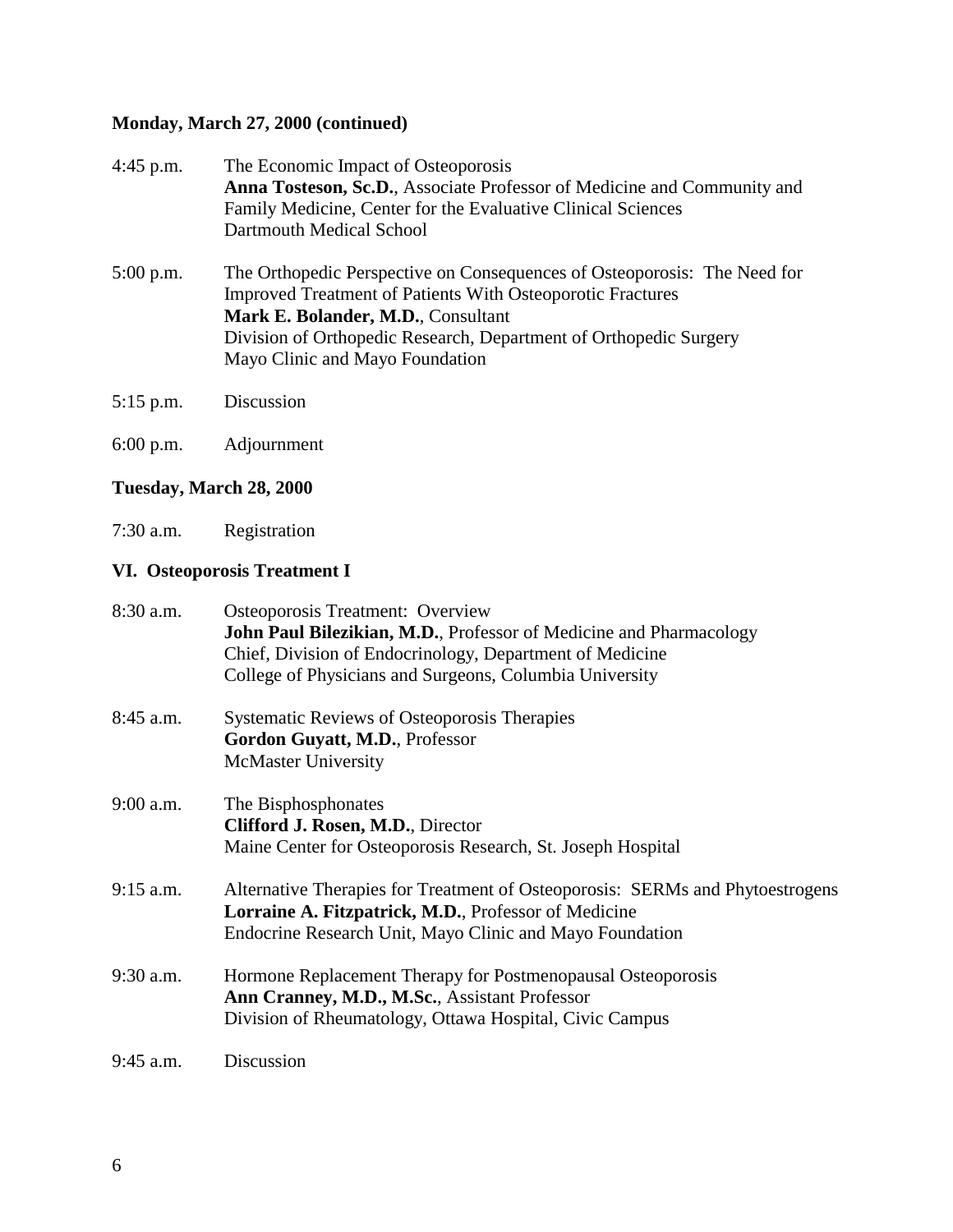### <span id="page-10-0"></span>**Tuesday, March 28, 2000 (continued)**

### **VII. Osteoporosis Treatment II**

| $10:15$ a.m.                     | Treatment Effects of Nasal Spray Calcitonin in Postmenopausal Osteoporosis<br>Ethel S. Siris, M.D., Madeline C. Stabile Professor of Clinical Medicine<br>Department of Medicine, College of Physicians and Surgeons<br>Columbia University                                  |  |
|----------------------------------|------------------------------------------------------------------------------------------------------------------------------------------------------------------------------------------------------------------------------------------------------------------------------|--|
| 10:30 a.m.                       | Anabolic Agents for Osteoporosis<br>Robert Lindsay, M.D., Ph.D., Chief of Internal Medicine<br>Regional Bone Center, Helen Hayes Hospital                                                                                                                                    |  |
| 10:45 a.m.                       | <b>Combination Therapy for Osteoporosis</b><br>Robert R. Recker, M.D., Chief, Endocrinology Division<br>Director, Osteoporosis Research Center<br>Professor of Medicine<br>Creighton University School of Medicine                                                           |  |
| 11:00 a.m.                       | Physical Approaches to Fracture Prevention<br>Douglas P. Kiel, M.D., M.P.H., Associate Professor of Medicine<br>Harvard Medical School Division on Aging<br>Associate Director of Medical Research, Research and Training Institute<br>Hebrew Rehabilitation Center for Aged |  |
| $11:15$ a.m.                     | Followup and Monitoring of Patients<br>Steven R. Cummings, M.D., Professor of Medicine, Epidemiology, and<br><b>Biostatistics</b><br><b>Assistant Dean for Clinical Research</b><br>Department of Medicine<br>University of California, San Francisco                        |  |
| 11:30 a.m.                       | Discussion                                                                                                                                                                                                                                                                   |  |
| <b>VIII. Patient Perspective</b> |                                                                                                                                                                                                                                                                              |  |
| $12:30$ p.m.                     | Katherine E. Sharp, M.P.H.                                                                                                                                                                                                                                                   |  |

- 12:40 p.m. **Jerome C. Donnelly, D.M.D.**
- 12:50 p.m. Adjournment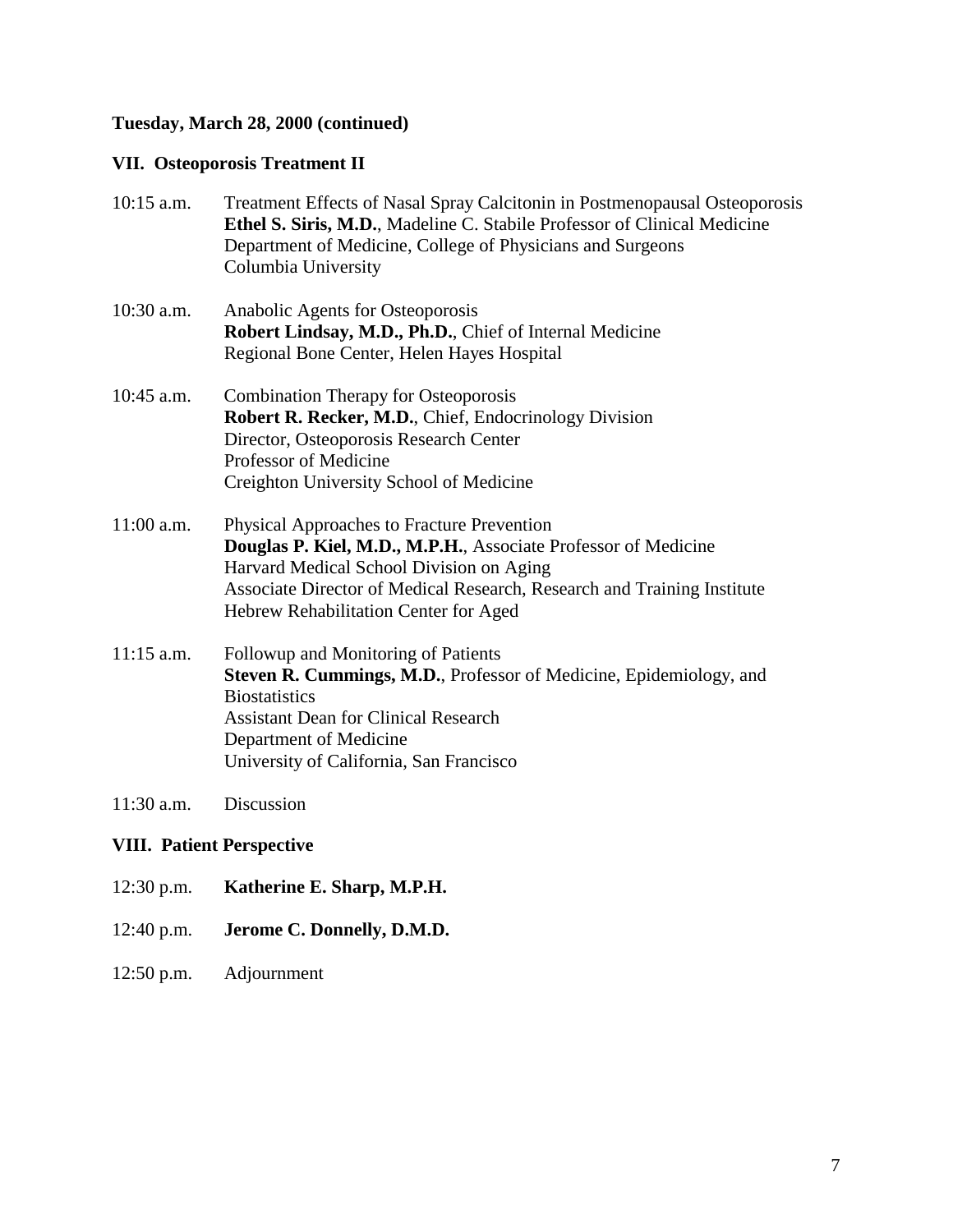#### **Wednesday, March 29, 2000**

| $8:00$ a.m. | Registration |
|-------------|--------------|
|             |              |

- 8:45 a.m. Remarks **Congresswoman Constance Morella**, 8th District, Maryland
- 9:00 a.m. Presentation of Consensus Development Statement
- 9:30 a.m. Public Discussion
- 11:00 a.m. Panel Meets in Executive Session
- 1:00 p.m. Press Conference
- 2:00 p.m. Adjournment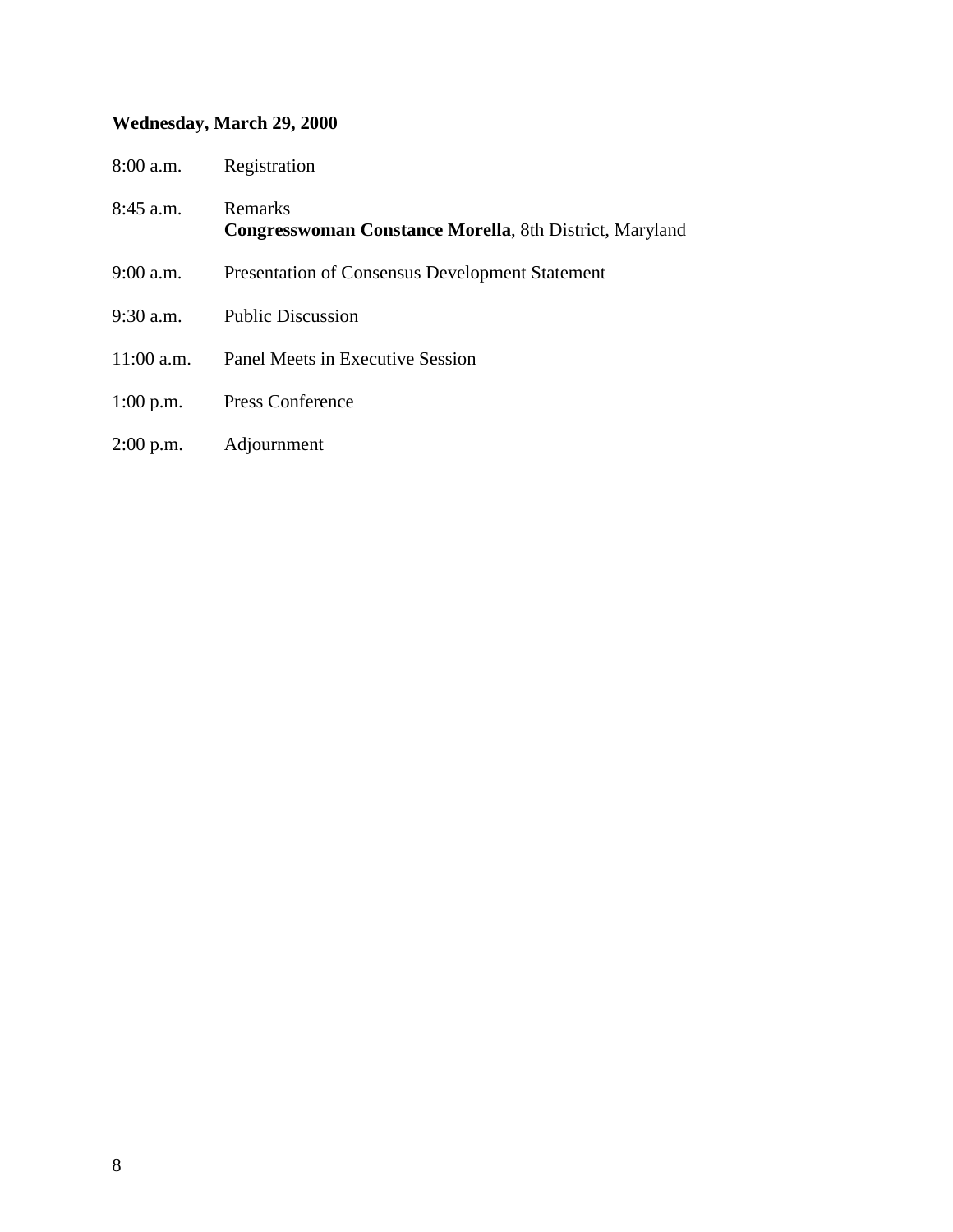### **Panel Members**

#### **Panel Chair: Anne Klibanski, M.D.**

Panel and Conference Chair Professor of Medicine Harvard Medical School Chief Neuroendocrine Unit Massachusetts General Hospital Boston, Massachusetts

#### **Lucile Adams-Campbell, Ph.D.**

Director and Professor of Medicine Howard University Cancer Center Washington, DC

#### **Tamsen Bassford, M.D.**

Associate Dean for Student Affairs Assistant Professor of Family and Community Medicine Department of Family and Community Medicine Health Sciences Center University of Arizona Tucson, Arizona

#### **Steven N. Blair, P.E.D.**

**Director** Epidemiology and Clinical Applications The Cooper Institute Dallas, Texas

#### **Scott D. Boden, M.D.**

Associate Professor of Orthopaedic Surgery Director, The Emory Spine Center Emory University School of Medicine Decatur, Georgia

#### **Kay Dickersin, Ph.D.**

Associate Professor Department of Community Health Brown University Providence, Rhode Island

#### **David R. Gifford, M.D., M.P.H.**

Assistant Professor of Medicine and Community Health Center for Gerontology and Health Care Research Brown University Providence, Rhode Island

#### **Lou Glasse, M.S.W.**

President Emeritus Older Women's League Poughkeepsie, New York

#### **Steven R. Goldring, M.D.**

Associate Professor of Medicine Chief of Rheumatology Beth Israel Deaconess Medical Center Harvard Medical School and New England Baptist Bone and Joint Institute Boston, Massachusetts

#### **Keith Hruska, M.D.**

Ira M. Lang Professor of Medicine and Cell Biology Department of Medicine Washington University St. Louis, Missouri

#### **Susan R. Johnson, M.D., M.S.**

Professor of Obstetrics and Gynecology and Epidemiology University of Iowa Colleges of Medicine and Public Health Iowa City, Iowa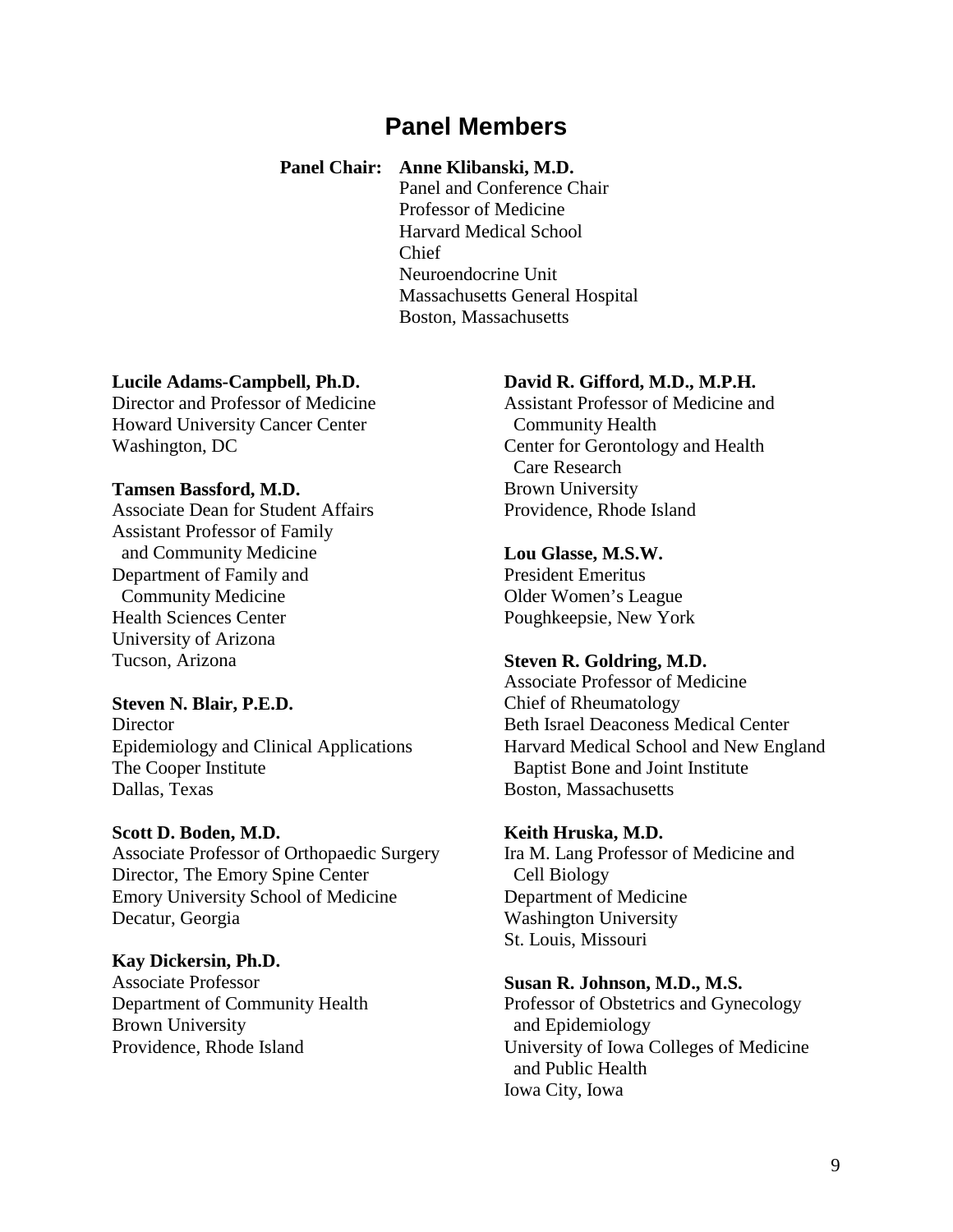### **Laurie K. McCauley, D.D.S., Ph.D.**

Associate Professor Department of Periodontics/Prevention/ **Geriatrics** University of Michigan Ann Arbor, Michigan

#### **William E. Russell, M.D.**

Associate Professor of Pediatrics and Cell Biology Director, Division of Pediatric Endocrinology Vanderbilt University Medical Center Nashville, Tennessee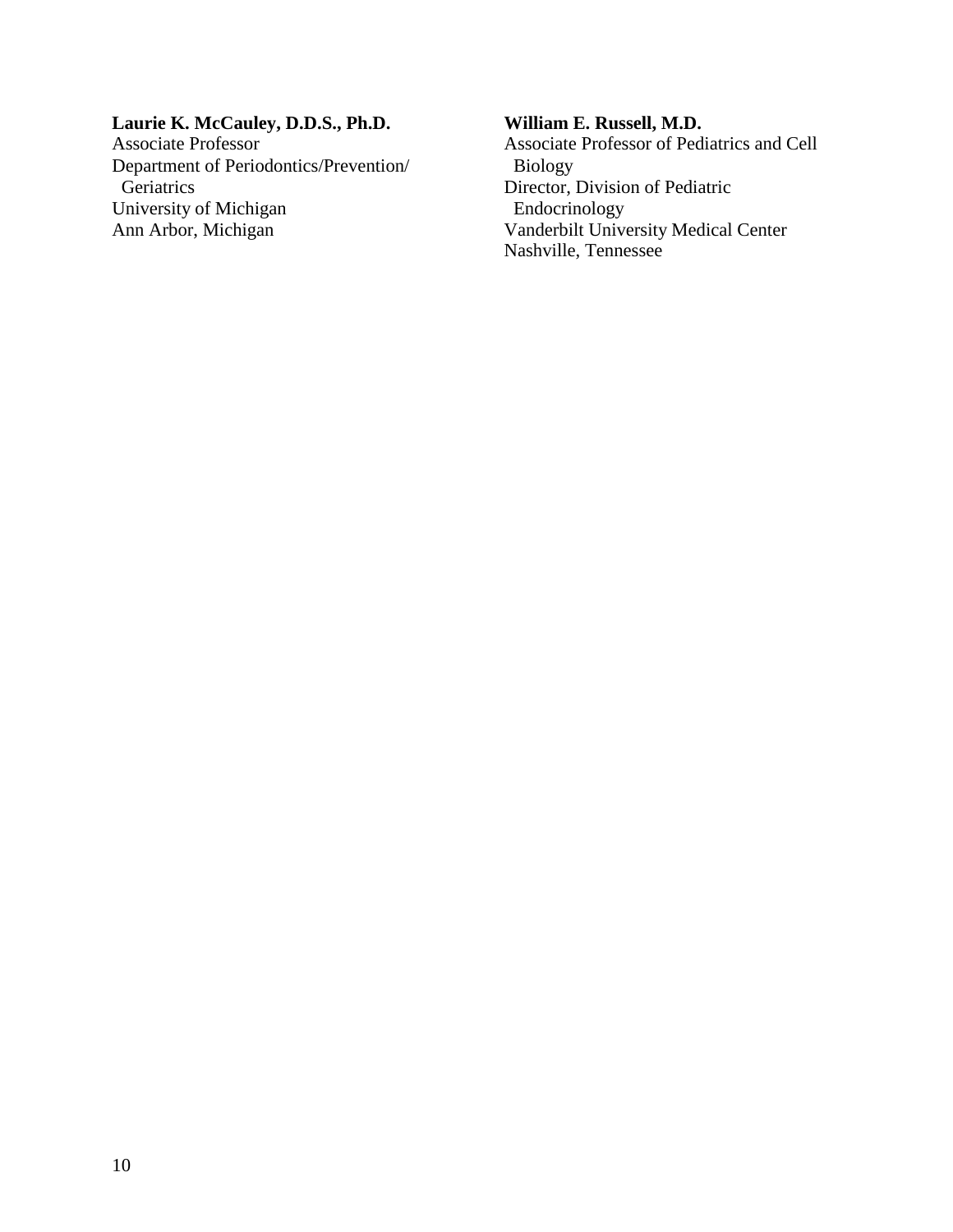## **Speakers**

#### **Douglas C. Bauer, M.D.**

Assistant Professor of Medicine University of California, San Francisco San Francisco, California

#### **John Paul Bilezikian, M.D.**

Professor of Medicine and Pharmacology Chief, Division of Endocrinology in the Department of Medicine College of Physicians and Surgeons Columbia University New York, New York

#### **Dennis M. Black, Ph.D.**

Professor Department of Epidemiology and **Biostatistics** University of California, San Francisco San Francisco, California

#### **Mark E. Bolander, M.D.**

Consultant Division of Orthopedic Research Department of Orthopedic Surgery Mayo Clinic and Mayo Foundation Rochester, Minnesota

#### **Mary L. Bouxsein, Ph.D.**

**Instructor** Department of Orthopaedic Surgery Orthopaedic Biomechanics Laboratory Beth Israel Deaconess Medical Center Boston, Massachusetts

#### **Ann Cranney, M.D., M.Sc.**

Assistant Professor Division of Rheumatology Ottawa Hospital, Civic Campus Ottawa, Ontario Canada

#### **Steven R. Cummings, M.D.**

Professor of Medicine, Epidemiology, and Biostatistics Assistant Dean for Clinical Research Department of Medicine University of California, San Francisco San Francisco, California

#### **Jerome C. Donnelly, D.M.D.**

Harker Heights, Texas

#### **Bess Dawson-Hughes, M.D.**

Professor of Medicine Chief Calcium and Bone Metabolism Laboratory Jean Mayer USDA Human Nutrition Research Center on Aging Tufts University Boston, Massachusetts

#### **Lorraine A. Fitzpatrick, M.D.**

Professor of Medicine Endocrine Research Unit Mayo Clinic and Mayo Foundation Rochester, Minnesota

#### **Deborah T. Gold, Ph.D.**

Associate Research Professor Department of Psychology and Behavioral Science Duke University Medical Center Durham, North Carolina

#### **Gordon Guyatt, M.D.**

Professor McMaster University Health Sciences Centre Hamilton, Ontario Canada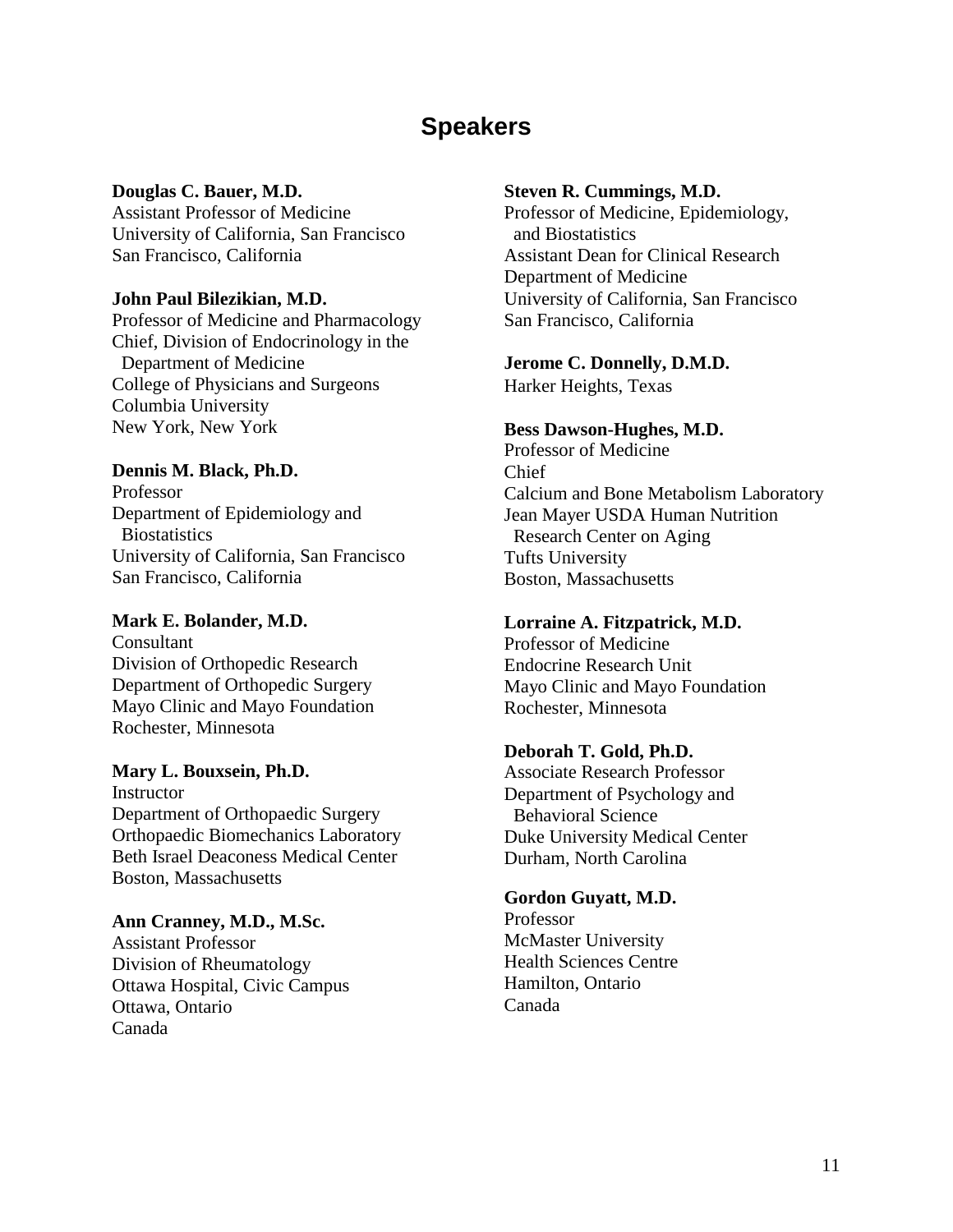#### **Robert P. Heaney, M.D.**

John A. Creighton University Professor Professor of Medicine Department of Medicine Creighton University Omaha, Nebraska

#### **Mark Helfand, M.D., M.P.H.**

Director, Evidence-Based Practice Center Associate Professor of Internal Medicine and Medical Informatics and Outcomes Research Oregon Health Sciences University Portland, Oregon

#### **C. Conrad Johnston, Jr., M.D.**

Distinguished Professor School of Medicine Indiana University Indianapolis, Indiana

#### **John A. Kanis, M.D.**

Professor Center for Metabolic Bone Diseases Medical School University of Sheffield Sheffield, South Yorkshire United Kingdom

#### **Douglas P. Kiel, M.D., M.P.H.**

Associate Professor of Medicine Harvard Medical School Division on Aging Associate Director of Medical Research Research and Training Institute Hebrew Rehabilitation Center for Aged Boston, Massachusetts

#### **Nancy E. Lane, M.D.**  Associate Professor of Medicine Division of Rheumatology San Francisco General Hospital University of California, San Francisco

San Francisco, California

#### **Robert Lindsay, M.D., Ph.D.**

Chief of Internal Medicine Regional Bone Center Helen Hayes Hospital West Haverstraw, New York

#### **Thomas A. Lloyd, Ph.D.**

Professor of Clinical Epidemiology Department of Health Evaluation Science Hershey Medical Center Pennsylvania State University College of Medicine Hershey, Pennsylvania

#### **Robert A. Marcus, M.D.**

Professor of Medicine Stanford University VA Medical Center Palo Alto, California

#### **L. Joseph Melton III, M.D.**

Michael M. Eisenberg Professor Department of Health Sciences Research Mayo Clinic and Mayo Foundation Rochester, Minnesota

#### **Heidi D. Nelson, M.D., M.P.H., F.A.C.P.**

Assistant Professor of Internal Medicine and Medical Informatics and Outcomes Research Oregon Health Sciences University Portland, Oregon

#### **Eric S. Orwoll, M.D.**

Professor of Medicine Oregon Health Sciences University Portland, Oregon

#### **Munro Peacock, M.D.**

Professor of Medicine General Clinical Research Center Indiana University Medical Center Indianapolis, Indiana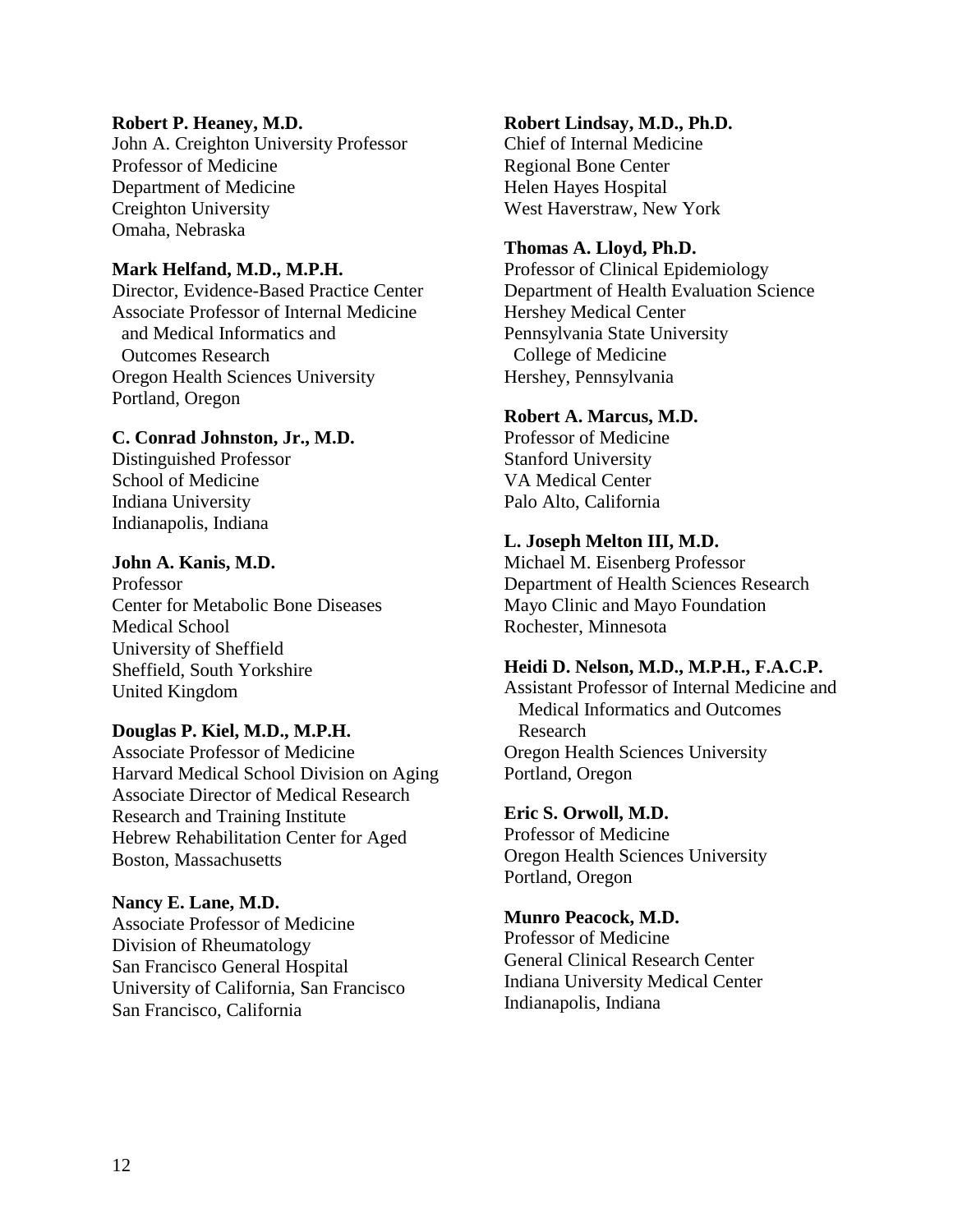#### **Robert R. Recker, M.D.**

Chief, Endocrinology Division Director, Osteoporosis Research Center Professor of Medicine Creighton University School of Medicine Omaha, Nebraska

#### **B. Lawrence Riggs, M.D.**

Staff Consultant Division of Endocrinology Mayo Clinic and Mayo Foundation Rochester, Minnesota

#### **Clifford J. Rosen, M.D.**

**Director** Maine Center for Osteoporosis Research St. Joseph Hospital Bangor, Maine

#### **Elizabeth Shane, M.D.**

Professor of Clinical Medicine Department of Medicine College of Physicians and Surgeons Columbia University New York, New York

#### **Ethel S. Siris, M.D.**

Madeline C. Stabile Professor of Clinical Medicine Department of Medicine College of Physicians and Surgeons Columbia University New York, New York

### **Katherine E. Sharp, M.P.H.**

Germantown, Maryland

#### **Anna Tosteson, Sc.D.**

Associate Professor of Medicine and Community and Family Medicine Center for the Evaluative Clinical Sciences Dartmouth Medical School Lebanon, New Hampshire

#### **Richard D. Wasnich, M.D., F.A.C.P.**

**Director** Hawaii Osteoporosis Center Honolulu, Hawaii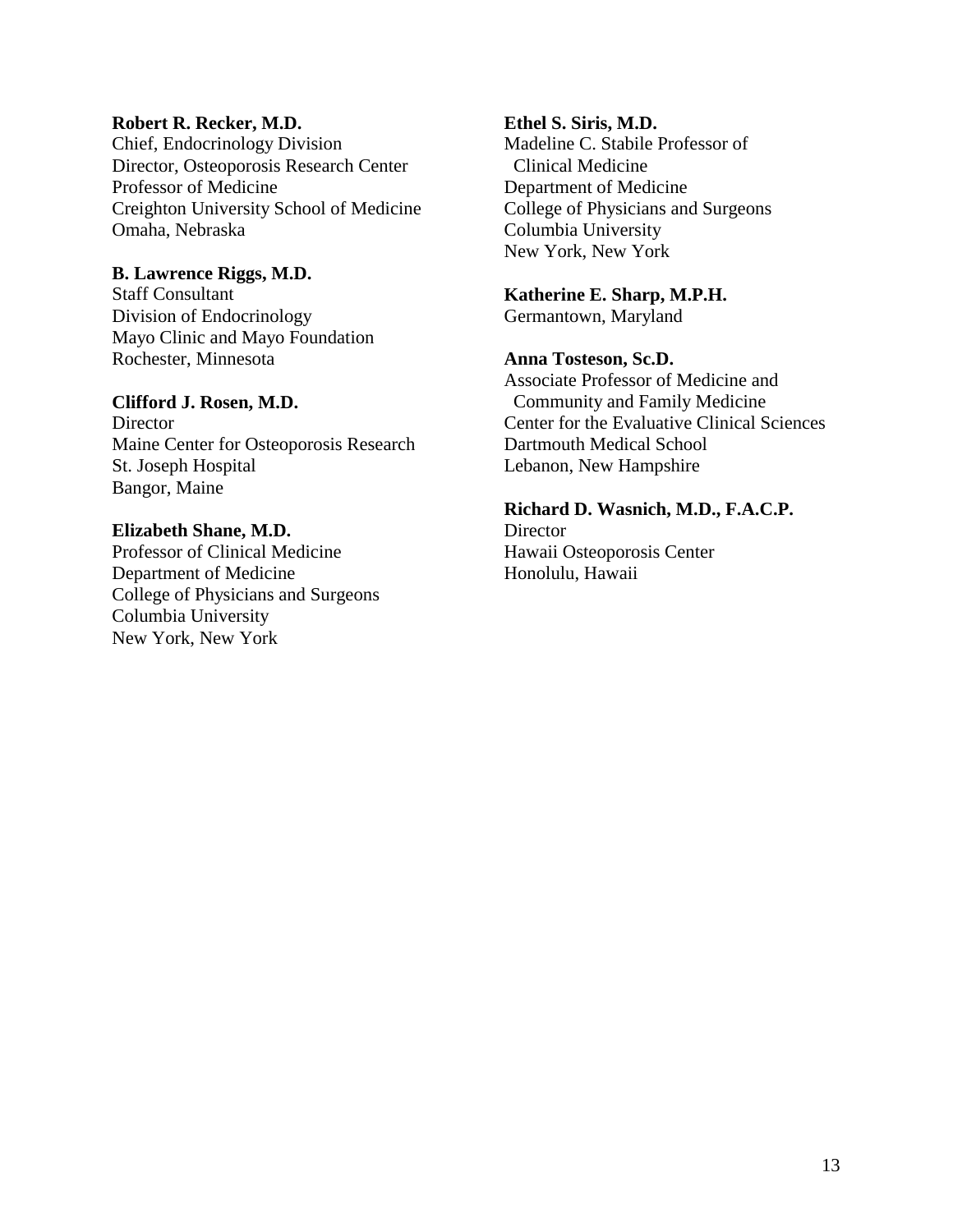## **Planning Committee**

#### **Planning Chair: Joan A. McGowan, Ph.D.**

Chief

Musculoskeletal Diseases Branch National Institute of Arthritis and Musculoskeletal and Skin Diseases National Institutes of Health Bethesda, Maryland

#### **Janet S. Austin, Ph.D.**

**Director** Office of Communications and Public Liaison National Institute of Arthritis and Musculoskeletal and Skin Diseases National Institutes of Health Bethesda, Maryland

#### **Douglas C. Bauer, M.D.**

Assistant Professor of Medicine University of California, San Francisco San Francisco, California

#### **Inese Z. Beitins, M.D., F.R.C.P.(C)**

Director, Clinical Research General Clinical Research Centers Program National Center for Research Resources National Institutes of Health Bethesda, Maryland

#### **John Paul Bilezikian, M.D.**

Professor of Medicine and Pharmacology Chief, Division of Endocrinology in the Department of Medicine College of Physicians and Surgeons Columbia University New York, New York

#### **John Bowersox**

Communications Specialist Office of Medical Applications of Research National Institutes of Health Bethesda, Maryland

#### **Elsa A. Bray**

Program Analyst Office of Medical Applications of Research National Institutes of Health Bethesda, Maryland

#### **Mona S. Calvo, Ph.D.**

Expert Regulatory Review Scientist Office of Special Nutritionals Center for Food Safety and Applied **Nutrition** U.S. Food and Drug Administration Washington, DC

#### **Bess Dawson-Hughes, M.D.**

Professor of Medicine Chief Calcium and Bone Metabolism Laboratory Jean Mayer USDA Human Nutrition Research Center on Aging Tufts University Boston, Massachusetts

#### **Martin Erlichman, M.S.**

Senior Scientist Center for Practice and Technology Assessment Agency for Healthcare Research and Quality Rockville, Maryland

#### **John H. Ferguson, M.D.**

Director (Retired) Office of Medical Applications of Research National Institutes of Health Bethesda, Maryland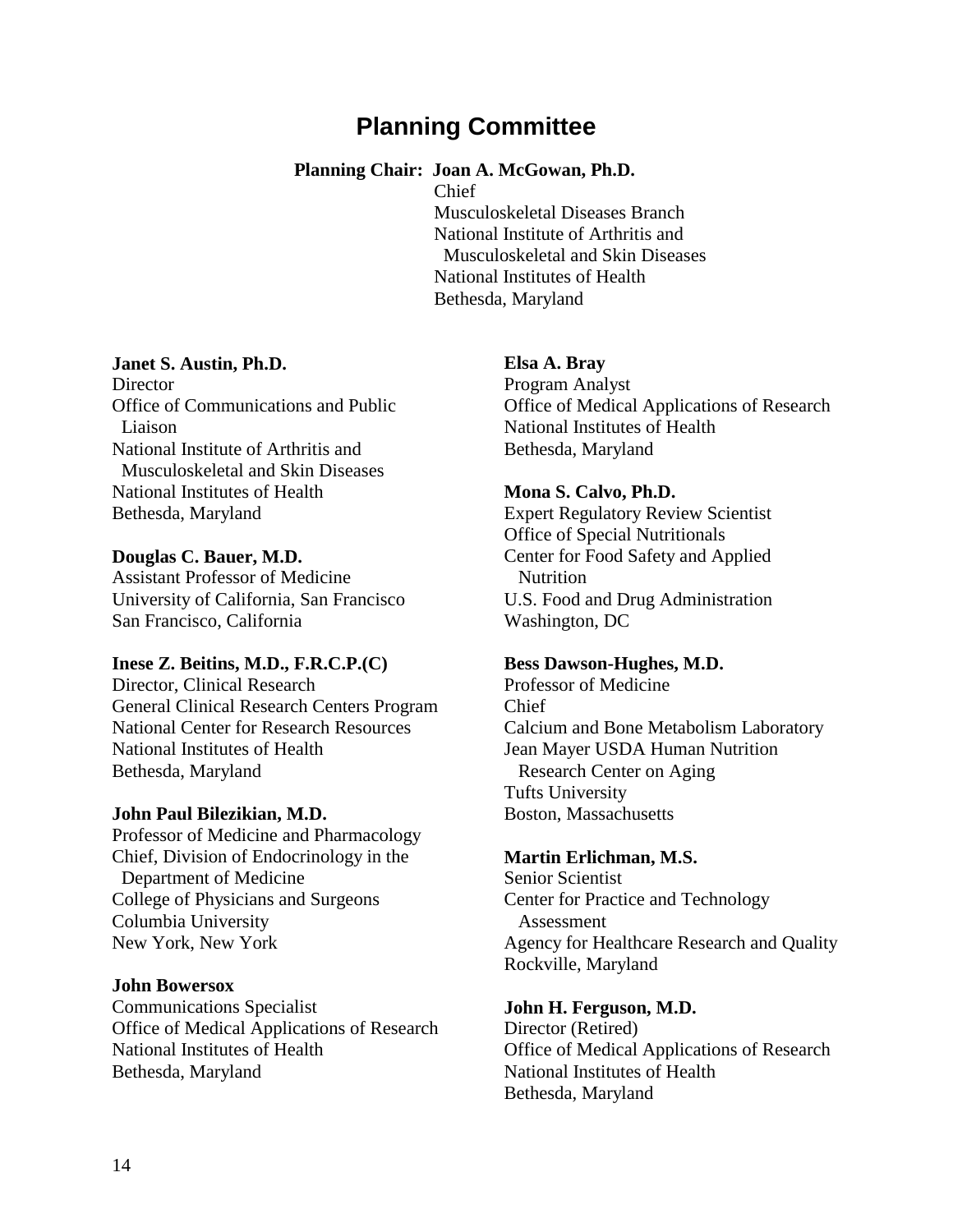#### **Loretta P. Finnegan, M.D.**

Medical Advisor to the Director Office of Research on Women's Health National Institutes of Health Bethesda, Maryland

#### **Stephen I. Katz, M.D., Ph.D.**

**Director** National Institute of Arthritis and Musculoskeletal and Skin Diseases National Institutes of Health Bethesda, Maryland

#### **Anne Klibanski, M.D.**

Panel and Conference Chair Professor of Medicine Harvard Medical School Chief Neuroendocrine Unit Massachusetts General Hospital Boston, Massachusetts

#### **Anne C. Looker, Ph.D.**

Senior Research Epidemiologist Division of Health Examination Statistics National Center for Health Statistics Centers for Disease Control and Prevention Hyattsville, Maryland

#### **Leo Lutwak, M.D., Ph.D.**

Medical Officer Division of Metabolic and Endocrine Drugs Center for Drug Evaluation and Research U.S. Food and Drug Administration Rockville, Maryland

#### **Ronald Margolis, Ph.D.**

 Division of Diabetes, Endocrinology, and Metabolic Diseases Senior Advisor for Molecular Endocrinology National Institute of Diabetes and Digestive and Kidney Diseases National Institutes of Health Bethesda, Maryland

#### **Robert A. Phillips, Ph.D.**

Chief, Radiological Devices Branch Office of Device Evaluation Center for Devices and Radiological Health U.S. Food and Drug Administration Rockville, Maryland

#### **Geraldine B. Pollen, M.A.**

Executive Secretary Federal Working Group on Bone Diseases National Institute of Arthritis and Musculoskeletal and Skin Diseases National Institutes of Health Bethesda, Maryland

#### **Pamela Gehron Robey, Ph.D.**

Chief Craniofacial and Skeletal Diseases Branch National Institute of Dental and Craniofacial Research National Institutes of Health Bethesda, Maryland

#### **Michael Rosenblatt, M.D.**

Harvard Faculty Dean Senior Vice President for Academic Programs Care Group Beth Israel Deaconess Medical Center Boston, Massachusetts

#### **Sherry S. Sherman, Ph.D.**

**Director** Clinical Endocrinology and Osteoporosis Research National Institute on Aging National Institutes of Health Bethesda, Maryland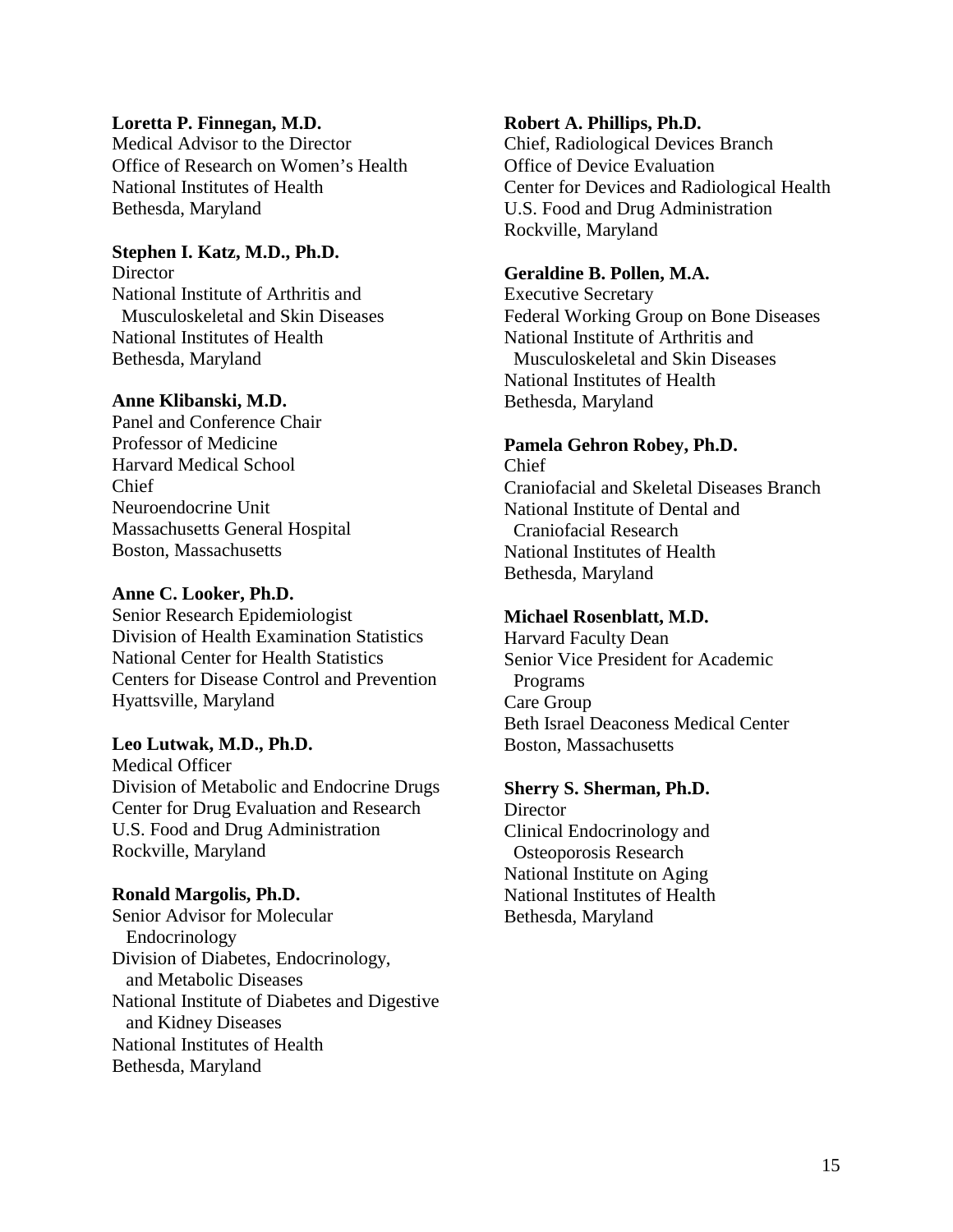#### **Judith M. Whalen, M.P.A.**

 Associate Director for Science Policy, Analysis, and Communication National Institute of Child Health and Human Development National Institutes of Health Bethesda, Maryland

#### **Karen Winer, M.D.**

Medical Officer Endocrinology, Nutrition, and Growth Branch National Institute of Child Health and Human Development National Institutes of Health Bethesda, Maryland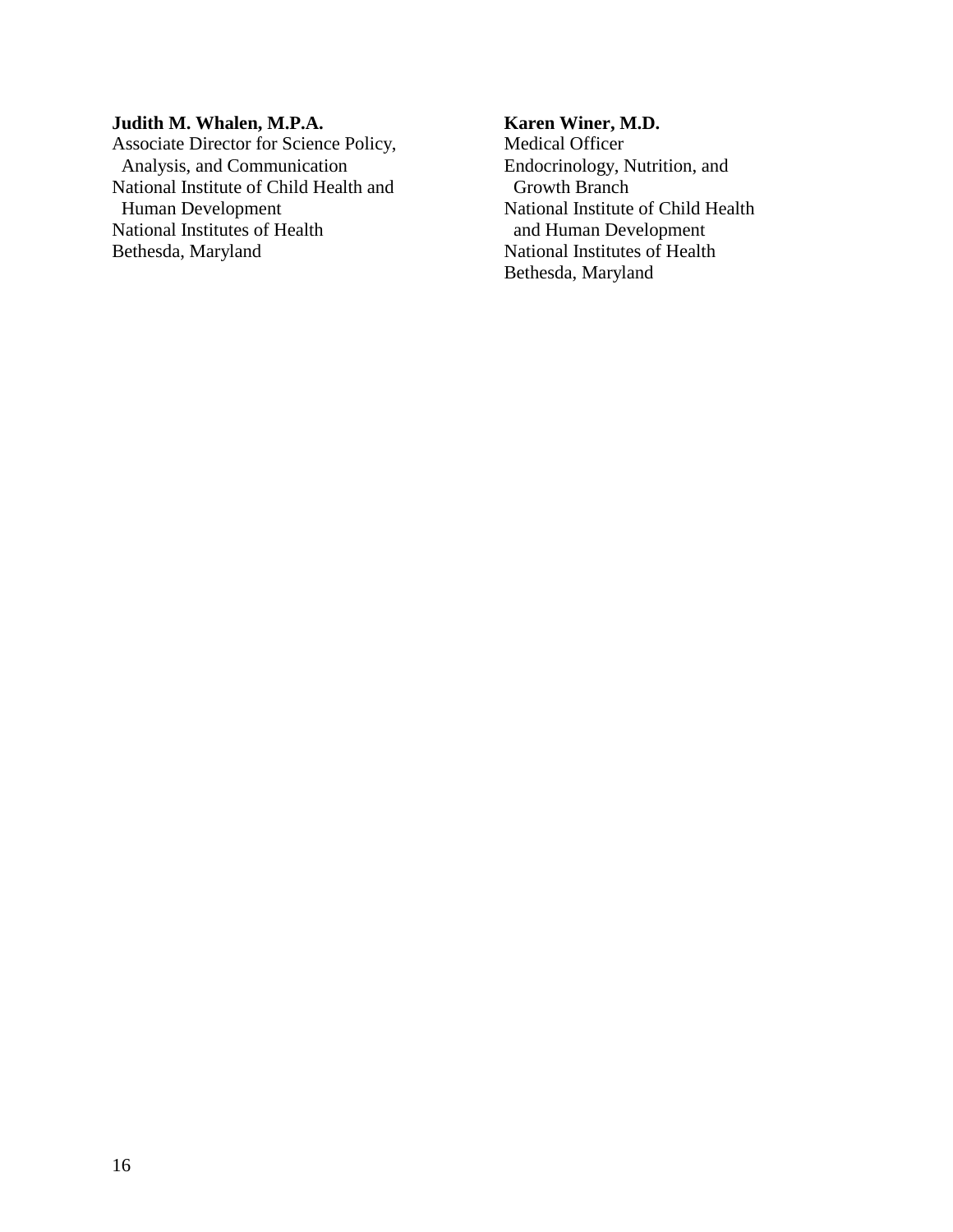### **Abstracts**

The following are abstracts of presentations to the NIH Consensus Development Conference on Osteoporosis Prevention, Diagnosis, and Therapy. They are designed for the use of panelists and participants in the conference and as a reference document for anyone interested in the conference deliberations. We are grateful to the authors, who have summarized their presentations and made them available in a timely fashion. Abstracts for the following presentations do not appear but are available in the conference packets.

Followup and Monitoring of Patients—Steven R. Cummings, M.D.

Osteoporosis in Men—Eric S. Orwoll, M.D.

Physical Approaches to Fracture Prevention—Douglas P. Kiel, M.D., M.P.H.

Joan A. McGowan, Ph.D. Chief Musculoskeletal Diseases Branch National Institute of Arthritis and Musculoskeletal and Skin Diseases National Institutes of Health Bethesda, Maryland

Elsa A. Bray Program Analyst Office of Medical Applications of Research National Institutes of Health Bethesda, Maryland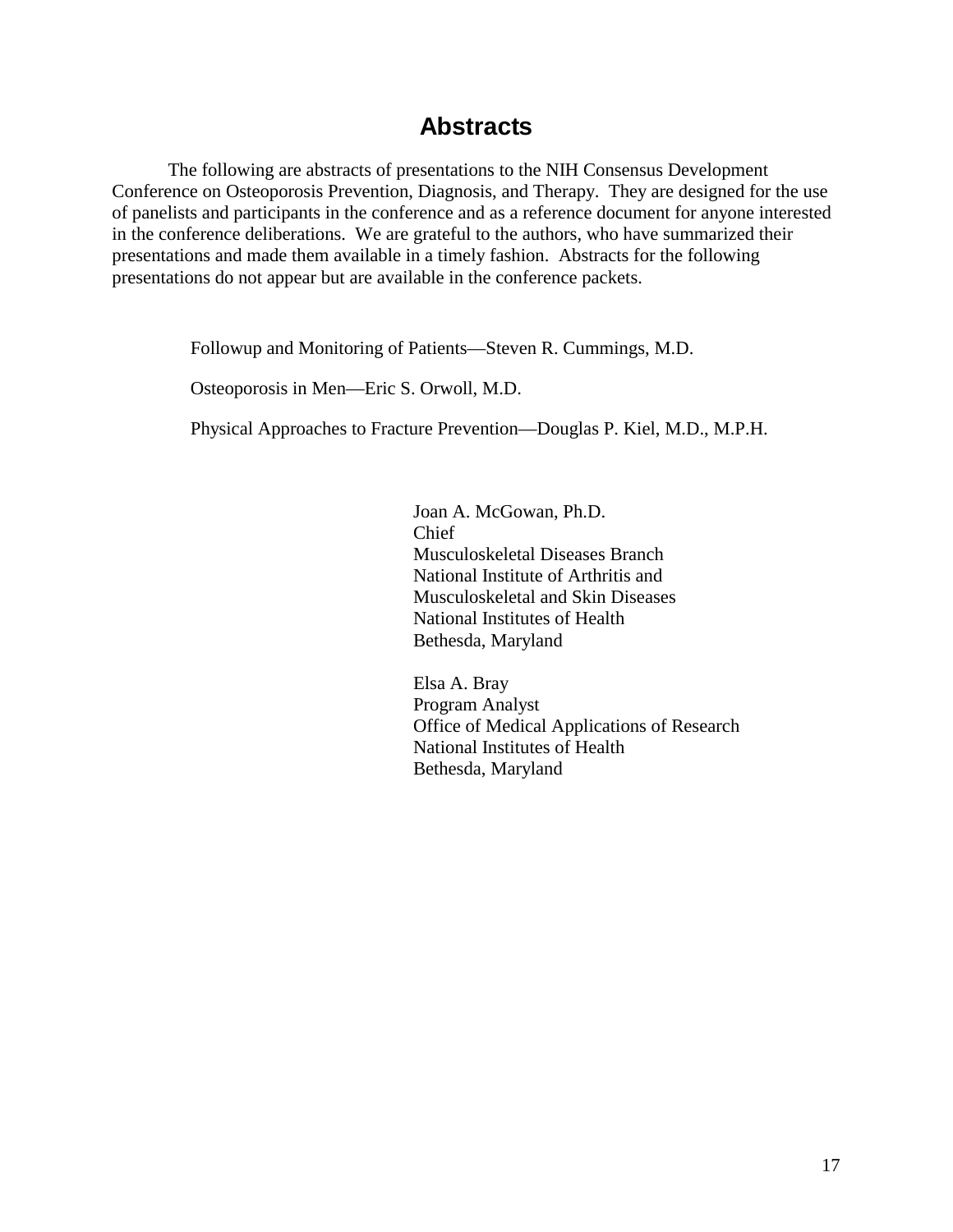### **The Pathophysiology of Osteoporosis**

### **B. Lawrence Riggs, M.D.**

The major proximate causes of osteoporotic fractures are decreased bone strength and increased bone trauma. Approximately 70 percent of the strength of bone is due to its mineral density. The remaining strength is accounted for by bone size (larger bones are stronger), bone shape, and the internal architecture of bone. The elderly have more trauma because of an increased propensity to fall and a reduced ability to break the impact of their fall.

Bone mineral density (BMD) late in life is determined by the former level of peak bone mass and the amount of bone that has been lost. Some estimate that peak bone mass and bone loss contribute equally to the variance in BMD among the elderly. As much as 70 percent of peak bone mass is genetically determined. Although associations have been reported between BMD and genetic polymorphisms for the vitamin D receptor, estrogen receptor, PTH receptor, TGFβ, and SP1 binding site for COLIA1, inconsistent results among studies suggest polygenic determinants. However, the identification of families in which high peak bone mass is inherited as an autosomal dominant trait suggests a role for as yet unidentified genes. The remaining variance in peak bone mass is largely accounted for by differences in nutritional factors, physical activity, onset of puberty and regularity of menses, and, in some persons, exposure to growtharresting diseases or drugs.

After menopause, loss of the restraining effect of estrogen on bone cell activity (both osteoblasts and osteoclasts contain estrogen receptors) leads to a phase of accelerated bone loss lasting about 10 years that is associated with disproportionate cancellous bone loss and disrupted microarchitecture. A slow phase of loss of comparable proportions of cancellous and cortical bone then ensues and continues throughout life. This is associated with progressive impairment in intestinal calcium absorption and in renal calcium conservation that, unless compensated for by large increases in dietary calcium intake, leads to progressive secondary hyperparathyroidism. However, because of an age-related impairment in osteoblast function, the resultant increase in bone resorption is not offset by a compensatory increase in bone formation. There is now convincing evidence that loss of extraskeletal effects of estrogen on intestinal and renal calcium transport, rather than aging per se, is the major cause of slow bone loss in elderly women. Whether the age-related osteoblast defect is caused by estrogen deficiency, impaired production of growth factors, or both still is unclear.

Men with mutations of genes that regulate estrogen action have osteopenia. Serum biologically active estrogen (Bio-E) and testosterone (Bio-T) decline in aging men, but Bio-E correlates best with their level of BMD. Thus, estrogen deficiency may also contribute to the development of osteoporosis in men.

Finally, in both genders, sporadic factors affect some, but not other, members of the population and predispose them to additional bone loss and fractures. These factors include certain diseases, surgical procedures, and use of medications as well as behavioral risk factors such as tobacco use, alcohol abuse, low calcium intake, inactivity, and nutritional vitamin D deficiency, among others.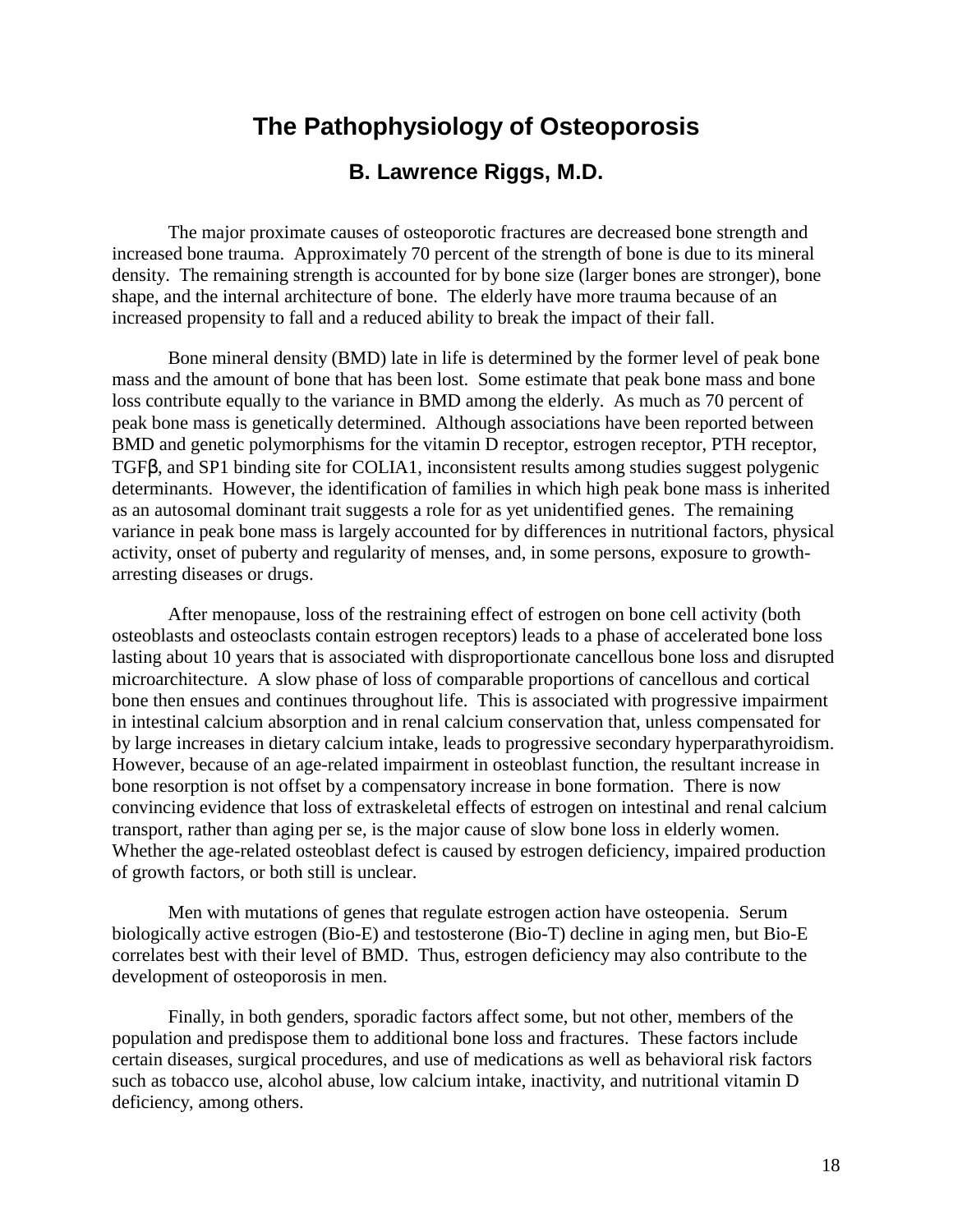#### **References**

Cummings SR, Browner WS, Bauer D, Stone K, Ensrud K, Jamal S, et al. Endogenous hormones and the risk of hip and vertebral fractures among older women. Study of Osteoporotic Fractures Research Group. N Engl J Med 1998;339:733-8.

Khosla S, Melton LJ 3rd, Atkinson EJ, O'Fallon WM, Klee GG, Riggs BL. Relationship of serum sex steroid levels and bone turnover markers with bone mineral density in men and women: a key role for bioavailable estrogen. J Clin Endocrinol Metab 1998;83:2266-74.

Pocock NA, Eisman JA, Hopper JL, Yeates MG, Sambrook PN, Eberl S. Genetic determinants of bone mass in adults. A twin study. J Clin Invest 1987;80:706-10.

Riggs BL, Khosla S, Melton LJ 3rd. A unitary model for involutional osteoporosis: estrogen deficiency causes both type I and type II osteoporosis in postmenopausal women and contributes to bone loss in aging men. J Bone Miner Res 1998;13:763-73.

Seeman E. From density to structure: growing up and growing old on the surfaces of bone. J Bone Miner Res 1997;12:509-21.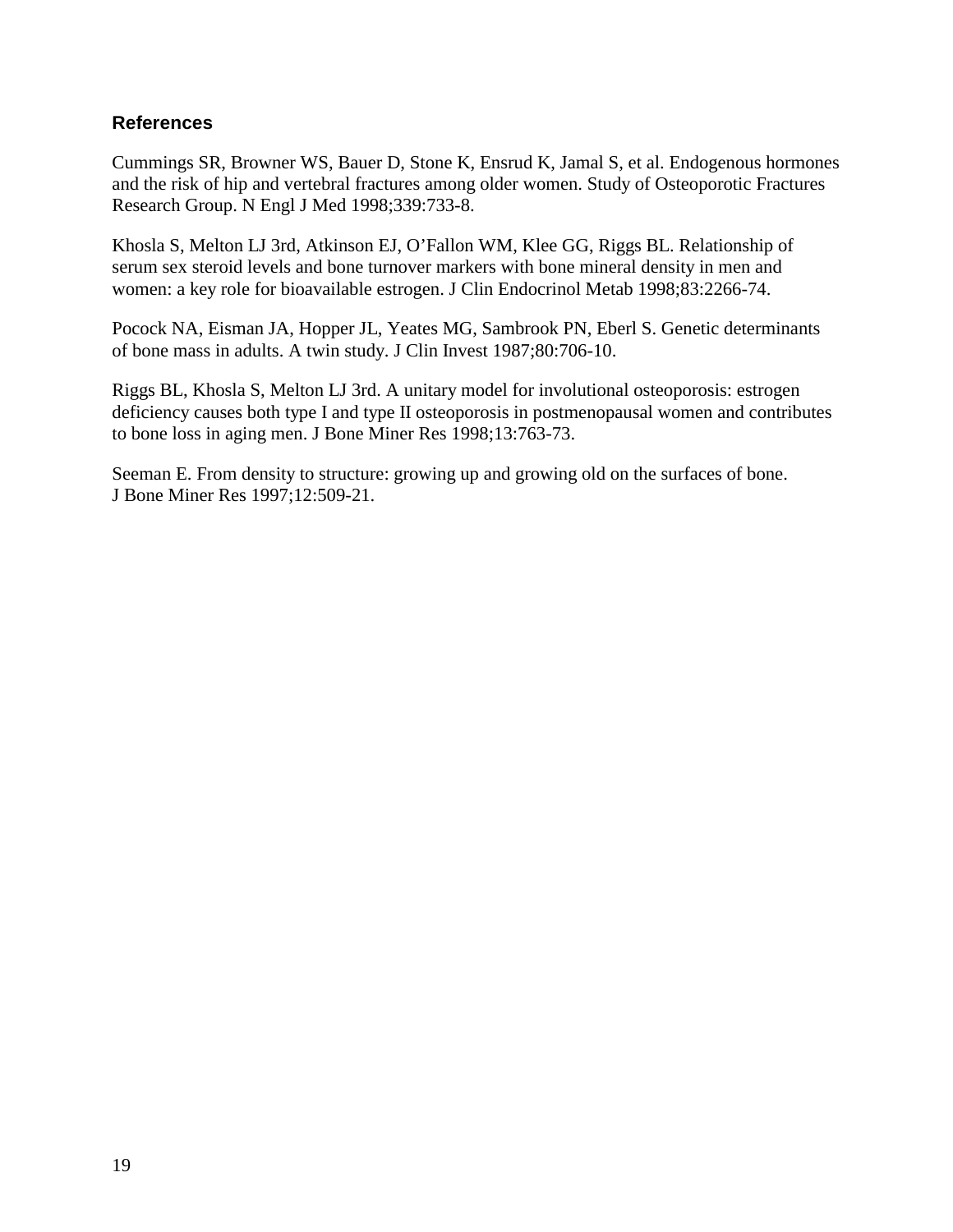## **Biomechanics of Osteoporotic Fractures**

### **Mary L. Bouxsein, Ph.D.**

Bone plays a vital role as a mineral reservoir and source of hematopoetic cells. However, its major functions are structural: to protect vital internal organs and to provide a framework that allows movement and locomotion. Bone is unique with respect to other structural materials in that it can undergo self-repair and can adapt its composition and structure in response to hormonal and mechanical stimuli.

From a mechanical viewpoint, osteoporotic fractures represent a structural failure of the skeleton wherein the load applied to a bone exceeds its ability to support that load. The loadbearing capacity of a bone depends primarily on the intrinsic *material* properties of the tissue that comprises the bone, the *structure* of the bone (the size, shape, and bone mass), and the specific *loading* conditions. Thus it is clear that factors related both to the loads applied to the bone and to its load-bearing capacity are important determinants of fracture risk (Figure 1).



**Figure 1.** Determinants of fracture risk.

The intrinsic mechanical properties of both cortical and trabecular bone decrease dramatically with increasing age in men and women. These decreases in mechanical competence are due predominantly to age-related reductions in the apparent density (bone mass per unit volume) of cortical and trabecular bone, as 60 to 90 percent of the variability in trabecular and cortical bone strength is explained by apparent density. Moreover, the relationship between apparent density and trabecular bone strength is nonlinear (Carter, Hayes, 1977; Rice, Cowin, Bowman, 1988), whereby a decrease in the apparent density of trabecular bone leads to a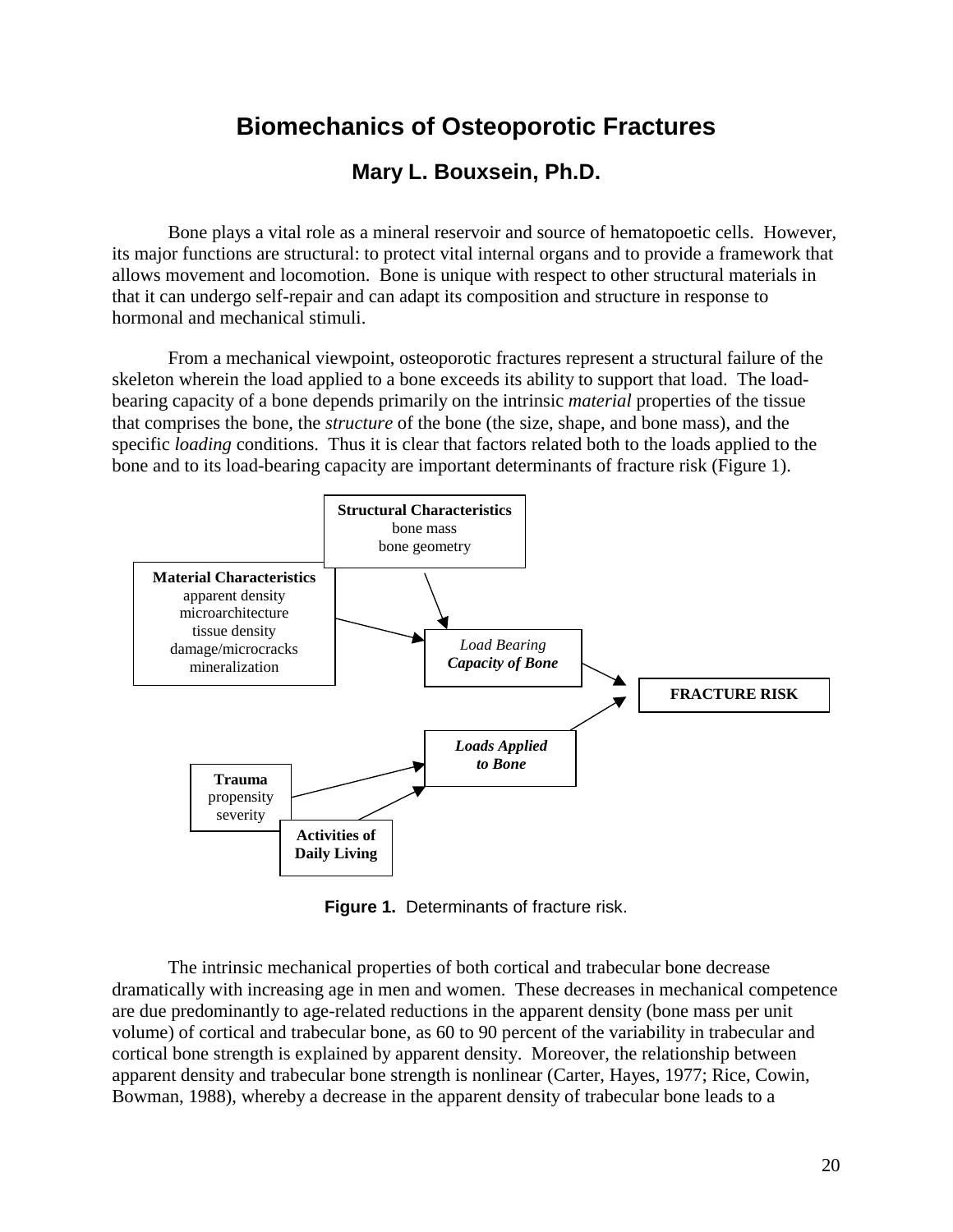disproportionately larger reduction in bone strength. However, since 10 to 40 percent of the variability in bone strength remains unexplained by density, it is likely that other factors influence skeletal fragility. These factors may involve changes in trabecular architecture and in the bone tissue matrix itself. Changes in trabecular architecture, such as a decrease in the thickness and number of trabecular elements and the degree to which they are interconnected, accompany age-related declines in bone density. In the vertebral body, for example, preferential thinning and perforation of horizontally aligned trabecular elements substantially reduce the ability of the remaining vertical trabecular elements to support loads. Whereas these architectural features of trabecular bone are strongly correlated to bone density in "normal" nonpathologic bone (Compston, 1994; Goldstein, Goulet, McCubbrey, 1993), much less is known about the relationships among bone density, architecture, and bone strength in osteoporotic bone. Additional age-related changes in the properties of the bone tissue that may also contribute to increased skeletal fragility include alterations in the patterns of deposition or mineralization of bone matrix itself, an increase in osteonal remodeling, or an accumulation of microdamage. Bone microdamage, in the form of microcracks, accumulates with increasing age and appears to be greater in women than men (Mori, Harruf, Ambrosius, et al., 1997; Norman, Wang, 1997). However, the portion of the age-associated increase in fracture risk attributable to microdamage accumulation remains controversial (Burr, Forwood, Fyhrie, et al., 1997). These age-related decrements in bone density and mechanical properties may be partially offset by geometric rearrangements of the bone tissue, particularly in the long bones, that help to preserve the bone's ability to resist bending and torsional loads.

fracture risk is areal bone mineral density (BMD) by dual-energy X-ray absorptiometry. Arguably the most widely used measurement to diagnose osteoporosis and predict Although BMD measurements correlate strongly with the load-bearing capacity of the hip and spine, they are potentially limited in that they cannot measure trabecular and cortical bone compartments separately. Furthermore, they do not reflect trabecular architecture or other properties of the bone matrix that may be predictive of fracture risk. Thus, it may be useful to investigate new methodologies capable of assessing bone strength more accurately and precisely than the bone densitometry techniques that are used currently.

It is clear that bone strength plays an important role in fracture risk; therefore, investigations have focused primarily on methods to prevent bone loss and to restore bone to the osteopenic skeleton. However, alternative approaches for fracture prevention that are directed at reducing the loads applied to the skeleton may prove to be both effective and cost-efficient. Although much is known about the contribution of falls to hip fracture risk, little is know about the interactions between spinal loading and skeletal fragility in the etiology of vertebral fractures. In contrast to previously held beliefs that vertebral fractures are caused primarily by bending and lifting activities, there is increasing evidence that falls may also play a significant role in the etiology of vertebral fractures (Myers, Wilson, 1997). Thus, fracture prevention strategies should include prevention of falls, decreasing the severity of falls, and avoiding activities that generate high loads on skeletal sites at risk for fracture. For example, trochanteric padding systems designed to reduce the load applied to the hip during a fall have shown great potential for reducing fracture risk (Lauritzen, Peterson, Lund, 1993). Ultimately, fracture prevention may be best achieved by an educational program designed to limit high-risk activities in conjunction with interventions targeted at increasing bone strength and reducing loads applied to the skeleton.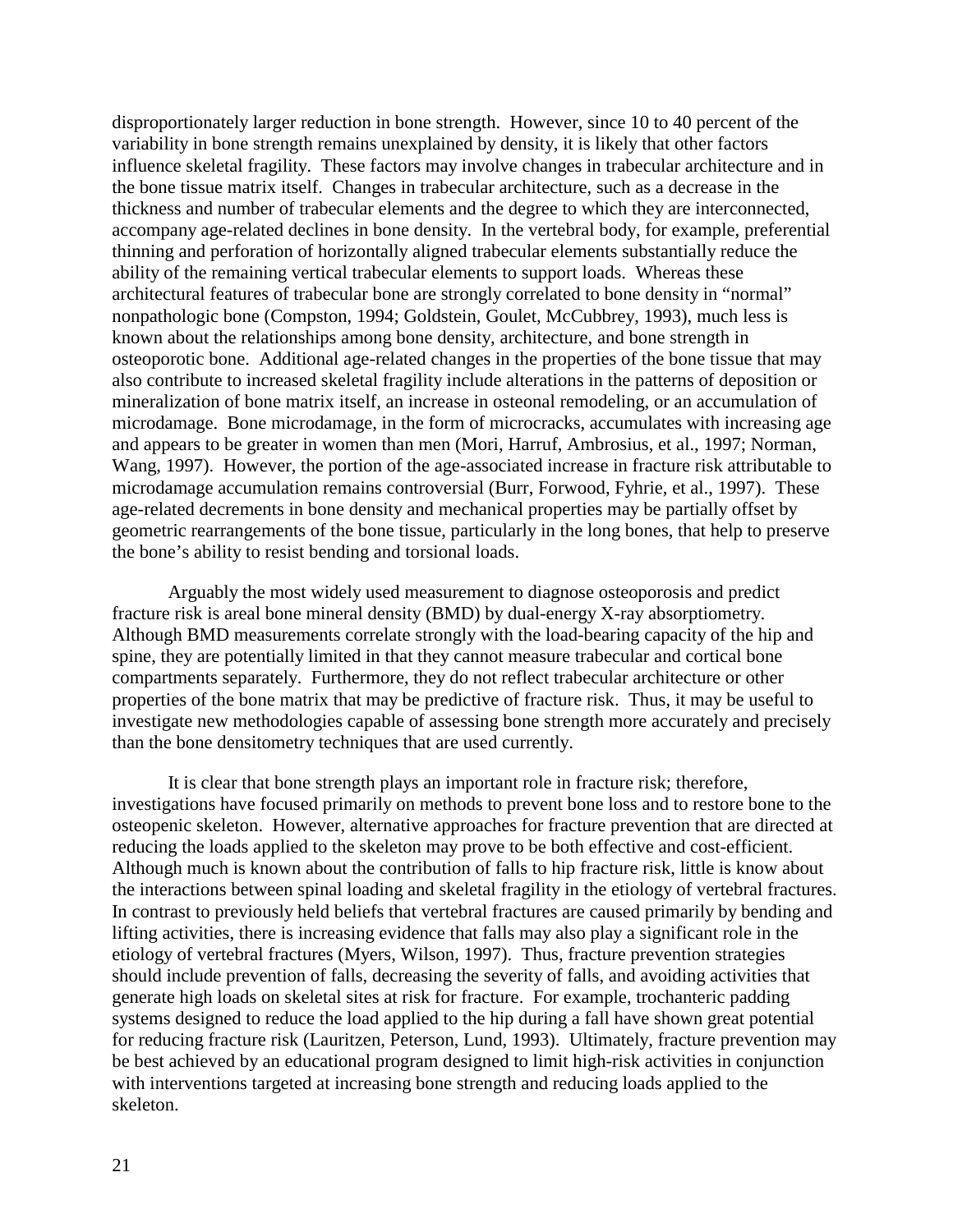#### **Directions for Future Research**

- Determine the relationships among bone density, architecture, microdamage, and turnover in normal and osteoporotic bone, and determine how these characteristics contribute to skeletal fragility.
- Improve existing and develop new noninvasive techniques for assessing skeletal fragility and for measuring the effects of therapeutic agents on skeletal fragility.
- Improve our understanding of the relative roles of skeletal fragility and skeletal loading in determination of fracture risk.

#### **References**

Burr, D, Forwood M, Fyhrie D, Martin R, Schaffler M, Turner C. Bone microdamage and skeletal fragility in osteoporotic and stress fractures. J Bone Min Res 1997;12:6-1.

Carter DR, Hayes WC. The compressive behavior of bone as a two-phase porous structure. J Bone Joint Surg 1977;59-A:954-62.

Compston J. Connectivity of cancellous bone: assessment and mechanical implications. Bone 1994;15:463-6.

Goldstein S, Goulet R, McCubbrey D. Measurement and significance of three-dimensional architecture to the mechanical integrity of trabecular bone. Calcif Tissue Int 1993;53 (Suppl 1):S127-33.

Lauritzen JB, Petersen MM, Lund B. Effect of external hip protectors on hip fractures. Lancet 1993;341:11-3.

Mori S, Harruf R, Ambrosius W, Burr D. Trabecular bone volume and microdamage accumulation in the femoral heads of women with and without femora neck fractures. Bone 1997;21:521-6.

Myers E, Wilson S. Biomechanics of osteoporosis and vertebral fractures. Spine 1997; 22:25S-31S.

Norman T, Wang Z. Microdamage of human cortical bone: incidence and morphology in long bones. Bone 1997;20:375-9.

Rice JC, Cowin SC, Bowman JA. On the dependence of the elasticity and strength of cancellous bone on apparent density. J Biomech 1988;21:155-68.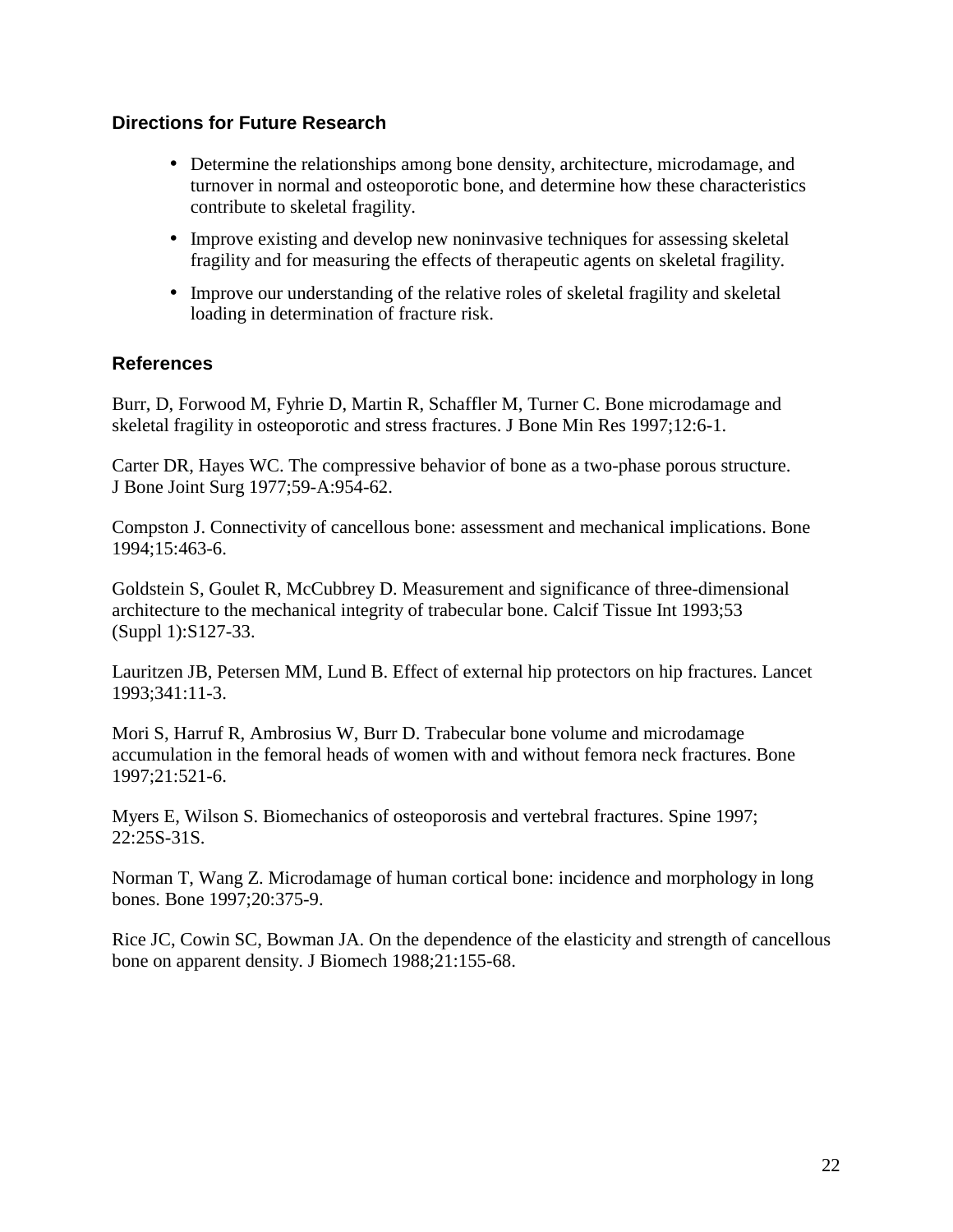### **Osteoporosis in 2000**

#### **L. Joseph Melton III, M.D.**

Osteoporosis has been operationally defined as a bone mineral density (BMD) level more than 2.5 standard deviations (SD) below the mean for young normal white women (Kanis, Melton, Christiansen, et al., 1994). Because hip fractures represent the most important complication of osteoporosis and because proximal femur BMD has the strongest association with hip fracture risk, the focus has been on hip BMD. Data from the third National Health and Nutrition Examination Survey (NHANES III) reveal that 17 percent of postmenopausal white women have osteoporosis of the total hip (Looker, Orwoll, Johnston, et al., 1997). BMD measurements at other skeletal sites also predict fracture risk, as do ultrasound measurements, but the estimated prevalence of osteoporosis varies widely from one skeletal site or technology to another (Varney, Parker, Vincelette, et al., 1999). This relates partly to wider SD for less precise techniques but also to divergent patterns of age-related bone loss at different skeletal sites. An estimated 35 percent of postmenopausal white women have osteoporosis at either the hip, spine, or distal forearm, rising from 8 percent of women ages 50 to 59 to 82 percent of women age 80 and older (Melton, Atkinson, O'Connor, et al., 1998).

There is no consensus definition for osteoporosis in men or nonwhite women. However, NHANES data suggest that 12 percent of Mexican American and 8 percent of African American women in the United States have osteoporosis of the total hip, using the cutoff value for white women (Looker, Orwoll, Johnson, et al., 1997). Use of the same absolute cutoff value for defining osteoporosis in men produces an unrealistically low prevalence estimate, but sexspecific normal values result in an estimated 19 percent prevalence of any osteoporosis in men in Rochester, Minnesota (16 percent for total hip alone), which is consistent with the lifetime risk of osteoporotic fractures in men of approximately 13 percent (Melton, Atkinson, O'Connor, et al., 1998). Due to the lower young-normal mean and greater SD in NHANES, the prevalence of osteoporosis of the total hip was only 7 percent for non-Hispanic white men and even less for Hispanic and African American men (3 percent and 5 percent, respectively) (Looker, Orwoll, Johnson, et al., 1997). These discrepancies indicate a need for more robust normative data. It has become clear, however, that greater bone density in men compared with women, and in white women compared with Asian women, is partly an artifact of areal BMD ( $g/cm<sup>2</sup>$ ), since adjusting for scanned area does not account for wider bones also being deeper (Seeman, 1998). Body size adjustments reduce apparent differences in BMD among women of different races (Marcus, Greendale, Blunt, et al., 1994). Similarly, differences in bone density between men and women are reduced when overestimation of BMD in larger skeletons is corrected by assessing bone mineral apparent density  $(g/cm<sup>3</sup>)$ , although effects on osteoporosis prevalence vary.

Although we have a great deal of evidence about the size and identity of the population affected by osteoporosis, it is not altogether certain what these data mean. It is indisputable that almost all segments of the population are affected by osteoporosis to some degree and that the numbers affected will increase dramatically in the future as the population ages. What is needed is a more complete understanding of the bone density parameters that best represent skeletal fragility and increased fracture risk (Genant, Gordon, Jiang, et al., 1999). This would provide a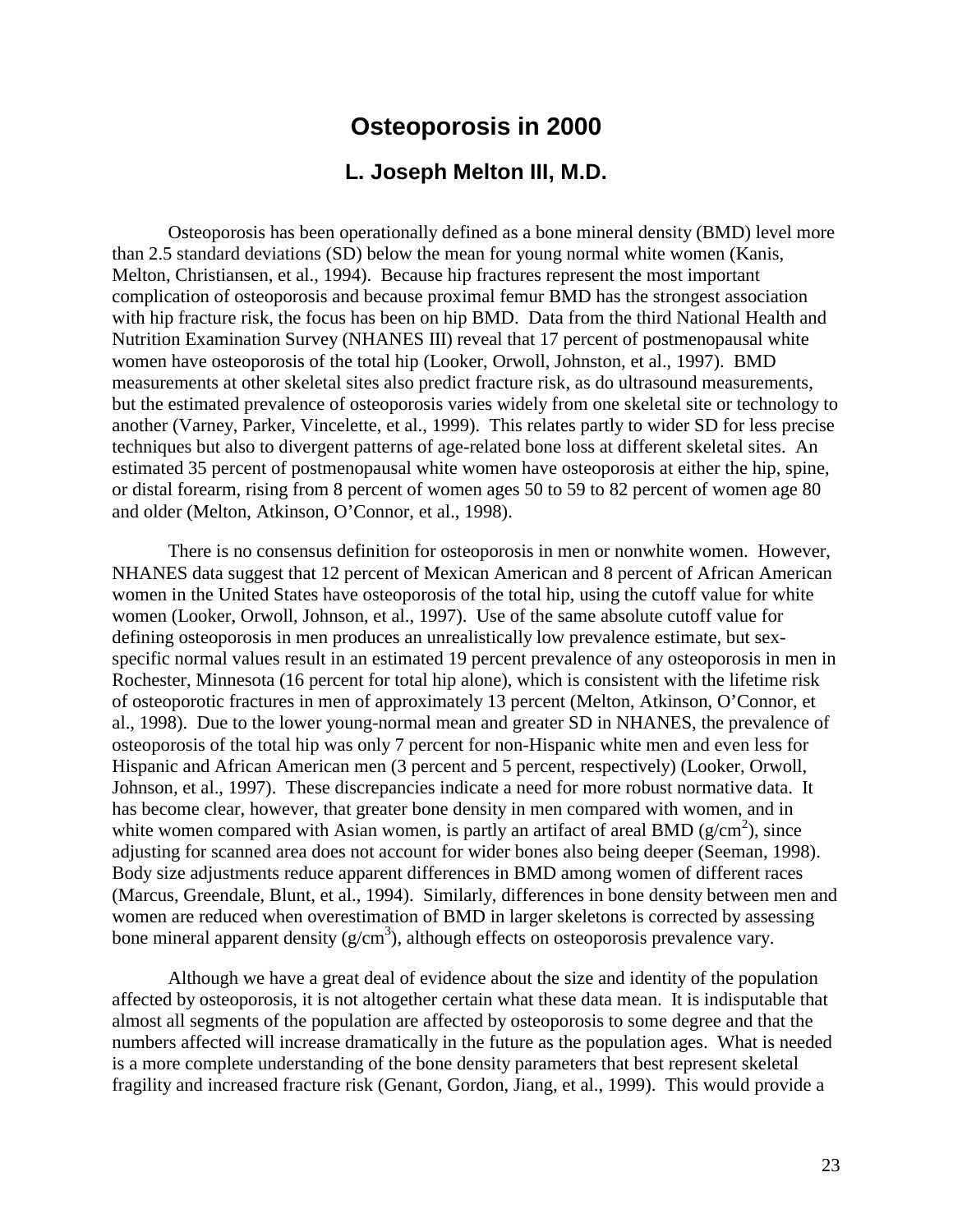more appropriate basis for patient management and better estimates of the magnitude of the problem of involutional osteoporosis.

#### **References**

Genant HK, Gordon C, Jiang Y, Lang TF, Link TM, Majumdar S. Advanced imaging of bone macro and micro structure. Bone 1999;25:149-52.

Kanis JA, Melton LJ 3rd, Christiansen C, Johnston CC, Khaltaev N. Perspective: the diagnosis of osteoporosis. J Bone Miner Res 1994;9:1137-41.

Looker AC, Orwoll ES, Johnston CC Jr, Lindsay RL, Wahner HW, Dunn WL, et al. Prevalence of low femoral bone density in older U.S. adults from NHANES III. J Bone Miner Res 1997;12:1761-8.

Marcus R, Greendale G, Blunt BA, Bush TL, Sherman S, Sherwin R, et al. Correlates of bone mineral density in the Postmenopausal Estrogen/Progestin Interventions Trial. J Bone Miner Res 1994;9:1467-76.

Melton LJ 3rd, Atkinson EJ, O'Connor MK, O'Fallon WM, Riggs BL. Bone density and fracture risk in men. J Bone Miner Res 1998;13:1915-23.

Seeman E. Growth in bone mass and size--are racial and gender differences in bone mineral density more apparent than real? J Clin Endocrinol Metab 1998;83:1414-8.

Varney LF, Parker RA, Vincelette A, Greenspan SL. Classification of osteoporosis and osteopenia in postmenopausal women is dependent on site-specific analysis. J Clin Densitom 1999;2:275-83.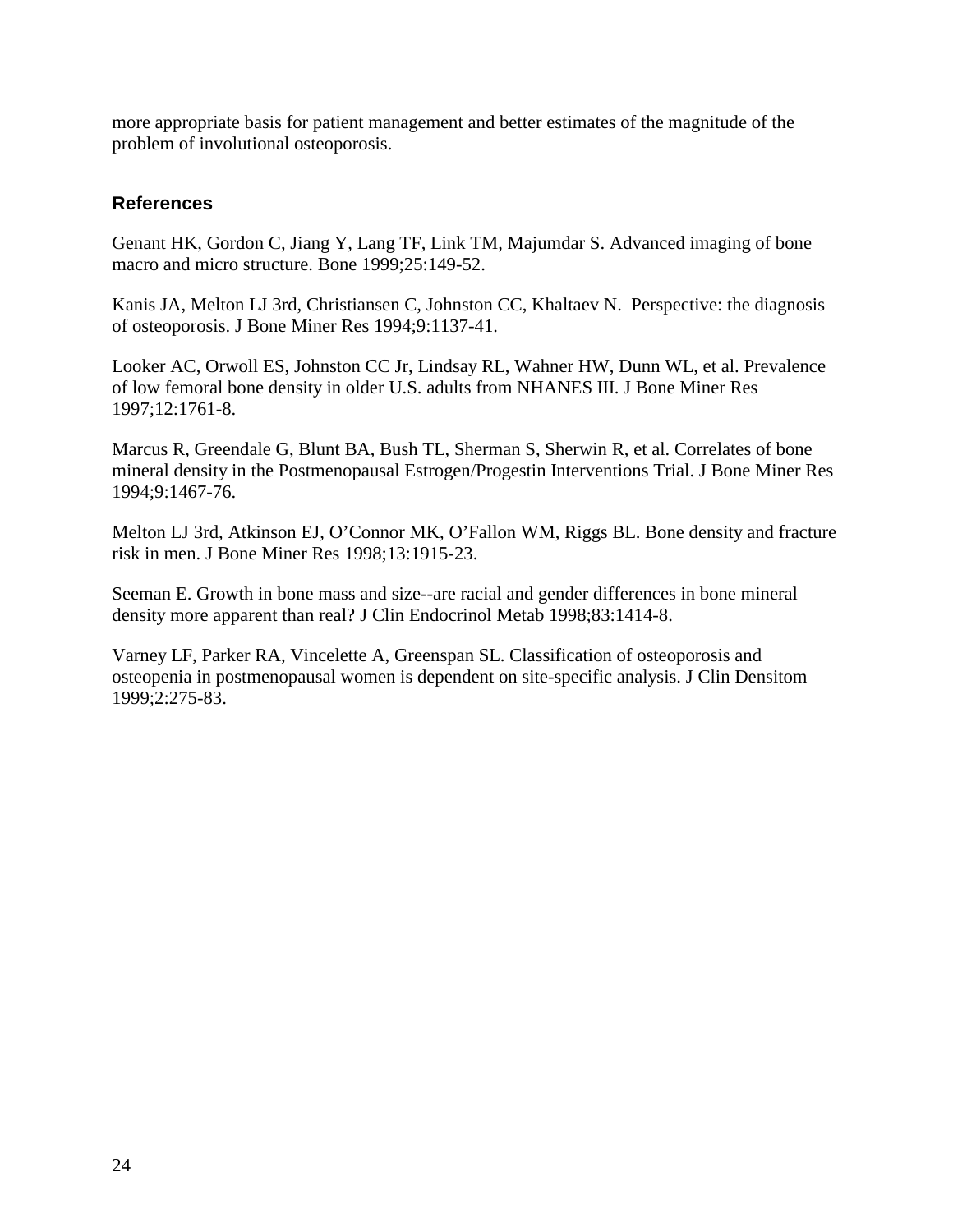### **Clinical Implications of Bone Density Variation Among Different Populations**

### **Richard D. Wasnich, M.D., F.A.C.P.**

The known variation of bone mineral density (BMD) by gender and ethnicity, and the strong relationship of BMD to fracture risk, make BMD a useful epidemiologic tool. However, the optimal clinical application of BMD requires that a fundamentally different question be asked: Does the independent *contribution* of BMD to global fracture risk remain fairly consistent in different races and genders even though other risk factors may vary? This issue is important because if gender and race do not matter, then normal reference databases based on gender and race are unnecessary.

The primary evidence required to answer this question is derived from studies in which both genders, or two separate races, are studied simultaneously and prospectively, using identical methodology and adjusting for all covariates. Secondary or supportive evidence is derived from prospective studies that involved a single race or gender but attempted to adjust for other independent risk factors.

With regard to gender, four studies, conducted in Hawaii, Australia, Finland, and the Netherlands, examined men and women prospectively (Ross, Lombardi, Freedholm, 1999; Nguyen, Sambrook, Kelly, et al., 1993; Cheng, Suominen, Sakari-Rantala, et al., 1997; Lunt, Felsenberg, Reeve, et al., 1997). Each of these studies found a very similar, if not identical, relationship between BMD and absolute fracture incidence rates. Therefore, men and women with identical levels of bone density, *after* adjustment for age and other covariates, have the same absolute fracture risk. This is true for various bone density measurement sites in four different studies and at least two distinct racial groups. An in vitro study also found no genderrelated difference in the relationship between volumetric density and compressive strength (Ebbesen, Thomsen, Beck-Nielsen, et al., 1999).

Secondary evidence has been summarized in a meta-analysis by Marshall, in which 11 different prospective studies were analyzed (Marshall, Johnell, Wedel, 1996). Mean relative risks for all studies were 1.95 for wrist, 1.9 for vertebral, and 2.06 for hip fractures. Therefore, irrespective of fracture site, BMD measurement site, or race, there is an approximate doubling of fracture risk for each standard deviation decrement of bone density. These data support the hypothesis that the independent relationship between bone density and fracture rate is very similar among different races and ethnic groups.

The implications of these findings for clinical practice are considerable: there is no need for innumerable normal reference databases (for each manufacturer, skeletal measurement site, technology, ethnic group, and both genders). Instead, BMD *and* other risk factors can be directly converted to absolute fracture rates, which can be expressed as 1-year, 5-year, or remaining lifetime fracture probabilities (RLFPs).

Besides its inherent simplicity, conversion of bone density levels to absolute fracture rates has another important advantage over the use of T-scores. It allows for the incorporation of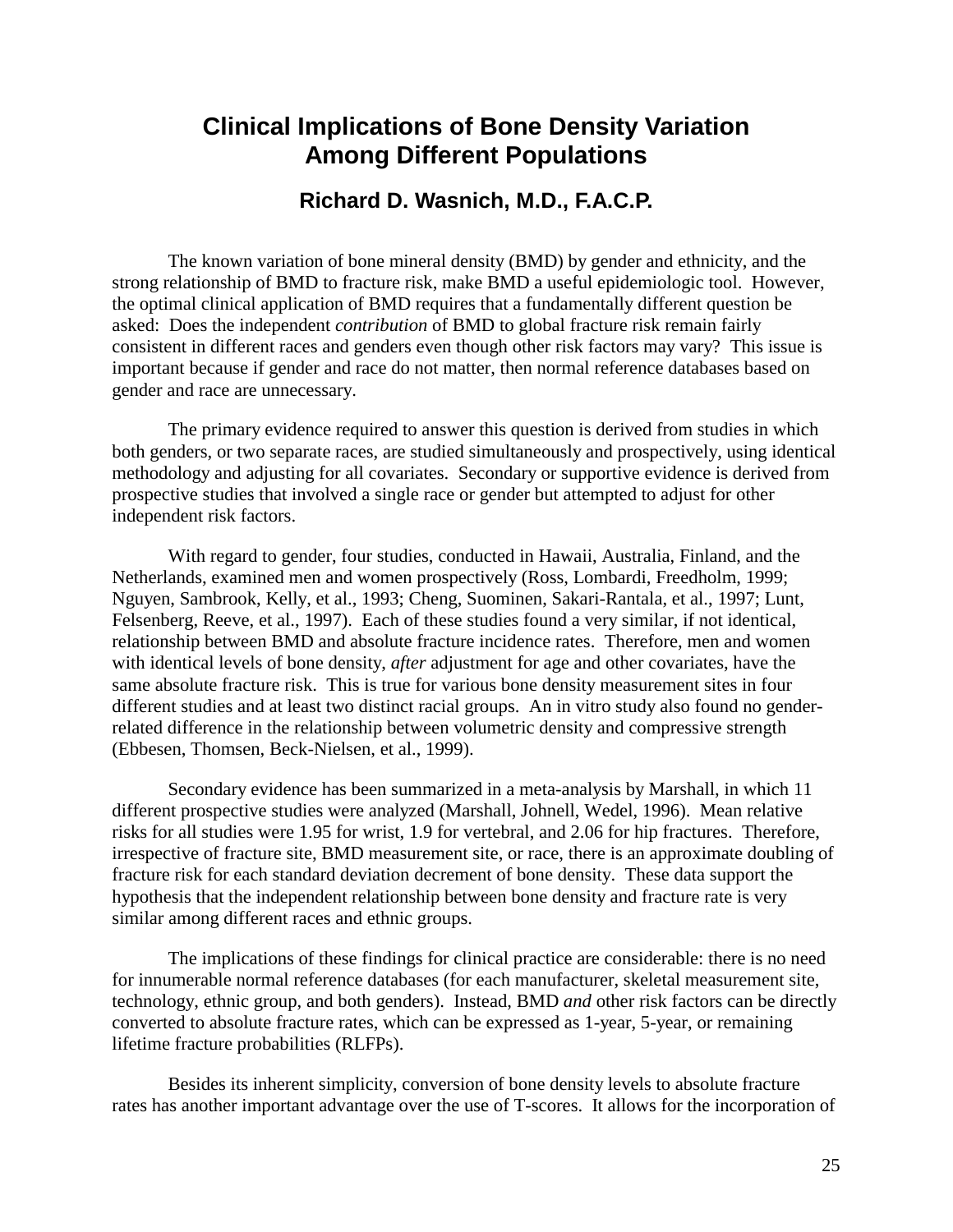other important risk factors into the risk estimate, thus avoiding the misclassification of patients based on BMD alone. A final advantage of using absolute risk, as opposed to relative risks as represented by T-scores, is that all bone density measurement techniques and sites can be converted to the same outcome, allowing equivalent information to be derived from each test (Wasnich, 1997).

#### **References**

Cheng S, Suominen H, Sakari-Rantala R, Laukkanen P, Avikainen V, Heikkinen E. Calcaneal bone mineral density predicts fracture occurrence: a five-year follow-up study in elderly people. J Bone Miner Res 1997;12:1075-82.

Ebbesen EB, Thomsen JS, Beck-Nielsen H, Nepper-Rasmussen HJ, Mosekilde Li. Lumbar vertebral body compressive strength evaluated by dual-energy x-ray absorptiometry, quantitative computed tomography, and ashing. Bone 1999;6:713-24.

Lunt M, Felsenberg D, Reeve J, Benevolenskaya L, Cannata J, Dequeker J, et al. Bone density variation and its effects on risk of vertebral deformity in men and women studied in thirteen European centers: the EVOS Study. J Bone Miner Res 1997;12:1883-94.

Marshall D, Johnell O, Wedel H. Meta-analysis of how well measures of bone mineral density predict occurrence of osteoporotic fractures. BMJ 1996;3:1254-59.

Nguyen T, Sambrook P, Kelly P, Jones G, Lord S, Freund J, et al. Prediction of osteoporotic fractures by postural instability and bone density. BMJ 1993;307:1111-5.

Ross PD, Lombardi A, Freedholm D. The assessment of bone mass in men. In: Orwoll ES, editor. Osteoporosis in men: the effects of gender on skeletal health. San Diego: Academic Press; 1999. p. 505-25.

Wasnich RD. Consensus and the T-score fallacy. Clin Rheumatol 1997;16:337-9.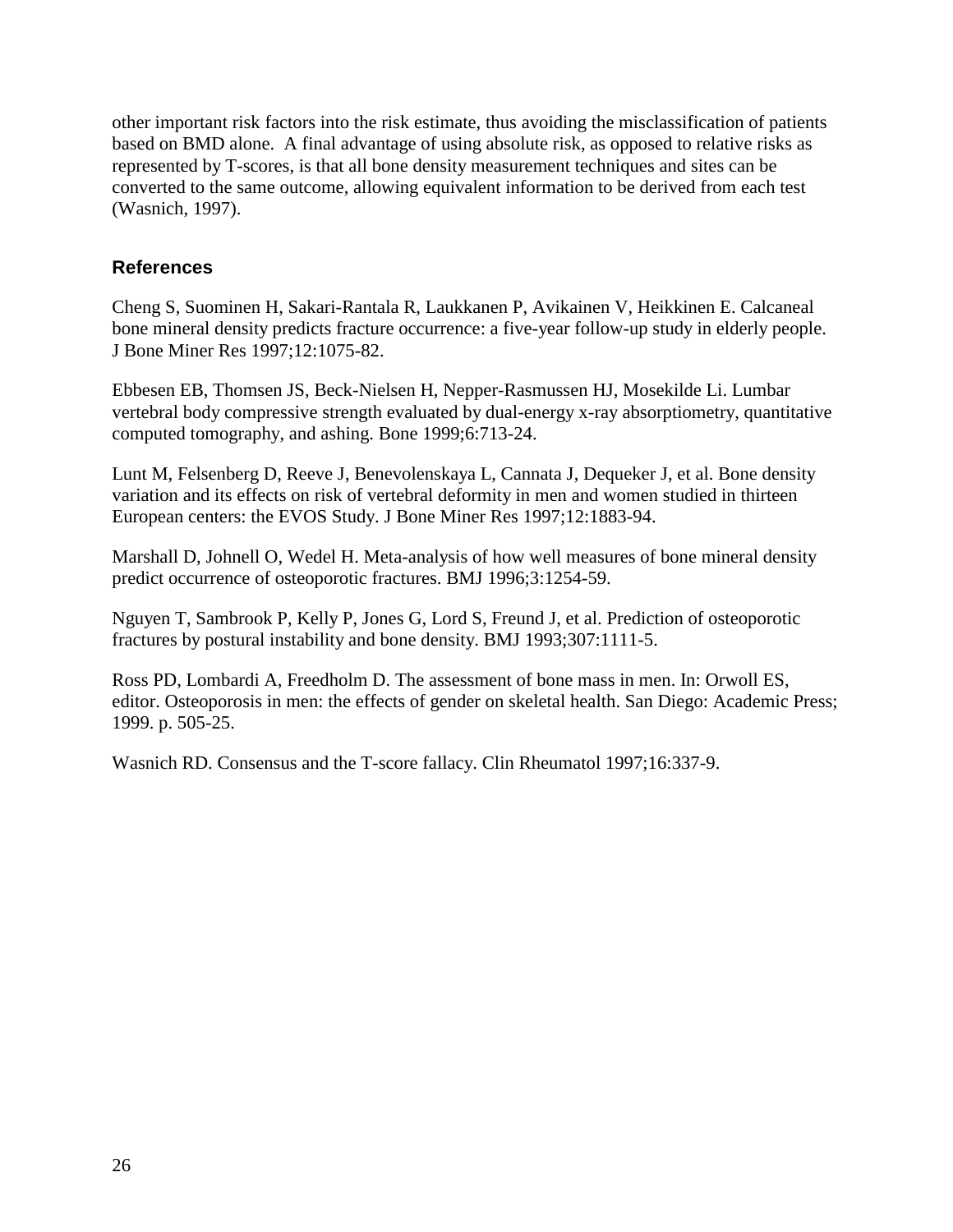### **Genetics of Age-Related Osteoporosis**

### **Munro Peacock, M.D.**

Age-related osteoporotic fracture is a complex disorder that arises stochastically from the interaction between trauma and decreased bone strength. The trauma is etiologically multifactorial, with environmental factors playing a dominant role. On the other hand, the components of bone strength (mass, structure, quality, and turnover) are highly heritable and can be readily quantified by noninvasive measurements. Thus, in seeking genes underlying agerelated osteoporosis, our approach is to examine the quantitative phenotypes of bone strength for genetic linkage using a genome map of highly polymorphic microsatellite markers in a large population of premenopausal pairs of sisters (Koller, Rodriquez, Christian, et al., 1998; Koller, Econs, Rodriguez, et al., 1999).

Although single gene defects, such as occur in osteogenesis imperfecta, do give rise to osteoporotic fracture, it is generally considered that bone strength in the normal population is polygenic. Genetic mapping of phenotypes for age-related osteoporosis is limited by the inability to specify the model of inheritance. Thus, nonparametric model-independent methods, such as affected sib pair analysis, are used. Genetic linkage analysis uses the squared difference of the bone strength phenotype between the sib pair compared with the amount of genetic material shared identical by descent by the sib pair (Almasy, Blangero, 1998). This approach promises to be effective. We have obtained significant linkage of bone strength phenotypes in the normal population with a number of chromosomal sites and, in particular, with a site in linkage with familial disorders of both high (Johnson, Gong, Kimberling, et al., 1997) and low (Gong, Vikkula, Boon, et al., 1996) bone mass. This is in marked contrast to association studies with a "candidate" gene, which have yielded a plethora of positive associations of bone mass, and other apparently unrelated phenotypes, that cannot be reproduced outside the study populations.

The bone mass present in later life is determined both by peak bone mass and by agerelated bone loss. Most heritability studies have focused on bone mass. Bone loss at the hip, the site of the most serious of the osteoporotic fractures, occurs soon after achieving peak mass but has not been studied in detail. Bone strength relates to skeletal size, with the largest individuals having the greatest bone strength. Differences in skeletal size account for some of the known differences in bone strength between the sexes and among races. The genetic basis for these differences is unknown, although our preliminary data in black and white sisters give similar heritabilities for bone strength phenotypes. Bone functions with muscle as the biomechanical unit. The consistent positive relationship between lean mass and bone strength suggests that skeletal mechanotransduction also has genetic regulators. Thus, it is important at this stage of our knowledge to study multiple phenotypes related to peak bone strength and bone loss since it is not yet clear which phenotypes are under primary genetic control.

Identification of the genes underlying bone strength will provide a number of advances in managing age-related osteoporosis. First, by identifying individuals at risk of low bone strength, it will allow early intervention with preventive measures. Second, because it is likely that the response to treatment is determined to some extent by genes regulating bone strength, it will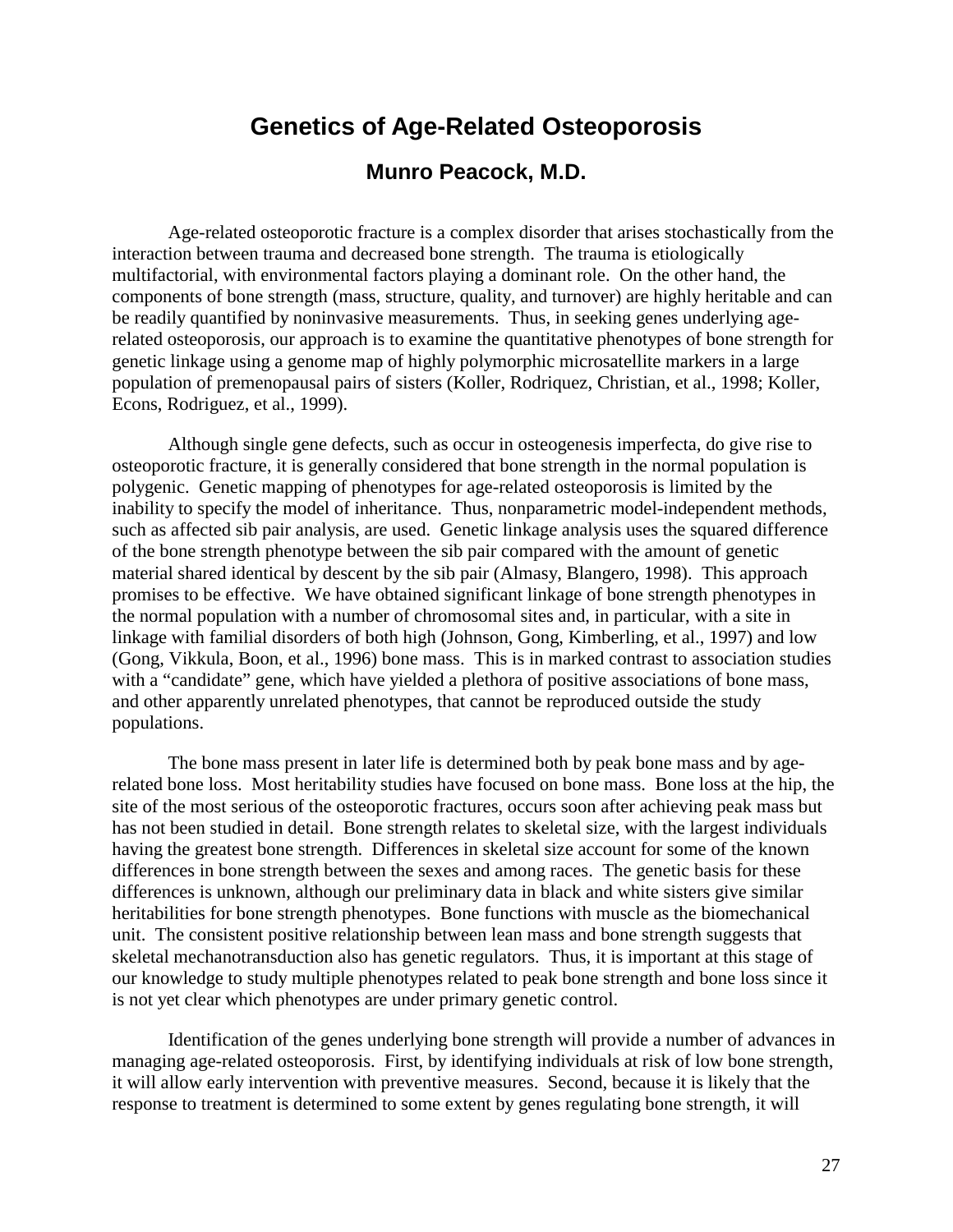allow intervention therapy to be better tailored to the individual. Third, an understanding of the genetic regulation of bone strength will provide fundamental information on bone biology that will result in the development of novel treatments to optimize peak bone mass, prevent bone loss, and rebuild new bone.

#### **References**

Almasy L, Blangero J. Multipoint quantitative-trait linkage analysis in general pedigrees. Am J Hum Genet 1998;62:1198-1211.

Gong YQ, Vikkula M, Boon L, Liu J, Beighton P, Ramesar R, et al. Osteoporosis-pseudoglioma syndrome, a disorder affecting skeletal strength and vision, is assigned to chromosome region 11q12-13. Am J Hum Genet 1996;59:146-51.

Johnson ML, Gong GD, Kimberling W, Recker SM, Kimmel DB, Recker RR. Linkage of a gene causing high bone mass to human chromosome 11 (11q12-13). Am J Hum Genet 1997; 60:1326-32.

Koller DL, Econs MJ, Rodriguez LA, Christian JC, Hui SL, Morin P, et al. Genome screen for QTLs contributing to normal variation in bone mineral density and osteoporosis. J Bone Miner Res 1999;14:S141.

Koller DL, Rodriguez LA, Christian JC, Slemenda CW, Econs MJ, Hui SL, et al. Linkage of a QTL contributing to normal variation in bone mineral density to chromosome 11q12-13. J Bone Miner Res 1998;13:1903-8.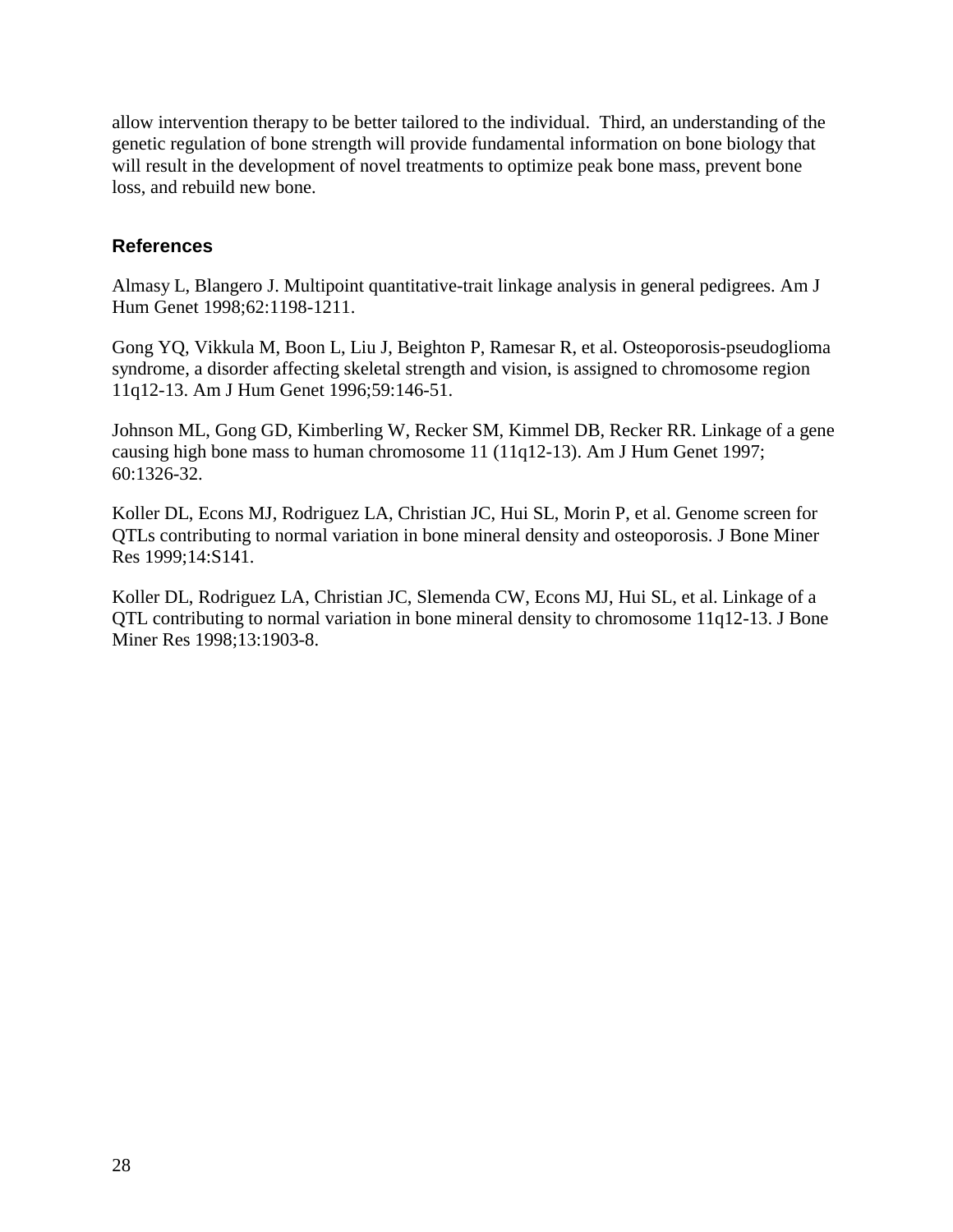### **Nutrition—Beyond Calcium**

#### **Robert P. Heaney, M.D.**

Bone, like all tissues, requires *total* nutrition for health. The extracellular phase requires protein, calcium (Ca), phosphorus (P), and possibly magnesium (Mg). Also, optimal functioning of the cells that lay down bone and monitor and maintain its integrity requires vitamins C, D, and K and the minerals copper (Cu), zinc (Zn), and manganese (Mn). Human or animal skeletal disorders have been reasonably well defined for deficiency states of each of the above nutrients. However, in this context, the relevant question is whether any of these nutrients or other diet features (besides calcium) contribute appreciably to human osteoporosis.

Protein is recognized as essential for building bone, but the current questions center on whether *excessive* protein intake contributes to the osteoporosis problem. Protein raises urine Ca by ~1 mg/g protein ingested, and since urine Ca is a more important determinant of Ca balance than diet Ca, this effect would be predicted to lead to negative bone balance. The action is mainly due to the S-containing amino acids (which are metabolized to sulfate). It is commonly, if erroneously, believed that animal proteins have a higher sulfur content than vegetable proteins; however, legumes average  $\sim 0.19$  mmol S/g protein, and wheat and white rice  $\sim 0.31$ , with meats and dairy in between these extremes. Further, paleolithic protein intake—most of it of animal origin—is estimated to have provided up to 35 percent of total energy (at least 2 times its contribution to modern diets) (Cordain, Brand-Miller, Eaton, et al., in press). Skeletal health has manifestly been compatible with such intakes. The most likely explanation for these seeming discordances is that at low Ca intakes, such as prevail today, with Ca absorption efficiency close to maximal, the organism is not able to offset additional obligatory loss, such as induced by high protein intakes. At high Ca intakes, such as the paleolithic, absorption is down-regulated to prevent Ca intoxication, leaving ample potential to increase intestinal extraction efficiency. Finally, many elderly individuals have borderline protein malnutrition, a factor known to contribute to fracture risk. Protein supplements in hip fracture patients improve outcomes and retard age-related bone loss (Delmi, Rapin, Bengoa, et al., 1990; Schürch, Rizzoli, Slosman, et al., 1998). It seems likely, therefore, that if Ca and vitamin D intakes are adequate, protein effects on skeletal health are positive, not negative.

Most of what can be said of protein can also be said of sodium (Na). Every 100 mmol of Na raises urinary Ca by 0.5 to 1.5 mmol. In at least one study (Devine, Criddle, Dick, et al., 1995), age-related bone loss has been shown to be related to Na intake. While contemporary Na intakes are far higher than those of the paleolithic diet, ability to adapt is a direct function of Ca intake, just as it is for protein. Finally, the degree of reduction in Na intake required to protect the skeleton at contemporary Ca intakes is probably not realistically achievable. It is far easier to solve the problem by increasing Ca intake.

The issues surrounding phosphate are complex (Phosphorus, 1997). Phosphate constitutes 55 to 60 percent of bone mineral, and the diet must contain sufficient P to support bone growth. Moreover, bone mineralization and osteoblast activity will not occur normally if extracellular fluid (ECF) phosphate levels are low, irrespective of intake. (Indeed, relative hypophosphatemia is the common pathogenetic feature underlying most of the osteomalacias.)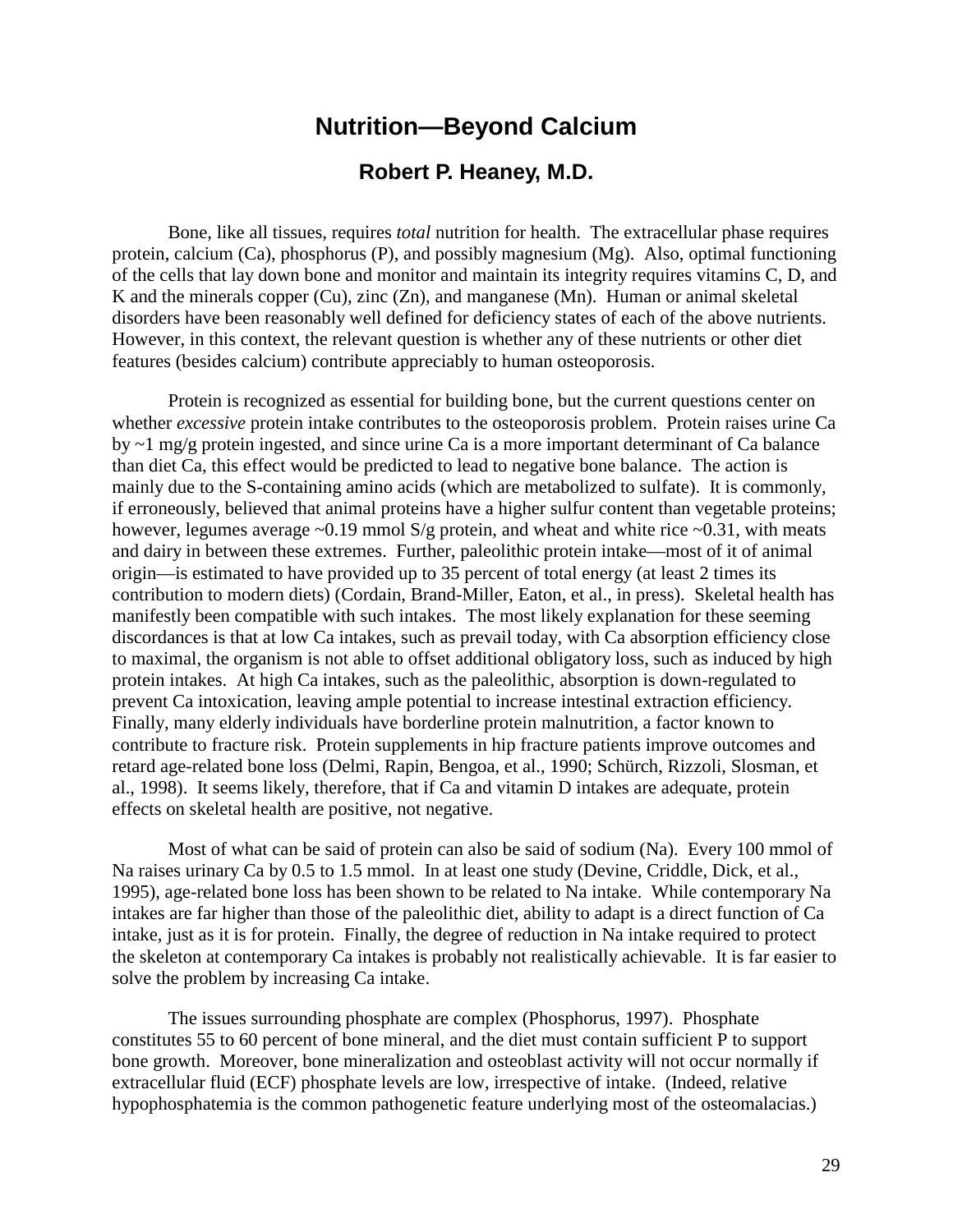Human P intake, often considered high, is actually low when adjusted to energy intake, relative to the diets of all laboratory animals (even factoring in cola consumption). Steady state, high P diets do not interfere with either Ca absorption or Ca balance, and while acute phosphate loads raise serum parathyroid hormone levels (PTH), at the same time they lower levels of bone resorption biomarkers, a seeming contradiction explained by osteoclast suppression by high ambient phosphate levels. Perhaps of more pertinence is whether *low* P intakes contribute to osteoporosis or limit therapeutic response. This question has not been directly tested. However, approximately 20 percent of older females ingest less than two-thirds of the RDA for P (Carroll, Abraham, Dresser, 1983) and may not, therefore, have access to sufficient phosphate to take full advantage of current bone-building regimens. Until this question is formally addressed, it may be prudent to employ one of the Ca phosphate salts (and/or dairy products) as the Ca source used with osteoporosis treatments.

A further question relates to a possibly deleterious effect of the proton load ingested in carbonated beverages that use phosphoric acid as the acidulant. Observational studies have noted an inverse relationship between carbonated beverage intake and bone mass and a direct relationship to fracture (Wyshak, Frisch, Albright, et al., 1989), but the available data make little distinction between beverages using phosphoric and citric acids as the acidulant. It is likely that milk displacement is a factor in such studies, since carbonated beverage and milk intakes tend to vary inversely. But whether the acid load has a negative skeletal effect in its own right at typical intakes has not been formally tested.

A related issue is the acid/alkali ash characteristic of the total diet. In general, vegetables produce an alkaline ash, meats an acid ash, and dairy foods a neutral ash. (The difference resides in their relative content of metabolizable and "hard" anions.) Substitution of bicarbonate or acetate for Cl<sup>−</sup> in the diet lowers urinary Ca appreciably (Berkelhammer, Wood, Sitrin, 1988; Sebastian, Harris, Ottaway, et al., 1994). Thus, one would predict that an alkaline ash diet would favor bone. However, there is no direct evidence supporting this prediction, and three small studies of bone mass in vegetarians, in fact, showed lower bone mineral density (BMD) values than in omnivore controls. Finally, ethnographic studies of the diets of more than 1,200 primitive people with good bone health reveal typically very high meat intakes (Sebastian, Harris, Ottaway, et al., 1994). Therefore, it is unlikely that the animal/vegetable mix of contemporary diets (or their ash characteristic) contributes importantly to the clinical problem of osteoporosis.

Caffeine intake has also been linked in observational studies to osteoporosis (Heaney, in press, 2000a), but once again there is probably a milk-displacing effect of caffeine-containing beverages, which may be sufficient to explain the observed associations. Caffeine acutely increases urinary Ca but has no effect on 24-hour urine Ca, indicating a biphasic effect, probably reflecting caffeine's weak Na diuretic action. Caffeine does decrease Ca absorption, but the effect is very small and is easily offset by adding milk to one's coffee.

The trace minerals, particularly Cu, are of greater potential interest (Heaney, in press, 2000b). However, they are so little studied in this context that a role in human osteoporosis can be neither definitively included nor excluded. Cu is the cofactor for lysyl oxidase, an enzyme responsible for collagen cross-linking. Cu deficiency in experimental animals produces mechanically inferior bone and, in sheep, a lesion similar to human osteoporosis. There is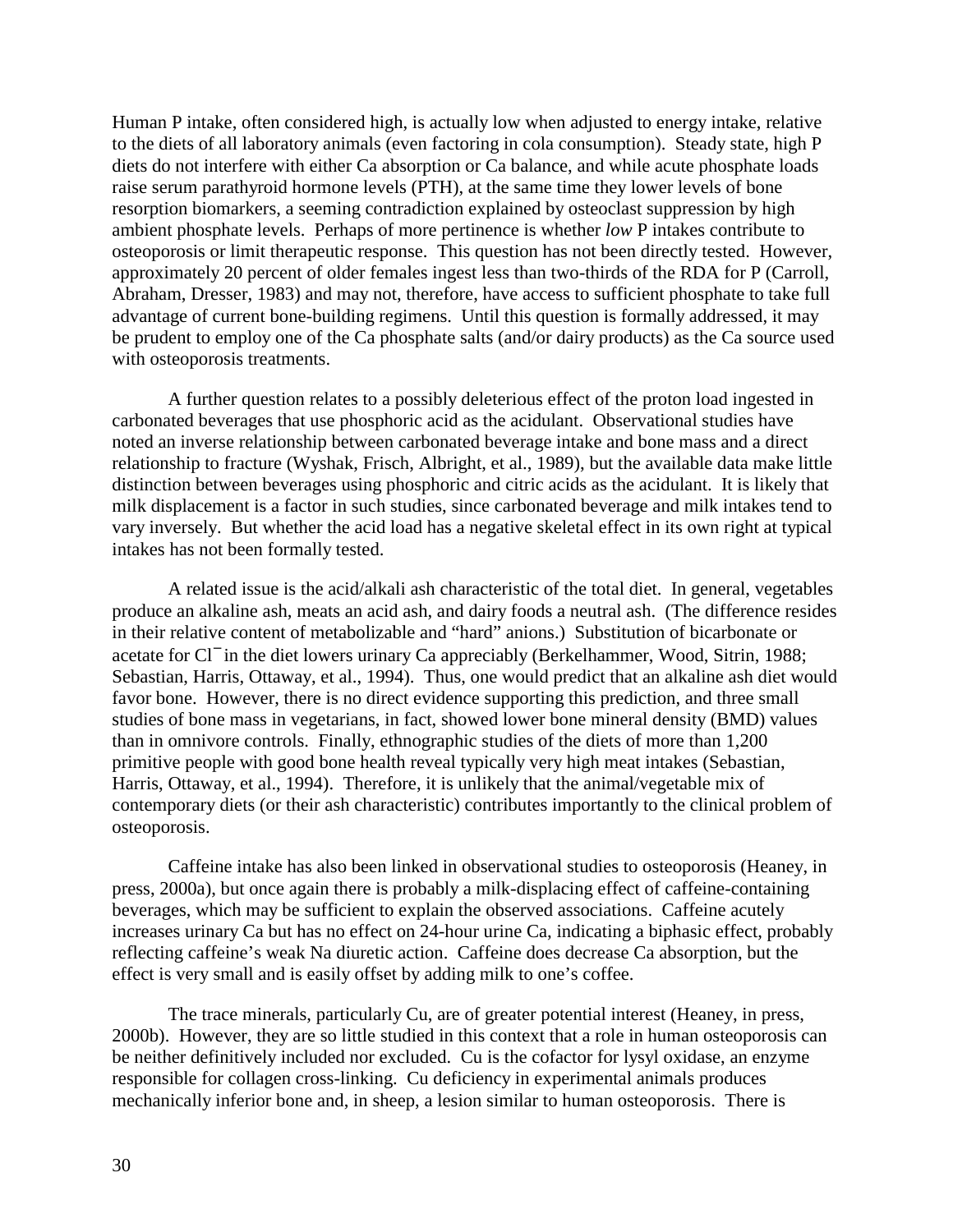evidence of reduced numbers of extractable crosslinks in osteoporotic vertebral bone and at least one report of decreased serum Cu in patients with osteoporosis. Turnover of vertebral bone is rapid enough so that 5 to 10 years of bone remodeling under conditions of low Cu availability would be sufficient to replace highly crosslinked, normal bone matrix with a defective material. Therefore, there is enough plausibility about this mechanism to warrant detailed study.

#### **References**

Berkelhammer CH, Wood RJ, Sitrin MD. Acetate and hypercalciuria during total parenteral nutrition. Am J Clin Nutr 1988;48:1482-9.

Carroll MD, Abraham S, Dresser CM. Dietary intake source data: United States, 1976-80, vital and health statistics. Series 11-No. 231. DHHS Pub. No. (PHS) 83-1681. National Center for Health Statistics, Public Health Service. Washington: U.S. Government Printing Office; 1983.

Cordain L, Brand-Miller J, Eaton SB, Mann N, Holt SHA, Speth DJ. Plant to animal subsistence ratios and macronutrient energy estimations in worldwide hunter-gatherer diets. Am J Clin Nutr 2000. In press.

Delmi M, Rapin CH, Bengoa JM, Delmas PD, Vasey H, Bonjour JP. Dietary supplementation in elderly patients with fractured neck of the femur. Lancet 1990;335:1013-6.

Devine A, Criddle RA, Dick IM, Kerr DA, Prince RL. A longitudinal study of the effect of sodium and calcium intakes on regional bone density in postmenopausal women. Am J Clin Nutr 1995;62:740-5.

Heaney RP. Effects of caffeine on bone and the calcium economy. Food Chem Toxicol 2000a. In press.

Heaney RP. Skeletal health and disease. In: Bogden JD, Klevay LM, editors. The clinical nutrition of the essential trace elements and minerals. Totowa, NJ: Humana Press; 2000b. In press.

Phosphorus. In: Food and Nutrition Board, Institute of Medicine. Dietary reference intakes for calcium, magnesium, phosphorus, vitamin D, and fluoride. Washington: National Academy Press; 1997. p. 146-89.

Schürch MA, Rizzoli R, Slosman D, Vadas L, Vergnaud P, Bonjour JP. Protein supplements increase serum insulin-like growth factor-I levels and attenuate proximal femur bone loss in patients with recent hip fracture. Ann Intern Med 1998;128:801-9.

Sebastian A, Harris ST, Ottaway JH, Todd KM, Morris RC Jr. Improved mineral balance and skeletal metabolism in postmenopausal women treated with potassium carbonate. N Engl J Med 1994;330:1776-81.

Wyshak G, Frisch RE, Albright TE, Albright NL, Schiff I, Witschi J. Nonalcoholic carbonated beverage consumption and bone fractures among women former college athletes. J Orthop Res 1989;7:91-9.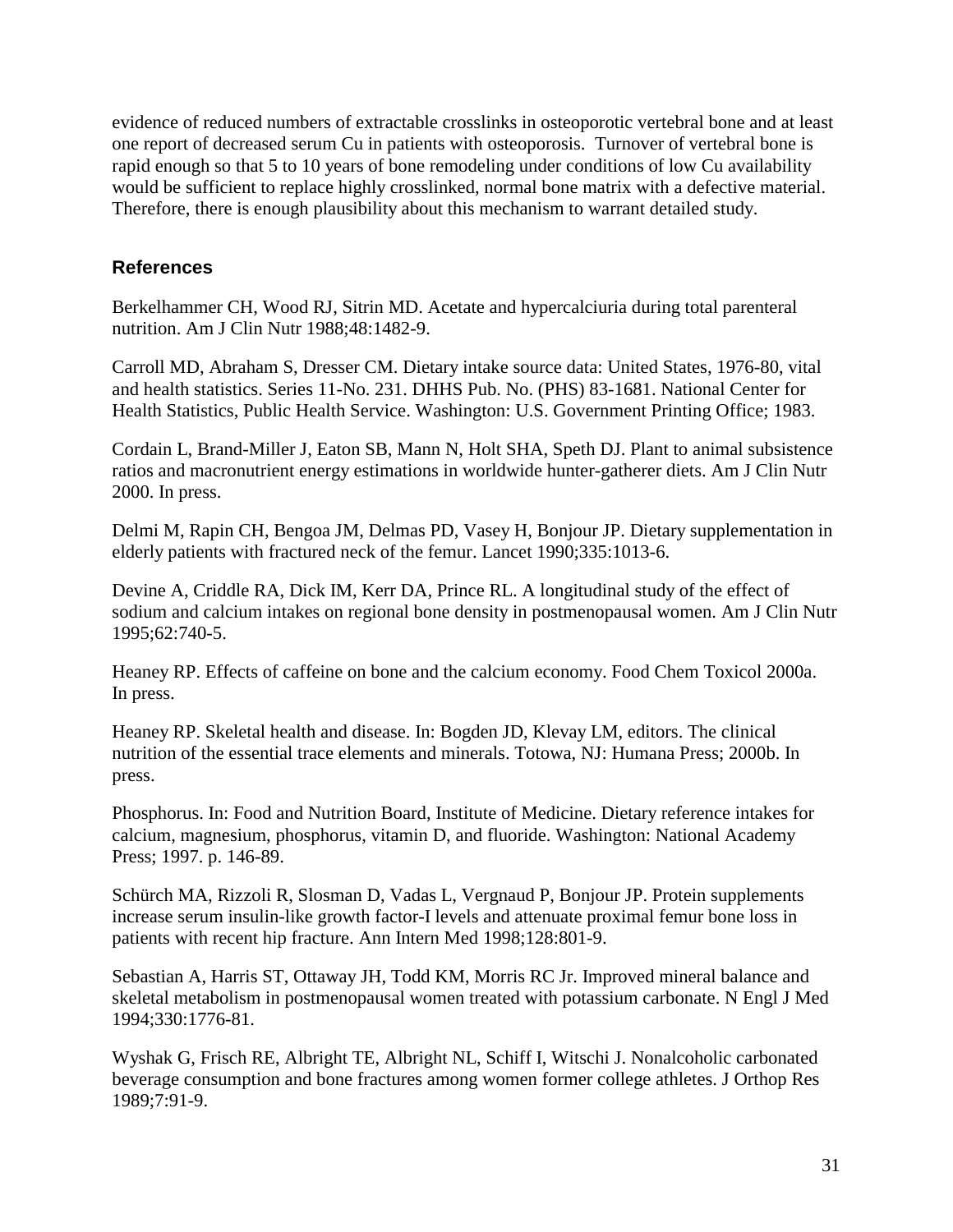### **The Role of Calcium in the Prevention and Treatment of Osteoporosis**

#### **Bess Dawson-Hughes, M.D.**

Calcium, along with vitamin D, is essential to support bone growth in children and bone preservation in young adults and to reduce fracture rates in older women. Supplementation with these nutrients is thought to lower fracture rates by at least two mechanisms: (1) by lowering the bone remodeling rate and (2) by lowering rates of bone loss from multiple skeletal sites. For instance, supplementation of healthy adults, age 65 and older, with 500 mg of calcium and 700 IU of vitamin D lowered mean serum levels of osteocalcin, a marker of bone turnover, by 9 percent in men and 14 percent in women (Dawson-Hughes, Harris, Krall, et al., 1997). The magnitude of these reductions was enough to reverse the rises in bone turnover that are seen with aging. The study subjects were consuming an average of 700 mg of calcium per day in their diets. In the study cited above, supplements significantly lowered rates of loss from the hip, spine, and total body in the men. Effects were somewhat smaller and significant only at the total body in the women. However, there are many other examples of supplemental calcium lowering rates of bone loss in postmenopausal women. The lowering of the remodeling rate accounts for some of the early (1-year) bone density gains that occur after initiating supplementation (known as the "bone remodeling transient"). However, cumulative gains in bone mineral density (BMD) have been noted at the femoral neck and total body (Aloia, Vaswani, Yeh, et al., 1994). Supplemental calcium is important in women who are taking estrogen to prevent or treat osteoporosis. A recent meta-analysis indicated that the BMD gains from estrogen replacement were significantly greater at all measured sites (the spine, hip, and forearm) in women with a mean calcium intake of 1,200 mg per day compared with women consuming an average of 600 mg per day (Nieves, Komar, Cosman, et al., 1998).

Information on the effect of added calcium, with and without vitamin D, on fracture rates has begun to emerge. The largest available study was conducted in more than 3,000 very elderly French women who resided in nursing homes (Chapuy, Arlot, Duboeuf, et al., 1992). Supplementation with 1,200 mg of calcium as calcium triphosphate along with 800 IU of vitamin D daily for 3 years significantly lowered hip and other nonvertebral fracture rates by about 30 percent. A meta-analysis of randomized trials of calcium supplements for the prevention of osteoporotic fractures in postmenopausal women indicated that calcium lowered fracture risk by 25 to 70 percent (Cumming, Nevitt, 1997). Few fracture data are available in men, but since supplements have similar effects on rates of bone remodeling and bone loss in men and women, it is likely that supplementation would lower fracture rates in men as it does in women. Finally, the antifracture efficacy of drugs approved recently for the treatment of osteoporosis has consistently been demonstrated in subjects (women) receiving supplemental calcium and often also added vitamin D. It should not be assumed that similar benefit would occur in postmenopausal women consuming less than the recommended intake of 1,200 mg per day of calcium (Standing Committee, 1997). In conclusion, calcium plays an essential role in both the prevention and treatment of osteoporosis.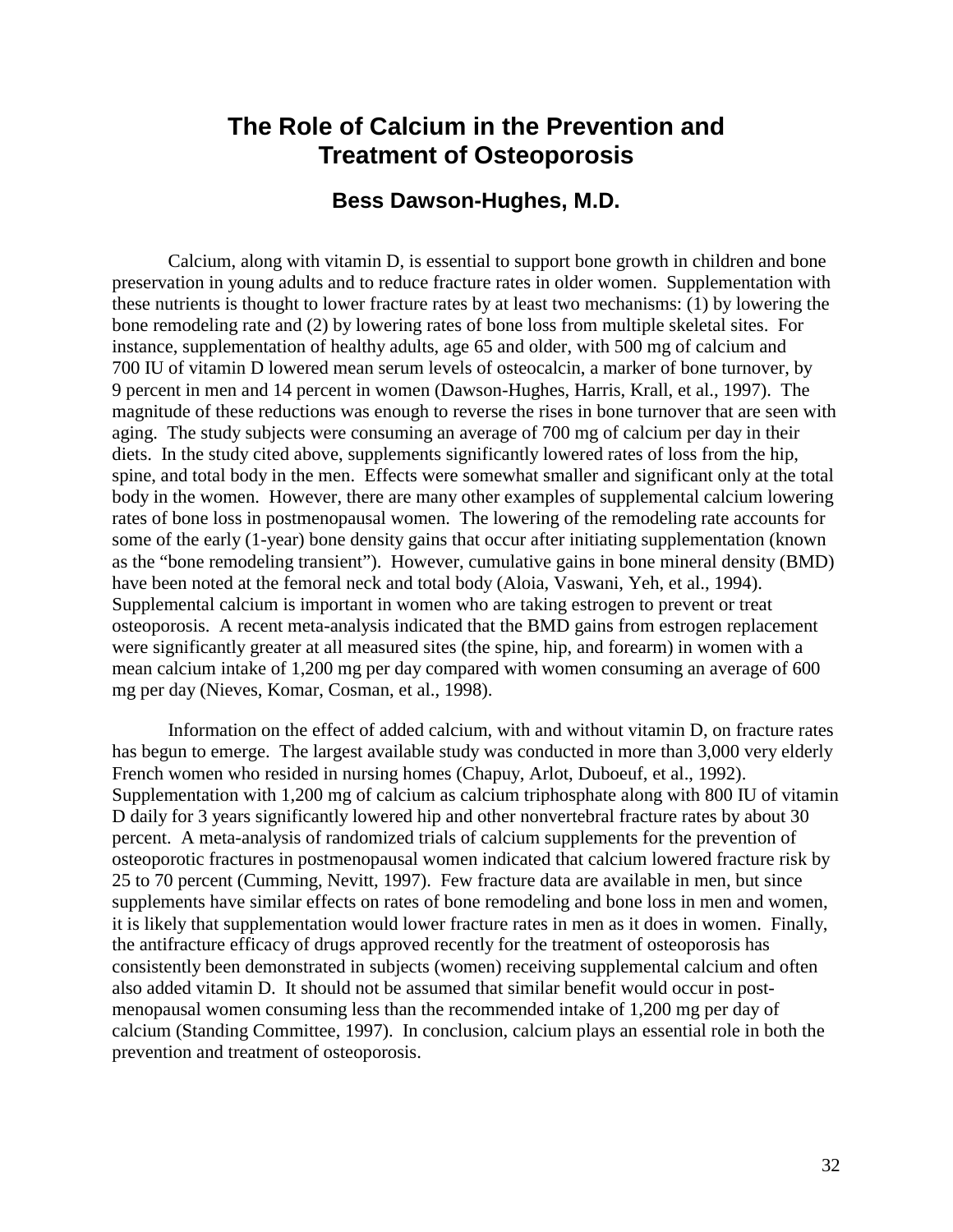### **References**

Aloia JF, Vaswani A, Yeh JK, Ross PL, Flaster E, Dilmanian FA. Calcium supplementation with and without hormone replacement therapy to prevent postmenopausal bone loss. Ann Intern Med 1994;120:97-103.

Chapuy MC, Arlot ME, Duboeuf F, Brun J, Crouzet B, Amaud S, et al. Vitamin  $D_3$  and calcium to prevent hip fractures in the elderly women. N Engl J Med 1992;327:1637-42.

Cumming RG, Nevitt MC. Calcium for the prevention of osteoporotic fractures in postmenopausal women. J Bone Miner Res 1997;12:1321-9.

Dawson-Hughes B, Harris SS, Krall EA, Dallal GE. Effect of calcium and vitamin D supplementation on bone density in men and women 65 years of age or older. N Engl J Med 1997;337:670-6.

Nieves JW, Komar L, Cosman F, Lindsay R. Calcium potentiates the effect of estrogen and calcitonin on bone mass: review and analysis. Am J Clin Nutr 1998;67:18-24.

Standing Committee on the Scientific Evaluation of Dietary Reference Intakes. Dietary reference intakes: calcium, phosphorus, magnesium, vitamin D, and fluoride. Institute of Medicine. Washington: National Academy Press; 1997.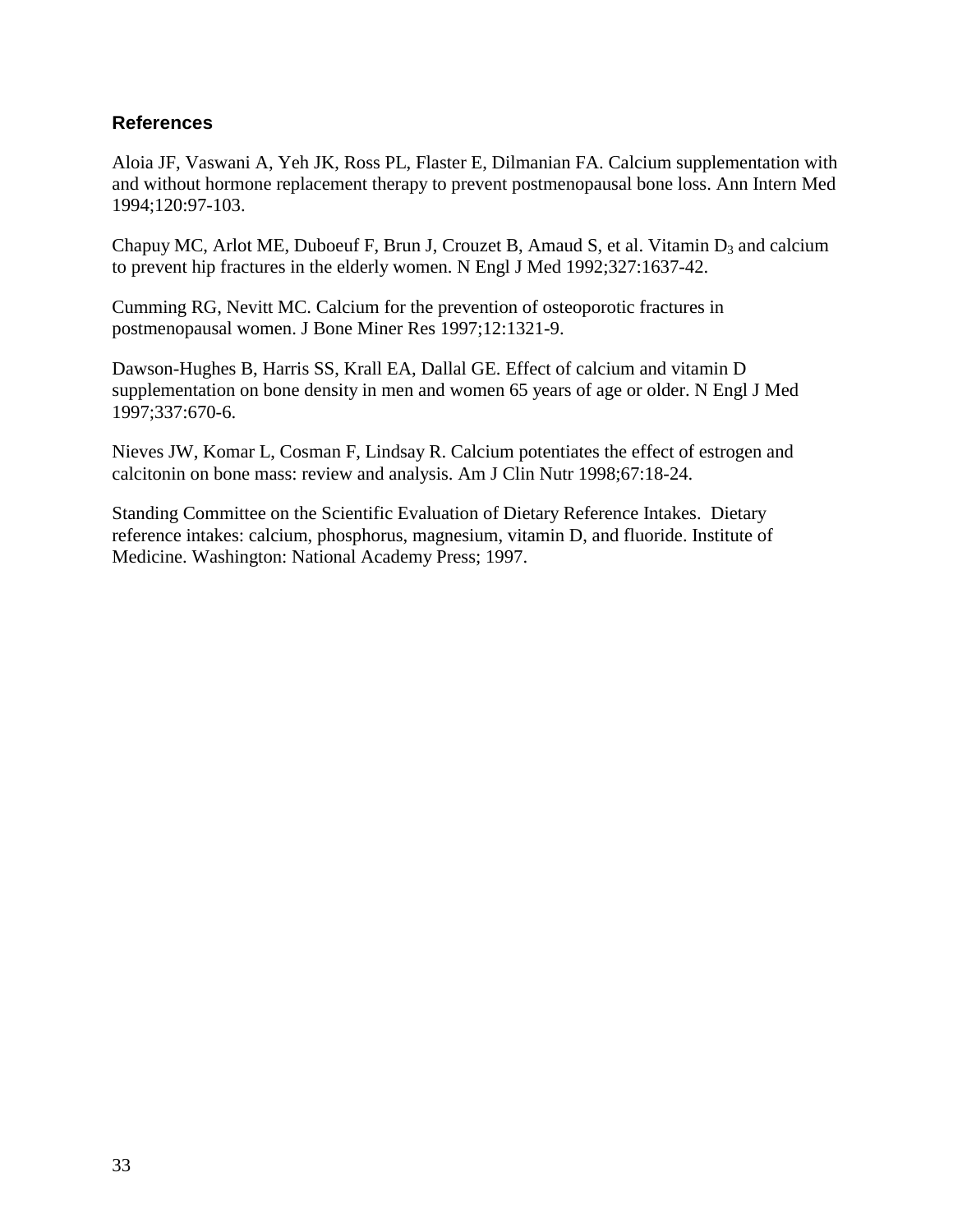## **The Skeletal Effects of Exercise**

### **Robert A. Marcus, M.D.**

The notion that exercise benefits the skeleton finds support in the consequences of immobilization, the increased bone mineral density (BMD) of athletes, and the results of exercise trials. It is difficult to confirm strong associations between habitual physical activity and BMD for the general population. This reflects the nature of skeletal response, wherein effects of activity are greatest in people who are least active and attenuate progressively as habitual activity increases. Gains achieved by incremental exercise in active people are relatively meager. Training of young adults increases spine BMD by ~1.5 percent, with little response at the hip unless high impact forces, such as jumping, are also imposed. Nonetheless, changes achieved with training are less impressive than what might be predicted from observational studies of athletes, suggesting that some of the BMD difference between athletes and nonathletes represents ascertainment bias. Exercises that confer the greatest skeletal benefit involve relatively intense loading with high impact forces, such as gymnastics, in contrast to running and, in particular, to swimming, where impact forces are considerably lower or negligible. BMD returns quickly toward baseline levels when exercise training stops. Residual effects of past exercise in retired athletes appear to be small, if present. Thus, to deliver long-term skeletal benefits, exercise must be sustained over the lifespan. Childhood represents a unique period for achieving skeletal benefits. That is when vigorous exercise not only promotes BMD but may also initiate permanent beneficial changes in skeletal geometry.

improves activities of daily living. One must consider these issues within the context of fracture prevention. BMD remains a laudable target, but given the modest response of BMD to training, exercise is not a panacea for bone fragility. For frail elders, fall prevention gains paramount importance. Muscle weakness is an important modifiable predictor of falls, so programs aimed at enhancing leg strength gain importance even without increasing BMD. Muscle strength and neuromuscular performance improve remarkably with training, even during the ninth decade. It is particularly encouraging to see these improvements with exercise programs that are less rigorous than those thought necessary for younger people. The primary goal of an exercise prescription for frail patients is safety; it should enhance the conduct of daily activities and minimize fracture risk. For patients with vertebral osteoporosis, the most harmful activity is back flexion. Conversely, gradually progressive exercise to strengthen back extensor muscles commonly reduces pain and

The physical fitness of Americans continues to decline. Despite efforts to understand the skeletal effects of exercise at a molecular level, translation of new insights into measurable changes in fracture incidence will require investing similar effort into motivating a sedentary population to become more active.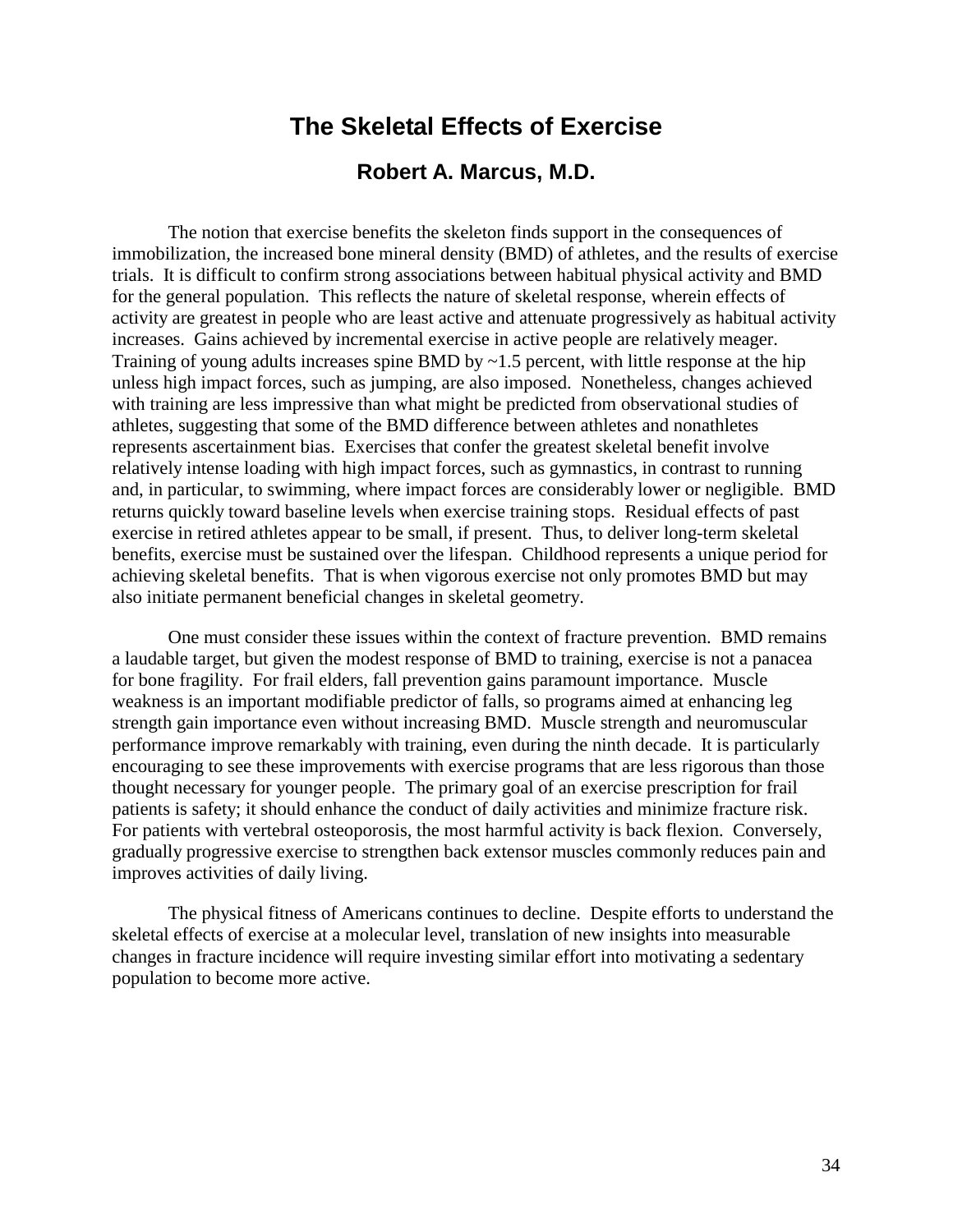### **References**

Bassey EJ, Rothwell MC, Littlewood JJ, Pye DW. Pre- and post-menopausal women have different bone mineral density responses to the same high impact exercise. J Bone Miner Res 1998;13:1805-13.

Fiatarone MA, Marks EC, Ryan ND, Meredith CN, Lipsitz LA, Evans WJ. High-intensity strength training in nonagenarians. JAMA 1990;263:3029-34.

Friedlander AL, Genant HK, Sadowsky S, Byl NN, Glüer CC. A two-year program of aerobics and weight training enhances bone mineral density of young women. J Bone Miner Res 1995; 10:574-85.

Haapsalo H, Sievanen H, Kannus P, Heinonen A, Oja P, Vuori I. Dimensions and estimated mechanical characteristics of the humerus after long-term tennis loading. J Bone Miner Res 1996;11:864-72.

Marcus R. The mechanism of exercise effects on bone. In: Bilezikian JP, Raisz LG, Rodan G, editors. Principles of bone biology. San Diego: Academic Press; 1996. p. 1435-45.

Robinson TL, Snow-Harter C, Taaffe DR, Gillis D, Shaw J, Marcus R. Gymnasts exhibit higher bone mass than runners despite similar prevalence of amenorrhea. J Bone Min Res 1995; 10:26-35.

Snow-Harter C, Bouxsein ML, Lewis BT, Carter DR, Marcus R. Effects of resistance and endurance exercise on bone mineral status of young women: a randomized exercise intervention trial. J Bone Min Res 1992;7:761-9.

Taaffe DR, Duret C, Wheeler S, Marcus R. Once-weekly resistance exercise improves muscle strength and neuromuscular performance in older adults. J Am Geriat Soc 1999;47:1208-14.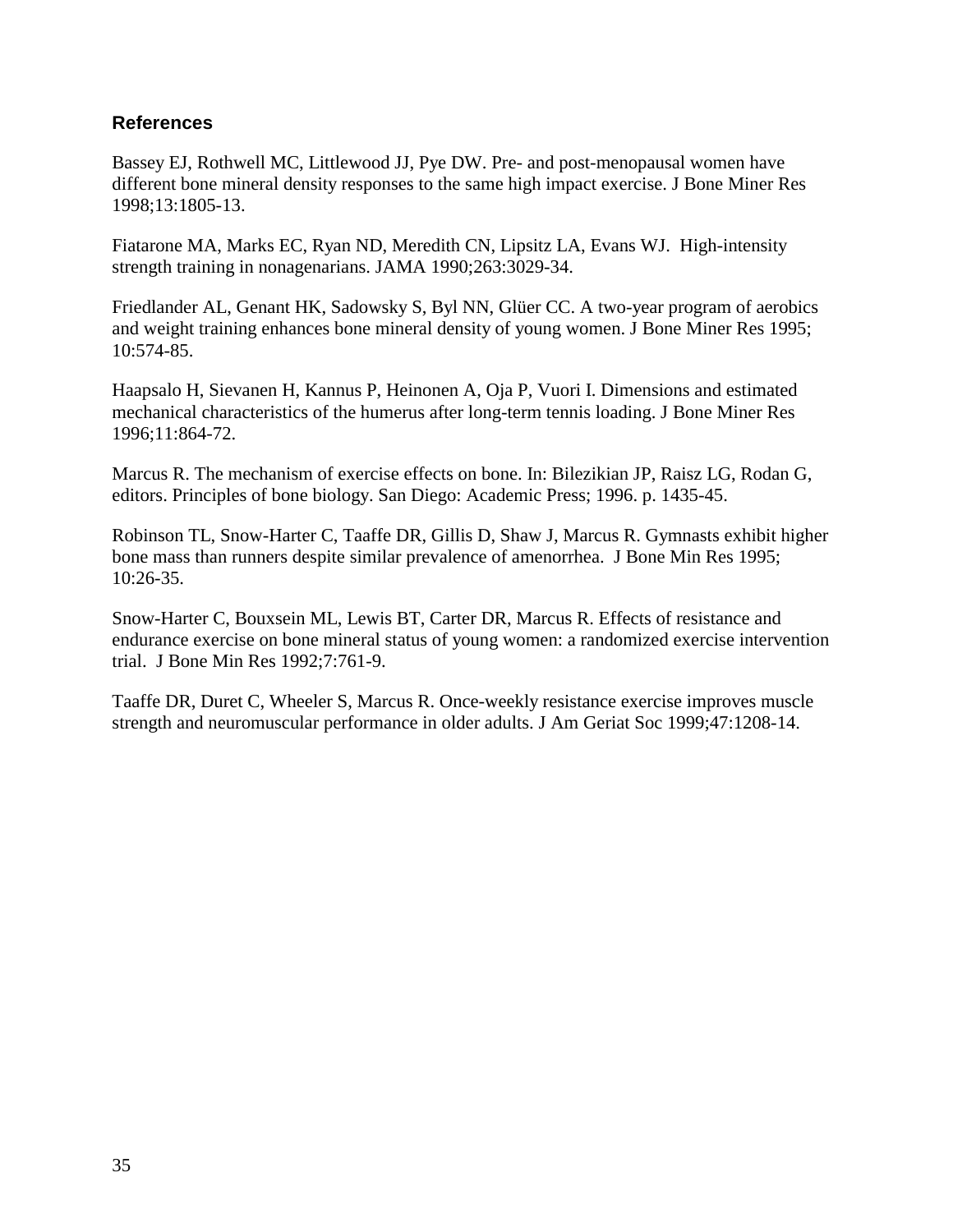# **Peak Bone Mass—Peak Bone Strength: What We Know— What We Need To Know**

## **Thomas A. Lloyd, Ph.D.**

The peak bone mass (PBM) concept has been widely used in the past decade in our efforts to understand the development of osteoporosis and its related fractures. It is timely that we review how useful this model has been and consider other conceptual frameworks.

#### **What We Know**

**Bone strength determines fracture risk.** Bone strength is the result of bone material properties, bone microarchitecture, and bone macrogeometry. Thus, age-related loss of bone mass need not lead to a loss of bone strength. For example, during aging, bones have increases in diameter due to periosteal growth and decreases in cortical walls due to endosteal resorption. However, it is possible for aging bones to maintain or increase their section modulus values, thus preserving bone strength (Einhorn, 1992).

**Bone mineral density (BMD) is a surrogate measure for bone strength.** BMD measures only material properties. Thus, bones that may have identical BMDs but different diameters and cortical thicknesses will have different bone strengths (Beck, Ruff, Shaffer, et al.)

**Peak hip BMD in females is reached by age 16.** The average female gains 40 to 50 percent of her skeletal masses or approximately 1,000 g of bone mineral during adolescence. Our data and those of Martin and colleagues (1997) show that peak bone mineral accretion velocity in females occurs at the rate of about 240 g per year during ages 12 to 14. At this rate, approximately 650 mg bone mineral and, therefore, about 250 mg calcium are being added to the adolescent skeleton daily. However, the timing of peak bone mass achievement is site specific. The mechanical implications of this site-specific variation in bone accretion are not understood at present.

In females, peak hip BMD is achieved in late adolescence, usually by age 16, whereas peak lumbar spine and peak total body bone mineral density occur near age 20 (Zanchetta, Plotkin, Alvarez Filgueira, 1995; Lu, Briody, Ogle, et al., 1994). There is also evidence that the section modulus of the female femoral neck reaches its maximum value at age 20 and declines thereafter (Haapsalo, Kannus, Sievanen, et al., 1996).

**Genetics are responsible for 80 percent of BMD.** Since a 5 percent difference in PBM is believed to be associated with a 50 percent change in fracture risk in old age (Riggs, Melton, 1992), small changes in bone content and/or bone size early in life may have profound effects on fracture risk in later life.

 **Increased physical activity in adolescence is associated with increased hip BMD.** The beneficial effects of weight-bearing exercise on BMD among adult women are well established. More recently, several studies, including our own, have demonstrated that increased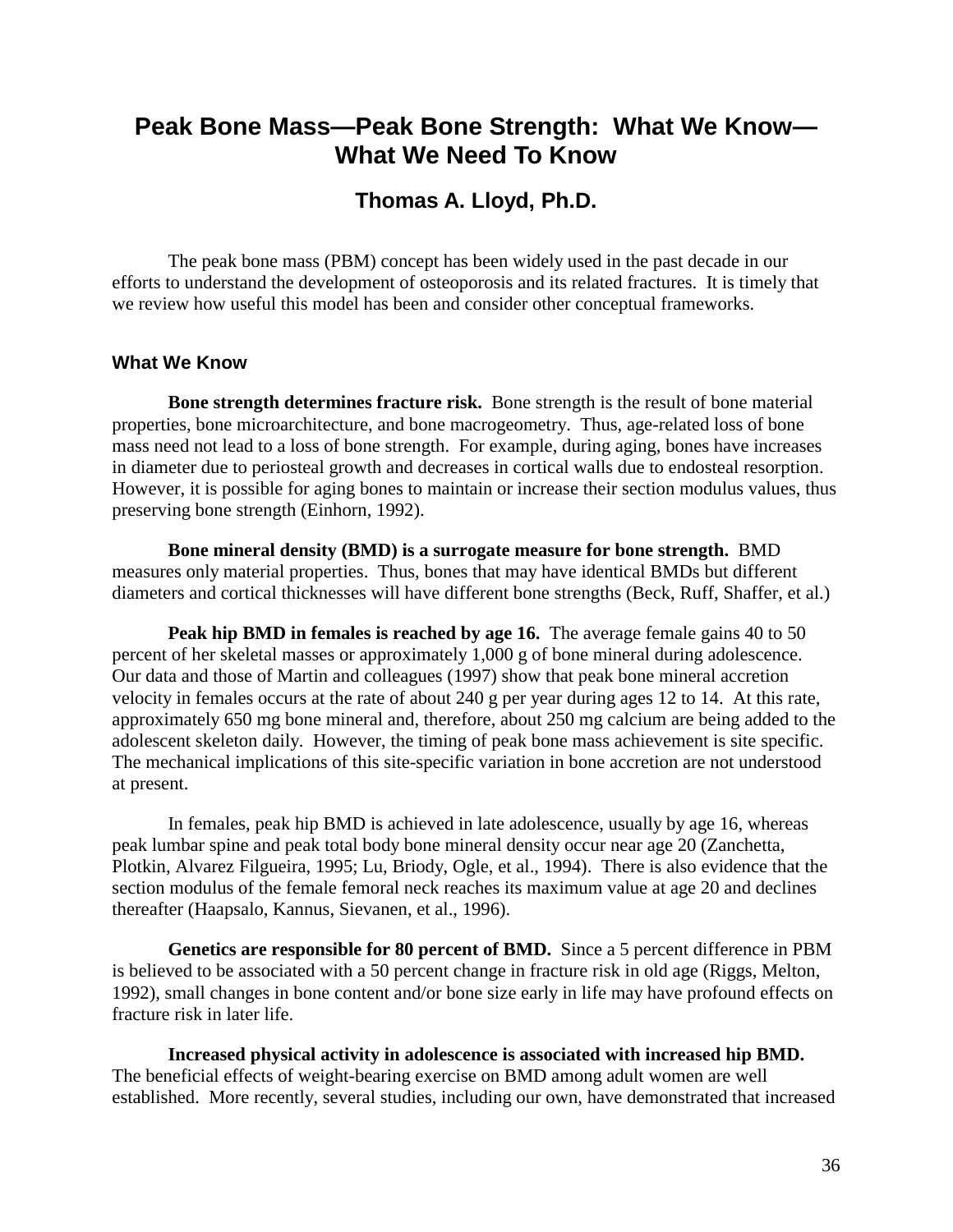physical activity by children and teens is associated with increased adolescent bone gain (Morris, Naugton, Gibbs, et al., 1997; Lloyd, Chinchilli, Johnson-Rollings, in press). In the latter study at Pennsylvania State University College of Medicine (Penn State), the effect of exercise was specific for the proximal femur and did not affect total body bone measures.

**Calcium intakes between 500 and 2,000 mg per day by adolescent women are not associated with PBM.** Although calcium supplementation programs in childhood or adolescence generally lead to gains in bone mass and BMD, the effects do not persist. The evidence from multiyear prospective observational studies and from randomized trials do not show that calcium intake above 500 mg per day has a clinically important effect on bone mass or peak BMD (Lloyd, Johnson-Rollings, Chinchilli, in press; Welten, Kemper, Post, et al., 1994; Valmarki, Karkkainen, Lamberg-Allardt, et al., 1994).

**Persistent hypoestrogenism in adolescence results in decreased PBM.** Young women who miss 25 to 50 percent of their menses in adolescence will have lower PBM than their regularly menstruating peers (Drinkwater, Bruemner, Chestnut, 1990; Lloyd, Buchanan, Myers, 1988). Since prevalence estimates of oligomenorrhea among college women are 10 to 12 percent, the total number of American women so affected could be quite large.

**A full-term pregnancy in adolescence is associated with significantly decreased peak hip BMD.** The opportunity to collect pre- and postdelivery bone measures on young women who have babies between ages 16.5 to 19.5 is rare. Among the longitudinally studied Penn State cohort, there were five such cases. At age 20, their average hip BMD was 12 percent lower than that of matched controls  $(0.91 + 0.05 \text{ mg/cm}^2 \text{ versus } 1.04 + 0.03, p - 0.04)$ . Learning whether they and additional teen mothers will gain hip BMD after age 20 is of clinical and biological importance.

 **Use of oral contraceptive pills (OCP) during adolescence does not affect PBM.**  While the benign effect of OCP use on bone measures in adult women has been well documented, the lack of an OCP effect on PBM has only recently been determined. The fact that OCPs function by suppression of ovarian production of sex steroids and decreases in PBM result from oligomenorrheic hypoestrogenism raises an important question as to what circulating levels of estrogens and androgens are required to support optimal adolescent bone growth.

#### **What We Need To Know**

- What noninvasive techniques can be developed to measure bone strength?
- Does increased PBM due to exercise or weight gain persist beyond age 20?
- Is decreased PBM due to teen pregnancy reversible?
- Will calcium supplementation have persistent bone benefits for adolescent women who have habitual intakes less than 500 mg per day? (According to the National Health and Nutrition Examination Survey [NHANES], about 25 percent of U.S. teen women have daily calcium intakes of less than 500 mg.)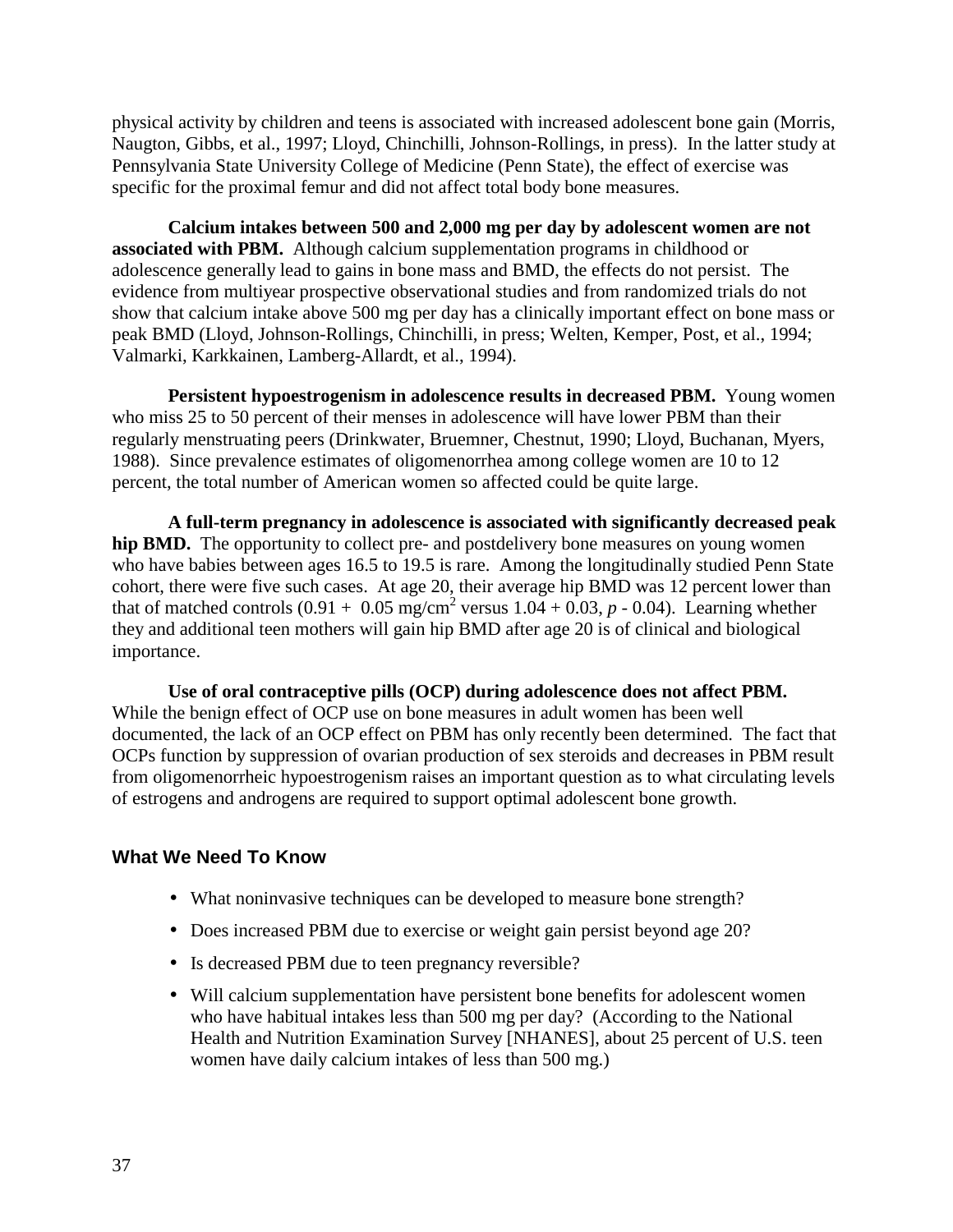• What are the thresholds for circulating levels of reproductive hormones that support acquisition of PBM?

### **References**

Beck T, Ruff C, Shaffer R, Betsinger K, Trone D. Stress fracture in military recruits: muscle and bone susceptibility factors. Bone.

Drinkwater BL, Bruemner B, Chestnut CH. Menstrual history as a determinant of current bone density in young athletes. JAMA 1990;263:545-8.

Einhorn T. Bone strength: the bottom line. Calcif Tissue Int 1992;51:333-9.

Haapasalo H, Kannus P, Sievanen H, Pasanen M, Uuse-Rasi K, Heinonen A, et al. Development of mass, density, and estimated mechanical characteristics of bones in Caucasian females. J Bone Miner Res 1996;11:1751-60.

Lloyd T, Chinchilli VM, Johnson-Rollings N, Kieselhorst K, Eggli DF, Marcus R. Proximal femur bone density (BMD) of young women reflects their sports-exercise histories but not their teenage calorie intake. In press, Pediatrics.

Lloyd T, Johnson-Rollings N, Chinchilli VM. The effect of enhanced bone gain achieved with calcium supplementation during ages 12-16 does not persist in late adolescence. In: Burkhardt P, Dawson-Hughes B, Heany R, editors. Third International Symposium on Nutritional Aspects of Osteoporosis. London: Springer-Verlag p. 11-25.

Lloyd T, Buchanan JR, Myers C. Collegiate women athletes with irregular menses during adolescence have decreased bone densities. Obstet Gynecol 1988;72:639-42.

Lu PW, Briody JN, Ogle GD, Morley K, Humphries IRJ, Allen J, et al. Bone mineral density of total body, spine and femoral neck in children and young adults. A cross-sectional and longitudinal study. J Bone Miner Res 1994;9:1451-8.

Martin AD, Bailey DA, McKay HA, Whiting S. Bone mineral and calcium accretion during puberty. Am J Clin Nutr 1997;66:611-5.

Morris FL, Naughton GA, Gibbs JL, Carlson JS, Wark JD. Prospective 10-month exercise intervention in pre-menarcheal girls: positive effects on bone and lean mass. J Bone Miner Res 1997;12:1453-62.

Riggs BL, Melton LMI. The prevention and treatment of osteoporosis. N Engl J Med 1992;327620-7.

Valimaki MJ, Karkkainen M, Lamberg-Allardt C, Laitinen K, Alhava E, Heikkinen J, et al. Exercise, smoking, and calcium intake during adolescence and early adulthood as determinants of peak bone mass. Cardiovascular Risk in Young Finns Study Group. BMJ 1994;309:230-5.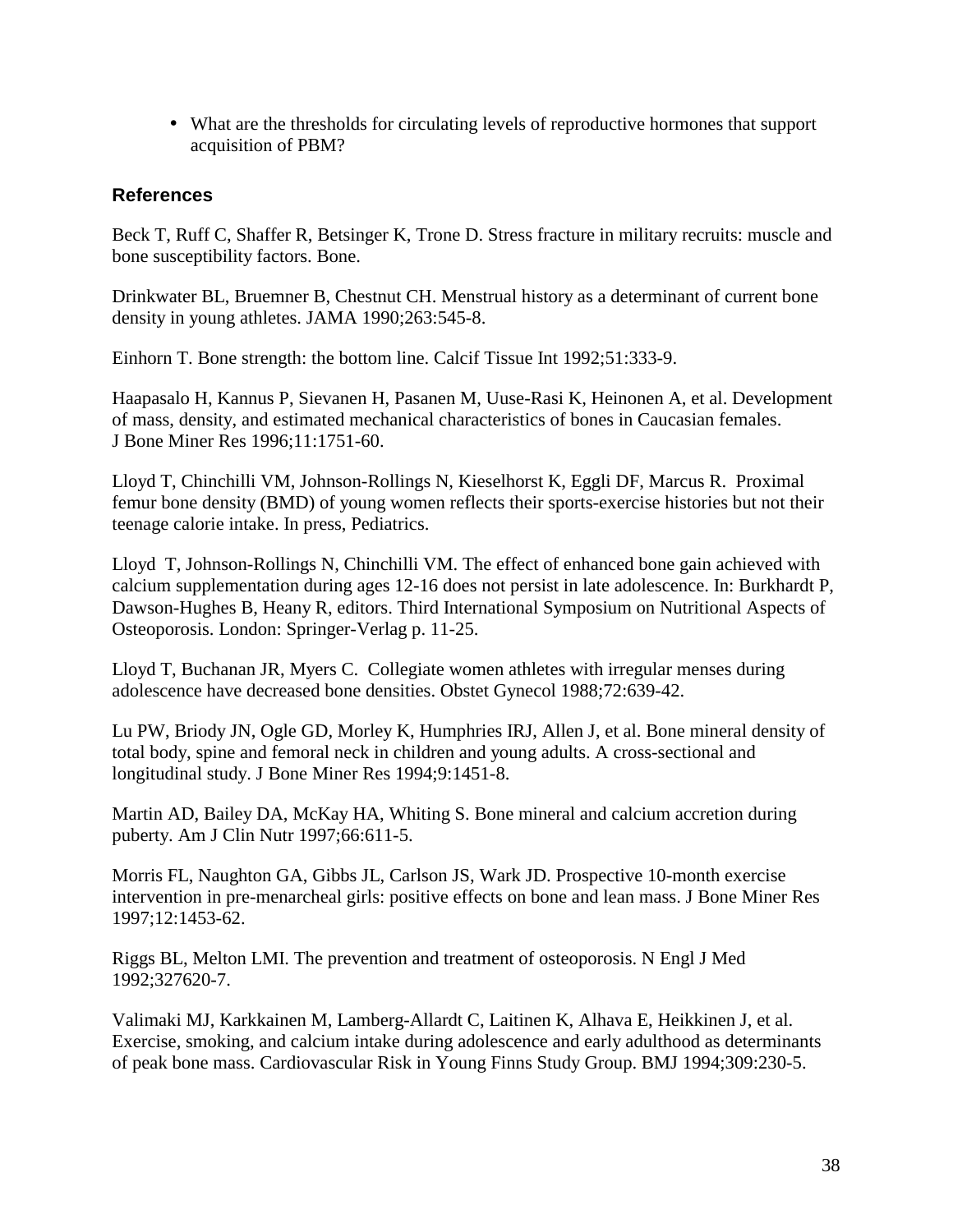Welten DC, Kemper HC, Post GB, Van Mechelen W, Twisk J, Lips P, et al. Weight-bearing activity during youth is a more important factor for peak bone mass than calcium intake. J Bone Miner Res 1994;9:1089-96.

Zanchetta JR, Plotkin H, Alvarez Filgueira ML. Bone mass in children: normative values for the 2-20 year old population. Bone 1995;16:393S-9S.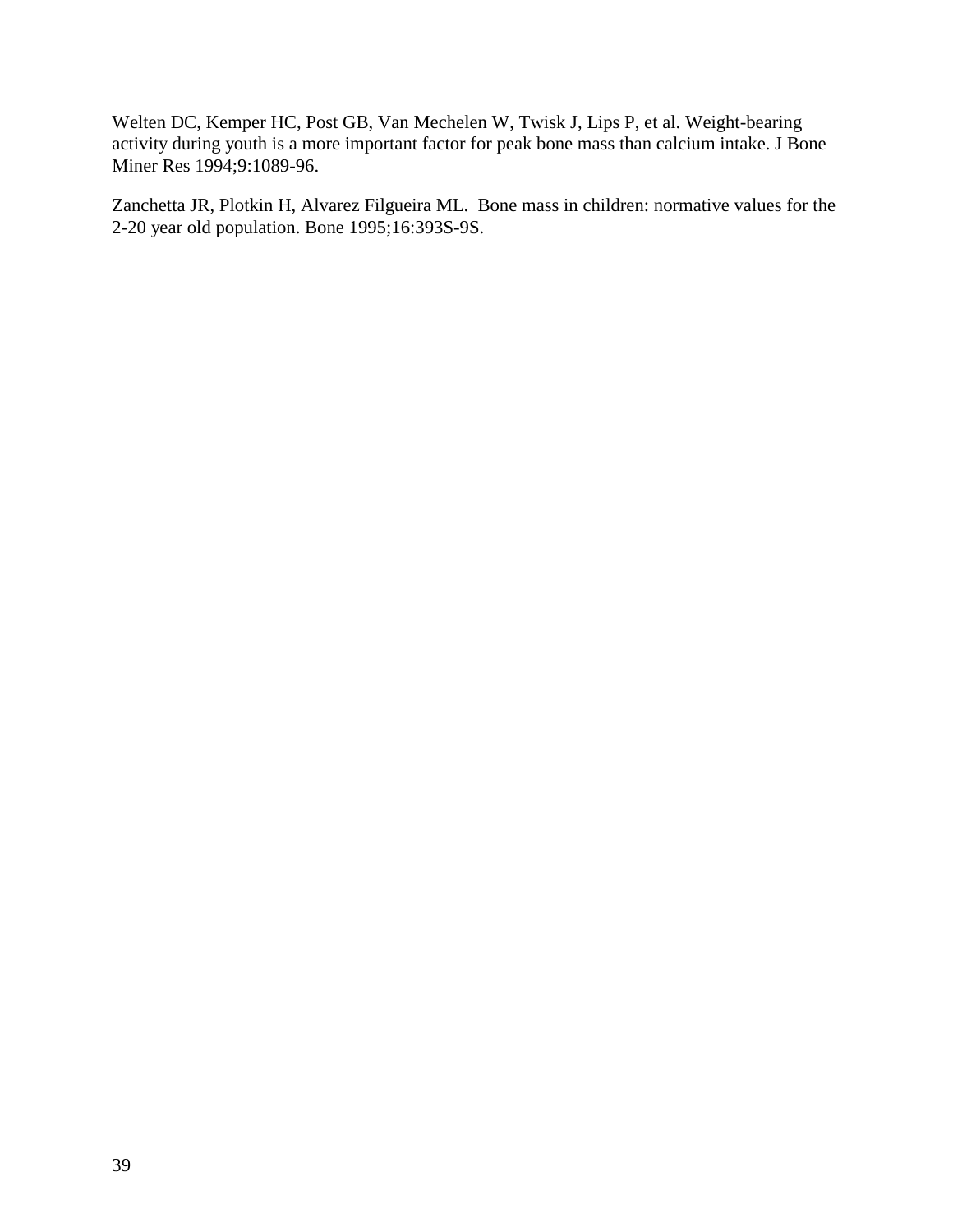# **Glucocorticoid-Induced Osteoporosis and the Rheumatic Diseases**

### **Nancy E. Lane, M.D.**

#### **Glucocorticoid-Induced Osteoporosis**

Glucocorticoid-induced osteoporosis is the most common drug-induced cause of osteoporosis. Glucocorticoids reduce bone mass because they (1) reduce calcium absorption from the gastrointestinal tract and increase calcium loss in the urine, (2) reduce gonadal hormone production, and (3) decrease bone formation by suppressing osteoblast lifespan, numbers, and function. Trabecular (or cancellous) bone is most affected by glucocorticoids treatment, and chronic use results in a nearly 50 percent risk of osteoporotic fractures.

Glucocorticoid-induced osteoporosis can be both prevented and reversed. Any patient upon initiating glucocorticoid treatment of more than 7.5 mg per day of prednisone or its equivalent should have a bone mineral density test performed. This information will assist the physician and the patient in determining bone mass at the time glucocorticoids are initiated and provide a baseline measurement to monitor the efficacy of prescribed therapies. Studies have found that supplementation with calcium (1,500 mg per day by diet or supplement) and vitamin  $D_3$  (400–800 IU per day) is important to reverse the negative calcium balance, reduce parathyroid hormone levels, and maintain bone mass in subjects on low daily doses of glucocorticoids. Also, antiresorptive agents (e.g., estrogen and bisphosphonates) are effective treatments to prevent glucocorticoid-induced bone loss. Therefore, preventive therapies should be initiated in subjects initiating glucocorticoid treatment who have risk factors for osteoporosis or in whom glucocorticoid therapy will continue for more than 3 months. In subjects chronically treated with glucocorticoids who have osteopenia (T-score <−1) as indicated by bone mass measurement, treatment with calcium, vitamin  $D_3$ , and antiresorptive therapy (bisphosphonates—alendronate and residronate) both prevent further bone loss and significantly reduce incident vertebral fracture risk.

Current treatments for glucocorticoid-induced bone loss correct the calcium balance and reduce further bone loss but do not reverse the primary lesion, the reduction in bone formation. Recently, osteoporotic postmenopausal women on chronic glucocorticoids and estrogen treated with daily subcutaneous injections of human parathyroid hormone 1-34 [hPTH(1-34)] for 1 year overrode the suppressive effects of glucocorticoids on bone formation and showed increased bone mass. Positive changes in spine bone mass in these women were 35 percent and 12 percent as measured by quantitative computed tomography (QCT) and dual-energy X-ray absorptiometry (DXA), respectively, while bone mass in the control group did not change. Therefore, anabolic agents like hPTH(1-34) or related compounds may be helpful for subjects who continue to fracture or lose bone mass on glucocorticoids despite appropriate therapy with calcium, vitamin D, and antiresorptive agents.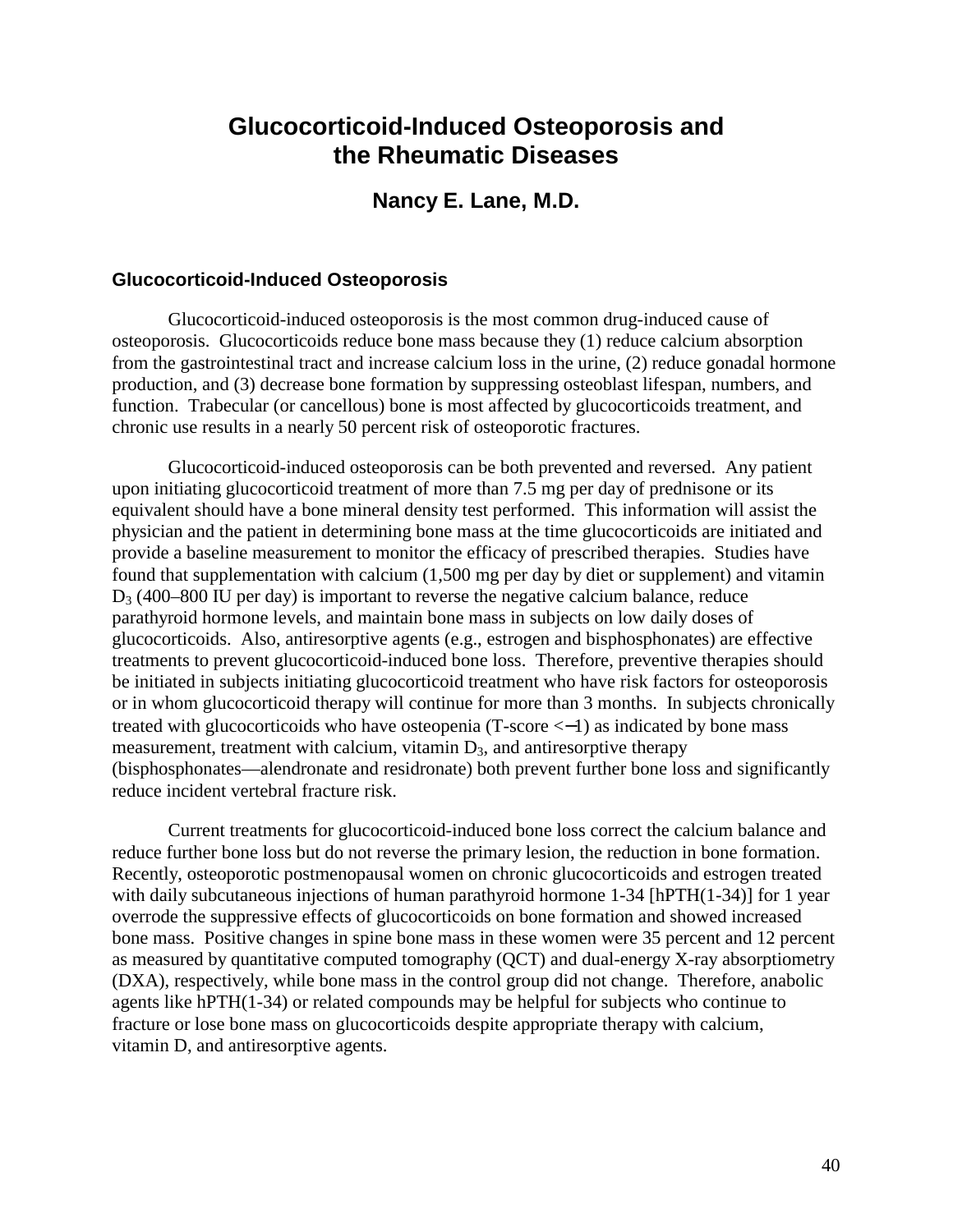#### **Osteoporosis and the Rheumatic Diseases**

Individuals with inflammatory arthritis, especially rheumatoid arthritis, develop osteoporosis both at the site of the arthritis (juxta-articular osteoporosis and bone erosions) and in the central skeleton. The rheumatoid synovium is enriched with cells of the monocytemacrophage lineage that can be induced to differentiate into osteoclasts with the stimulation of inflammatory cytokines from the synovium (IL-1, TNF, IL-6, IL-17, etc.). Recently, a new protein has been identified, osteoclast differentiation factor ODF (or osteoprotegerin ligand, OPGL, or RANK ligand), which is released by activated T cells in the bone marrow and rheumatoid synovium. When ODF interacts with its receptor NF-kB (RANK) on the surface of the osteoclast precursor, it leads to differentiation of the osteoclast and bone resorption. Another protein, osteoprotegerin (OPG), has been identified that controls the production of OPGL. Clinical studies are now under way to determine whether treatment with OPG will reduce bone loss in both the peripheral and central skeleton in individuals with rheumatoid arthritis.

#### **References**

Buckley LM, Leib ES, Cartularo KS, Vacek PM, Cooper SM. Calcium and vitamin D3 supplementation prevents bone loss in the spine secondary to low-dose corticosteroids in patients with rheumatoid arthritis. A randomized double-blind, placebo-controlled trial. Ann Intern Med 1996;125:961-8.

Chu CQ, Allard S, Abney E, Feldman M, Maini RN. Detection of cytokines at the cartilage/pannus junction in patients with rheumatoid arthritis; implications for the role of cytokines in cartilage destruction and repair. Br J Rheumatol 1992;32:653-61.

Kong YY, Feige U, Sarosi I, Bolon B, Tafuri A, Morony S, et al. Activated T cells regulate bone loss and joint destruction in adjunct arthritis through osteoprotegerin ligand. Nature 1999;402:304-9.

Kotake S, Udagawa N, Takahashi N, Matsuzaki K, Ithoh K, Ishiyama S, et al. IL-17 in synovial fluids from patients with rheumatoid arthritis is a potent stimulator of osteoclastogensis. J Clin Invest 1999;103:1345-52.

Lane NE, Sanchez S, Modin GW, Genant HK, Ini E, Arnaud CD. Parathyroid hormone treatment can reverse corticosteroid-induced osteoporosis. Results of a randomized controlled clinical trial. J Clin Invest 1998;102:1627-33.

Lukert BP, Raisz LG. Glucocorticoid-induced osteoporosis. Pathogenesis and management. Ann Intern Med 1990;112:352-64.

Saag KG, Emkey R, Schnitzer A, Brown JP, Hawkins F, Goemaere S. Alendronate for the prevention and treatment of glucocorticoid-induced osteoporosis. Glucocorticoid-Induced Osteoporosis Intervention Study Group. New Engl J Med 1998;339:292-9.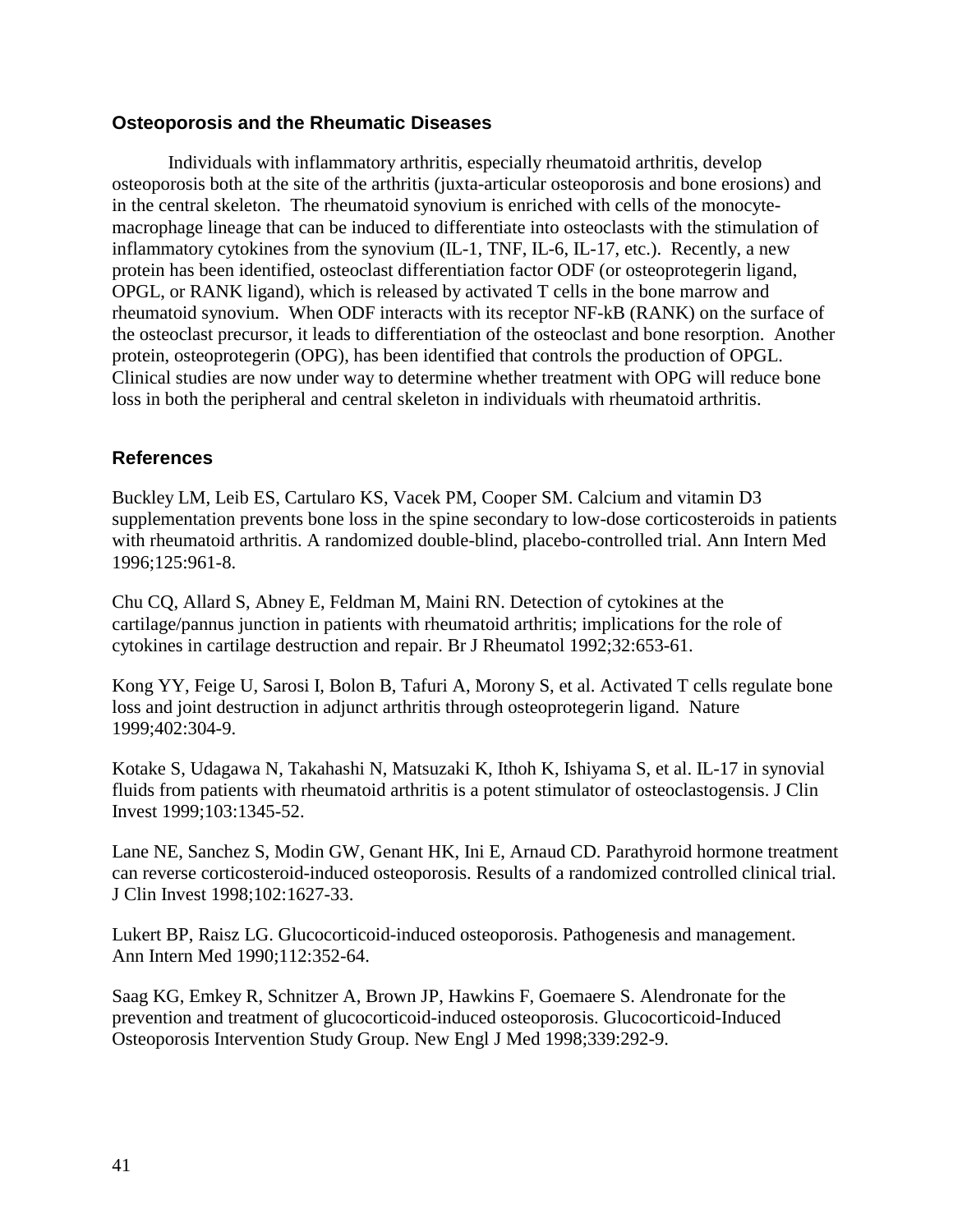# **Organ Transplantation and Other Secondary Causes of Osteoporosis**

### **Elizabeth Shane, M.D.**

#### **Definition**

The term "primary osteoporosis" refers to the form of osteoporosis that is related to the normal phases of the human aging process, such as the bone loss that accompanies natural menopause or the normal aging process in all individuals, regardless of gender and race. In addition, a large and growing number of specific clinical disorders may contribute to the expected bone loss and fracture risk associated with menopause and aging. Secondary causes of osteoporosis include certain genetic diseases, such as osteogenesis imperfecta, hemochromatosis, and homocystinuria; hypogonadal states, such as hyperprolactinemia and anorexia nervosa; endocrine disorders, such as primary hyperparathyroidism, thyrotoxicosis, type 1 diabetes mellitus, and Cushing's syndrome; gastrointestinal disorders, including celiac disease, inflammatory bowel disease, primary biliary cirrhosis, and gastrectomy; connective tissue diseases, such as rheumatoid arthritis and ankylosing spondylitis; and diseases that involve the bone marrow, such as multiple myeloma, lymphoproliferative diseases, and systemic mastocytosis. In addition, many drugs, such as anticoagulants, immunosuppressive agents, anticonvulsants, thyroxine, chemotherapeutic drugs, and GnRH analogues, to name a few, are associated with alterations in bone remodeling that may lead to loss of bone mineral.

#### **Scope of the Problem of Secondary Osteoporosis**

It has been stated that 20 percent of postmenopausal women with osteoporosis have an identifiable secondary condition that may contribute to bone loss. The reported prevalence of secondary etiologies in men with osteoporosis is much higher (64 percent). The frequency of secondary causes in younger pre- and perimenopausal women is also high. Of 111 women younger than age 55 with low bone mass or osteoporosis evaluated at our center, 73 (66 percent) had identifiable causes of bone loss, of which estrogen deficiency was the most common.

#### **Transplantation Osteoporosis: An Example of Medication-Induced Bone Loss**

Candidates for kidney, kidney-pancreas, liver, lung, cardiac, and bone marrow transplantation have many risk factors for osteoporosis. The prevalence of osteoporosis and low bone mass before organ transplantation varies from approximately 80 percent in liver transplant candidates to 20 to 30 percent in kidney and bone marrow transplant candidates. After transplantation, there is exposure to high doses of glucocorticoids and cyclosporine A or tacrolimus, all of which have deleterious effects on the skeleton. The majority of patients experience rapid bone loss immediately after transplantation. Fragility fractures are common, particularly during the first posttransplant year. Bone loss may stop after the first 6 to 12 months or may continue at a much slower rate. The prevalence of vertebral fracture in organ transplant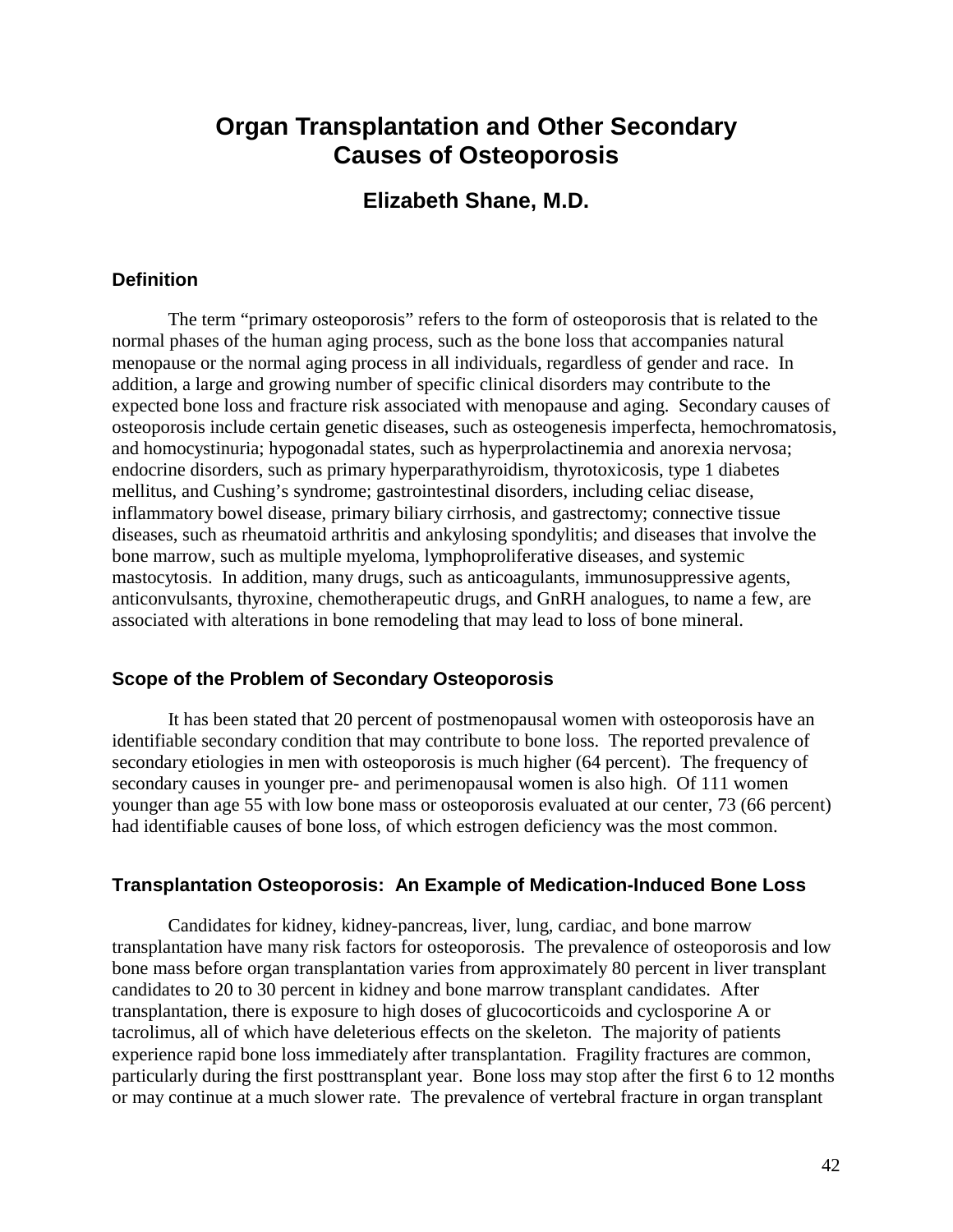recipients examined an average of 2 years after transplantation ranges from 10 percent in kidney transplant patients to 65 percent in those transplanted for primary biliary cirrhosis. Therefore, organ transplantation constitutes a significant risk factor for osteoporosis. Other common examples of secondary osteoporosis will be discussed.

### **Diagnostic Evaluation**

The large number of diseases, conditions, and medications that can exacerbate agerelated bone loss, as well as the high prevalence of secondary causes in men, young women, and even postmenopausal women with osteoporosis, makes it imperative that the clinician maintain a high level of suspicion when evaluating all patients with osteoporosis. Similarly, individuals with disorders associated with osteoporosis deserve to have a bone mass measurement so that osteoporosis can be diagnosed before fracture occurs.

A complete evaluation for secondary osteoporosis is costly and obviously cannot and should not be performed in everyone. Consideration should be given to whether the amount of bone loss is more severe than would be expected for the age, race, gender, and menopausal status of the individual (i.e., BMD Z-score >2 SD below the age-matched mean). Premenopausal and perimenopausal women with osteoporosis and men with osteoporosis warrant an intensive investigation. A complete history and physical examination are essential and may reveal one of the myriad causes of premature bone loss, such as hypogonadism, malabsorption, or Cushing's syndrome. Routine laboratory tests (complete blood count, chemistry profile, erythrocyte sedimentation rate, sensitive TSH, and 24-hour urinary calcium excretion) are usually normal in postmenopausal osteoporosis. Abnormal findings can provide clues to the presence of an underlying etiology and direct further investigations.

#### **References**

Harper KD, Weber TJ. Secondary osteoporosis: diagnostic considerations. Endocrinol Metab Clin North Am 1998;27:325-48.

Khosla S, Lufkin EG, Hodgson SF, Fitzpatrick LA, Melton LJ 3rd. Epidemiology and clinical features of osteoporosis in young individuals. Bone 1994;15:551-5.

Orwoll ES, Klein RF. Osteoporosis in men. Endocr Rev 1995;16:87-116.

Rodino M, Shane E. Osteoporosis after organ transplantation. Am J Med 1998;104:459-69.

Shane E. Osteoporosis secondary to illness and medications. In: Marcus R, Feldman D, Kelsey J, editors. Osteoporosis. San Diego: Academic Press; 2000. In press.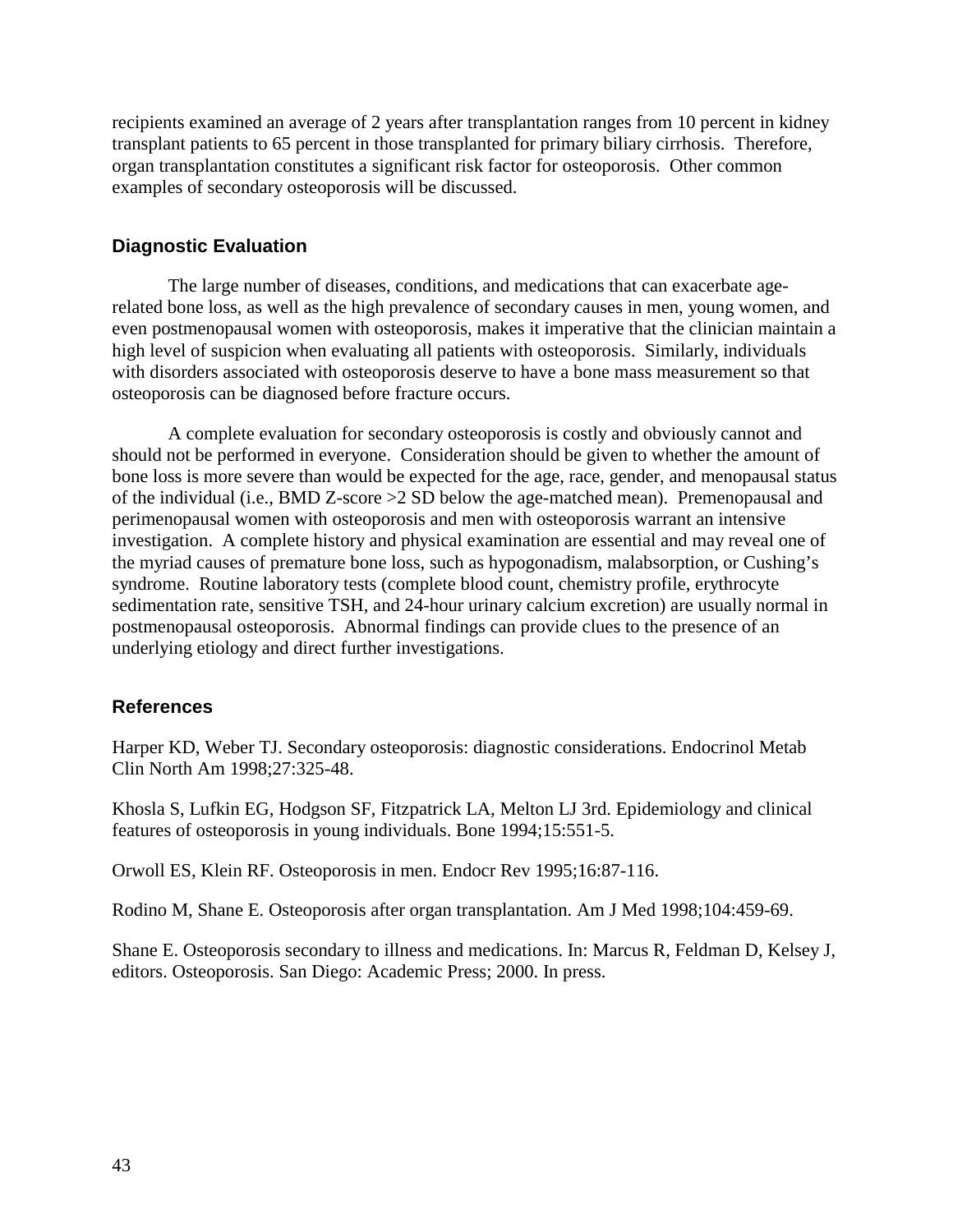## **Needs and Opportunities in Assessment of Osteoporosis**

### **C. Conrad Johnston, Jr., M.D.**

With an aging population, the consequences of osteoporosis-related fractures are becoming increasingly more common and costly. A few years ago, these fractures were considered to be due entirely to trauma. However, it has become apparent through studies of the biomechanics of fracture and through results of treatment with newer drugs that skeletal fragility is an important cause of fracture as well as trauma. We have learned that bone mass is an important contributor to bone fragility, but other factors, as yet poorly defined, must contribute as well. Since bone mass is a major factor contributing to fracture risk, it has been determined that osteoporosis can be diagnosed on the basis of low bone mass alone. Effective interventions have been developed that can prevent bone loss and reduce fracture incidence. How do we identify those in the population who would best be treated? How do we evaluate the rapidly accruing data on diagnosis of osteoporosis and choose the most soundly based evidence for presentation to clinicians and patients in a simple and usable form?

A review of current evidence for evaluating individuals with osteoporosis—or suspected osteoporosis—will be presented by the Oregon Health Sciences University Evidence-Based Practice Center. We know bone mass measurements can provide the risk of subsequent fracture, but what fractures are we most concerned about—hip, spine, wrist, or all fractures? Risk factors may differ for the different fracture syndromes. What is the optimal site to measure for risk assessment? Is this practical in the "real world"? What role do risk factors, especially those independent of bone mass, play in risk assessment? Is there a simple way to combine bone mass measurement and independent risk factors to select those at highest risk for intervention?

When the diagnosis of osteoporosis is made by bone mass measurement or the development of fractures, how diligently should we search for secondary causes? Are there specific tests that should be done on all individuals with this diagnosis, or should this depend on other factors (e.g., age)?

When therapy is undertaken, what outcome measurements, if any, should be monitored? Fracture in the individual will be difficult to follow. Will such monitoring affect adherence to therapy and assure a good outcome?

Data on evaluating risk of osteoporosis is rapidly accumulating, particularly in large ongoing clinical trials sponsored by industry. If data from these trials can be shared, we will have a powerful tool to evaluate measures that can lead to better criteria for intervention. Even with rapidly accumulating data, we still will have many unanswered questions, and we can only suggest to clinicians the best way to approach diagnosis. How these data can be presented in order to alter practice patterns remains unclear, but this must be resolved if individuals are to be evaluated in a cost-effective way and the proper outcome—reduced fractures—is achieved.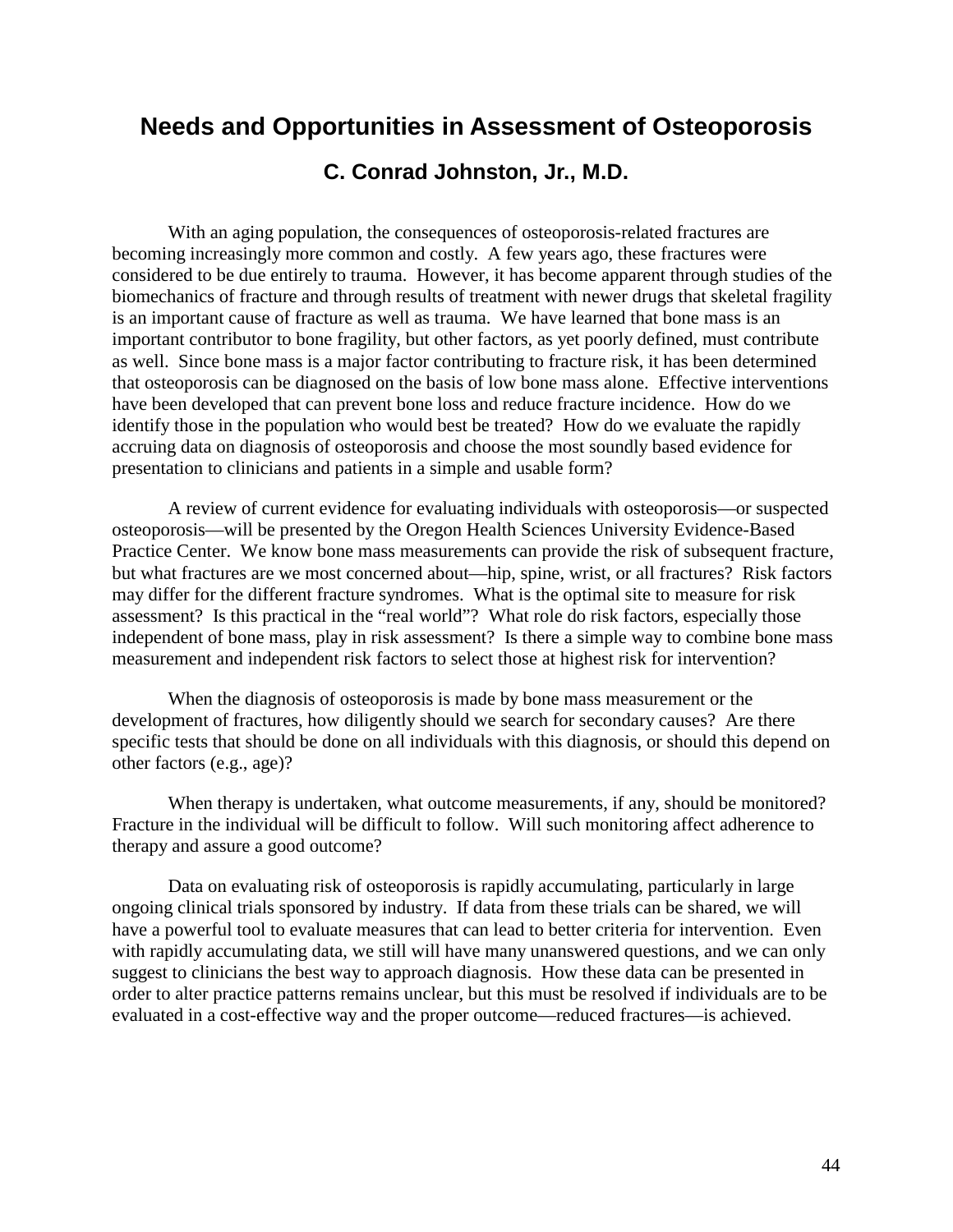# **Evidence Report on the Diagnosis and Management of Osteoporosis**

## **Heidi D. Nelson, M.D., M.P.H., F.A.C.P., and Mark Helfand, M.D., M.P.H.**

The objective of this project was to conduct a systematic evidence review of the literature that will describe the effectiveness of various strategies for the diagnosis and management of postmenopausal women with osteoporosis as specified in six key questions. These questions were developed by members of the planning committee for the National Institute of Arthritis and Musculoskeletal and Skin Diseases consensus development conference on osteoporosis. The evidence report will be used as background material for the conference. The questions addressed by the report include the following:

- 1. What are the advantages and disadvantages of various bone mass measurement techniques at the different anatomic measurement sites for identifying women at high risk of fracture?
- 2. What is the role of markers of bone turnover for identifying women at risk of bone loss, guiding initial treatment decisions, or monitoring response to therapy?
- 3. What diagnostic or laboratory tests are appropriate for evaluating patients with osteoporosis, as determined by bone densitometry, quantitative ultrasound, or documented vertebral fractures?
- 4. Are bone mass measurements effective for monitoring response to treatment and for guiding decisions about changes in management?
- 5. What is the role of clinical risk factors, in conjunction with bone mass measurements, in identifying high-risk women and guiding initial treatment decisions?
- 6. Assuming consistent treatment approaches, what are the costs and cost-effectiveness of various diagnostic strategies for identifying women with osteoporosis?

The methodology of the evidence report follows specific conventions of the Evidence-Based Practice Centers, independent academic research groups contracting with the Agency for Healthcare Research and Quality to conduct such projects. The initial phase of the project involved assessment and refinement of the topic and key questions (posed by this consensus development conference and listed in the Introduction to this book) by consulting with local and national experts and stakeholders, refining the patient population, and developing a diagram that outlines the rationale and guides the literature search (Figure 1. Causal Pathway). Working with a medical librarian, investigators next developed literature search strategies and performed full MEDLINE searches. Additional references were obtained through secondarily referencing bibliographies of papers, consulting with experts, and searching for documents printed by sources such as industry, organizations, and governments. Investigators then developed inclusion and exclusion criteria for abstracts and papers and reviewed abstracts. Selected papers were then critically reviewed, and evidence tables were developed. Depending on the type of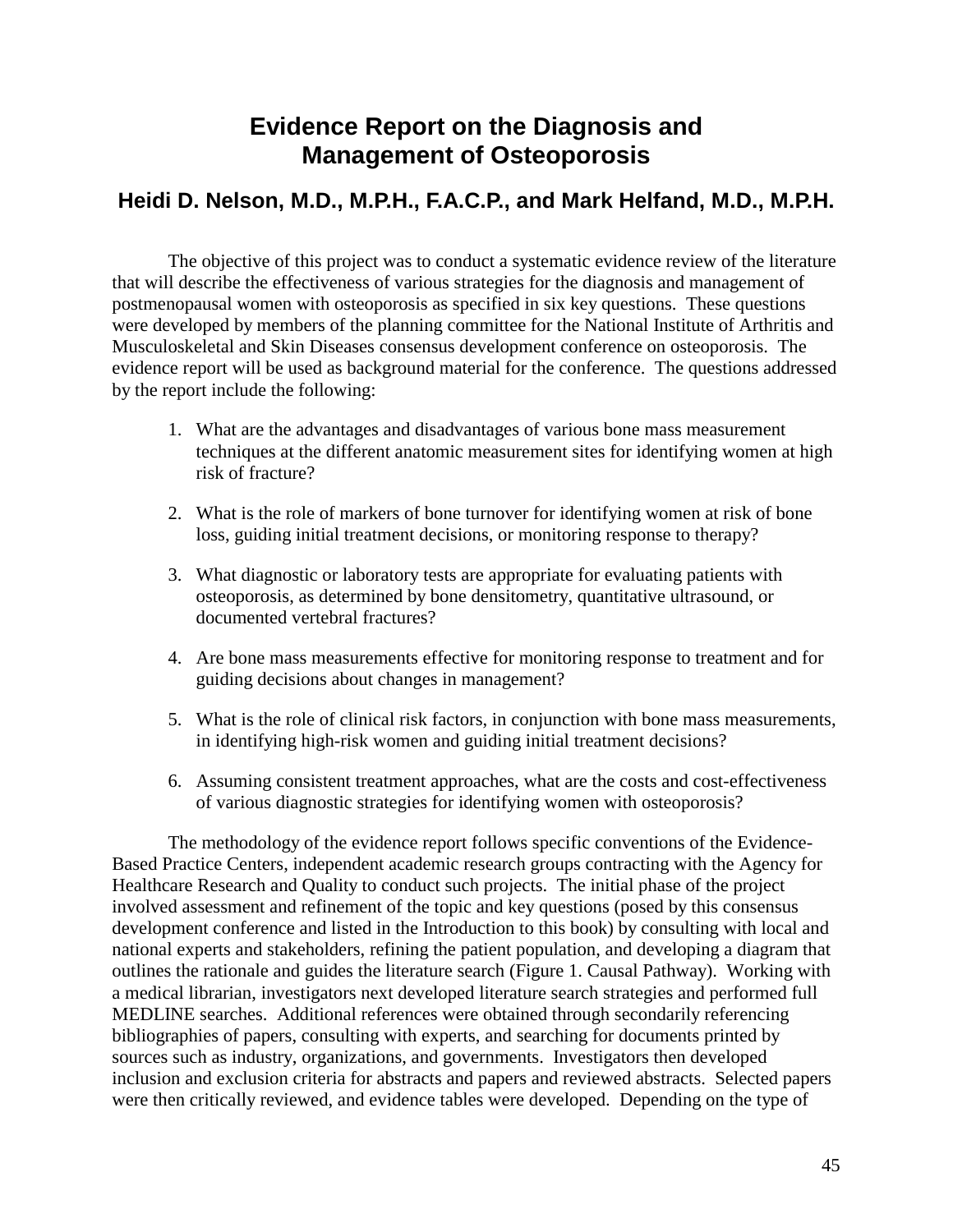data abstracted, a quantitative and/or qualitative summary of results was prepared. Finally, the draft evidence report was sent out for peer review and revision.



**Figure 1.** Osteoporosis diagnosis and management causal pathway.

Two questions in this project could not be addressed by the conventional literature search method. To determine the appropriate approach to further evaluate patients diagnosed with osteoporosis (Question 3), we compiled a table of recommendations from several professional organizations and authoritative texts, and we questioned practicing clinicians in several fields, asking them for their approaches. To assess the costs and cost-effectiveness of various diagnostic strategies (Question 6), we devised cost models based on assumptions supported by evidence obtained from the literature. These results, as well as those of the other questions, will be presented at the consensus development conference.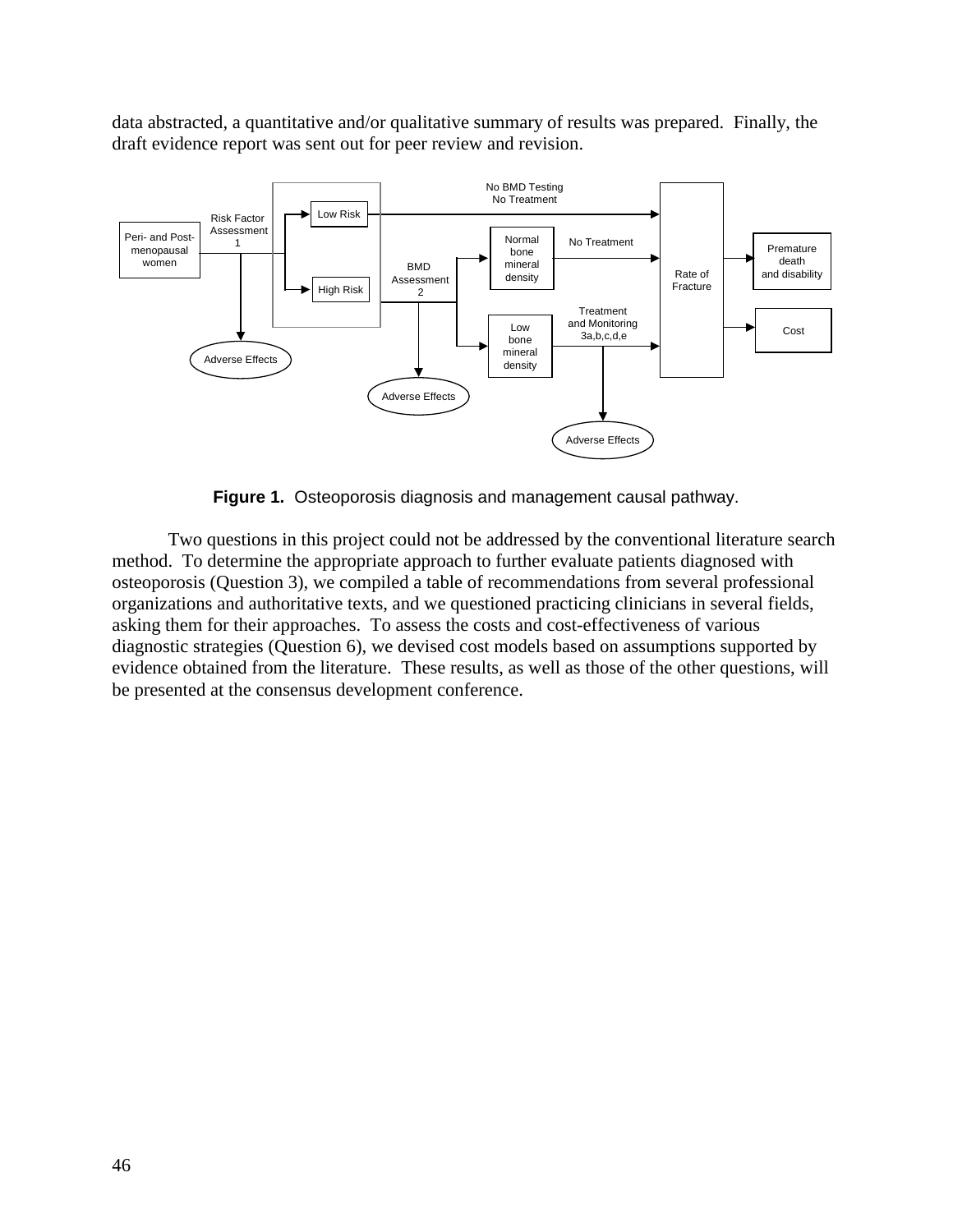# **Diagnostic and Intervention Thresholds in Osteoporosis**

### **John A. Kanis, M.D.**

The burden of osteoporotic fracture is increasing worldwide because of the longevity of the population and, in some regions, because of increases in age and specific rates of fracture. With a better understanding of causation and treatment of osteoporosis, intervention strategies require development. Global strategies aimed at the population to decrease fracture risk, such as increases in calcium intake, are attractive but have not been tested. Their impact on fracture events is likely to be low. For this reason, greater attention has been devoted to high-risk strategies where segments of the community are identified for treatment. Such strategies require the development of diagnostic guidelines and determination of how these can be used to target segments of the population at high risk for osteoporotic fracture.

In 1994, the World Health Organization (WHO) proposed diagnostic guidelines for osteoporosis based on the measurement of bone mineral density (BMD) by dual energy X-ray absorptiometry (DXA) and the T-score. Osteoporosis is defined as a BMD value that is 2.5 standard deviations or more below the average value for young healthy women. More recently, criteria for men have been proposed utilizing the same threshold value for femoral neck BMD as that for women. The diagnostic threshold identifies approximately 15 to 20 percent of postmenopausal women as having osteoporosis when measurements using DXA are made at the spine or hip. Given an approximately linear loss of BMD with age, and because of the gaussian distribution of BMD values, the incidence of osteoporosis increases exponentially after the age of 50 years, as is also the case for many osteoporosis-related fractures.

Difficulties have arisen in applying diagnostic criteria because of the proliferation of measurement sites and the development of alternative technologies to assess BMD. Correlations of skeletal mass or density between sites or between techniques are less than optimal for predictive purposes due in part to the inherent inaccuracies in the technologies in question and to the biological variations that occur, particularly as a result of bone loss in the elderly. For this reason, measurements made at one site or with one technique can never have strong predictive value for measurement at an alternative site. Moreover, differences in rates of bone loss and in population variance mean that T-scores developed from one technique are not interchangeable with other sites or technologies. The same holds true in principle for hypertension where measurements made at the leg may differ substantially from measurements made at the arm. One solution would be to designate individuals with osteoporosis at the spine, but not at the hip, as having osteoporosis of the spine, rather than using the term "osteoporosis" alone. This seems unsatisfactory for a systemic disease and confuses the field still further in much the same way as hypertension of the leg would do. It appears more appropriate, therefore, to select a standardized site for the purposes of diagnosis, though not necessarily for risk assessment. It has recently been proposed that the hip should be the preferred site for diagnosis and that the use of the Tscore in a diagnostic sense should be reserved for this site. Although there is not perfect concordance between bone density measurements in populations and fracture risk, it is recommended that international reference ranges be used (the NHANES III database) until further research tempers this view.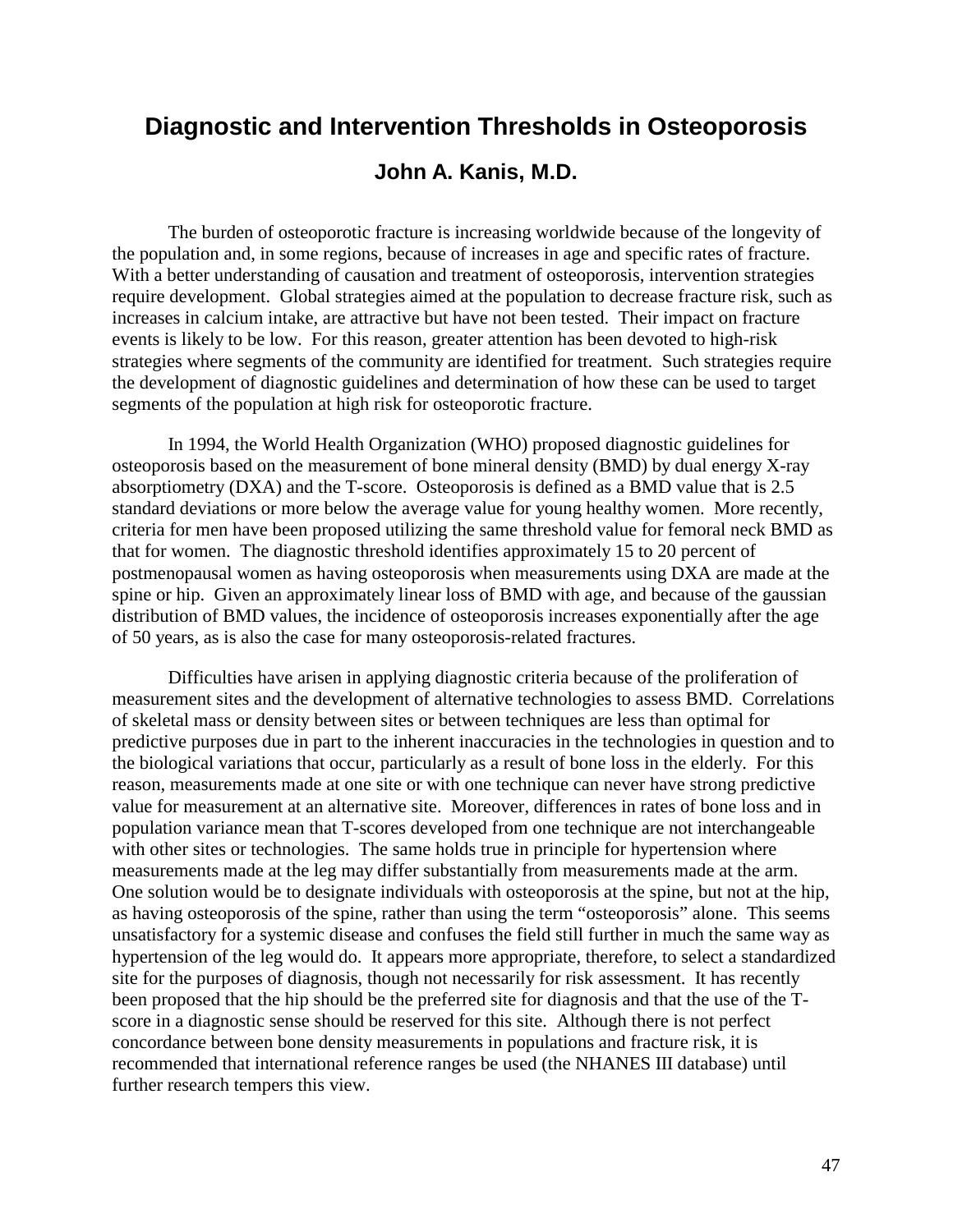It is important to recognize that the assessment of BMD represents the assessment of a risk factor for osteoporotic fractures, albeit an important one. The gradient of risk between changes in bone mineral density and changes in fracture risk is insufficiently steep to recommend that density measurements can be used in whole population screening strategies targeted, for example, at the age of menopause. Under most reasonable assumptions, sensitivity of the technique is approximately 30 percent, which means that a large number of fractures would occur in those deemed not to be at risk. It is possible that screening strategies would be viable in the elderly where the absolute risk of fracture is high and the economic dividends are great, but this requires validation. Currently, case finding rather than screening is advocated. Two approaches to a case finding strategy have been adopted. In Europe, clinical risk factors are used to identify individuals in whom further assessment with BMD is justified. Individuals with osteoporosis are recommended for treatment. Since many individuals with clinical risk factors (e.g., family history of osteoporosis, smoking, prior fragility fracture) provide independent additive risks of fracture from that captured by BMD, segments of very high-risk populations identified for treatment are included. The guidelines are, however, conservative. In the United States, the approach has been to capitalize on the fact that clinical risk factors contribute to risk independently of BMD and that intervention thresholds should depend, therefore, on the presence or absence of such risk factors. Unfortunately, the recommendations derived by the National Osteoporosis Foundation border on the evangelical since they implicitly recommend screening at least in women older than age 65. Nonetheless, there is intuitive wisdom in the notion that if it is worthwhile to treat an individual with osteoporosis, say with a T-score of  $-2.5$ standard deviations, then it is also worthwhile to give the same intervention to those with strong risk factors who may not exceed the threshold of the WHO criteria.

Thus, intervention thresholds should differ from treatment thresholds. The wide availability of "nondiagnostic" tests of bone mineral status and the many clinical risk factors permit assessments of risk, either in conjunction with diagnostic assessments or without their use. The consideration of other risk factors in conjunction with BMD assessment also improves the predictive value of the tests. For this reason, the future of osteoporosis should depend on the assessment of risk rather than the assessment of a T-score. It is desirable, therefore, to have measurements of all techniques expressed in units of risk, including clinical risk factors. Such approaches will ultimately enfranchise all technologies of predictive value. This will demand an examination of the independence of all these factors into suitable models that can be readily adapted for international rather than national use. It will also demand that clinicians and regulatory agencies accept the notion that a given risk of osteoporotic fracture provides an intervention threshold in much the same way as in the management of hyperlipidaemia, where intervention thresholds depend not only on lipid levels but also on other risk factors such as blood pressure and age.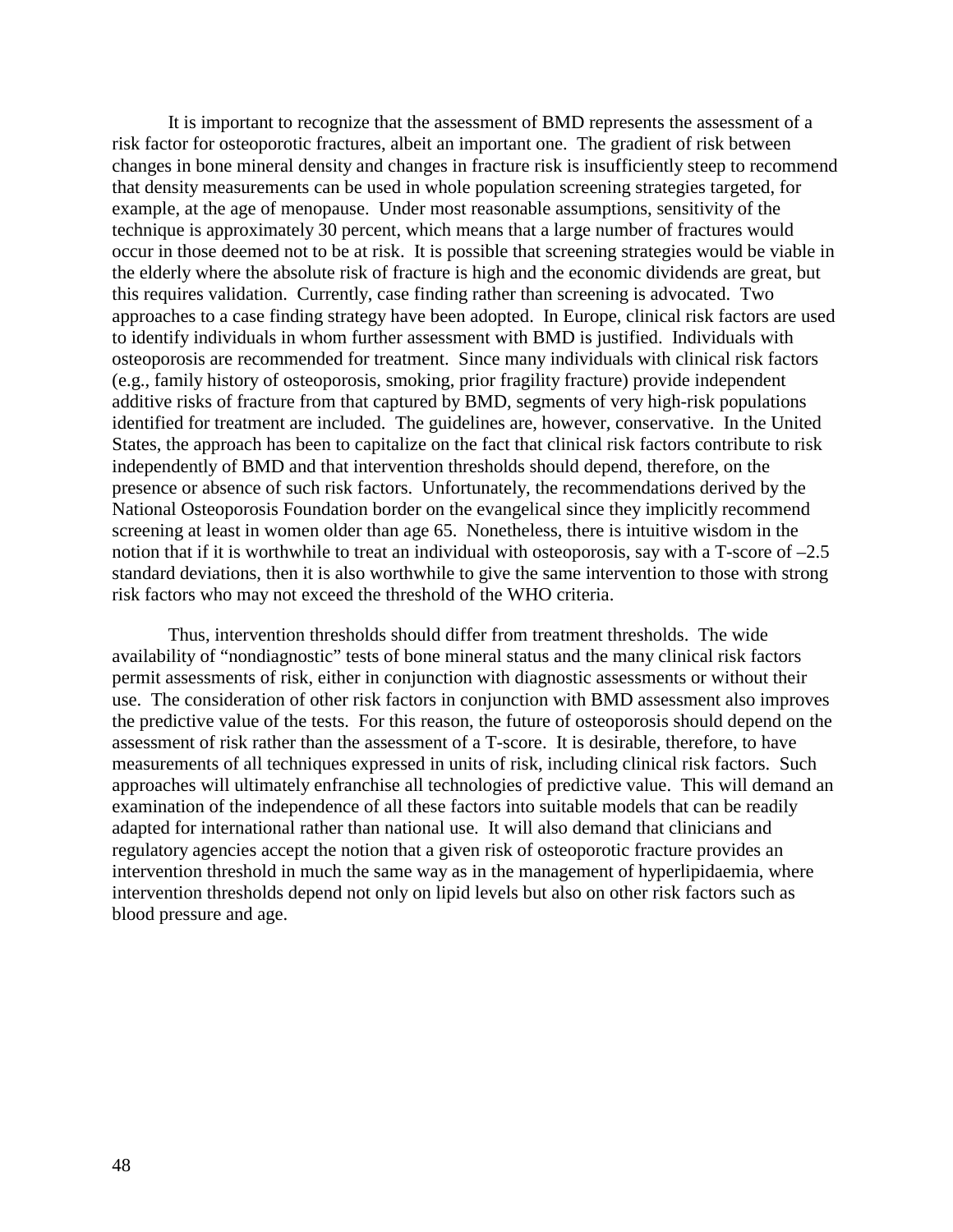# **Biochemical Markers of Bone Turnover**

### **Douglas C. Bauer, M.D.**

Bone remodeling is a physiologic process that begins with bone resorption, followed by bone formation. Although the mechanism is not well understood, resorption and formation are typically linked or coupled. Under some circumstances, such as estrogen deficiency in postmenopausal women, bone turnover is accelerated and resorption exceeds formation, resulting in bone loss.

The current status of the clinical usefulness of biochemical markers of bone turnover has been reviewed recently (Looker, Bauer, Chestnut, et al., in press) and is summarized below:

1. What are markers of bone turnover, and why might they be important?

Markers of bone turnover are biochemical substances found in the blood or urine, and measurement of these markers is a simple, noninvasive method to assess bone turnover. Some markers, such as bone-specific alkaline phosphatase (BSAP) and osteocalcin (OC), reflect bone formation, whereas others, such as pyridinolines (PYR) and type I collagen teleopeptides (CTX and NTX), reflect bone resorption.

The rate of bone turnover may be important for several reasons. High bone turnover states slightly favor bone resorption over bone formation, resulting in net bone loss. Theoretically, rapidly remodeling bone may be structurally compromised by the presence of many microscopic resorption pits.

The development of marker assays is rapidly improving, and commercial assays are widely available. Compared with measurements of bone mass, most marker measurements suffer from high interassay variability, which primarily reflects high biologic variability, particularly when measured in urine. This variability is summarized by the least significant change (LSC), defined as the minimum change that is unlikely to be chance variation. For example, the LSC for serum BSAP is reportedly 20 to 26 percent. Thus, if two measurements in an individual are obtained, only those that differ by 20 to 26 percent are likely to truly differ. The LCS for serum OC is 18 to 76 percent, while the reported LCS for urinary NTX is 43 to 93 percent.

2. Do markers predict fracture?

Numerous cross-sectional studies have demonstrated that marker levels and bone mass are not highly correlated ( $r = 0.05$  to 0.15). However, a more important question is the ability of baseline marker levels to predict the risk fracture. Some, but not all, prospective cohort studies of older women have found that elevated markers of bone resorption are associated with an increased risk of hip fracture. For example, a large study of older women in France (Garnero, Hausherr, Chapuy, et al., 1996) found that urine CTX levels above the upper limit of normal for premenopausal women were associated with a twofold increase in hip fracture risk (RR 2.2, 95 percent CI 1.3, 3.6). This association was independent of bone mass, suggesting that high bone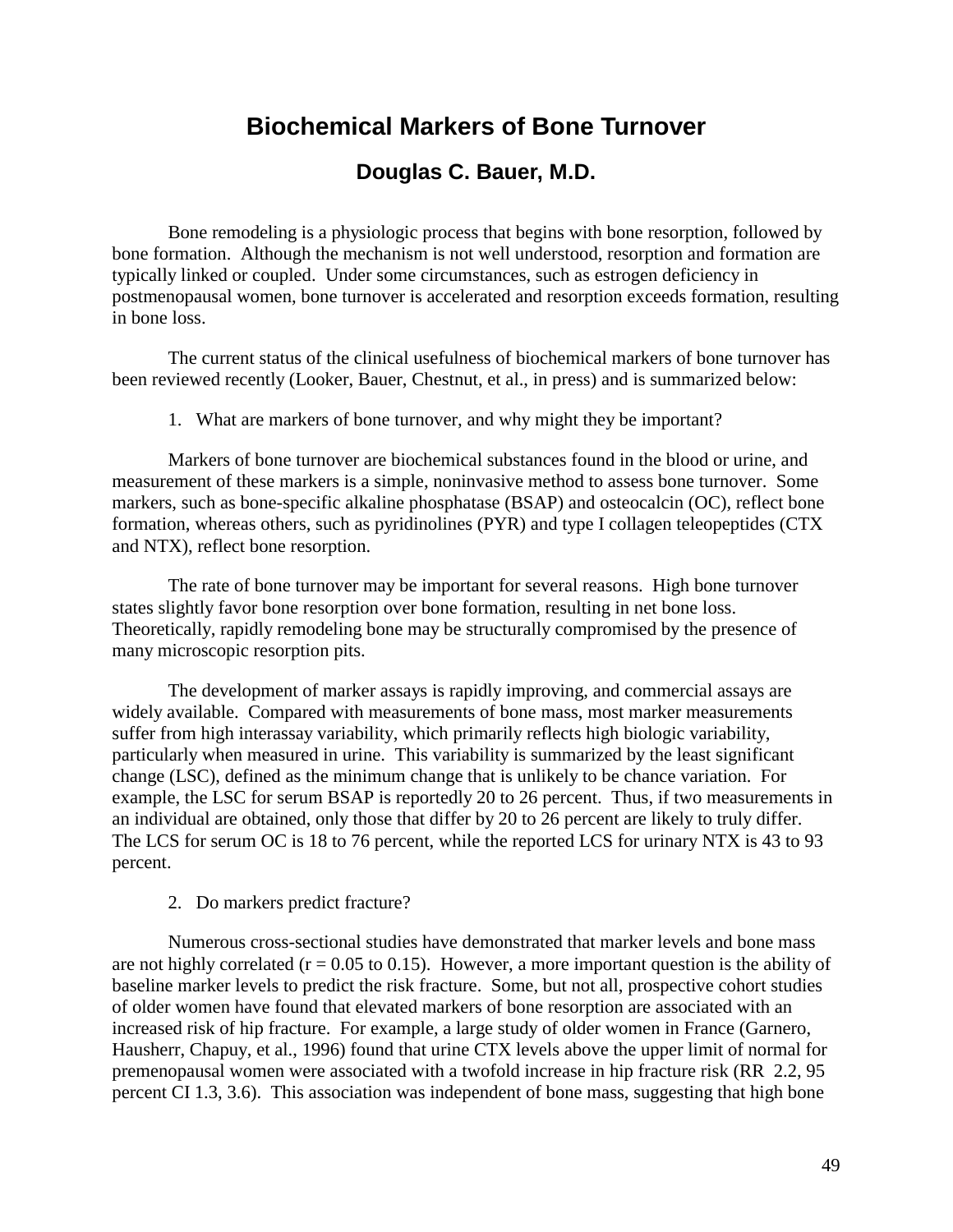turnover weakens bone strength by some other mechanism. Similar results have been reported for urinary PYR. These and other large studies in the United States have not found that markers of bone formation are related to hip fracture risk.

3. Do baseline markers predict bone loss?

Baseline marker levels are weakly associated with change in bone mass over time among untreated women as well as those treated with antiresorptive agents such as estrogen and bisphosphonates ( $r = 0.1$  to 0.5). Thus, a single measurement of currently available markers is not useful to predict bone loss in postmenopausal women.

 $woman?$ 4. Do serial marker levels predict change in bone mass or fracture risk among treated

Within several months of starting antiresorptive therapy, marker levels fall by 20 to 60 percent. Prospective studies of estrogen- and bisphosphonate-treated women have found modest but statistically significant correlations between the initial fall in marker level and subsequent changes in bone mass over 1 to 3 years. For example, in one study of postmenopausal women treated with bisphosphonate for 3 years (Greenspan, Parker, Ferguson, et al., 1998), the correlation between the initial fall in urine NTX and subsequent increases in bone mass of the hip was very modest ( $r = -0.28$ ,  $p < 0.05$ ). Such low correlations are unlikely to be clinically useful. However, assuming that changes in bone mass do not fully reflect the beneficial effects of antiresorptive therapy, an extremely important unanswered question is the ability of serial marker measurements to predict fracture efficacy among treated women. To date, no prospective study has clearly demonstrated that the initial change in marker levels with antiresorptive therapy provides meaningful information about the likelihood of subsequent fracture. Although serial measurement of markers has been proposed to enhance compliance among treated women, there are no studies of this issue.

In summary, biochemical markers of bone turnover reflect rates of bone remodeling, and elevated levels of resorption markers may be associated with an increased risk of hip fracture. Currently available markers have not been shown to reliably predict bone mass or changes in bone mass. The ability of markers to predict fracture efficacy among treated women is unknown.

#### **References**

Garnero P, Hausherr E, Chapuy MC, Marcelli C, Grandjean H, Muller C, et al. Markers of bone resorption predict hip fracture in elderly women: the EPIDOS prospective study. J Bone Miner Res 1996;11:1531-8.

Greenspan SL, Parker RA, Ferguson L, Rosen HN, Maitland-Ramsey L, Karpf DB. Early changes in biochemical markers of bone turnover predict the long-term response to alendronate therapy in representative elderly women: a randomized clinical trial. J Bone Miner Res 1998;13:1431-8.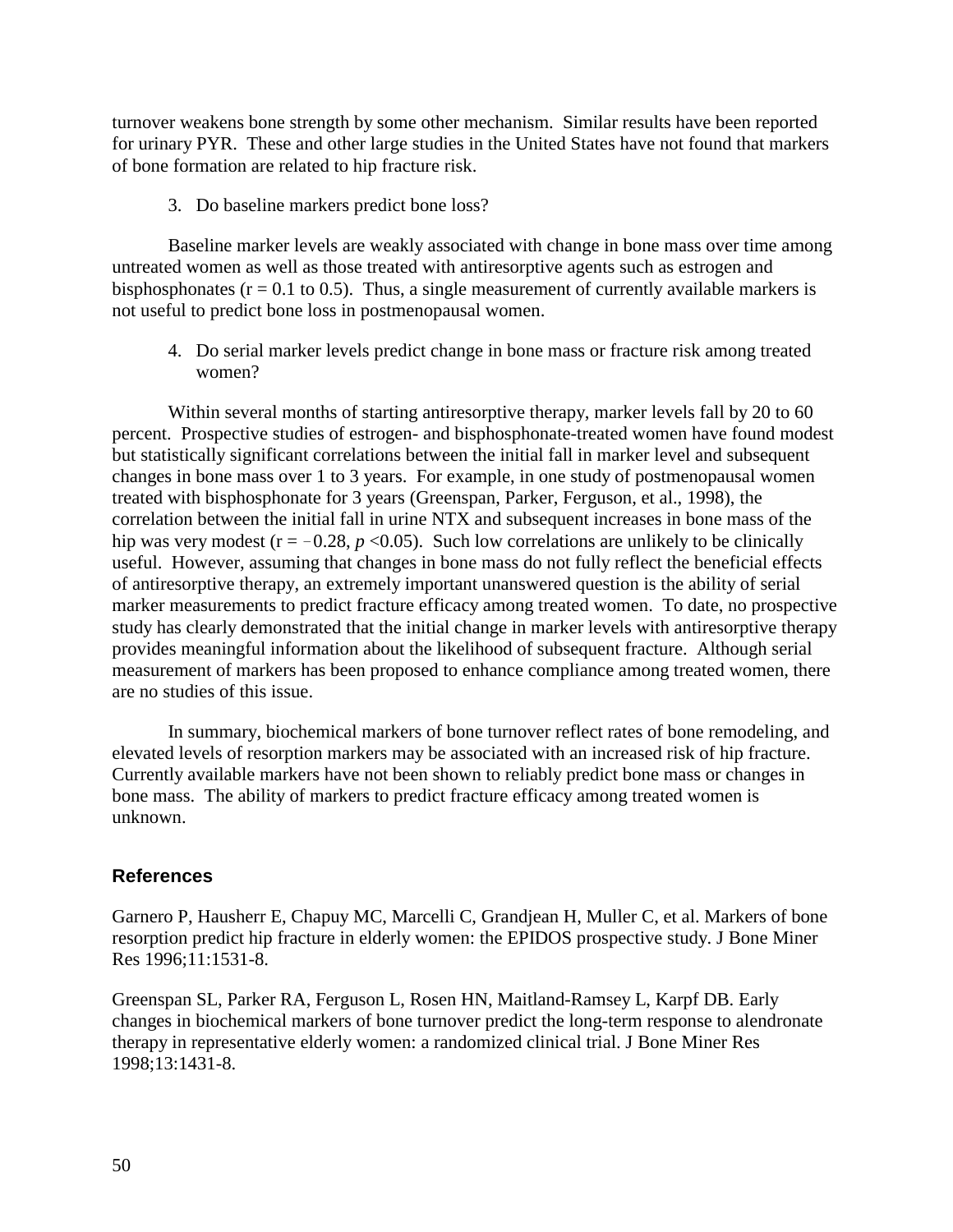Looker AC, Bauer DC, Chesnut CH, et al. Clinical use of biochemical markers of bone remodeling: current status and future directions. A report from the Ad Hoc Committee on Bone Turnover Markers of the National Osteoporosis Foundation. Osteoporos Int. In press.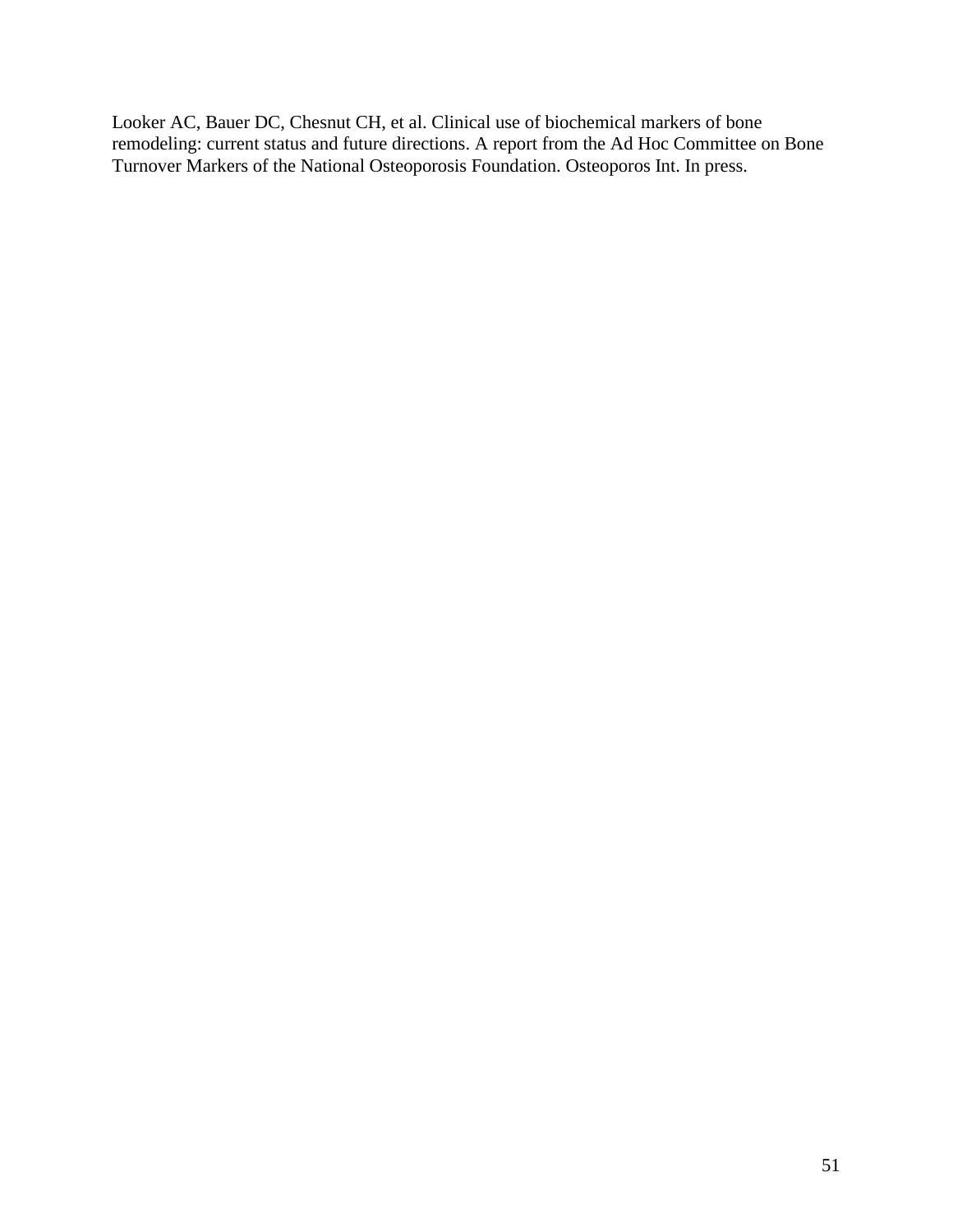# **Use of T-Scores To Establish Comparable Diagnostic Categories for Bone Densitometers**

## **Dennis M. Black, Ph.D.**

In 1992, the World Health Organization (WHO) Working Group on Osteoporosis proposed the bone mineral density (BMD) T-score concept (number of standard deviations below mean peak BMD) as an epidemiologic tool for comparing the prevalence of osteoporosis across different populations. Since that time, T-scores have become increasingly used for individual diagnosis of osteoporosis and for clinical decision-making; in fact, they serve as the basis for recent treatment recommendations from the National Osteoporosis Foundation (NOF).

Although T-scores were originally developed in terms of hip BMD, they have been applied to define diagnostic thresholds at other BMD sites and with other measures of bone strength, such as ultrasound. However, the comparability of populations defined by hip BMD versus other sites is unclear. If T-scores do not define comparable populations, then they cannot form the basis for the common definition of diagnostic thresholds. We propose that two dimensions of BMD comparability be considered:

- 1. The proportion of people with a BMD T-score below a given T-score cutpoint is the same, regardless of which device is used ("comparable prevalence").
- 2. Among those with a BMD T-score below the given T-score cutpoint, the fracture risk is similar ("comparable fracture risk").

To test the validity of either or both aspects of comparability, we compared the prevalence of osteoporosis (defined as  $T \le -2.5$ ) and the 5-year hip fracture risk among those with low BMD (T<−2.5) from various devices/techniques/sites. We used statistical models, including the assumption of a gaussian (normal) distribution of BMD at each age and a logistic relationship between BMD and fracture risk. Specific data parameters were derived from NHANES (Looker, Orwoll, Johnson, et al., 1997), manufacturers' normative databases and recent meta-analyses of the relationship of BMD and hip fracture risk (Marshall, Johnell, Wedel, 1996; Eddy, 1998). Table 1 shows that prevalence varies greatly, from 5.6 percent to 65.8 percent, with a similar variation in hip fracture risk.

We conclude that T-scores do not provide a rational basis for establishing comparable diagnostic thresholds.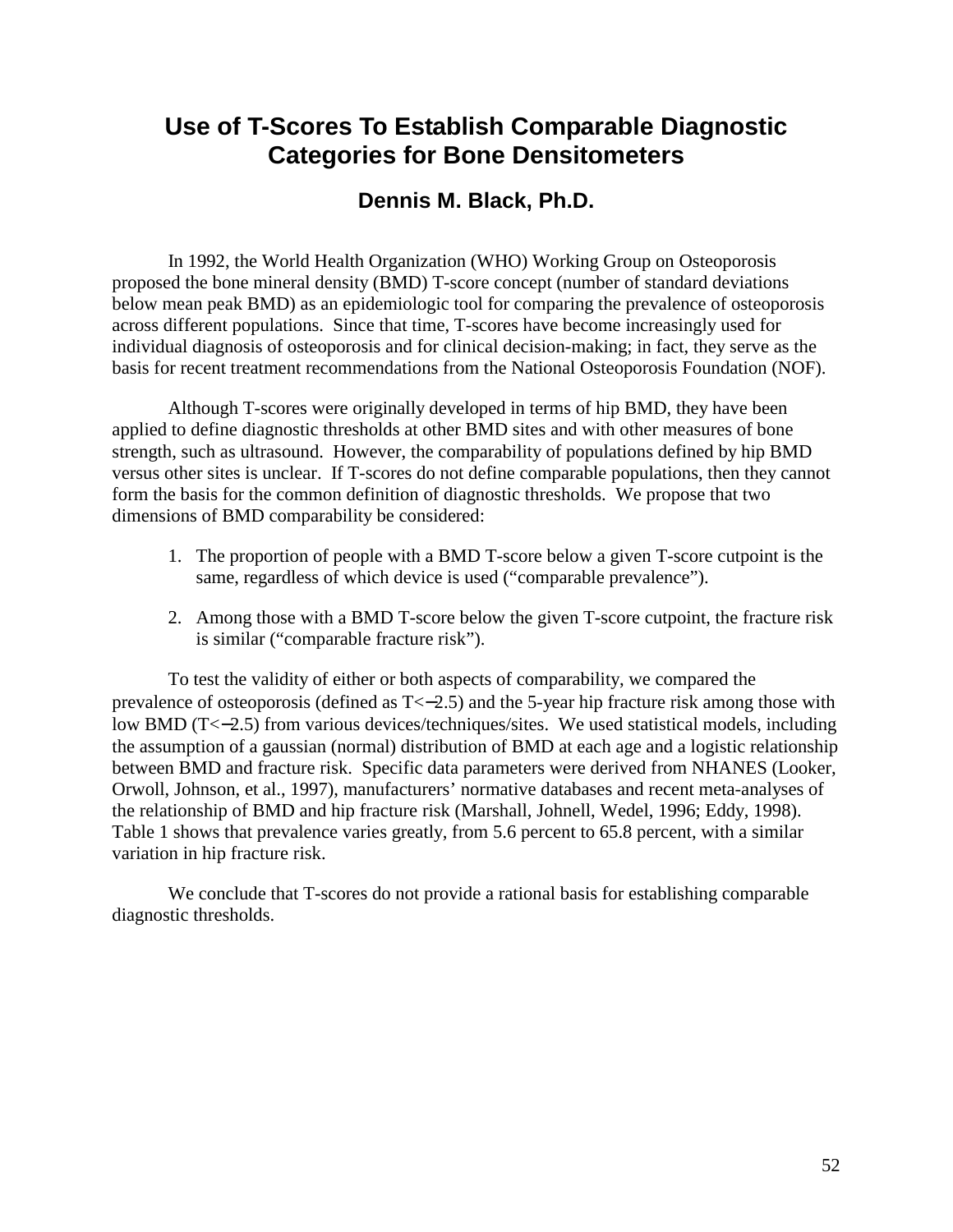|                     |                         |                | Prevalence | 5-Year Risk (%) of |
|---------------------|-------------------------|----------------|------------|--------------------|
| Site                | Manufacturer            | $RR/SD*$       | $<-2.5%$   | Hip Fx             |
| <b>Femoral Neck</b> | Lunar                   | 2.6            | 20.7       | 6.5                |
|                     | Hologic                 | 2.6            | 24.5       | 5.9                |
| <b>Total Hip</b>    | Hologic                 | 2.7            | 11.5       | 8.7                |
| Spine               | Hologic                 | 1.6            | 34.8       | 3.7                |
| <b>Total Radius</b> | Hologic                 | 1.7            | 30.2       | 4.1                |
| Os Calcis           | Lunar (DXA)             | $\overline{2}$ | 5.6        | 8.0                |
|                     | Hologic<br>(Ultrasound) | $\overline{2}$ | 8.7        | 7.0                |
|                     | Lunar<br>(Ultrasound)   | $\overline{2}$ | 22.8       | 5.1                |
| Finger              | Schick                  | 1.6            | 15.7       | 4.6                |
| Hand                | Pronosco                | $\overline{2}$ | 65.8       | 3.2                |

#### **Table 1.** Prevalence of BMD T-score <−2.5 and hip fracture risk for some examples of devices/sites among 70-year-old women

\* Relative risk of hip fracture per standard deviation decrease in BMD (Marshall, Johnell, Wedel, 1996; Eddy, 1998).

Over the past year, a committee that includes representatives from NOF, the American Society for Bone and Mineral Research (ASBMR), and the International Society for Clinical Densitometry (ISCD) has been working to establish a standard for comparability in diagnosis. We considered several possibilities, including setting thresholds yielding equal prevalence or equal fracture risk, since it seems impossible to achieve both. Based on our evaluations, we propose the following system for establishing comparable diagnostic cutpoints for all devices:

- Index levels of hip fracture risk will be based on the risk of hip fracture at each age among those with a BMD T-score <−2.5 at the femoral neck of the hip.
- Analogous ("risk-equivalent") cutpoints for other devices will be set such that the hip fracture risk among those below the cutpoints will be equal to the index risk.

The index risk and resulting cutpoints for two example devices are shown in Table 2.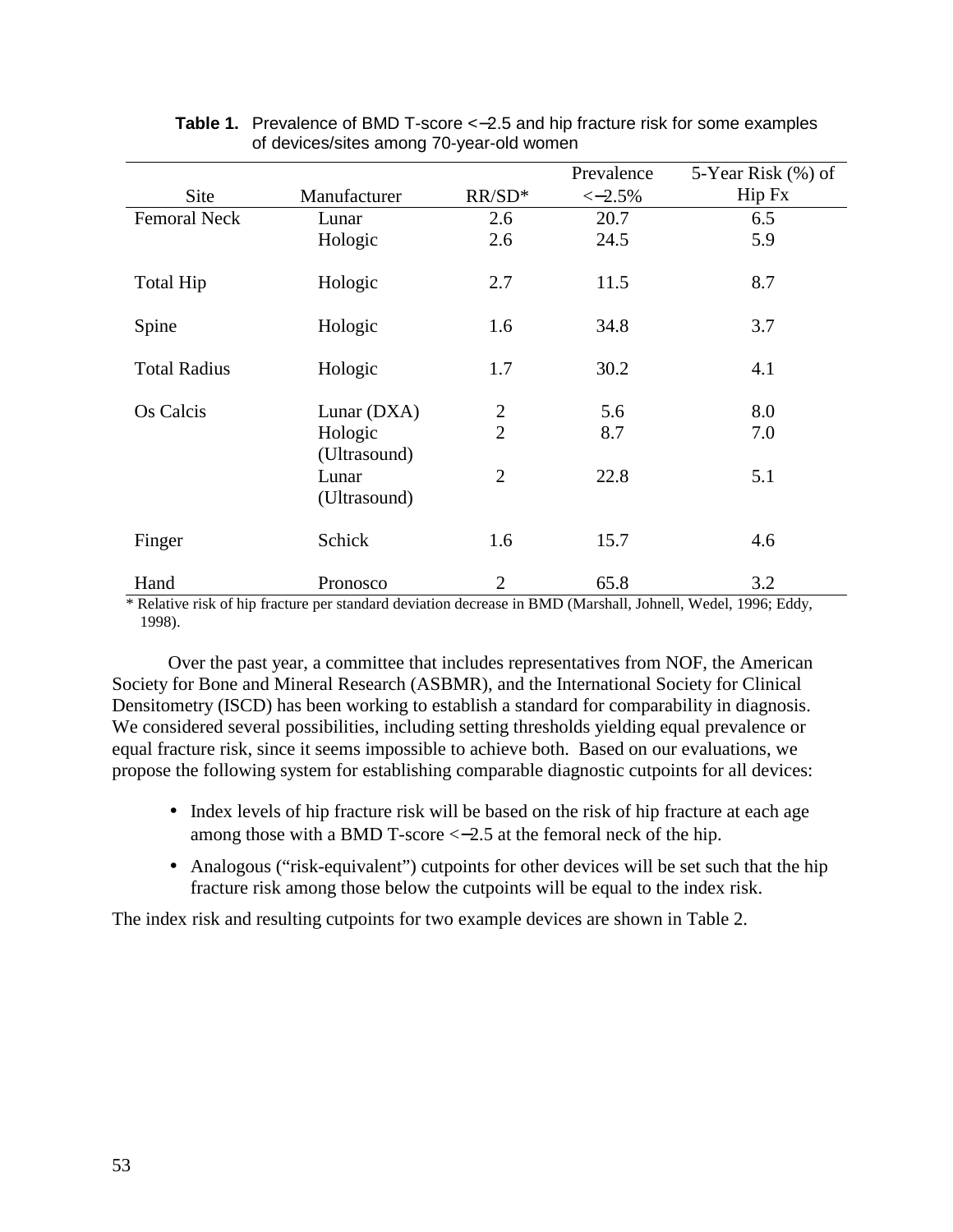|           |                       | Femoral neck<br>(Hologic) $RR = 2.6$ |         |       | Spine<br>(Hologic) $RR = 1.6$ |       | Calcaneal BMD<br>(Lunar) $RR = 2.0$ |  |
|-----------|-----------------------|--------------------------------------|---------|-------|-------------------------------|-------|-------------------------------------|--|
| Age       | $5-yr$ Fx Risk $(\%)$ | Value                                | % Below | Value | % Below                       | Value | % Below                             |  |
| $65 - 69$ | 6.4                   | 0.58                                 | 18      | 0.63  | 2                             | 0.34  | 9                                   |  |
| $70 - 74$ | 8.7                   | 0.58                                 | 25      | 0.63  | 5                             | 0.34  | 15                                  |  |
| $75 - 79$ | 15.4                  | 0.58                                 | 34      | 0.65  | 11                            | 0.34  | 24                                  |  |
| $80 - 84$ | 19.8                  | 0.58                                 | 44      | 0.66  | 19                            | 0.34  | 34                                  |  |
| $85 - 89$ | 25.1                  | 0.58                                 | 53      | 0.67  | 30                            | 0.34  | 45                                  |  |

**Table 2.** Comparable diagnostic cutpoints for two example sites

This initial proposal is limited to Caucasian women ages 65 and older, but future proposals will include other age and ethnic groups as well as men. In this example, we utilized a T-score value of −2.5, but a similar procedure can generate cutpoints for other T-score values.

These cutpoints can be derived for any device with data relating to hip fracture risk. Since BMD at the hip is most predictive of hip fracture risk, it results in the largest proportion of women with low BMD. Since other sites are less predictive, more extreme thresholds are required to achieve the same risk level. An important advantage of this procedure is that it can incorporate other risk factors or be adapted to future predictors of hip fracture risk (e.g., biochemical markers of bone metabolism). While a number of important issues remain, we believe this method provides a flexible framework for unified diagnoses in osteoporosis.

#### **References**

Eddy DM, et al. Osteoporosis: review of the evidence for prevention, diagnosis and treatment and cost-effectiveness analysis. Osteoporos Int 1998;8(Suppl. 4):S7-80.

 femoral bone density in older U.S. adults from NHANES III. J Bone Mineral Res 1997;12:1761-8. Looker A, Orwoll ES, Johnson CC Jr, Lindsay RL, Wahner HW, Dunn WL. Prevalence of low

Marshall D, Johnell O, Wedel H. Meta-analysis of how well measures of bone mineral density predict occurrence of osteoporotic fractures. BMJ 1996;312:1254-9.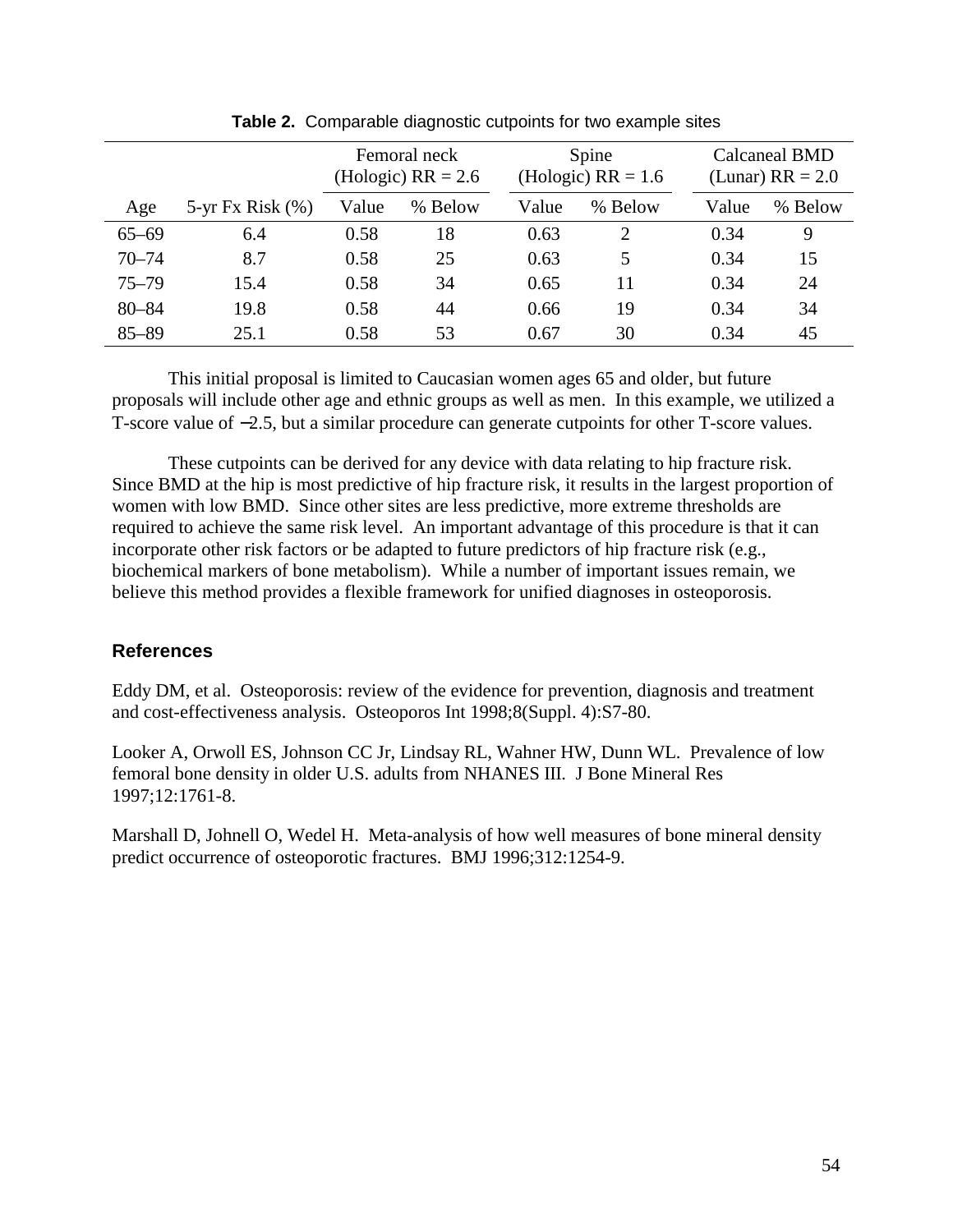# **The Psychosocial Consequences of Osteoporosis Deborah T. Gold, Ph.D.**

Osteoporosis results in a fragile skeleton and concomitant nontraumatic fractures that cause disability, deformity, and chronic pain. In recent years, substantial improvements have been made in the management of osteoporosis, and research on biomedical and clinical aspects of osteoporosis has increased substantially. However, behavioral and social science research about osteoporosis has received little attention. Given that the primary impact of osteoporosis on quality of life occurs in psychological and social arenas, we should strive to better understand these consequences.

The existing literature on the psychosocial consequences of osteoporosis is small. Studies of nonrepresentative samples of postmenopausal white women have found that persons with osteoporosis have restricted social integration and diminished self-concept; they also experience anxiety and depression. Obviously, the generalizability of these findings is limited, but they do provide some understanding of the quality-of-life impact of osteoporosis.

Studies in the late 1980s and early 1990s suggest that osteoporosis has negative social consequences. These effects are especially likely to occur in women with more than one clinically significant fracture. These fractures compromise physical activity and restrict participation in employment and family activities. The deformity and chronic pain caused by these vertebral fractures also restrict social activities. Changes in stature, back strength, and flexibility challenge the successful completion of critical social roles such as parent, grandparent, and worker. When these social roles cannot be engaged in, social relationships become problematic as well. Most of these relationships are based on reciprocity; these include family relationships, friendships, and work relationships. A loss of reciprocity because of osteoporosis can weaken or terminate those relationships. Losses such as these are devastating for the person with osteoporosis, especially at a time when emotional support is crucial.

In addition to its social impact, osteoporosis has psychological consequences. Again, these typically occur in the presence of symptomatic fractures. At the initial diagnosis of osteoporosis—and especially when the diagnosis results from a nontraumatic fracture—anxiety begins. Additional fractures, kyphosis, chronic pain, and functional impairment transform that anxiety into depression, perhaps the most significant mental health problem associated with osteoporosis. Increased stress and reduced self-esteem are also psychological outcomes of fractures and chronic pain. When people try to sustain their previous lifestyles in the face of osteoporosis, stress often results. Self-esteem, characteristically built on occupational success and physical appearance, decreases as people with fractures lose height, develop kyphosis, and become unable to complete common tasks such as lifting, bending, and stooping.

These studies have provided a direction for ongoing study of the sociobehavioral impact of osteoporosis on quality of life. However, almost no research has examined these outcomes in minority women, adolescents and premenopausal women, or men. Also ignored is the impact of osteopenia on quality of life. Further, because of the national research agenda, which emphasizes intervention, support for the necessary observational and descriptive studies in this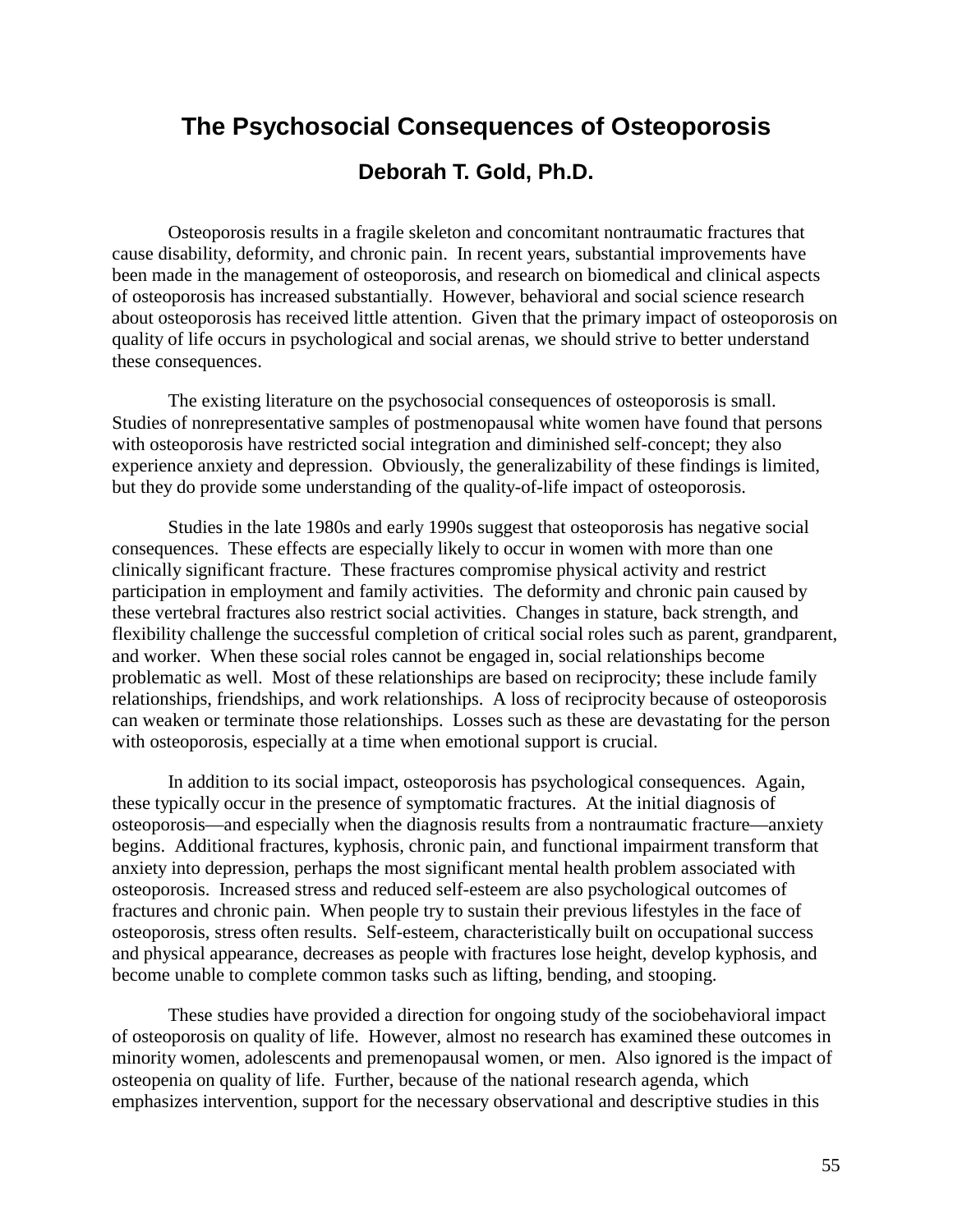area is difficult to find. Instead of testing interventions with weak empirical underpinnings, investigators must concentrate on developing theories about the basic psychological and social consequences of this disabling disease.

### **References**

Bravo G, Gauthier P, Roy PM, Payette H, Gaulin P, Harvey M, et al. Impact of a 12-month exercise program on the physical and psychological health of osteopenic women. J Am Geriatr Soc 1996;44:756-62.

Ettinger B, Block JE, Smith R, Cummings SR, Harris ST, Genant HK. An examination of the association between vertebral deformities, physical disabilities and psychosocial problems. Maturitas 1988;10:283-96.

Gold DT. The clinical impact of vertebral fractures: quality of life in women with osteoporosis. Bone 1996;18:185S-190S.

Gold DT, Stegmaier K, Bales CW, Lyles KW, Westlund RE, Drezner MK. Psychosocial functioning and osteoporosis in late life: results of a multidisciplinary intervention. J Womens Health 1996;2:149-55.

Leidig-Bruckner G, Minne HW, Schlaich C, Wagner G, Scheidt-Nave C, Bruckner T, et al. Clinical grading of spinal osteoporosis: quality of life components and spinal deformity in women with chronic low back pain and women with vertebral osteoporosis. J Bone Miner Res 1997;12:663-75.

Malmros B, Mortensen L, Jensen MB, Charles P. Positive effects of physiotherapy on chronic pain and performance in osteoporosis. Osteoporos Int 1998;8:215-21.

Roberto KA. Adjusting to chronic disease: the osteoporotic woman. J Women Aging 1990; 2:33-47.

Roberto KA. Stress and adaptation patterns of older osteoporotic women. Women Health 1988;14:105-19.

Ross PD, Ettinger B, Davis JW, Melton LJ 3d, Wasnich RD. Evaluation of adverse health outcomes associated with vertebral fractures. Osteoporos Int 1991;1:134-40.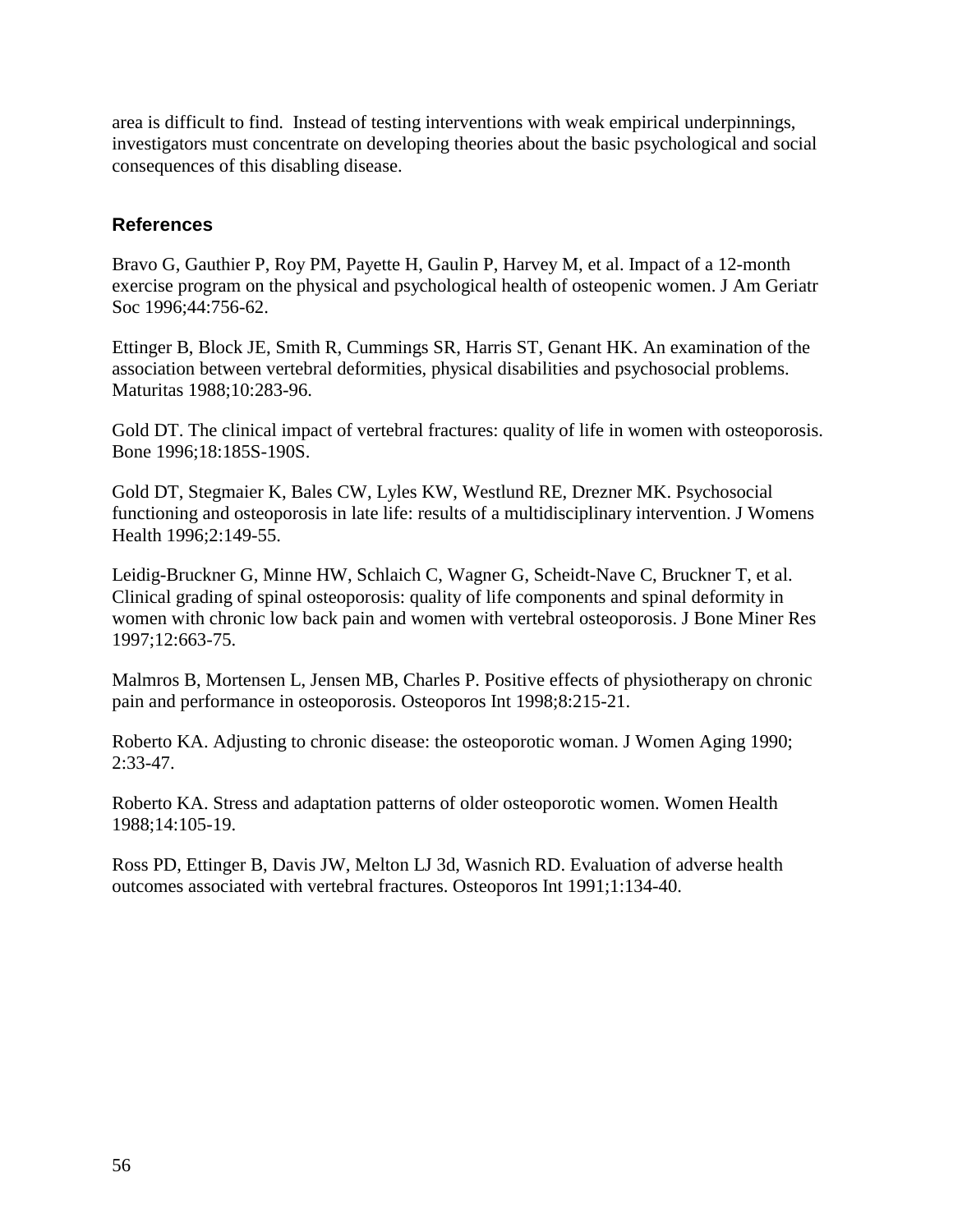### **The Economic Impact of Osteoporosis**

### **Anna Tosteson, Sc.D.**

In recent decades, health care costs have increased dramatically, fueling interest in the economic consequences of disease and health care interventions. In the United States, the third National Health and Nutrition Examination Survey (NHANES III) estimated that 4 to 6 million women and 1 to 2 million men already have osteoporosis (Looker, Orwoll, Lindsay, et al., 1997). With the number of elderly in the United States projected to approximately double in the next 25 years (U.S. Census Bureau, 1996), an increasing number of men and women will be affected by osteoporosis. To address the economic aspects of osteoporosis, two forms of economic evaluation—cost-of-illness studies and cost-effectiveness analyses—are reviewed.

The primary objective in cost-of-illness studies is to estimate the total economic burden of disease in a defined population (Hodgson, Meiners, 1982). Osteoporosis cost-of-illness studies have focused on the economic impact of a subset of fractures with estimated annual costs ranging from \$10.3 to \$15.2 billion (Holbrook, Grazier, Kelsey, et al., 1984; Phillips, Fox, Jacobs, et al., 1988; Ray, Chan, Thamer, et al., 1997; Hoerger, Downs, Lakshmanan, et al., 1999) (Table 1). These prevalence-based estimates vary, in part because of the methods used and populations studied. While the low estimate of \$10.3 billion reflected costs for only white women ages 45 and older (Phillips, Fox, Jacobs, et al., 1988), neither estimate included the indirect costs of morbidity and mortality that result from osteoporotic fracture (Ray, Chan, Thamer, et al., 1997). Indeed, most estimates include only a subset of the total direct medical costs of osteoporosis. Cost-of-illness estimates have not captured the additional direct medical costs of treatment among those who fractured or who are diagnosed with osteoporosis through bone mineral density screening. Thus, the true costs of osteoporosis have probably been underestimated.

Several patterns of resource utilization are evident from both osteoporosis cost-of-illness studies (Holbrook, Grazier, Kelsey, et al., 1984; Phillips, Fox, Jacobs, et al., 1988; Ray, Chan, Thamer, et al., 1997; Hoerger, Downs, Lakshmanan, et al., 1999) and model-based estimates of osteoporosis economic impact (Chrischilles, Shireman, Wallace, 1994). First, although hip fractures consistently comprise a large fraction of total osteoporotic fracture costs, a substantial proportion (estimated at 36.9 percent by Ray and colleagues) is attributable to nonhip fractures. To date, the health and economic consequences of nonhip fractures have received relatively little attention. Other fractures, which tend to occur earlier, may have measurable economic consequences when valued on the basis of lost work productivity (i.e., the human capital approach to estimating morbidity and mortality). Second, nursing home care accounts for an estimated 28 to 43 percent of the direct medical cost of osteoporotic fractures (Holbrook, Grazier, Kelsey, et al., 1984; Phillips, Fox, Jacobs, et al., 1988; Ray, Chan, Thamer, et al., 1997; Hoerger, Downs, Lakshmanan, et al., 1999; Chrischilles, Shireman, Wallace, 1994). This is consistent with hip fracture being a leading cause of hospitalization in the year in which individuals become catastrophically disabled (Ferruci, Guralnik, Pahor, et al., 1997); however, rates of fracture-attributable long-term institutionalization are not well documented. Third, in two recent studies (Ray, Chan, Thamer, et al., 1997; Randell, Sambrook, Nguyen, et al., 1995), expenditures in men accounted for approximately 20 percent of total costs, with expenditures in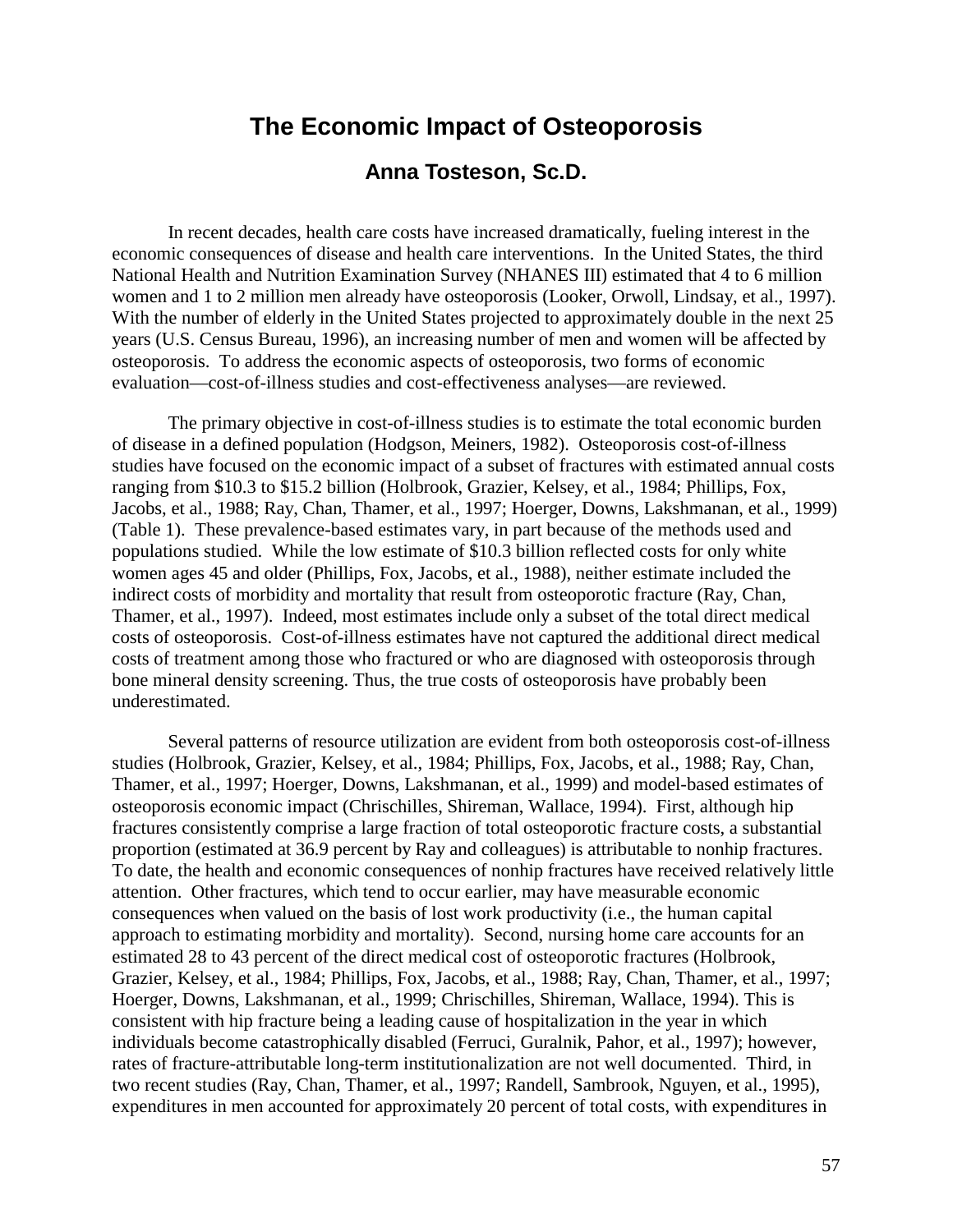men occurring at somewhat younger ages than in women (20 percent in men ages 45 to 64 compared with only 10 percent in women). Thus, the overall proportion of osteoporosis costs in men may increase when the economic consequences of osteoporosis-related morbidity and mortality are assessed. Finally, cost-of-illness studies can be informative regarding who bears the health care costs. A recent prevalence-based study of all health care use among U.S. women ages 45 years and older attributed 6.92 percent (\$12.9 billion) of all annual direct medical expenditures to osteoporosis (Hoerger, Downs, Lakshmanan, et al., 1999). The largest proportion of these expenditures was born by Medicare (48 percent), with 24 percent paid by Medicaid, 11 percent by private insurers, and 17 percent by self/other payors.

To counter the increasing public health burden of osteoporosis, a growing number of interventions for osteoporosis prevention and treatment have been developed. Concern over the economic value of such interventions has promoted interest in another form of economic evaluation, cost-effectiveness analysis. In contrast to cost-of-illness studies, cost-effectiveness analyses (Gold, Siegel, Russell, et al., 1996) estimate the relative value of health interventions in an attempt to identify interventions that provide good value for the resources invested. These studies estimate the net change in cost relative to the net change in health. The recommended health outcome measure for such evaluations is the QALY (quality-adjusted life-year), which accounts for both duration and quality of life on a scale where 0 is worst imaginable health and 1 is best imaginable health (i.e., perfect health).

An up-to-date review of cost-effectiveness studies in osteoporosis is provided by Cranney and colleagues (Cranney, Welch, Lee, et al., 1999). The majority of these studies have assessed the cost-effectiveness of hormone replacement therapy. The effectiveness, cost, and lifetime cost-effectiveness of other interventions have not yet been thoroughly evaluated. Previous economic evaluations were hampered by a lack of data concerning the longitudinal cost consequences (both acute and long-term) of osteoporotic fractures and treatment interventions and appropriate data for estimating QALYs. In spite of these limitations, cost-effectiveness evaluations of osteoporosis prevention and treatment have been successful in identifying important determinants of cost-effectiveness, such as the period of treatment offset (Jonsson, Kanis, Dawson, et al., 1999) and rates of fracture-attributable long-term care utilization (Tosteson, Rosenthal, Melton, et al., 1990).

In summary, although the full economic consequences of osteoporosis have not yet been comprehensively evaluated, osteoporosis cost-of-illness studies have helped establish osteoporosis as a public health priority (Holbrook, Grazier, Kelsey, et al., 1984; Phillips, Fox, Jacobs, et al., 1988; Ray, Chan, Thamer, et al., 1997; Hoerger, Downs, Lakshmanan, et al., 1999). To prevent the morbidity, mortality, and economic costs that result from complications of osteoporosis, it is imperative that cost-effective approaches to osteoporosis prevention and treatment be identified for both men and women. To further the economic evaluation of interventions in osteoporosis, future studies should address the longitudinal impact of fractures on health care expenditures, indirect costs of morbidity and mortality, and health-related quality of life using QALY measures.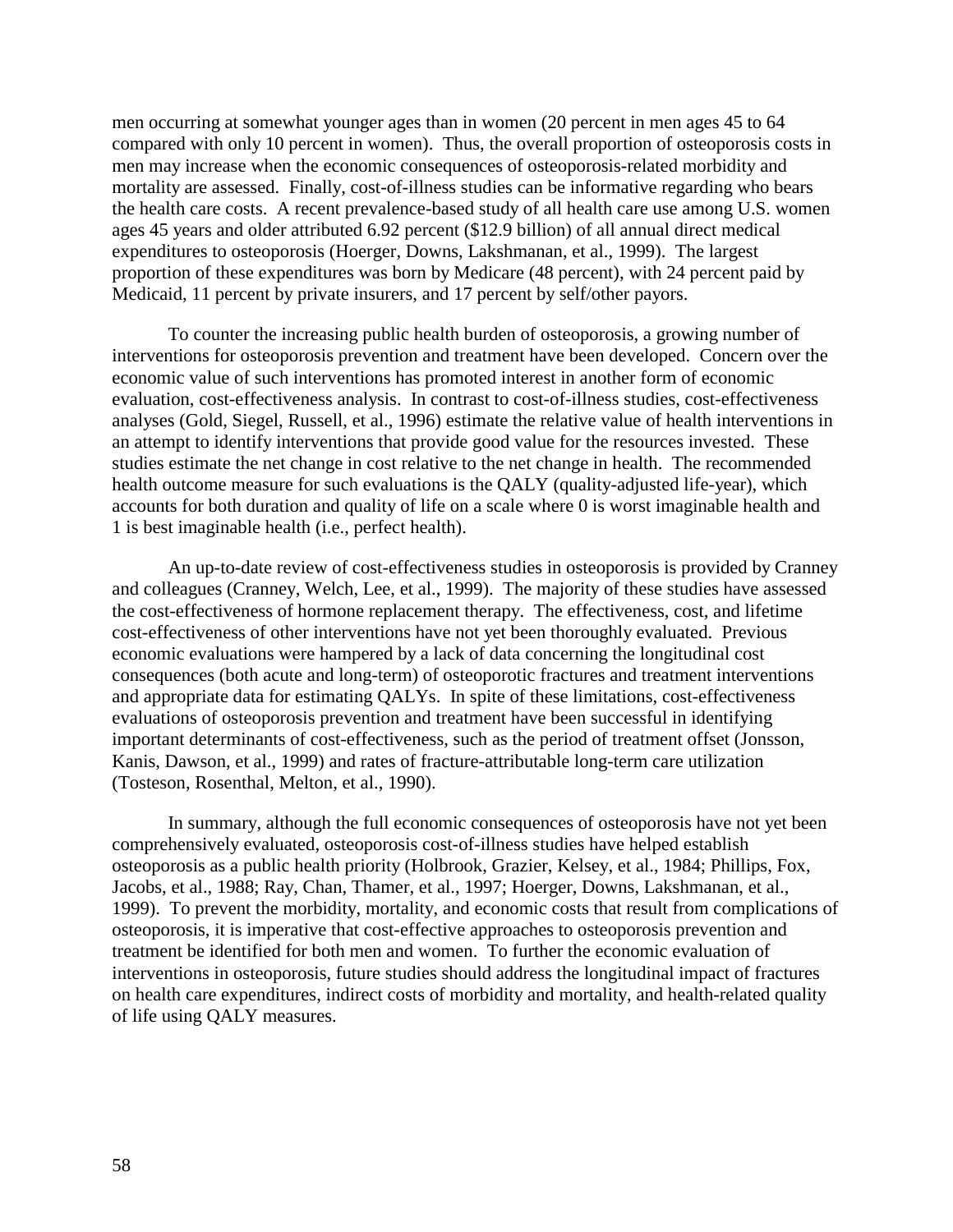|                                     |               | <b>Estimated Costs</b><br>(1998 US\$ billions) |                                         |       | <b>Percent of Direct Costs</b> |                      |                        |       |  |
|-------------------------------------|---------------|------------------------------------------------|-----------------------------------------|-------|--------------------------------|----------------------|------------------------|-------|--|
|                                     | Study<br>Year | Direct                                         | Indirect <sup><math>\infty</math></sup> | Total |                                | Inpatient Outpatient | <b>Nursing</b><br>Home | Other |  |
| Osteoporosis/Osteoporotic Fractures |               |                                                |                                         |       |                                |                      |                        |       |  |
| Holbrook et al., 1984 <sup>*</sup>  | 1984          | 12.9                                           | 1.0                                     | 13.9  | 45                             | 4                    | 40                     | 11    |  |
| Phillips et al., 1988 <sup>†</sup>  | 1986          | 10.3                                           |                                         |       | 55                             | $\overline{4}$       | 41                     |       |  |
| Ray et al., $1997^{\ddagger}$       | 1995          | 15.2                                           |                                         |       | 62                             | 9                    | 28                     | 1     |  |
| Hoerger et al., 1999 <sup>§</sup>   | 1997          | 13.3                                           |                                         |       | 43                             | 5                    | 43                     | 9     |  |
| <b>All Fractures</b>                |               |                                                |                                         |       |                                |                      |                        |       |  |
| Holbrook et al., 1984               | 1984          | 39.6                                           | 1.6                                     | 41.2  | 35                             | 23                   | 26                     | 16    |  |
| Praemer et al., 1992                | 1988          | 28.9                                           | 6.3                                     | 35.2  | 50                             | 16                   | 17                     | 17    |  |
| Pramer et al., 1999                 | 1995          | 16.6                                           | 6.8                                     | 23.4  | 48                             | 20                   | 13                     | 19    |  |

#### **Table 1.** Cost-of-illness studies addressing osteoporosis and/or fractures for the U.S. population

 $\frac{1}{2}$  not estimated;  $\frac{1}{2}$  estimated using the human capital approach  $\frac{1}{2}$  holydes fractures of the vertebres, upper formulation of foresm

<sup>\*</sup>Includes fractures of the vertebrae, upper femur, and forearm in men and women.

✝ Includes fractures of the vertebrae, upper femur, forearm, humerus, tibia, and fibula in women only.

<sup>‡</sup>Includes fractures of the vertebrae, upper femur, forearm, humerus, pelvis, skull, ribs, and other sites in men and women.

§ Includes all fractures and diagnosis of osteoporosis in women ages 45 and older.

### **References**

Chrischilles E, Shireman T, Wallace R. Costs and health effects of osteoporotic fractures. Bone 1994;15:377-87.

Cranney A, Welch V, Lee K, Tugwell P. A review of economic evaluation in osteoporosis. Arth Care Res 1999;12:425-34.

Ferrucci L, Guralnik J, Pahor M, Corti M, Havlik R. Hospital diagnoses, medicare charges, and nursing home admissions in the year when older persons become severely disabled. JAMA 1997;277:728-34.

Gold M, Siegel J, Russell L, Weinstein M. Cost-effectiveness in health and medicine. New York: Oxford University Press; 1996.

Hodgson T, Meiners M. Cost-of-illness methodology: guide to current practices and procedures. Milbank Mem Fund Q 1982;60:429-62.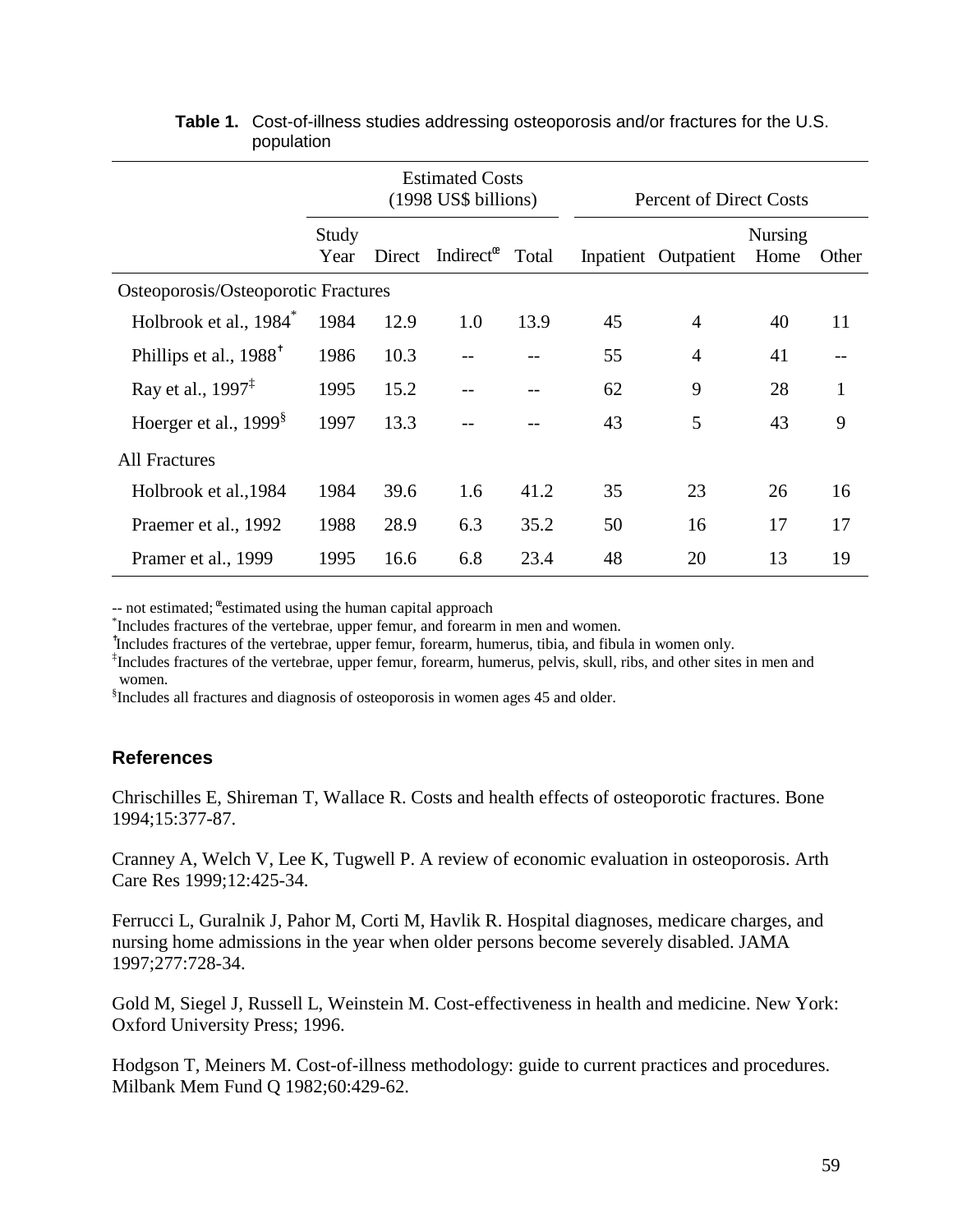Hoerger TJ, Downs KE, Lakshmanan MC, Lindrooth RC, Plouffe L Jr., Wendling B, et al. Healthcare use among U.S. women aged 45 and older: total costs and costs for selected postmenopausal health risks. J Womens Health Gend Based Med 1999;8:1077-89.

Holbrook T, Grazier K, Kelsey J, Sauffer R. The frequency of occurrence, impact, and cost of musculoskeletal conditions in the United States. Park Ridge, IL: American Academy of Orthopaedic Surgeons; 1984.

Jonsson B, Kanis J, Dawson A, Oden A, Johnell O. Effect and offset of effect of treatments for hip fracture on health outcomes. Osteoporos Int 1999;10:193-9.

Looker A, Orwoll E, Johnston C, Lindsay R, Wahner H, Dunn W, et al. Prevalence of low femoral bone density in older U.S. adults from NHANES III. J Bone Min Res 1997;12:1761-8.

Phillips S, Fox N, Jacobs J, Wright W. The direct medical cost of osteoporosis for American women aged 45 and older. Bone 1988;9:271-9.

Praemer A, Furner S, Rice D. Musculoskeletal conditions in the United States. Park Ridge, IL: American Academy of Orthopaedic Surgeons; 1992.

Praemer A, Furner S, Rice D. Musculoskeletal conditions in the United States. Rosemont, IL: American Academy of Orthopaedic Surgeons; 1999.

Randell A, Sambrook P, Nguyen T, Lapsley H, Jones G, Kelly P, et al. Direct clinical and welfare costs of osteoporotic fractures in elderly men and women. Osteoporos Int 1995;5:427-32.

Ray N, Chan J, Thamer M, Melton LJ 3rd. Medical expenditures for the treatment of osteoporotic fractures in the United States in 1995: report from the National Osteoporosis Foundation. J Bone Miner Res 1997;12:24-35.

Tosteson A, Rosenthal D, Melton LJ 3rd, Weinstein M. Cost-effectiveness of screening perimenopausal white women for osteoporosis: bone densitometry and hormone replacement therapy. Ann Intern Med 1990;113:594-603.

U.S. Census Bureau. Population projections of the United States by age, sex, race and Hispanic origin, 1995 to 2050. Report No. P25-1130: U.S. Government; 1996.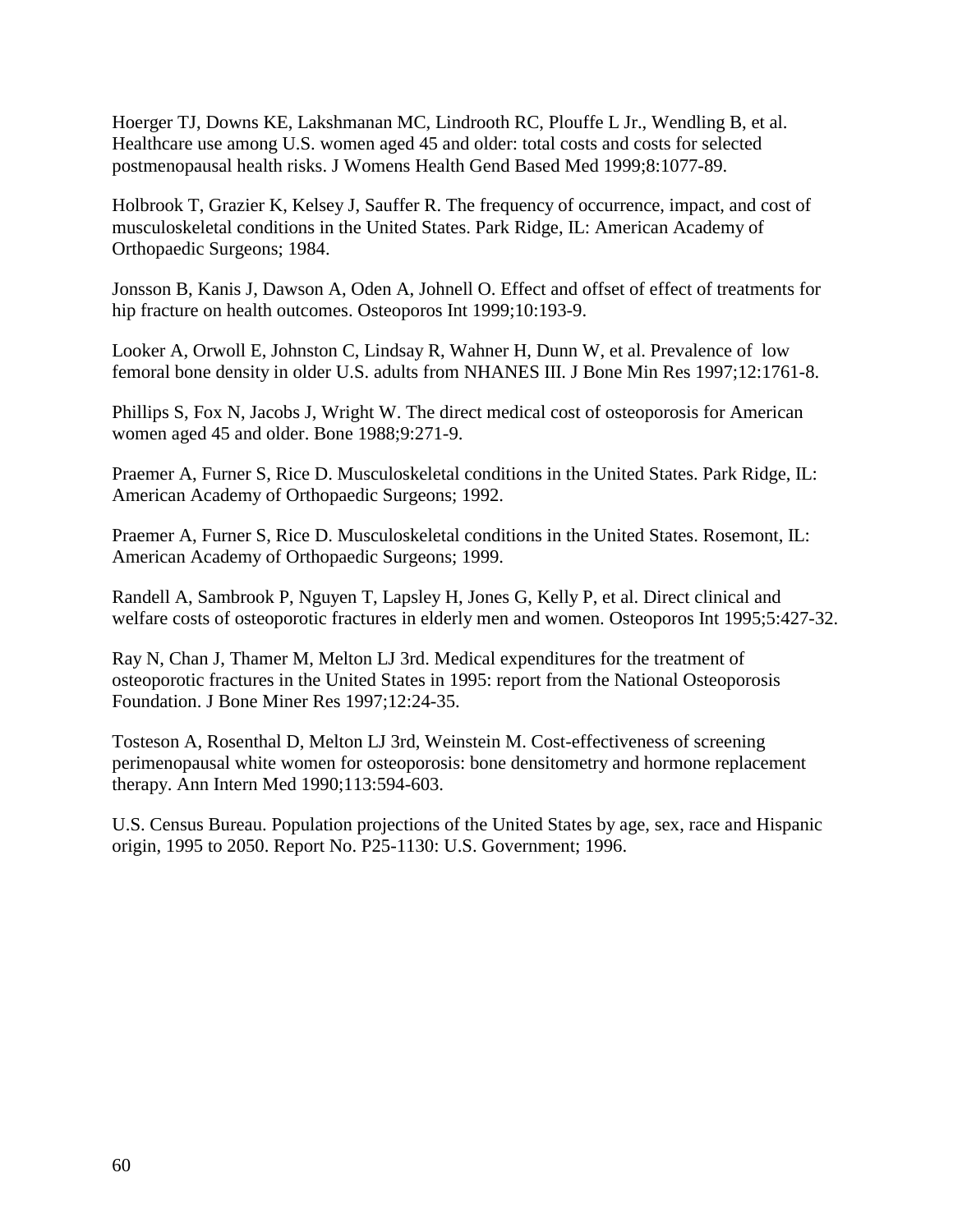# **The Orthopedic Perspective on Consequences of Osteoporosis: The Need for Improved Treatment of Patients With Osteoporotic Fractures**

### **Mark E. Bolander, M.D.**

The orthopedic treatment for patients with osteoporosis begins when efforts to prevent fracture have, unfortunately, failed. The goals of treatment are to provide immediate fracture stability and to promote healing—prerequisites for maximal functional recovery.

Efforts to stabilize the fracture frequently require surgery and internal fixation. Current orthopedic practice is to provide surgical stabilization for all hip fractures and the majority of Colles' fractures. The need for surgery and the specific surgical procedure are determined by radiographic assessment of fracture stability, coupled with a clinical estimate of the potential for healing. Although vertebral compression fractures are stable, fracture-related pain can be disabling. Two relatively new procedures, vertebroplasty and kyphoplasty, are successful in decreasing pain and restoring normal biomechanics in the spine. In addition to stable fixation, normal fracture healing depends on a vigorous healing response. A reparative callus, which includes cartilage and new bone, leads to "bone bridging" at the fracture site. Remodeling of this callus restores normal bone anatomy and function.

Complications after fracture are related to difficulties inherent in stabilizing fixation devices in weakened osteoporotic bone and to a decline in fracture healing capacity in the elderly. Reliable data on complications after fracture are not easily obtained from the literature, in part because of difficulties in evaluating fracture healing in human subjects. Nevertheless, most observers agree that at least 20 percent of patients with osteoporotic fractures, and in some studies as many as 40 percent, suffer complications including displacement, malunion, "cutting out" of the fixation device, nonunion, mechanical failure of the fixation device, and avascular necrosis.

Fracture healing may not be "normal" in patients with osteoporosis. Estrogen deficiency, known to impair osteoblast and chondrocyte function during growth, may also adversely impact function of these cells during fracture healing. Experimental studies show that fracture healing in animals is impaired by estrogen deficiency, while estrogen replacement restores normal healing.

 approximately 25 percent of the elderly with hip fracture require long-term domiciliary care. Postfracture morbidity in osteoporotic patients significantly impairs functional recovery. As an example, approximately 50 percent of the elderly who were independently ambulatory before hip fracture were unable to walk without assistance after hip fracture, while Advanced age, poor medical condition, and fracture complications all contribute to postfracture morbidity. Evidence-based evaluations of fracture treatment are not frequently performed, however, and the relative contributions of prefracture conditions and postfracture complications to fracture-related morbidity are not known.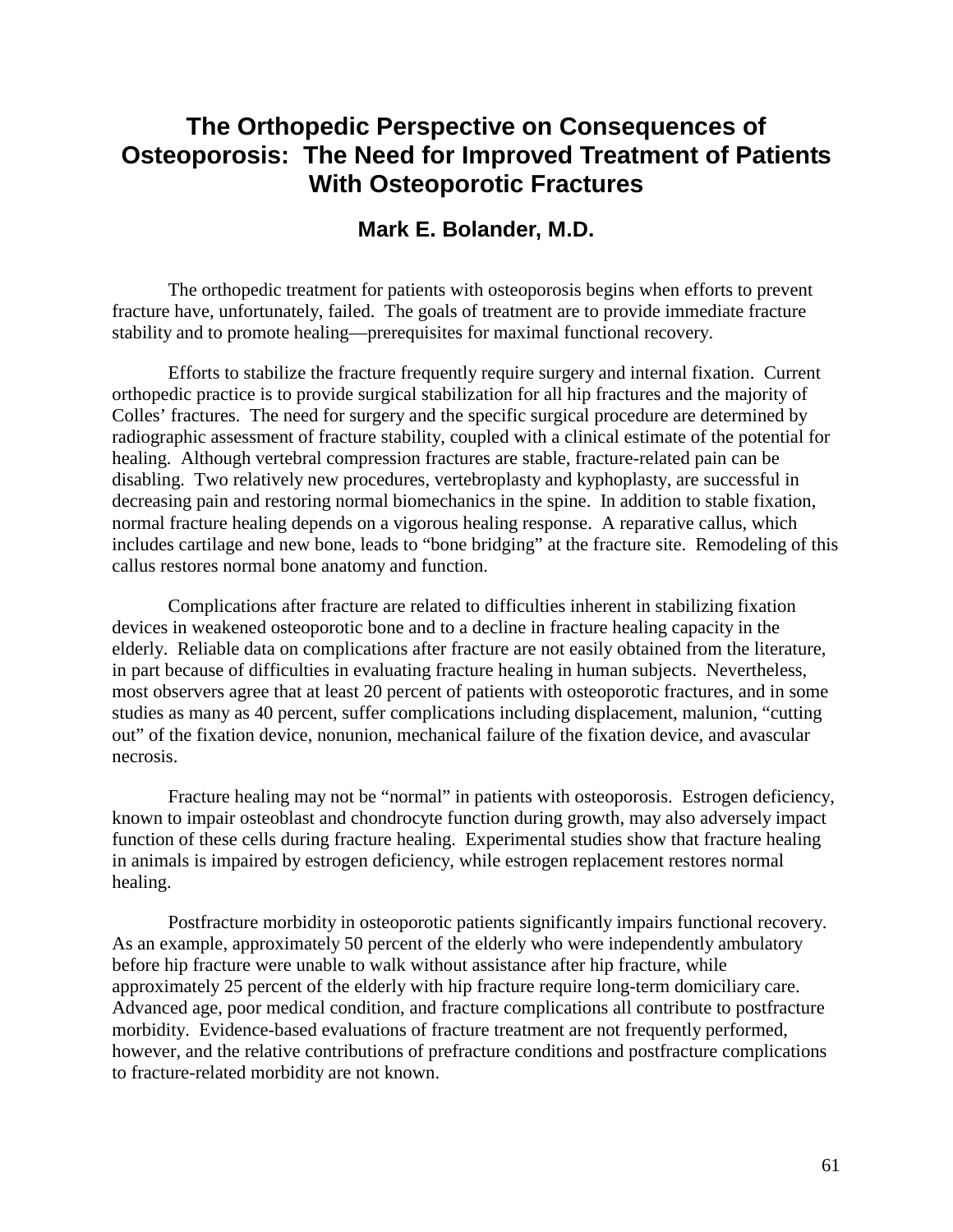and bone morphogenetic proteins (BMPs), hold promise for improving fracture healing. Techniques for stimulating fracture healing hold promise for improving fracture healing and possibly decreasing postfracture complications and morbidity in osteoporotic patients. Ultrasound, a form of mechanical stimulation, accelerates healing in patients with Colles' fractures. Although growth factors have not yet been shown to accelerate fracture healing in clinical studies, several, including fibroblast growth factors (FGFs), parathyroid hormone (PTH), Treatment of estrogen deficiency may improve fracture healing and decrease the incidence of a second fracture, which is increased approximately 2.5-fold in patients with one osteoporotic fracture.

#### **Summary**

Considerable effort has been directed toward the diagnosis and treatment of osteoporosis, with the primary goal of fracture prevention. Less attention, however, has been directed to improving treatment of patients with osteoporosis once a fracture has occurred.

Treatment of osteoporosis-related fractures should include operative fixation of unstable fractures and radiographic evaluation to document healing and guide rehabilitation. Despite a consensus on appropriate fracture treatment, the available data show significant complication rates, unsatisfactory functional outcomes, and a high rate of subsequent fracture. There is, therefore, significant potential benefit to improving healing, decreasing complications, and treating underlying osteoporosis in these patients. Decreasing complications, accelerating healing, and decreasing subsequent fracture would support earlier rehabilitation, improved patient function, reduced resource utilization, and potentially reduced costs.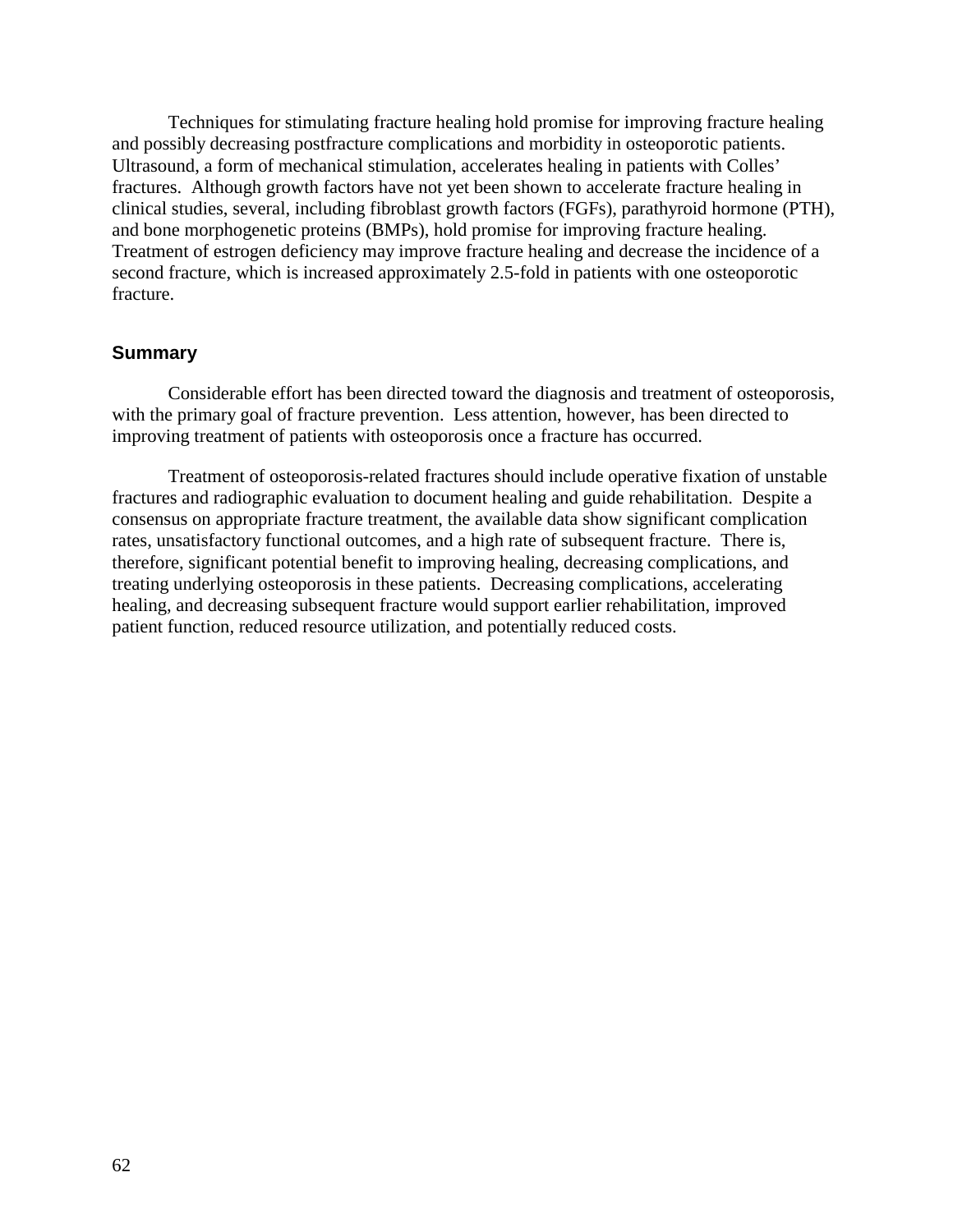# **Osteoporosis Treatment: Overview John Paul Bilezikian, M.D.**

 hierachy of evidence, the randomized clinical trial (RCT) is regarded to be the most revealing. Additionally, review of such well-conducted studies requires a methodology for which a New and effective therapies for osteoporosis have helped to give new optimism to the fate of those suffering with this disease. In this section, these therapies will be reviewed. The intent of the presentations and associated discussion is to reach consensus on the available data for which the rules of evidence have been most rigorously applied. These rules of evidence depend on clinical trials that are conducted in such as way as to yield data that are "powered" to test the hypothesis and evaluated with the most modern statistical methodologies. Among a systematic review (meta-analysis) can be applied across all such trials and from which valid conclusions can be drawn.

Estrogens have been the "gold standard" for the prevention and therapy of postmenopausal osteoporosis for decades. Older cross-sectional studies have seemed to provide a compelling profile of a therapy that not only prevents postmenopausal bone loss but also reduces the incidence of vertebral and hip fractures. Compromised somewhat by suboptimal experimental design, these studies have been followed by newer data based upon several prospective clinical trials that will be reviewed.

Despite general agreement that estrogen replacement therapy remains the "gold standard" for prevention and therapy of osteoporosis, real and perceived side effects have led to the development of a new class of estrogen-like agents, the selective estrogen receptor modulators (SERMs). SERMs share with estrogen some agonist properties, especially their antiresorptive effects on bone turnover. They are antiestrogenic for mammary tissue and the uterus. Raloxifene, an FDA-approved SERM for the prevention and therapy of osteoporosis, has been studied in several large-scale RCTs. A systematic review of these RCTs supports the hypothesis that raloxifene maintains bone mass and reduces vertebral fracture incidence.

The bisphosphonates represent an important nonhormonal approach to prevention and therapy of osteoporosis. Etidronate was the first bisphosphonate to be subjected to RCTs. Subsequently, alendronate, a more potent bisphosphonate, was approved by the FDA for osteoporosis prevention and therapy. Eleven RCTs for alendronate show a consistency in effects to increase bone mass and to reduce vertebral and nonvertebral fracture incidence. Risedronate, a bisphosphonate for which fewer RCTs are available for review, nevertheless also shows substantial increases in bone mass and reductions in vertebral and nonvertebral fractures. FDA approval of risedronate is expected soon.

Calcitonin continues to be a subject of scrutiny with regard to its antifracture efficacy. A recently concluded 5-year RCT, the PROOF study, was designed and powered to determine long-term efficacy and safety of nasal calcitonin. The results of this study, as well as issues regarding their interpretation, will be reviewed.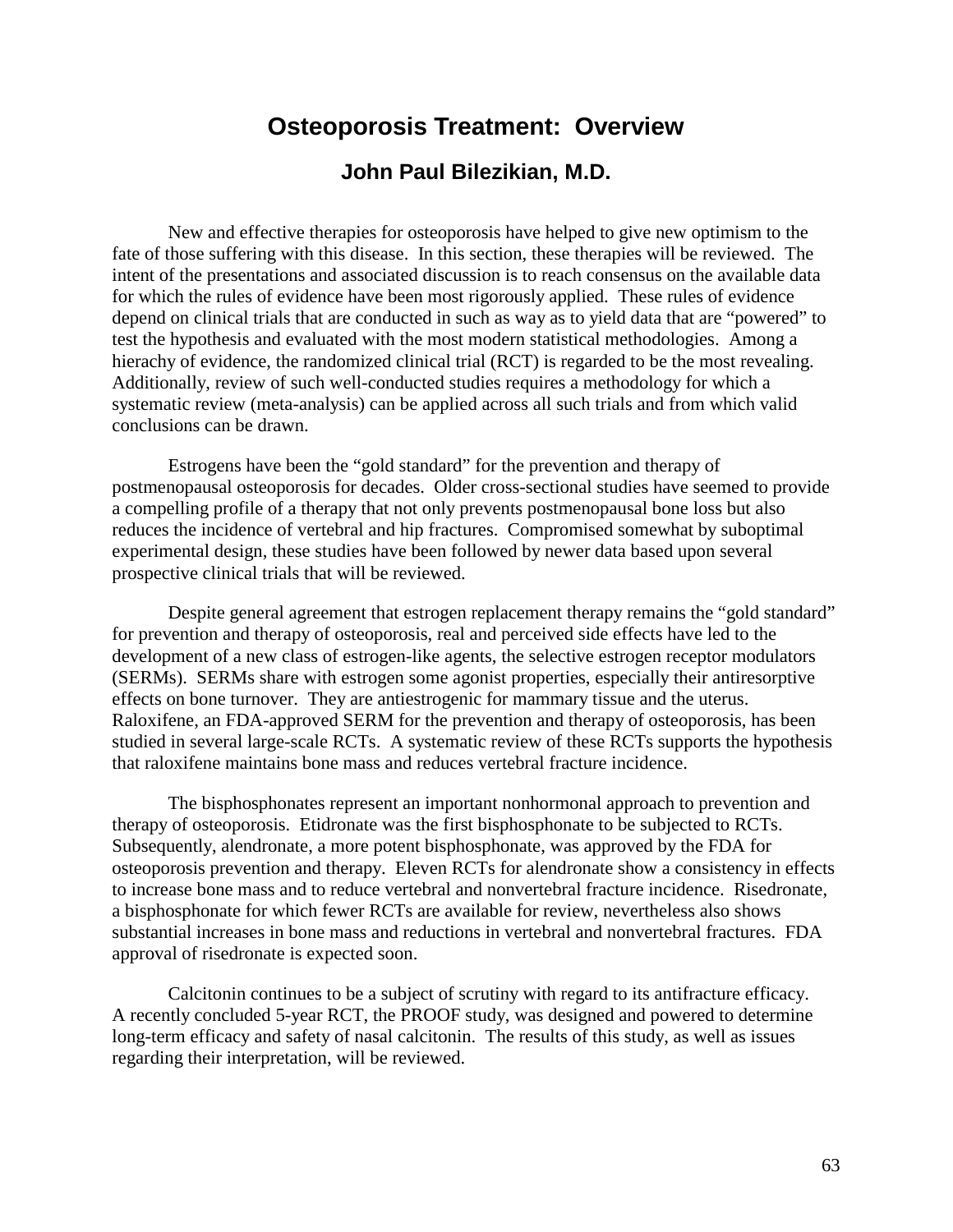Although only antiresorptive drugs are currently available to treat osteoporosis, anabolic agents represent a new therapeutic horizon. Anabolic agents stimulate bone formation and, therefore, have the potential to improve bone mass to a much greater extent than the antiresorptives. Fluoride will clearly lead to marked increases in bone density, but its antifracture efficacy is still controversial. Parathyroid hormone, which has been known for years to be anabolic for cancellous bone, is showing promise in a number of studies. Finally, the potential use of combination therapy with antiresorptive and anabolic agents could well constitute the most promising approach to the therapy of osteoporosis.

The development of additional agents from the same classes currently available, as well as combination therapy and the anticipation of novel therapeutics for osteoporosis, augurs well for a field that just a few decades ago had little to offer in the way of effective therapy. It is this therapeutic optimism that fuels promise for greater advances in this decade.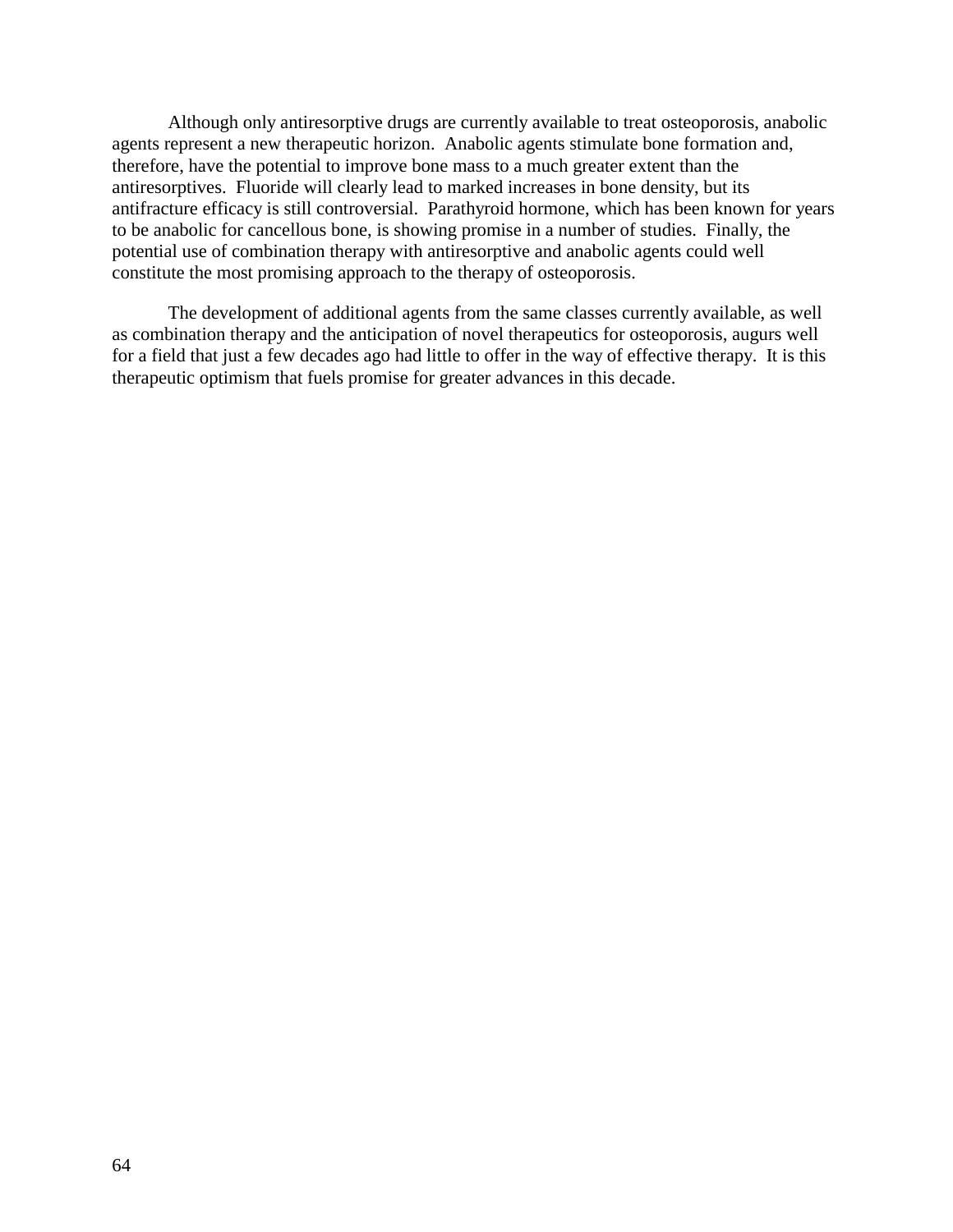# **Systematic Reviews of Osteoporosis Therapies**

### **Gordon Guyatt, M.D.**

Clinicians should make their treatment decisions on the basis of the best evidence of benefit and risk associated with alternative therapies. Randomized clinical trials (RCTs) focusing on patient-important end points are most likely to yield unbiased estimates. Estimates from a body of literature will remain biased unless investigators obtain all relevant data from RCTs and appropriately summarize the information.

The past decade has seen the development of a rigorous methodology for systematic review of data regarding treatment effectiveness. The process involves generating explicit and appropriate eligibility criteria, conducting a comprehensive search, assessing the methodological quality of the relevant studies, conducting appropriate pooled analyses (a meta-analysis), explaining heterogeneity of results across studies, and ensuring that each step is reproducible.

We have undertaken systematic reviews of the efficacy of alendronate, etidronate, residronate, calcium alone and in combination with vitamin D, calcitonin, raloxifene, and hormone replacement therapy in the prevention and treatment of osteoporosis in postmenopausal women. We estimated effects on bone density and vertebral and nonvertebral fractures demonstrated in RCTs.

There are advantages of pooling widely across patients (mild osteoporosis without fractures versus more severe osteoporosis with fractures), interventions, and outcomes. Estimates in subgroups are highly vulnerable to random error; wider pooling yields more robust estimates. Greater range of patient groups and variations in drug administration enhance generalizability of the results. We pooled widely and subsequently tested whether effects differed across patient groups, doses and durations of therapy, cointerventions, and trial methodological quality.

We undertook exhaustive searches, including obtaining unpublished data. For investigator-initiated trials, we sought information from authors with good success. For instance, of 16 authors of RCTs of calcium from whom we sought information, 13 complied. Many of our reviews were dependent on industry sponsors. To date, we have obtained complete information from the manufacturers of etidronate and alendronate.

Osteoporosis RCTs proved methodologically strong with one exception—high rates of loss to followup. For instance, of 13 RCTs of etidronate, 1 trial had a loss to followup of less than 1 percent, 5 trials from 5 to 20 percent, and the remaining 7 trials more than 20 percent; of 7 raloxifene trials with data available, 6 had loss to followup of more than 10 percent and the single largest trial more than 20 percent. We found no association between the extent of loss to followup and the magnitude of the treatment effect, suggesting that the high loss to followup may not have introduced important bias.

We summarized bone density results as the mean difference between treatment and control in the change from baseline to followup and the difference in fractures as a relative risk;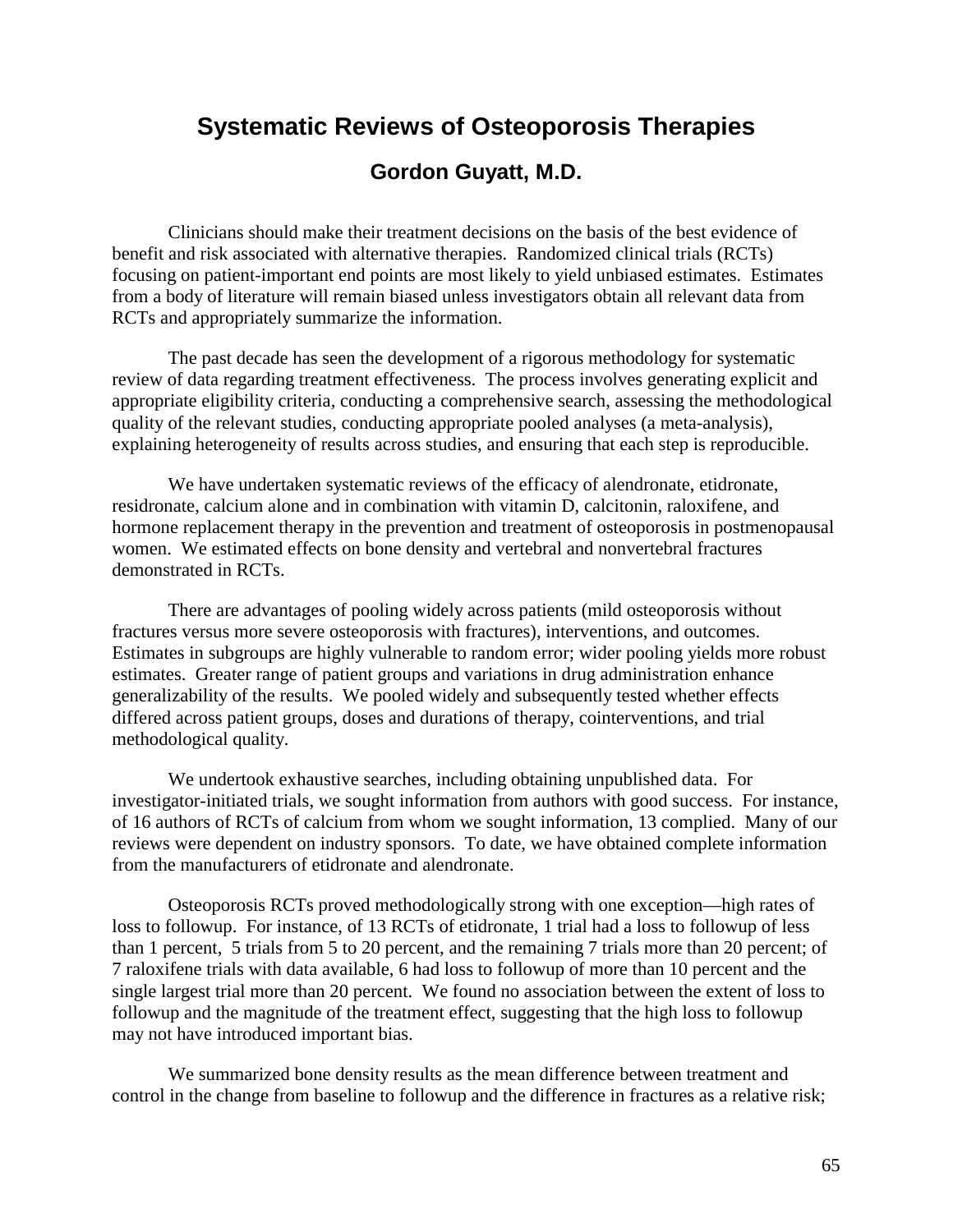we calculated 95 percent confidence intervals for all estimates and tested each set of results for consistency across trials (heterogeneity). We sometimes found dose effects (larger fracture reductions at doses of 10 mg or greater for alendronate) and generally found larger effects on bone density after longer duration of therapy. We found similar effects of treatment on bone density in women with mild osteoporosis (prevention) and more advanced osteoporosis (treatment).

For most interventions, we were unable to exclude chance as an explanation of differences between treatment and control in the most important outcome, nonvertebral fractures, perhaps in part because of an inadequate number of events. For each of calcium (RR 0.86, 95 percent CI 0.43 to 1.72), calcium and vitamin D (RR 0.83, CI 0.62 to 1.12), etidronate (RR 0.99, 95 percent CI 0.69 to 1.42), and raloxifene (RR 0.91, 95 percent CI 0.78 to 1.06), pooled estimates showed weak trends favoring treatment.

The exception was alendronate, which at doses of 10 mg or more not only cut fracture rates in half (RR 0.51, 95 percent CI 0.38 to 0.69) but allowed interesting subgroup analyses. Alendronate's impact on traditional nonvertebral fractures, such as hip and forearm, thought to be "osteoporotic" (RR 0.46, 95 percent CI 0.32 to 0.66) was very similar to its impact on nonvertebral fractures, such as the foot, ankle, and toes (RR 0.57, 95 percent CI 0.32 to 1.02).

#### **Reference**

Oxman AD, Cook DJ, Guyatt GH. Users' guides to the medical literature. VI. How to use an overview. Evidence-Based Medicine Working Group. JAMA 1994;272:1367-71.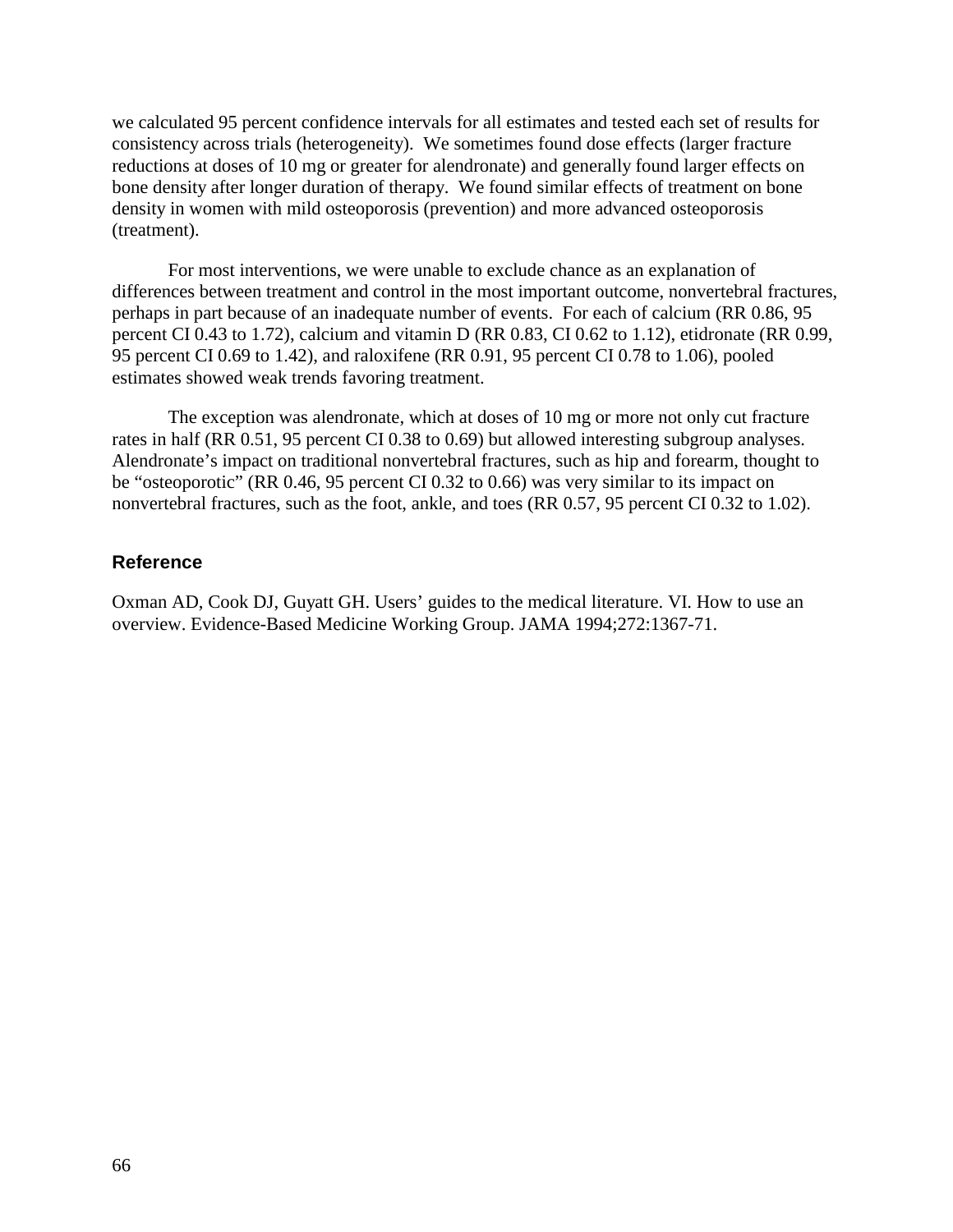### **The Bisphosphonates**

### **Clifford J. Rosen, M.D.**

The bisphosphonates are a class of drugs that bind avidly to calcium hydroxyapatite via their phosphate groups but are resistant to catalytic breakdown by skeletal pyrophosphatases. Their potency is determined by their side chains. Etidronate is a first-generation bisphosphonate administered cyclically in a 400 mg daily dose for 2 weeks every 3 months. There are 13 published randomized placebo-controlled trials (RPCTs) of etidronate, 8 prevention and 5 treatment. In the prevention and treatment studies, there were increases in spine bone mineral density (BMD) of 3 percent and 5 percent respectively, compared with placebo. Increases in femoral BMD were much smaller (1 to 3 percent). The largest RPCT included 400 postmenopausal women followed for 3 years, with an additional 4-year open-label study. The effects for all trials on vertebral fracture risk were relatively homogeneous: relative risk (RR) 0.63 (0.44 to 0.92). However, there was no statistical difference in the rate of nonvertebral fractures with etidronate: RR 0.99 (0.69 to 1.42). Etidronate is well tolerated, especially in respect to the gastrointestinal tract.

Alendronate has approximately 1,000 times the potency of etidronate and was approved for the treatment of postmenopausal osteoporosis in 1995. There are 11 RPCTs (treatment and prevention) of alendronate with various doses in more than 12,000 women. The Fracture Intervention Trial (FIT) was the largest ( $n = 6,000$ ), and subjects were randomized to one of two arms on the basis of the presence or absence of prevalent fractures. Those women with low bone mass and prevalent fractures ( $n = 2.027$ ) (FIT I) were randomized to placebo or 5 mg per day of alendronate for 2 years; the 5 mg per day group was switched to 10 mg per day for year 3. In FIT II ( $n = 4,432$ ), women without prevalent fractures were randomized to one of three alendronate doses. For all prevention and treatment trials, there was a dose- and time-dependent effect on spine and hip BMD. The effect of alendronate on spine BMD was similar in all studies with doses greater than 5 mg per day, *i.e.*, approximately 8-percent increase after 3 years compared with placebo. For hip BMD, there was a 5-percent increase and for the radius a 2-percent increase compared with placebo after 3 years. Doses of alendronate greater than 5 mg per day were associated with a pooled relative risk of 0.52 (0.42 to 0.65) for vertebral fractures. In the treatment trials ( $n = 5$ ), there was a significant reduction (RR 0.49 [0.36 to 0.67]) in nonvertebral fractures including hip fractures, whereas in the one primary prevention study (FIT II), the relative risk was 0.79 (0.28 to 2.24) ( $p = 0.4$  between treatment and prevention trials).

Although adverse gastrointestinal side effects with alendronate are uncommon in RPCTs, after marketing, there have been numerous such reports, the most prominent of which is erosive esophagitis. This may be due to the manner of drug administration, compliance with directions, use of other medications, placebo effects, or occult esophageal reflux disease. Notwithstanding, in the RPCTs, the relative risk of discontinuing medication because of adverse effects from 5 mg or greater of alendronate was 1.15 (95 percent CI 0.93 to 1.42).

Although there are only a few RPCTs for risedronate, there is a suggestion that this drug may have effects on bone mass and vertebral fracture risk similar to those of alendronate. The largest RPCT of risedronate in women with low bone mass and prevalent fractures included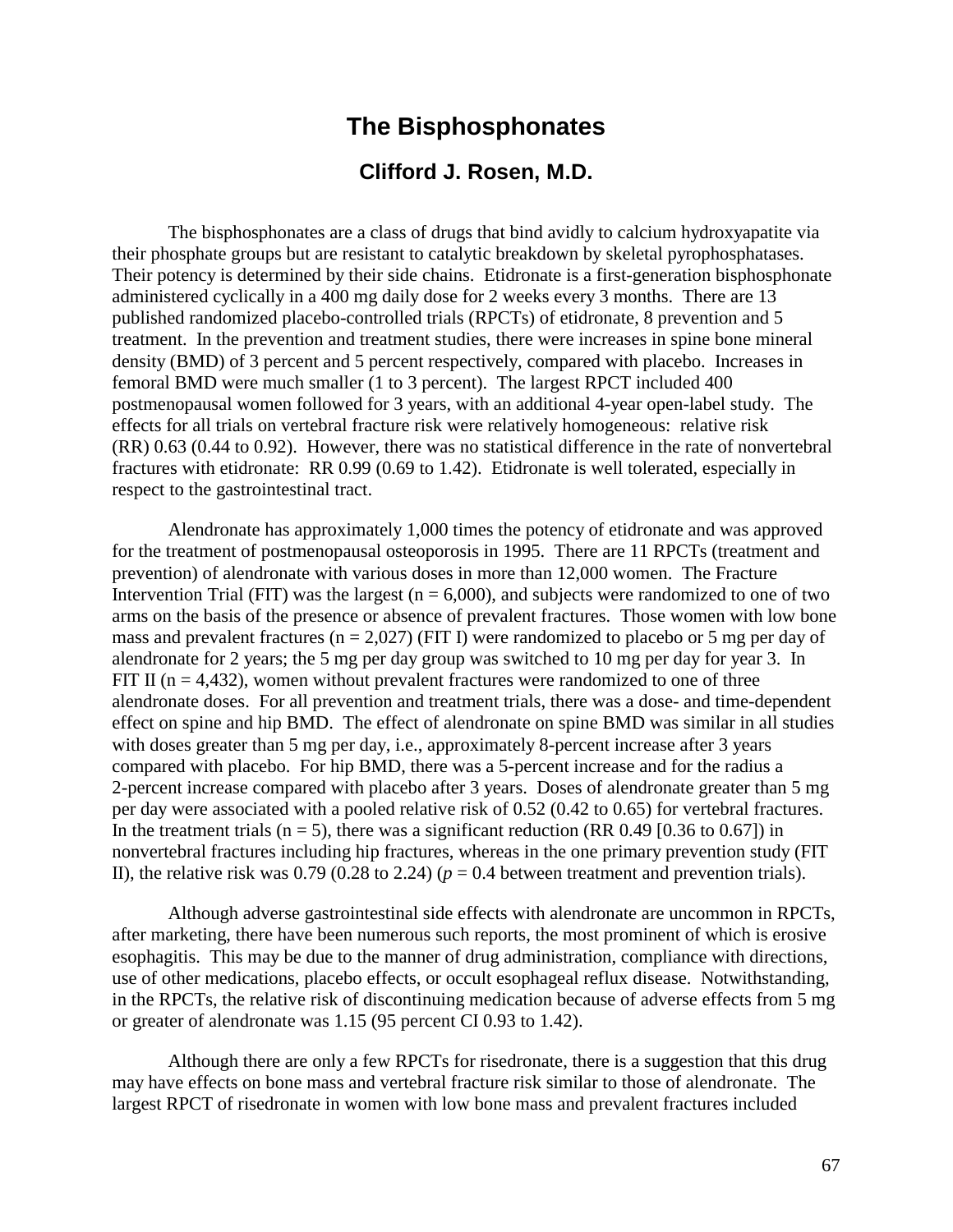more than 3,600 postmenopausal women (2,458 in North America and 1,200 in Europe) randomized to either 2.5 or 5 mg of risedronate or placebo for 3 years. In 2 smaller prevention trials, approximately 1,000 women with T-scores less than –2.0 were also randomized to 2.5 or 5 mg of risedronate. For 5 mg of residronate after 3 years, spine BMD increased 4.3 percent over placebo, hip BMD 2.8 percent, and radial BMD 1.6 percent. The relative risk for new vertebral fractures was 0.59 (0.43 to 0.82), and for nonvertebral fractures it was 0.60 (0.39 to 0.94). The number of new hip fractures in the two groups was not statistically different. Adverse gastrointestinal events were not different between treatment and placebo groups. In summary, risedronate has positive effects on BMD and vertebral fracture risk that approximate those observed with alendronate, although alendronate reduces the risk of new hip fractures while data for risedronate await further RPCTs.

Overall, there is strong evidence that the bisphosphonates, as a class, enhance bone mass at most skeletal sites and have a significant impact on vertebral fracture risk. Alendronate also has been clearly demonstrated to reduce the risk of nonvertebral fractures, including those of the hip, and, surprisingly, to lessen the risk of all types of fractures. Newer approaches to treating osteoporosis with the bisphosphonates are likely to include weekly oral dosing and intravenous administration several times per year.

#### **References**

Black DM, Cummings SR, Karpf DB, Cauley JA, Thompson DE, Neritt MC, et al. Randomised trial of effect of alendronate on risk of fracture in women with existing vertebral fractures. Fracture Intervention Trial Research Group. Lancet 1996;348:1535-41.

Cummings SR, Black DM, Thompson DE, Applegate WB, Barrett-Conner E, Musliner TA, et al. Effect of alendronate on risk of fracture in women with low bone density but without vertebral fractures: results from the Fracture Intervention Trial. JAMA 1998;280:2077-82.

Harris ST, Watts NB, Genant HK, McKeever CD, Hangartner T, Keller M, et al. Effects of risedronate treatment on vertebral and nonvertebral fractures in women with postmenopausal osteoporosis: a randomized controlled trial. Vertebral Efficacy With Risedronate Therapy (VERT) Study Group. JAMA 1999;282;1344-52.

Miller PD, Watts NB, Licata AA, Harris ST, Genant HK, Wasnich RD, et al. Cyclical etidronate in the treatment of postmenopausal osteoporosis: efficacy and safety after seven years of treatment. Am J Med 1997;103:468-76.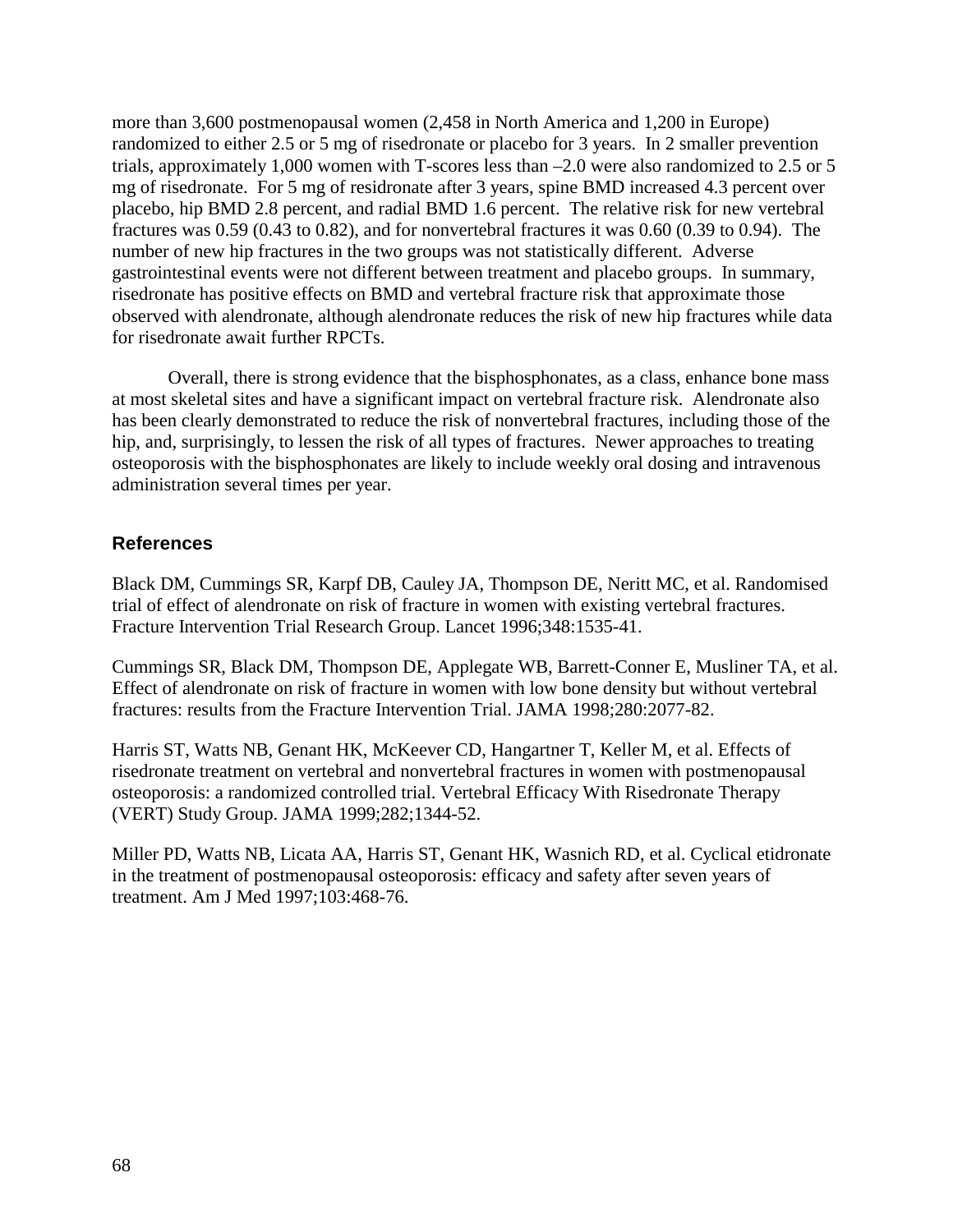## **Alternative Therapies for Treatment of Osteoporosis: SERMs and Phytoestrogens**

### **Lorraine A. Fitzpatrick, M.D.**

Selective estrogen receptive modulators (SERMs) are nonhormonal agents that bind with high affinity to the estrogen receptor. These compounds exhibit estrogen-agonist and estrogenantagonist effects on various target tissues. We conducted a systematic review and meta-analysis of randomized controlled trials (RCTs) of one SERM, raloxifene, of at least 1-year duration. We identified 10 RCTs that met criteria, 4 concerned with treatment and 6 with prevention. Loss to followup was high in all trials: only one trial had a rate of less than 10 percent. We compared groups according to prevention (in which participants had bone density in the near normal range) versus treatment (where bone density was greater than 2 SD below peak bone mass). The results for bone mineral density (BMD) were pooled across all doses >30 mg but not across duration of therapy. There was a significant response in BMD at the lumbar spine, total body, and hip at 2 years: bone density increased by an average of approximately 2 percent in treated versus control patients. Larger effects were noted at 2 years; there was not a significant response to treatment at combined forearm, total body, and combined hip at 1 year.

Two trials reported morphometric vertebral fracture but used different criteria to define vertebral fracture. The majority of patients (7,705) were enrolled in the MORE (Multiple Outcomes of Raloxifene Evaluation) trial and given 60 or 120 mg/d of raloxifene or placebo. This trial showed a statistically significant reduction in vertebral fractures with a narrow confidence interval. At 60 mg/d of raloxifene, the relative risk for vertebral fracture was 0.7 (95 percent CI 0.5 to 0.8). Though the increases in bone density with raloxifene are smaller than seen with other antiresorptive therapy, the large effect on vertebral fractures suggests that raloxifene may have a positive effect on other aspects, such as bone architecture or quality. At the same time, therapy had no apparent effect on nonvertebral fractures: the pooled relative risk, consistent across both trials, was 0.91 (95 percent CI 0.78 to 1.06). Since the confidence interval shows that the results do not exclude a relative risk reduction of as much as 20 percent, further studies are indicated to assess the prevention of nonvertebral fractures by raloxifene.

A pooled estimate of the relative risk of discontinuing raloxifene as a result of adverse effects from the four trials using 30 mg of raloxifene or more was 1.14 (95 percent CI 1.00 to 1.30). Control group withdrawal rates varied from 9 to 14 percent. The relative risks from two trials for the side effects of breast pain based on data was 1.01, and the relative risk of leg cramps was 1.18. The relative risk of hot flashes from two trials was 1.57 (95 percent CI 1.37 to 1.81), and the control group rates of hot flashes varied from 6 to 27 percent, suggesting an absolute increase risk of hot flashes of approximately 3 to 15 percent.

Phytoestrogens are naturally occurring plant compounds that have estrogenic and/or antiestrogenic activity. They are present in many foodstuffs, and the main classes include the isoflavones, coumestans, and lignans. Evidence from animal species has demonstrated that the ingestion of high levels of phytoestrogens can produce adverse effects on reproductive end points. For osteoporosis, tentative evidence suggests that phytoestrogens may have positive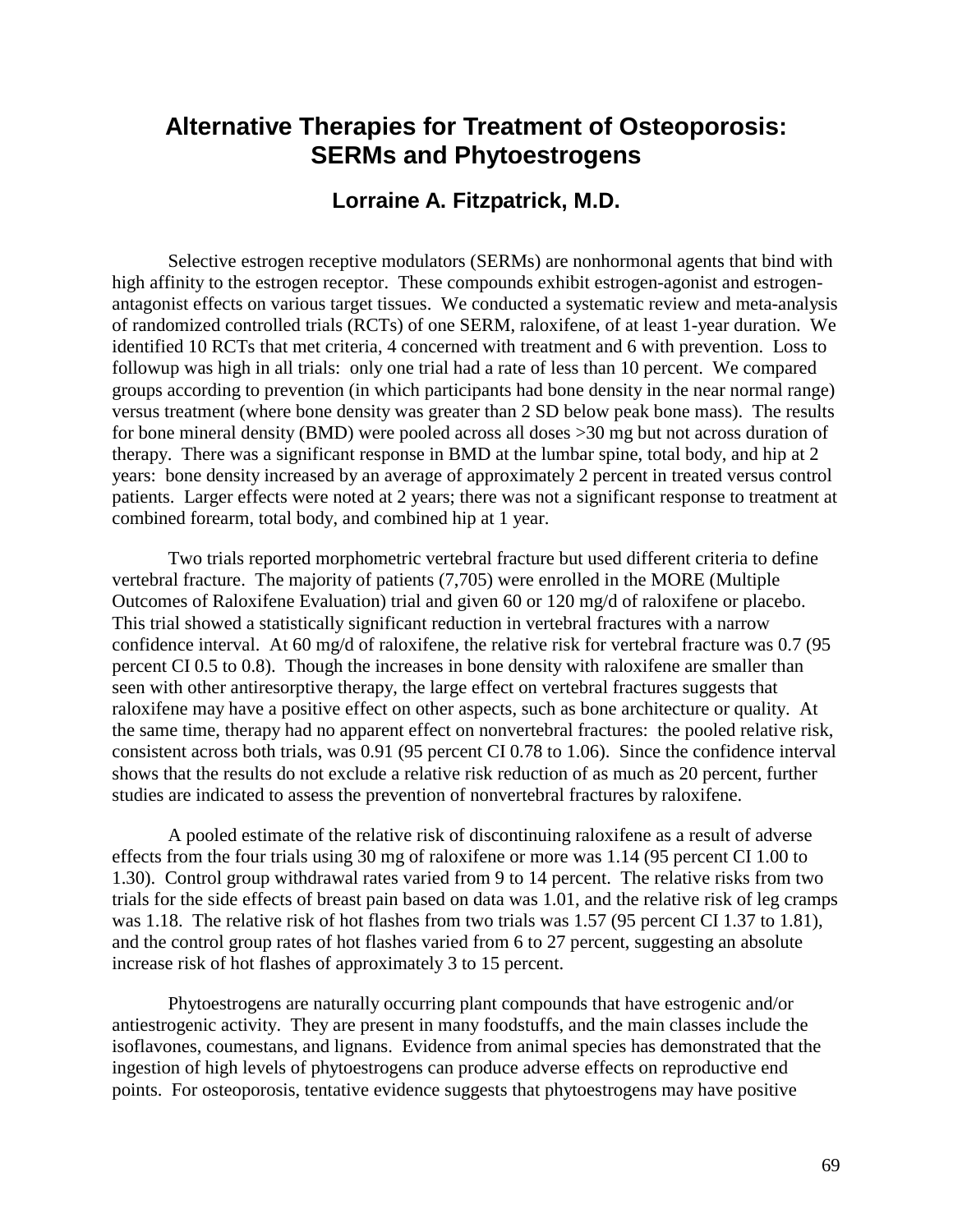effects in maintaining bone density. Soy protein contains two isoflavones, genistein and daidzein, which have been studied in postmenopausal osteoporosis. Treatment for 1 year with soy protein containing 90 mg of isoflavones increased BMD of the lumbar spine compared with soy protein with the isoflavones removed. No differences were noted in hip BMD. A related synthetic phytoestrogen, ipriflavone, has been evaluated in clinical trials. In a study of 91 postmenopausal women, ipriflavone slightly increased bone density (spine and femoral neck) at 6 months compared with placebo, but not at 12 months. In a 2-year multicenter, double-blind, placebo-controlled clinical trial, a significant increase in BMD of the distal radius was noted at 12 and 18 months. However, only one-third of the subjects completed 18 months of study. Data on fracture incidence is currently not available with this compound. Longer RCTs with larger sample size and higher rates of followup are needed to evaluate the safety and efficacy of phytoestrogen-containing compounds.

#### **References**

Agnusdei D, Adami S, Cervetti R, Crepaldi G, Di Munno O, Fantasia L, et al. Effects of ipriflavone on bone mass and calcium metabolism in postmenopausal osteoporosis. Bone Miner 1992;19:S43-S48.

Delmas PD, Bjarnason NH, Mitlak BH, Ravous AC, Shah AS, Huster WJ, et al. Effects of raloxifene on bone mineral density, serum cholesterol concentrations and uterine endometrium in postmenopausal women. N Engl J Med 1997;337:1641-7.

Ettinger B, Black DM, Mitlak BH, Knickerbocker RK, Nickelsen T, Genant HK, et al. Reduction of vertebral fracture risk in postmenopausal women with osteoporosis treated with raloxifene: results from a 3-year randomized clinical trial. Multiple Outcomes of Raloxifene Evaluation (MORE) Investigators. JAMA 1999;282:637-45.

Kovács AB. Efficacy of ipriflavone in the prevention and treatment of postmenopausal osteoporosis. Agents Actions 1994;41:86-7.

Potter SM, Baum JA, Teng H, Stillman RJ, Shay NF, Erdman JW Jr. Soy protein and isoflavones: their effects on blood lipids and bone density in postmenopausal women. Am J Clin Nutr 1998;68:1375S-1379S.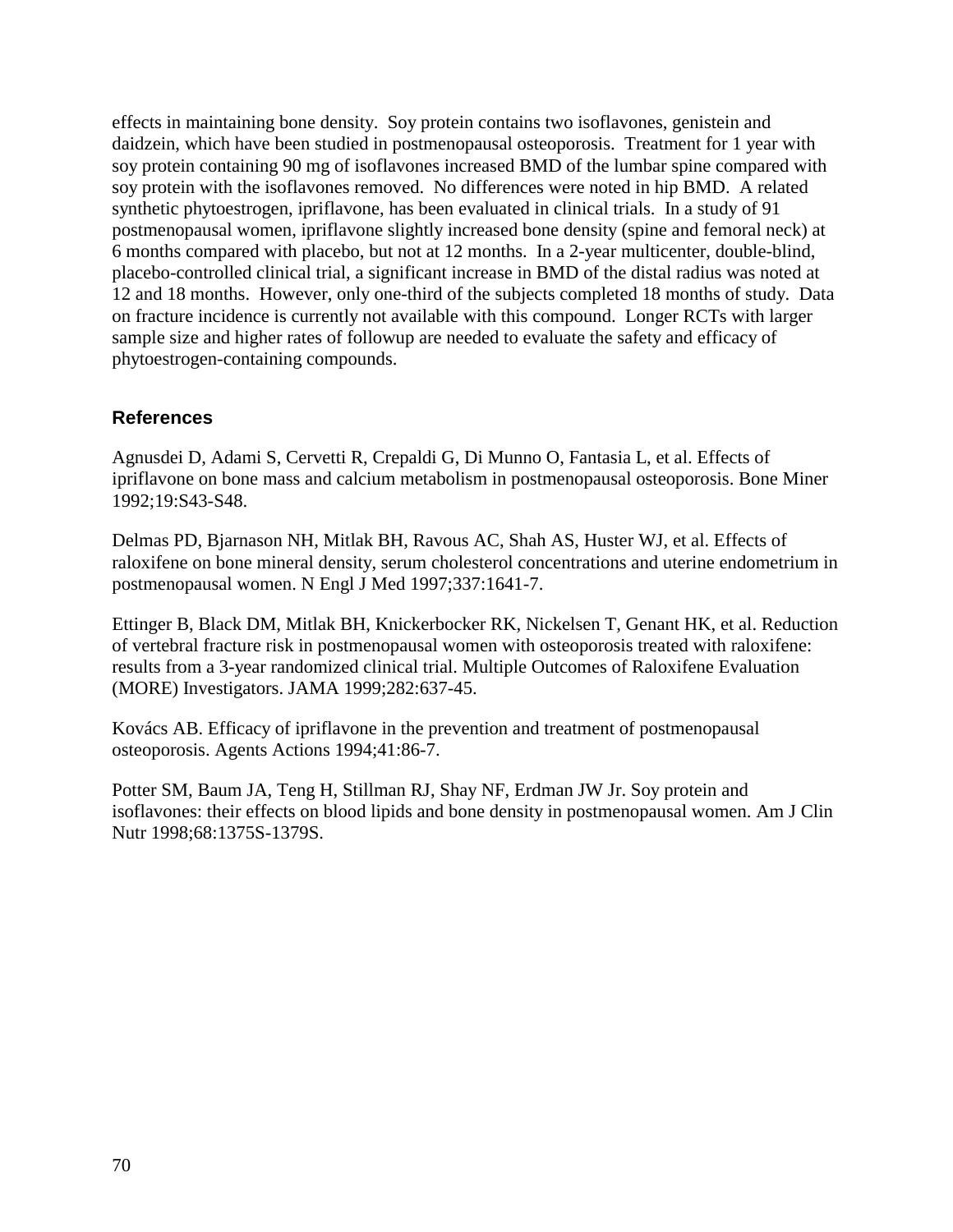## **Hormone Replacement Therapy for Postmenopausal Osteoporosis**

#### **Ann Cranney, M.D., M.Sc.**

Until recently, postmenopausal hormone replacement therapy (HRT) has been the main therapy for prevention of osteoporosis. HRT is not widely accepted by patients owing to concerns about the increased risk of breast cancer and side effects of breast tenderness and vaginal bleeding. Advantages of HRT include attenuation of hot flashes, lipid-lowering effects, and possible beneficial effects on cognition.

Numerous randomized control trials (RCTs) of short duration have been designed to evaluate bone density, which, because of its inconsistent relation to fracture reduction in randomized trials, we regard as a surrogate outcome. However, there is a paucity of trials with HRT designed to evaluate fractures as an end point. The evidence for fracture reduction with HRT comes primarily from observational trials; the magnitude of the reduction suggested is 50 percent for vertebral fractures and 25 to 50 percent for hip fractures with long-term use.

In our systematic review of HRT, we retrieved 57 published RCTs of HRT, which included 45 prevention and 12 treatment trials. We pooled across doses of HRT (opposed and unopposed) using a random effects model and then analyzed specific subgroups, according to dosage. Results from our pooled analyses revealed a consistent increase in bone density at all sites in the prevention and treatment trials. In the prevention trials, HRT relative to control increased bone density after 1 year by 4.86 percent (95 percent CI 3.70 to 6.02) (21 trials) at the lumbar spine. For the femoral neck, the pooled increase was 2.25 percent (95 percent CI 0.80 to 3.70) (5 trials), and for the forearm, it was 3.01 percent (95 percent CI 2.29 to 3.74) (20 trials). After 2 years, the pooled increase for the lumbar spine was 6.98 percent (95 percent CI 5.53 to 8.43) (17 trials), and for the forearm, it was 4.96 percent (95 percent CI 3.98 to 5.94) (15 trials).

For treatment trials at 1 year, the pooled increase for the lumbar spine bone mineral density was 7.04 (95 percent CI 4.70 to 9.36) (five trials), and for the forearm, it was 3.27 (95 percent CI 0.35 to 6.19) (two trials). There was little information on the effect of HRT on bone density of the femoral neck from the treatment trials.

We located five trials that included either vertebral or nonvertebral fractures as an end point. For vertebral fractures, the pooled relative risk was 0.57 (95 percent CI 0.28 to 1.16), and for nonvertebral fractures the relative risk was 0.50 (95 percent CI 0.27 to 0.94). The point estimates suggest an important reduction in vertebral and nonvertebral fractures consistent with the observational studies. However, the wide confidence intervals leave the true effect uncertain. Although there is evidence from RCTs that HRT increases bone density, at present the evidence for fracture reduction remains inconclusive. Future RCTs of varying HRT regimens that include fractures as the primary end point are recommended.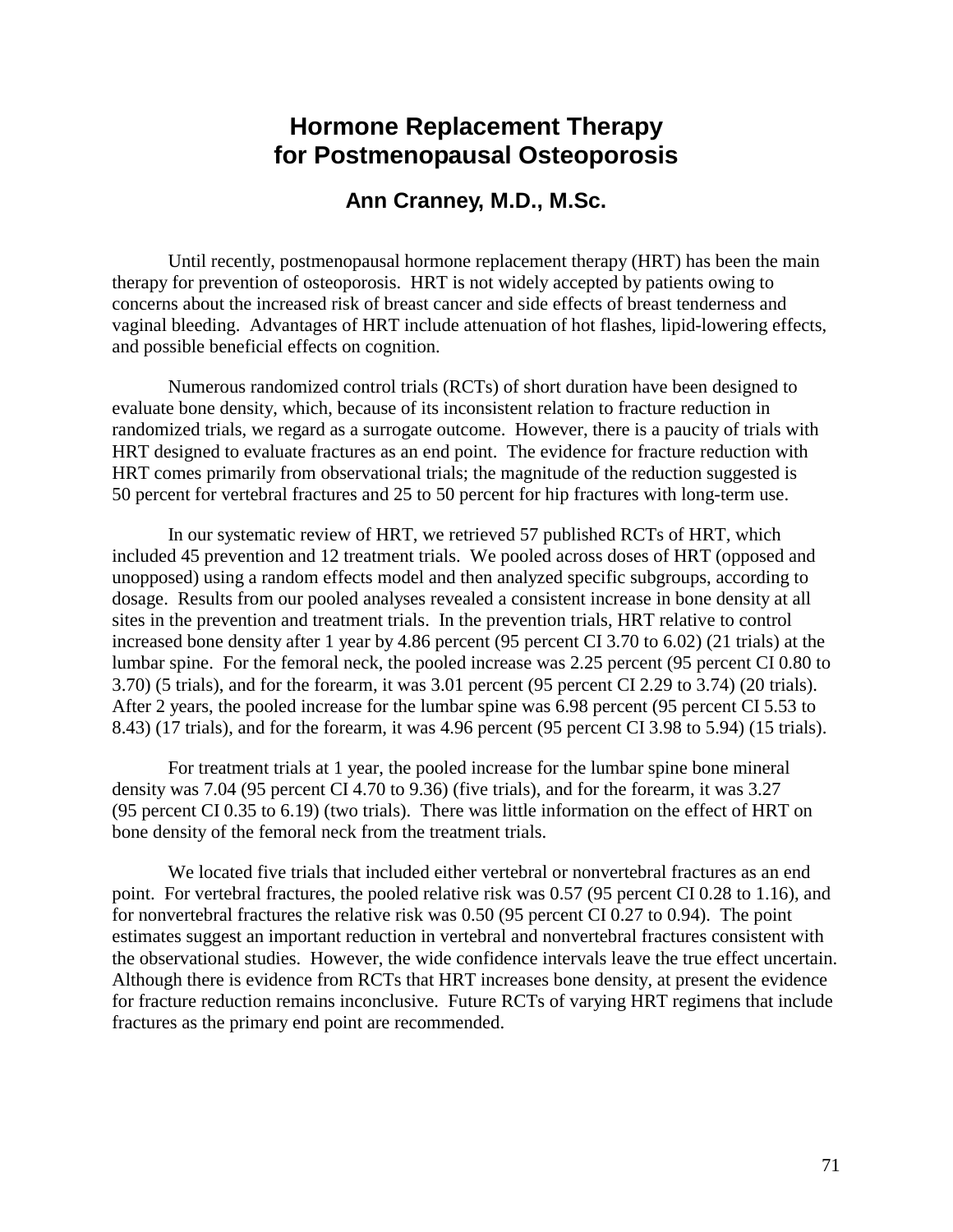#### **References**

Grady D, Rubin SM, Petitti DB, Fox CS, Black D, Ettinger B, et al. Hormone therapy to prevent disease and prolong life in postmenopausal women. Ann Int Med 1992;117:1016-37.

Komulainen MH, Kroger H, Tuppurainen MT, Heikkinen AM, Alhava E, Honkanen R, et al. HRT and Vit D in prevention of non-vertebral fractures in postmenopausal women; a 5 year randomized trial. Maturitas 1998;31:45-54.

Lufkin EG, Wahner HW, O'Fallon WM, Hodgson SF, Kotowicz MA, Lane AW, et al. Treatment of postmenopausal osteoporosis with transdermal estrogen. Ann Intern Med 1992;117:1-9.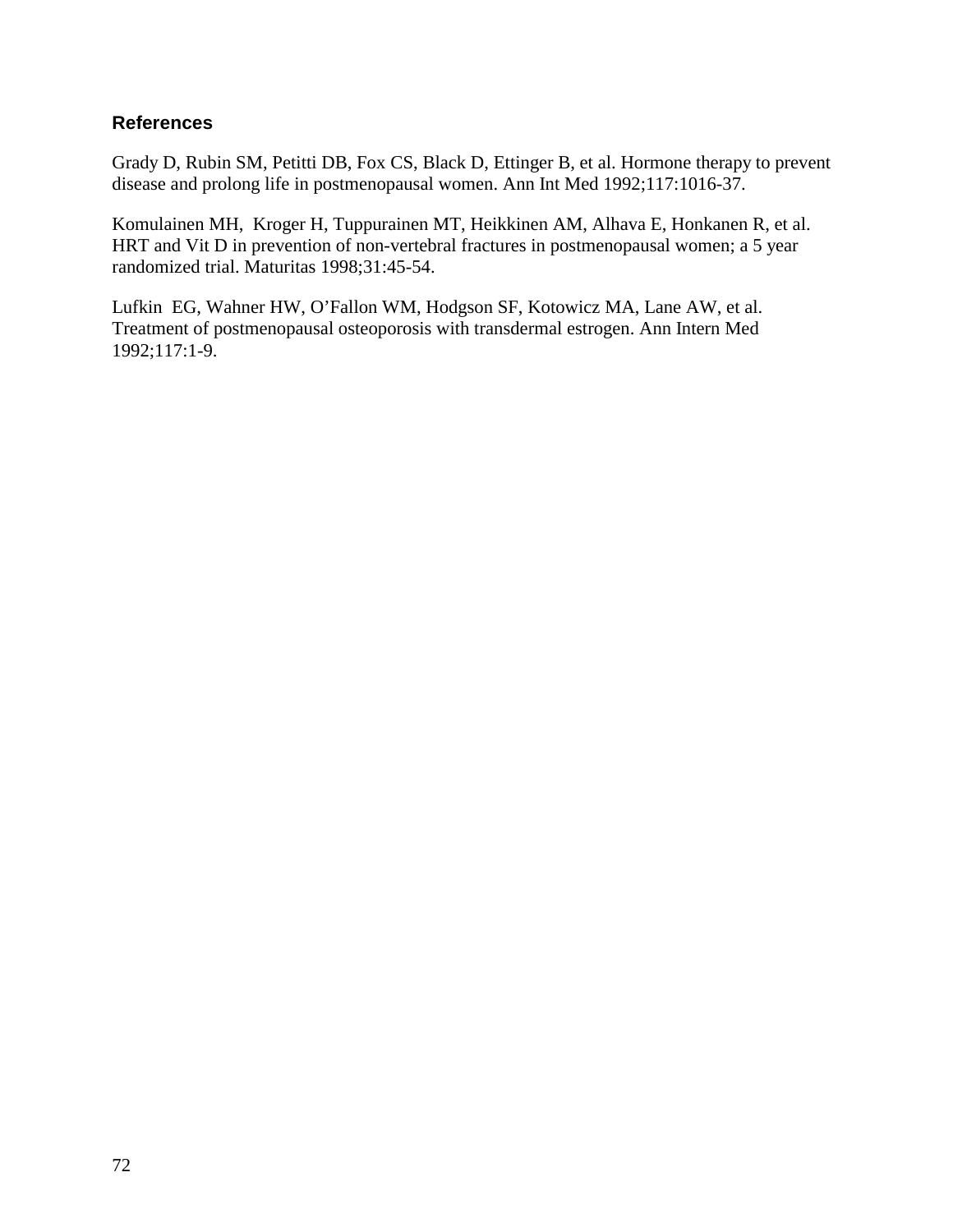## **Treatment Effects of Nasal Spray Calcitonin in Postmenopausal Osteoporosis**

### **Ethel S. Siris, M.D.**

Calcitonin is a polypeptide hormone that inhibits bone resorption. It has been used as a treatment for postmenopausal osteoporosis, initially in a formulation for subcutaneous injection and more recently as a nasal spray. In addition to its antiresorptive effects, it may have an anlagesic effect affording pain relief in the setting of vertebral compression fractures, as indicated by at least one well-designed study (Pun, Chan, 1989).

When the National Osteoporosis Foundation (NOF) reviewed the evidence for treatment effects of osteoporosis therapies (Eddy, Johnston, Cummings, et al., 1998), it was noted that studies with calcitonin included (at the time of publication) 18 randomized clinical trials involving more than 1,300 early and late postmenopausal women and using bone mineral density (BMD) effects as an end point. That review indicates that these studies—which varied greatly in terms of design, sample size, populations, duration of treatment, etc.—generally showed that injectable calcitonin decreases bone loss at the spine, either stabilizes or increases bone mass at the distal radius, and causes a dose-dependent increase in bone mass at the lumbar spine, femoral diaphysis, and proximal forearm. There were two trials evaluating fracture reduction with injectable calcitonin versus placebo, both relatively small and both indicating a reduction in vertebral fracture risk, but neither was viewed as having provided adequate statistical analysis of the data to support the conclusions that were reached.

A nasal spray formulation of calcitonin was developed in part to provide a simpler and more acceptable mode of administration. Several small studies with nasal spray calcitonin demonstrated modest but significant increases in spinal bone density compared with placebo (Overgaard, Riis, Christiansen, et al., 1989a; Overgaard, Riis, Christiansen, et al., 1989b). A randomized, double-blind, placebo-controlled study of 208 women (Overgaard, Riis, Christainsen, et al., 1992) indicated a 75-percent reduction in vertebral fracture rates after 2 years of nasal calcitonin and daily calcium, but there was felt to be a wide range of uncertainty regarding this figure by the NOF reviewers (Eddy, Johnston, Cummings, et al., 1998).

The PROOF study (Chestnut, Silverman, Andriano, et al., in press) is a recently concluded 5-year, placebo-controlled multicenter clinical trial designed to determine the longterm efficacy and safety of nasal spray salmon calcitonin in the prevention of vertebral fractures in osteoporotic postmenopausal women. (It was not designed to evaluate hip fracture reduction.) The study initially enrolled 1,255 postmenopausal women, all with lumbar spine BMD T-scores of at least –2 or lower, of whom 910 had one to five prevalent vertebral fractures (an entry criterion for all patients); 59 percent discontinued prematurely, equally distributed among dosages groups. Patients were randomly assigned in equivalent numbers to placebo or to 100, 200, or 400 u of nasal spray calcitonin daily. Spinal BMD increased significantly above placebo with all doses in years 1 and 2; by year 3, only the 400-u dose resulted in a BMD significantly higher than placebo; by year 5, the increases above baseline for placebo and the three ascending calcitonin doses were 0.54, 1.03, 1.15, and 1.54 percent, respectively. There was no treatment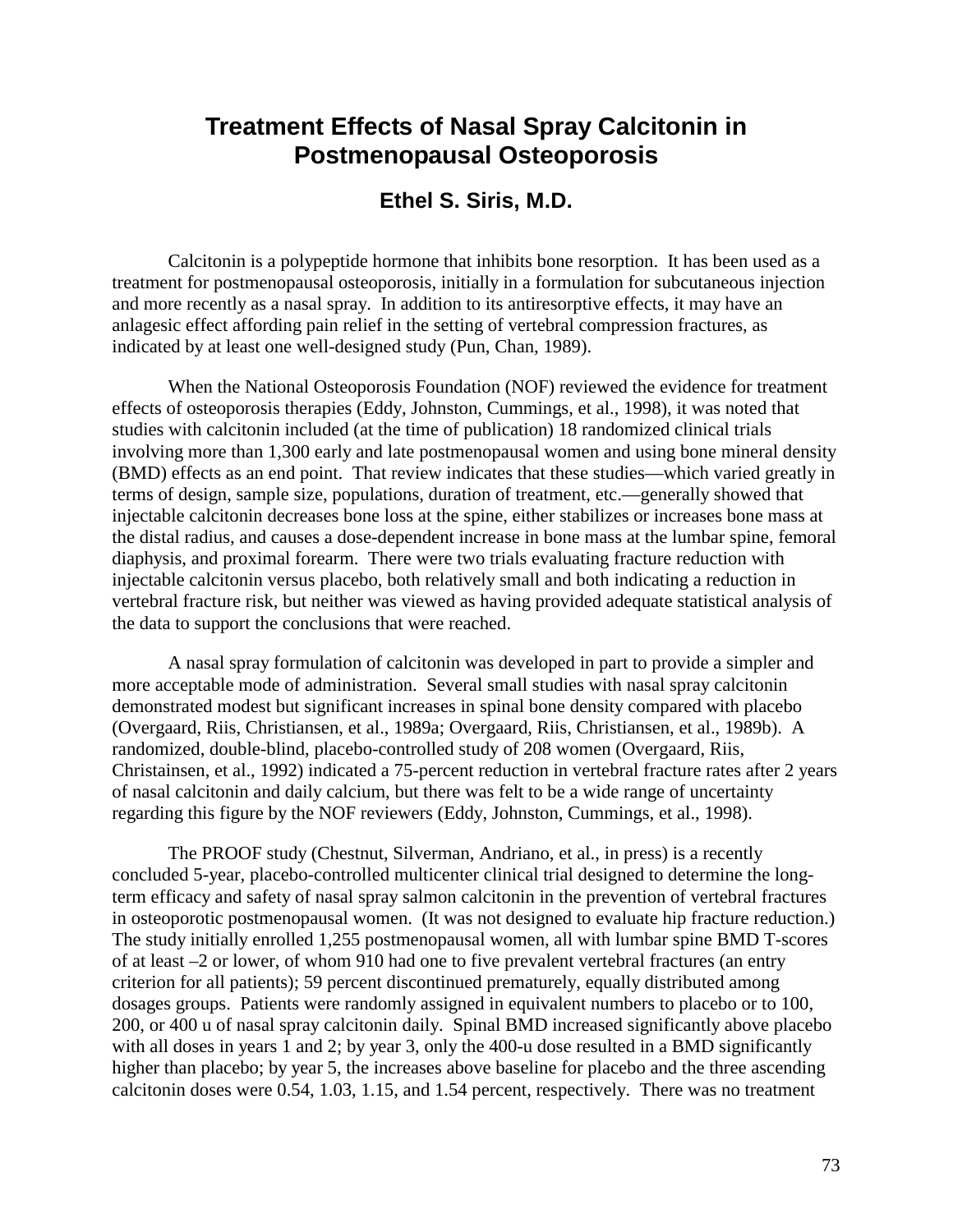effect on BMD with any dose at the femoral neck or trochanter. Compared with placebo, the 200- and 400-u doses significantly decreased serum carboxy-terminal collagen crosslinks (CTX) by 12.3 percent and 13.9 percent, respectively.

The primary end point of PROOF was reduction in vertebral fracture risk. At 5 years, there was a significant 33-percent reduction in the relative risk of developing a new vertebral fracture in the 200-u group (RR 0.67, 95 percent CI 0.47 to 0.997). There was no effect that differed from placebo with either 100 or 400 u. The number of hip fractures sustained was too few to make a meaningful analysis of any fracture reduction. The agent had excellent safety as anticipated.

The conclusions from PROOF suggest that this antiresorptive agent significantly reduced vertebral fracture risk by 33 percent at a dose of 200 u per day; this effect occurred with a very small increment in spinal bone density and a modest 12-percent reduction in the measured marker of bone resorption. The lack of a dose response, the high dropout rate, the apparent fracture reduction in the context of both very small increments in BMD and minimal reductions in bone resorption diminish to some degree the level of confidence in the fracture reduction results. The investigators have proposed that the decrease in vertebral fractures may have occurred as a consequence of improvements in bone quality not reflected by either BMD or conventional bone turnover assessment, and additional studies exploring this hypothesis are planned.

#### **References**

Chesnut CH, Silverman S, Andriano K, et al. Prospective, randomized trial of nasal spray calcitoninin in postmenopausal women with established osteoporosis: the PROOF study. In press.

Eddy DM, Johnston CC, Cummings SR, et al. Osteoporosis: Review of the evidence for prevention, diagnosis, and treatment and cost-effectiveness analysis. Osteoporos Int 1998;8(Suppl 4).

Overgaard K, Hansen MA, Jensen SB, Christiansen C. Effect of salcatonin given intranasally on bone mass and fracture rates in established osteoporosis: a dose-response study. BMJ 1992;305:556-61.

Overgaard K, Riis BJ, Christiansen C, Hansen MA. Effect of salcatonin given intranasally on early postmenopausal bone loss. BMJ 1989a;299:477-9.

Overgaard K, Riis BJ, Christiansen C, Podenphant J, Johansen JS. Nasal calcitonin for treatment of established osteoporosis. Clin Endocrinol (Oxf) 1989b;30:435-42.

Pun KK, Chan LW. Analgesic effect of intranasal calcitonin in the treatment of osteoporotic vertebral fractures. Clin Ther 1989;11:205-9.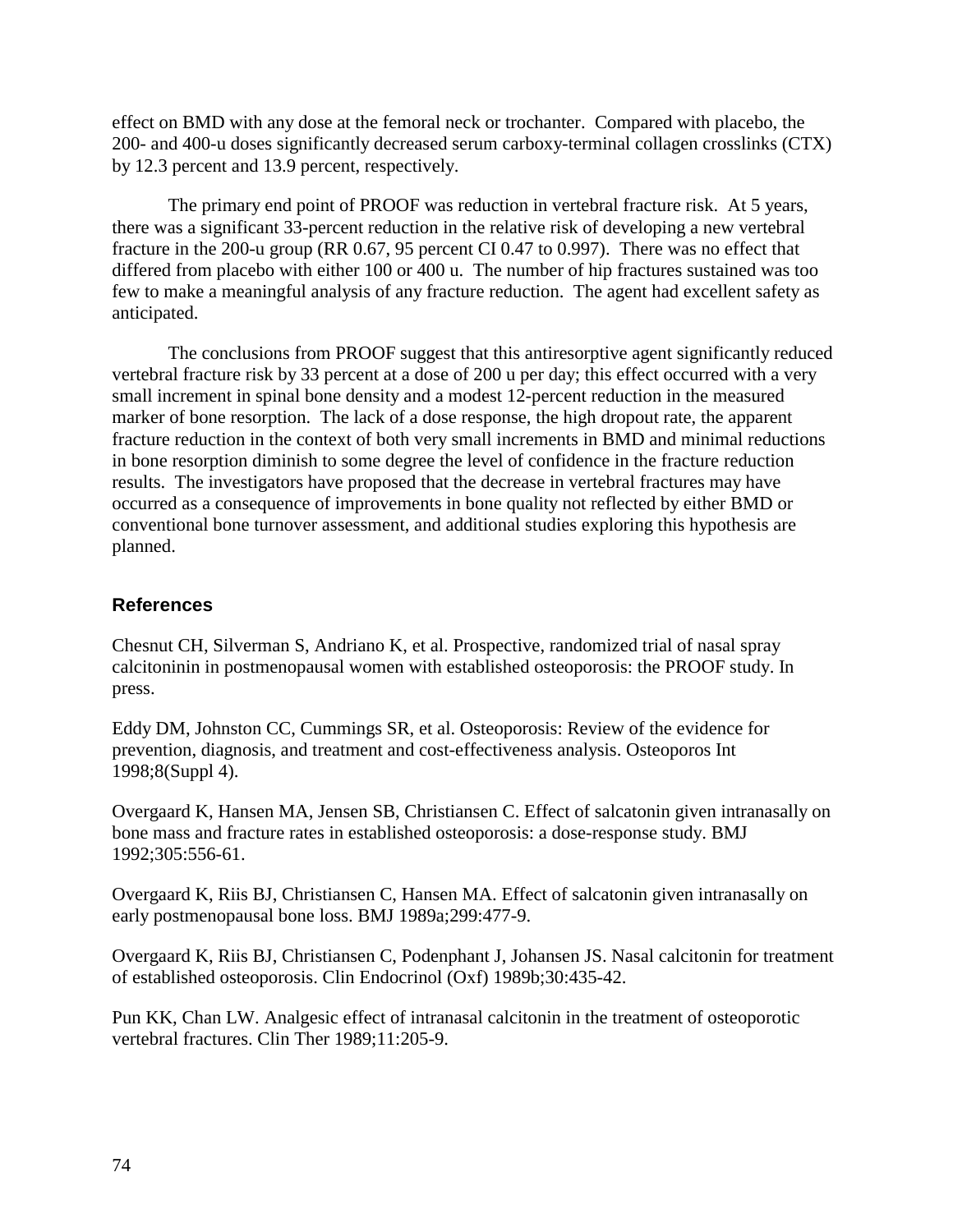## **Anabolic Agents for Osteoporosis**

#### **Robert Lindsay, M.D., Ph.D.**

Currently in the United States, all approved medicines for prevention and treatment of osteoporosis reduce both bone turnover and rate of loss of bone. Increases in bone density can usually be measured during the first 1 to 2 years of treatment and are assumed to be related to reduction in the size of the remodeling space, plus perhaps prolongation of the phase of secondary mineralization. None of these agents stimulates bone growth, and thus they are not anabolic. Only two agents have been demonstrated to stimulate bone formation—fluoride and parathyroid hormone (PTH).

Considerable basic and clinical information is available for fluoride, which in doses of 10 mg per day or greater produces marked increase in bone mass in many individuals. Data on fractures are more variable, with some studies suggesting a decrease in vertebral fracture risk, while others do not. The data on peripheral fractures are sparse, and there has been a suggestion that fluoride use may be associated with an increase in hip fracture risk. Animal and some human data suggest that the incorporation of fluoride into hydroxyapatite, the appearance of woven bone, and a defect in mineralization with fluoride use contribute to bone that is less mechanically sound.

PTH was first demonstrated to be anabolic in 1929 in a rodent model using PTH extract. Clinical studies were initiated in the 1970s when hPTH(1-34) was synthesized. Controlled clinical trials are only now beginning to be reported.

Considerable data from rodent and primate studies support the concept that PTH stimulates bone formation, particularly in cancellous bone and at the endocortical junction. Animal data from primates suggest that there is also an increase in cortical bone remodeling, with a consequent increase in cortical porosity. Biomechanical testing confirms a dosedependent increase in vertebral strength and strength of the femoral neck in primates.

Several controlled clinical trials have reported marked increase in bone mass (measured by dual-energy X-ray absorptiometry [DXA]) in vertebrae of patients treated with either hPTH(1-34) or PTH(1-84). In essence, all studies demonstrate significant increases in bone density in the spine (up to 5 to 10 percent in 1 year, and 12 to 19 percent overall) by DXA, with larger changes measured by computed tomography. Smaller increases are seen at the hip (~5 percent) and in total body calcium. Some studies have shown a decline in BMD of hip or total body within the first year of treatment. Preliminary data suggest a dramatic effect on vertebral fractures, but there are no data as yet regarding peripheral fractures. One large Phase III study is expected to be reported soon.

Other agents have been investigated for their potential to be anabolic in the skeleton, including growth hormone and IGF, as well as androgenic steroids. None presently shows the potential of PTH.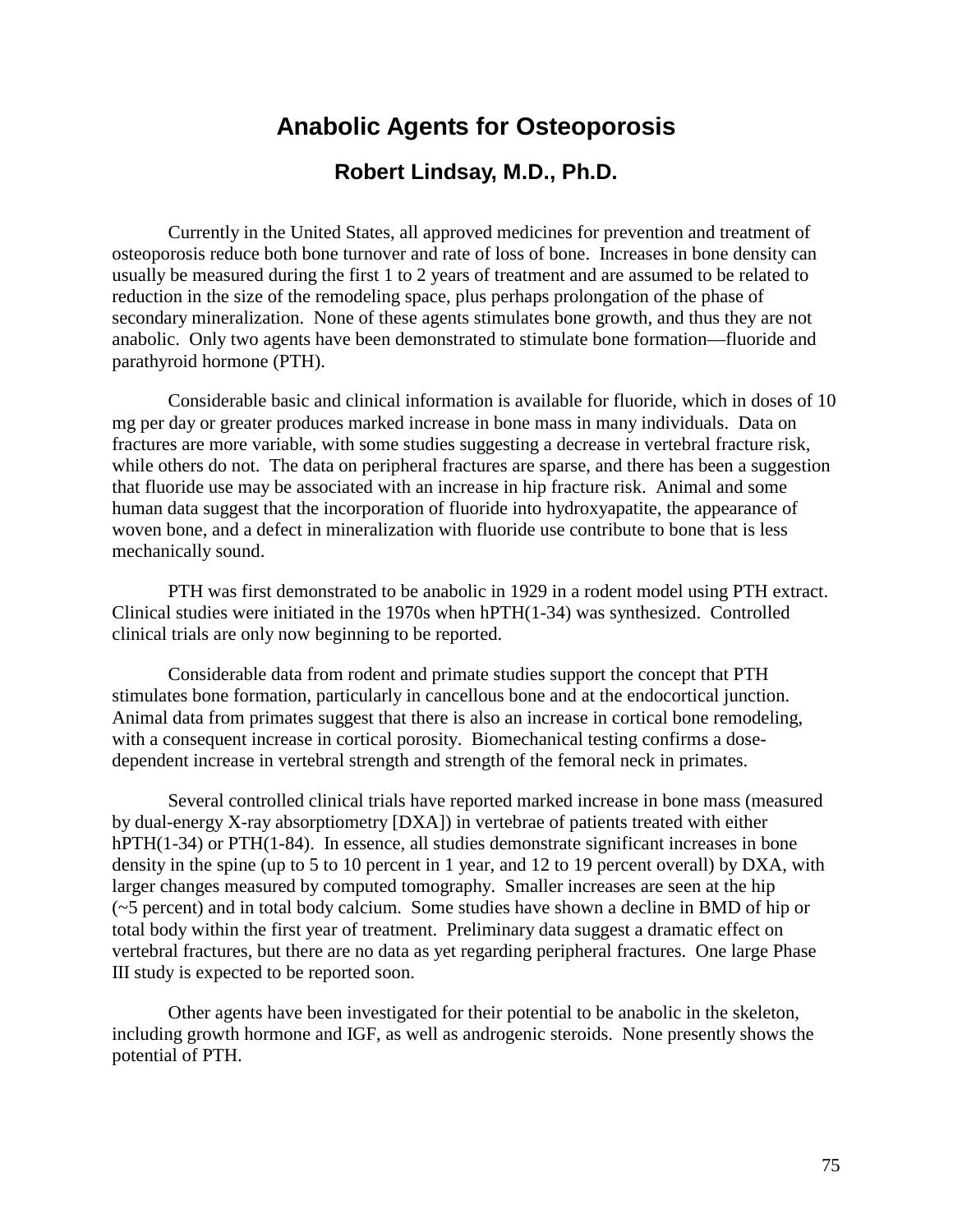# **Combination Therapy for Osteoporosis Robert R. Recker, M.D.**

Clinical trials have demonstrated bone mass sparing and bone mass enhancing effects for at least two classes of pharmaceutical agents—hormone replacement therapy (HRT) and bisphosphonates, as well as two classes of supplements—calcium and vitamin D. Fluoride, in its various forms, and pituitary hormone (PTH) are also bone-active, though they remain under development and are not broadly available to clinicians. Clinicians and their patients have asked why not use these agents in combination, and indeed, many patients are now treated with various combinations in the absence of definitive data on their safety and efficacy. Questions include: Should combination therapies be considered? What is available evidence that they hold promise? What rationale exists for their use, and what approach might be considered in their development? The fact that clinicians and patients are already using combination therapies mandates that they be considered and makes it imperative that clinical science provide data to confirm their benefit and regimens that can be used by clinicians with confidence.

The rationale for combining therapy with available agents rests on the fact that these agents have different mechanisms of action; thus, their effects might be expected to be at least additive, if not synergistic. The approach to development is problematic because of the large number of possible drug combinations, regimens, and dosages. Not all possibilities can be realistically examined. However, one approach would be to select for testing a few regimens that seem to optimize for maximum safety and efficacy. Thus, for example, one might select a combination of low-dose continuous HRT (0.3 mg per day conjugated equine estrogens with 2.5 mg per day medroxyprogesterone) with prevention doses of alendronate (5 mg per day). This might also be augmented by supplements of calcium to 1,500 mg per day and vitamin D sufficient to raise serum levels of 25-hydroxy vitamin D to greater than 30 ng per ml. Other combinations also should be considered.

Several important studies now available are showing considerable promise. For example, Davis and colleagues showed annual bone gain of 0.75 percent, 0.25 percent, and 1.5 percent for HRT, calcium, and the combination, respectively. Komulainen and colleagues and Honkanen and colleagues demonstrated interactions between HRT, vitamin D, and calcium. Bone and colleagues demonstrated that spine BMD in women with low bone mass increased more with combined estrogen replacement therapy (ERT) and bisphosphonate than with either alone. Studies combining other bisphosphonates with HRT, and fluoride with HRT, have appeared, but with rather small numbers of subjects. These studies provide support for the notion that combination therapy with currently available agents holds promise for increased efficacy and/or reduced adverse effects.

It is important to design clinical trials with sufficient power to provide answers for clinicians and patients. Clinical studies of bisphosphonate/HRT regimens now under way will provide clinicians with data on regimens that hold this promise. However, more are needed. Sponsorship of trials of combination therapy will most likely come mostly from Government sources because of reluctance on the part of potential pharmaceutical sponsors to risk the reputation of their product in a combination trial.